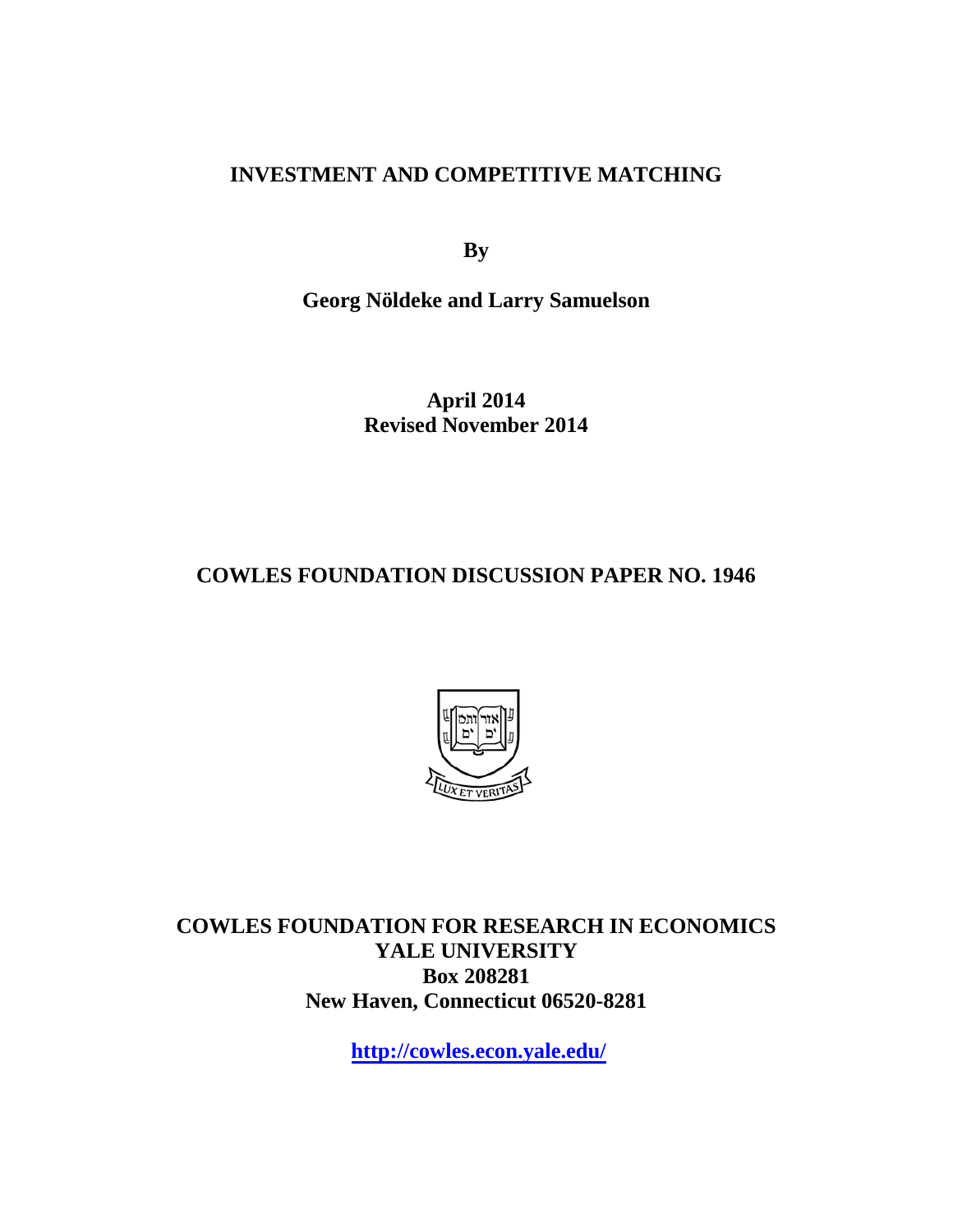# Investment and Competitive Matching<sup>∗</sup>

Georg Nöldeke Larry Samuelson Faculty of Business and Economics Department of Economics University of Basel Yale University 4002 Basel, Switzerland New Haven, CT 06520 USA georg.noeldeke@unibas.ch Larry.Samuelson@yale.edu

November 4, 2014

Abstract: We study markets in which agents first make investments and are then matched into potentially productive partnerships. Equilibrium investments and the equilibrium matching will be efficient if agents can simultaneously negotiate investments and matches, but we focus on markets in which agents must first sink their investments before matching. Additional equilibria may arise in this sunk-investment setting, even though our matching market is competitive. These equilibria exhibit inefficiencies that we can interpret as coordination failures. All allocations satisfying a constrained efficiency property are equilibria, and the converse holds if preferences satisfy a separability condition. We identify sufficient conditions (most notably, quasiconcave utilities) for the investments of matched agents to satisfy an exchange efficiency property as well as sufficient conditions (most notably, a single crossing property) for agents to be matched positive assortatively, with these conditions then forming the core of sufficient conditions for the efficiency of equilibrium allocations.

<sup>∗</sup>We thank Christian Hellwig, Werner Hildenbrand, George Mailath and Karl Schlag for helpful comments and discussions. Larry Samuelson thanks the National Science Foundation (SES-1153893) for financial support.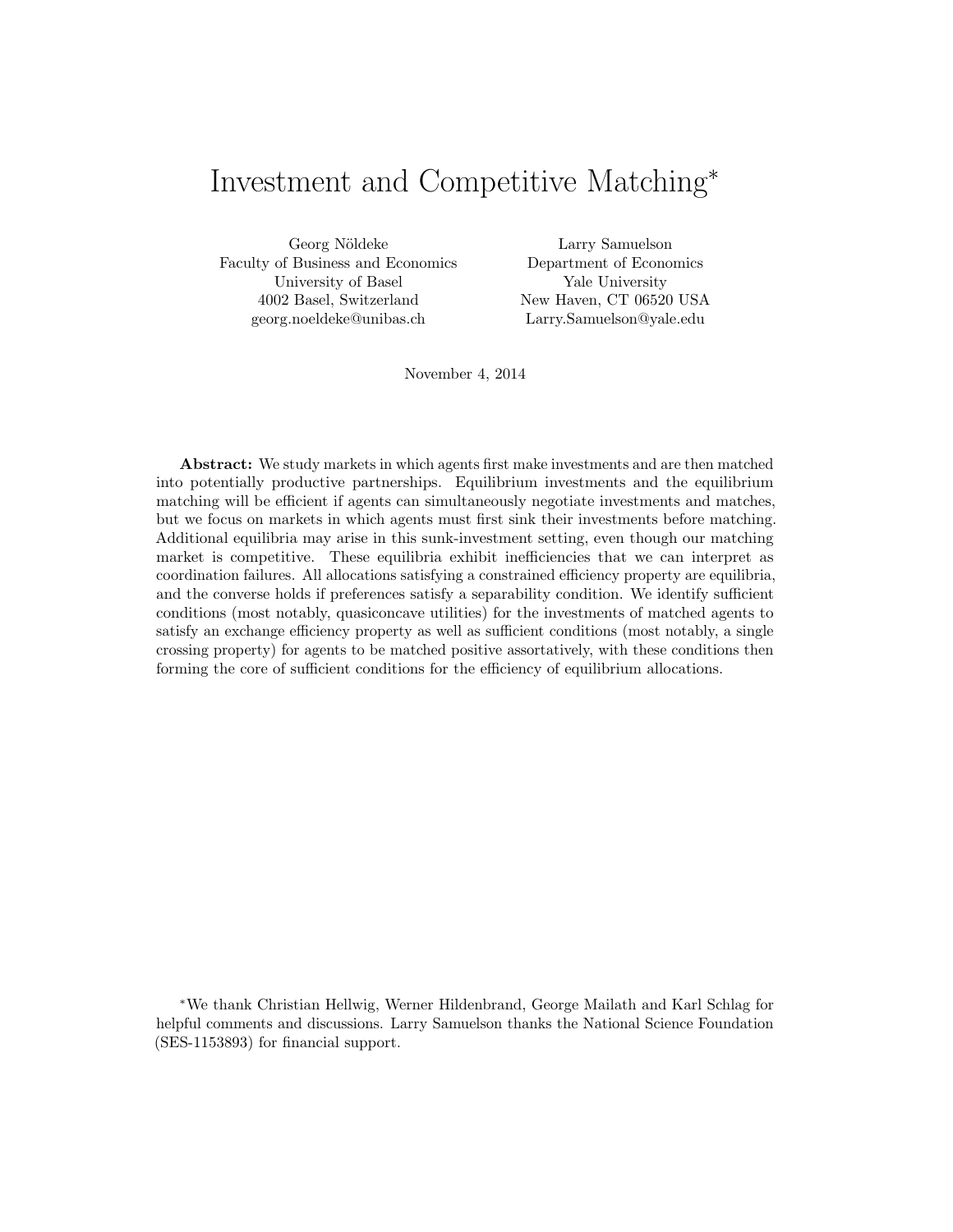# Investment and Competitive Matching

# Contents

| 1                       |     | Introduction                                                                 | 1                |
|-------------------------|-----|------------------------------------------------------------------------------|------------------|
| $\bf{2}$                |     | The Model                                                                    | $\bf{3}$         |
|                         | 2.1 |                                                                              | 3                |
|                         |     | 2.1.1                                                                        | $\sqrt{3}$       |
|                         |     | 2.1.2                                                                        | $\overline{4}$   |
|                         |     | 2.1.3                                                                        | 4                |
|                         |     | 2.1.4                                                                        | $\,6\,$          |
|                         |     | 2.1.5                                                                        | $\boldsymbol{9}$ |
|                         | 2.2 |                                                                              | 10               |
|                         |     | 2.2.1                                                                        | 11               |
|                         |     | 2.2.2                                                                        | 13               |
|                         |     | 2.2.3<br>15                                                                  |                  |
| 3                       |     | Efficiency<br>17                                                             |                  |
|                         | 3.1 |                                                                              | 17               |
|                         |     | 3.1.1                                                                        | 18               |
|                         |     | Ex Ante Equilibrium and Pairwise Efficiency<br>3.1.2                         | 19               |
|                         |     | Ex Post Equilibrium and Pairwise Conditional Efficiency<br>$19\,$<br>3.1.3   |                  |
|                         |     | Ex Post Equilibrium Coordination Failures<br>3.1.4<br>$20\,$                 |                  |
|                         |     | 3.1.5<br>23                                                                  |                  |
|                         | 3.2 | Pairwise Constrained Efficiency and Separability<br>27                       |                  |
|                         |     | 3.2.1                                                                        | 27               |
|                         |     | 3.2.2<br>29                                                                  |                  |
|                         |     | 3.2.3<br>Separability and Pairwise Constrained Efficiency                    | 31               |
|                         |     | Separability, Coordination Failures and Heterogeneity<br>3.2.4               | 32               |
|                         |     | 3.2.5<br>35                                                                  |                  |
|                         |     |                                                                              |                  |
| $\overline{\mathbf{4}}$ |     | Characterization of Ex Post Equilibria<br>35                                 |                  |
|                         | 4.1 |                                                                              | 36               |
|                         |     | From Conditional Exchange Efficiency to Exchange Efficiency<br>4.1.1         | 37               |
|                         |     | Leveraging Pairwise Conditional Efficiency<br>4.1.2                          | 39               |
|                         |     | 4.1.3                                                                        | 41               |
|                         | 4.2 | 44                                                                           |                  |
|                         |     | 4.2.1<br>Sufficient Conditions for Full Matching<br>44                       |                  |
|                         |     | Full Matching, Continuity, and Separability<br>4.2.2<br>$45\,$               |                  |
|                         | 4.3 | 46                                                                           |                  |
|                         |     | A Single Crossing Condition for Positive Assortative Matching<br>4.3.1<br>46 |                  |
|                         |     | Sufficient Conditions for Single Crossing<br>4.3.2<br>48                     |                  |
|                         | 4.4 | 50                                                                           |                  |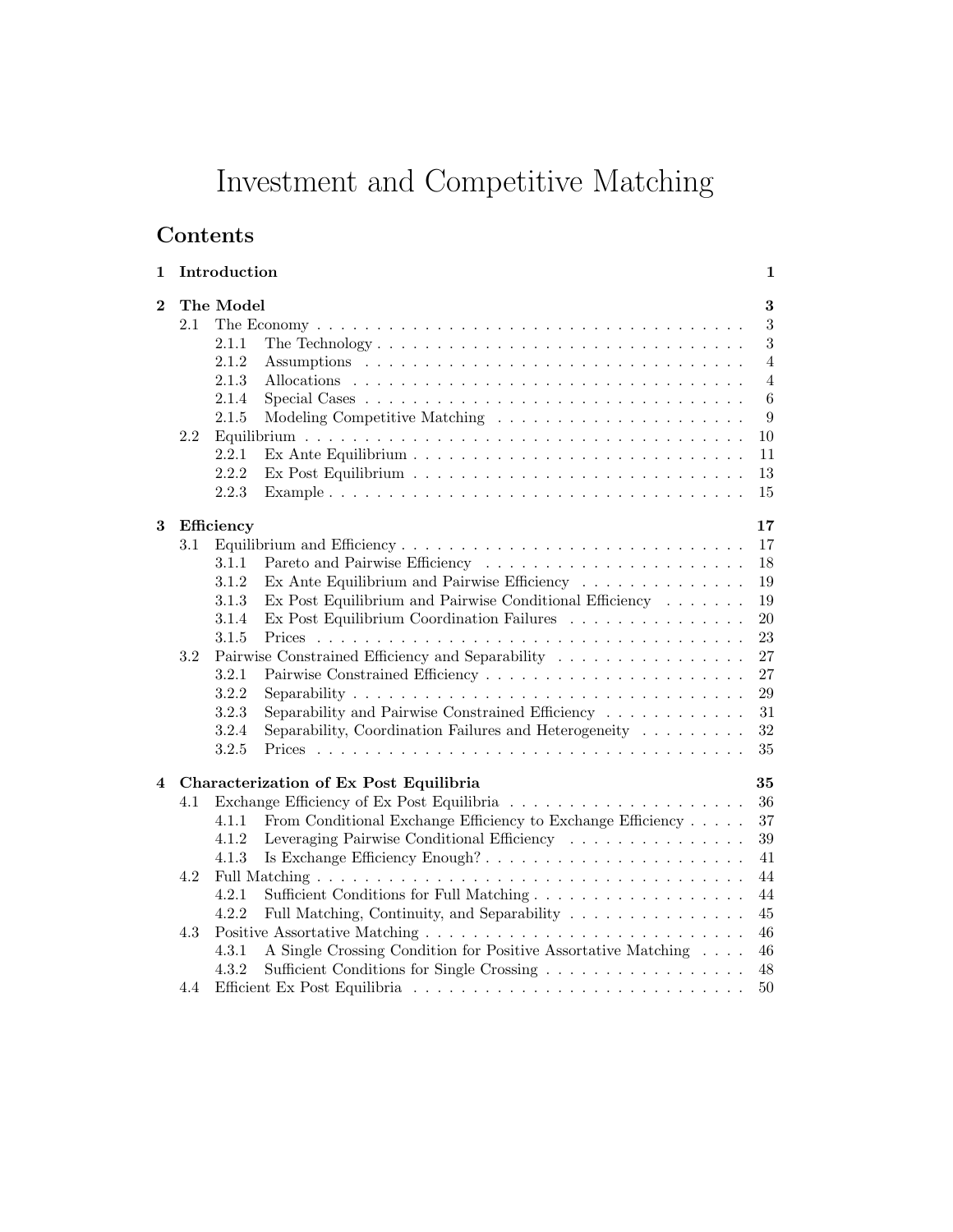| 5 | Nontransferable Utility                                                                      | 54     |
|---|----------------------------------------------------------------------------------------------|--------|
|   | The Model<br>5.1                                                                             | 55     |
|   | Equilibrium and Efficiency with Nontransferable Utility $\ldots \ldots \ldots \ldots$<br>5.2 | $55\,$ |
|   | 5.3                                                                                          | 57     |
|   | 5.4                                                                                          | 58     |
| 6 | <b>Discussion</b>                                                                            | 62     |
|   | 6.1                                                                                          | 62     |
|   | 6.2                                                                                          | 63     |
|   | Appendices                                                                                   | 64     |
|   | A Proof of Lemma 1 (Section 2.2.1)                                                           | 64     |
| B | Pareto Efficiency (Section 3.1.1)                                                            | 64     |
| С | Calculations for Example 2 (Section 3.1.4)                                                   | 65     |
|   | $\rm C.1$                                                                                    | 65     |
|   |                                                                                              | 65     |
|   |                                                                                              | 66     |
| D | Calculations for Example 3 (Section 3.2.1)                                                   | 68     |
| Е | The Leveraging Approach (Section 4.1.2)                                                      | 68     |
| F | Proof of Lemma 2 (Section 4.2.2)                                                             | 71     |
|   | G Appendix for Section 4.3.1                                                                 | 73     |
|   |                                                                                              | 73     |
|   |                                                                                              | 74     |
|   |                                                                                              | 76     |
|   | H Appendix for Section 4.3.2                                                                 | 77     |
|   |                                                                                              | 77     |
|   |                                                                                              | 78     |
|   |                                                                                              | 79     |
| I | Proof of Proposition 10 (Section 5.3)                                                        | 80     |
|   |                                                                                              |        |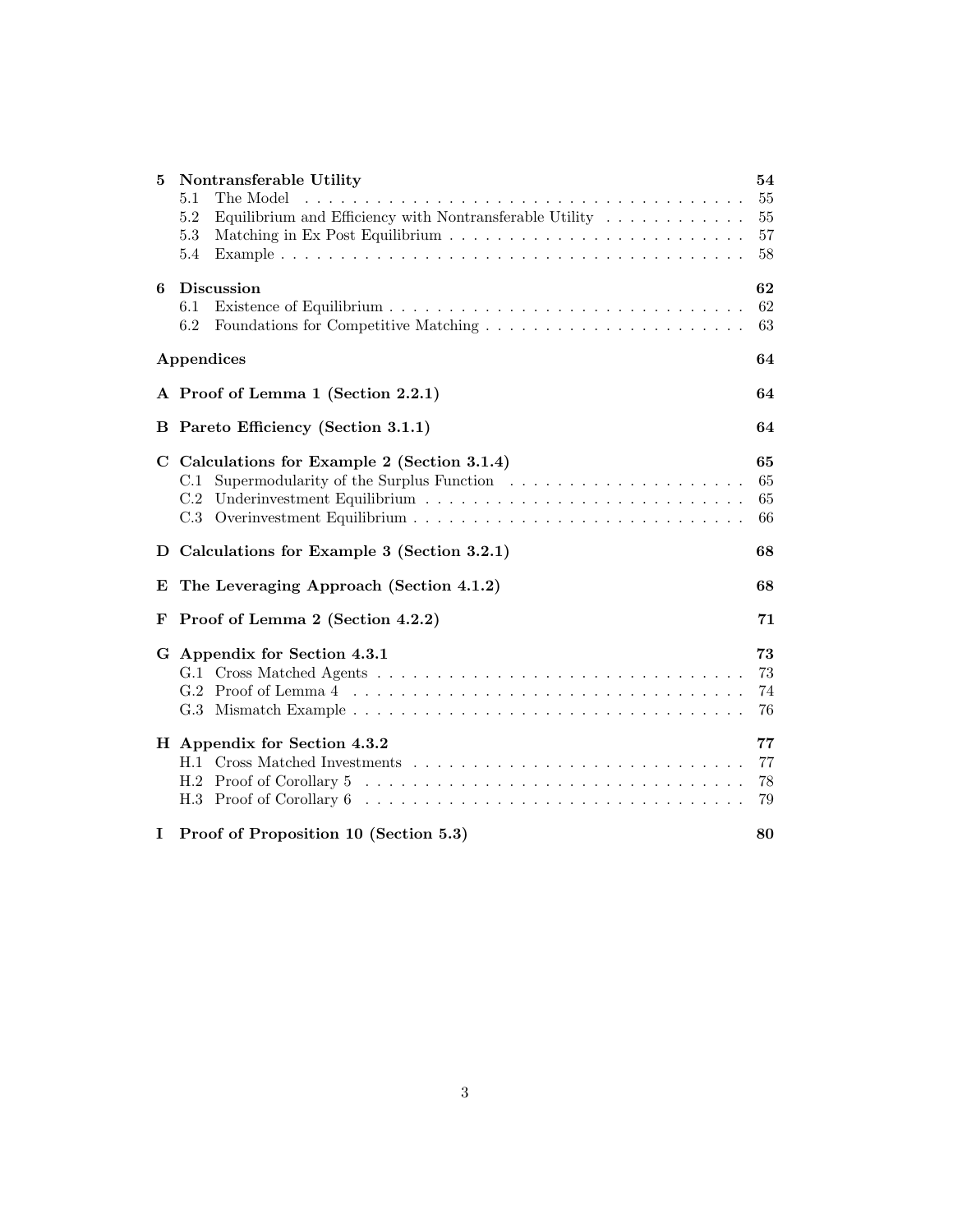# Investment and Competitive Matching

### 1 Introduction

There are many markets whose participants make investments before entering. Employers create firms before hiring employees, scientists develop inventions before taking them to market, developers construct commercial buildings and homes before finding buyers, people acquire human capital before embarking on careers, and so on. The agents in these markets are typically heterogeneous, both in their underlying characteristics and their investments, and hence the market must solve a matching problem rather than simply setting a marketclearing price. Perhaps the most obvious example is the market for skilled labor, requiring years of investment on the part of workers and the marshalling of significant physical and institutional capital on the part of firms, all before it is known who will match with whom.

The outcomes agents receive in the matching market will depend on their investments and hence will affect their investment incentives. A large literature has considered the question of how imperfections in the matching market will interact with the noncooperative nature of investment choices to yield inefficient investments. For example, Acemoglu and Shimer (1999), Cole, Mailath, and Postlewaite (2001a), de Meza and Lockwood (2010), and Felli and Roberts (2012), study the hold-up problems (Grossman and Hart (1986) and Williamson (1985)) that can arise as a consequence of bargaining power at the matching stage. Bidner (2010), Cole, Mailath, and Postlewaite (1995), Hopkins (2012), Hoppe, Moldovanu, and Sela (2009) and Rege (2008) study the consequences of imperfect information at the matching stage. Burdett and Coles (2001) and Mailath, Samuelson, and Shaked (2000) study models in which it is costly to search for a partner after one has invested.

While it is obviously important to understand how imperfections in the matching market affect incentives for investment, we examine a more basic question—even in the absence of such imperfections, can we expect investments to be efficient? We accordingly work throughout this paper with an economy whose matching market is competitive, in the sense that agents treat as fixed the utilities that must be provided to potential matching partners. In particular, we study equilibria in economies in which agents first make investments and then enter the matching market, where they form pairs whose productivity depends on their underlying characteristics as well as the investments they bring to the market. The structure of the underlying production process for a matched pair may give rise to imperfectly transferable utilities (as argued by Legros and Newman (2007b) and as in Iyigun and Walsh (2007)), and so we allow utility to be imperfectly transferable within a pair. Perfectly transferable transferable utility is a special case. We identify when such economies will yield efficient outcomes and characterize the nature and causes of inefficiencies.

We first formulate a benchmark "ex ante" equilibrium concept in which agents can simultaneously choose investments and matching partners. Markets are complete in this economy, and forces analogous to those lying behind the familiar welfare theorems lead to the expected result that an allocation is an ex ante equilibrium if and only if it satisfies an appropriate (pairwise) efficiency condition. We then formulate an "ex post" equilibrium concept to capture the case in which investments must be sunk before matches are formed. We show that ex ante equilibria are also ex post equilibria, implying that efficient ex post equilibria exist whenever efficient allocations exist. The reasoning here is straightforward the ex post setting affords agents fewer opportunities to deviate from a putative equilibrium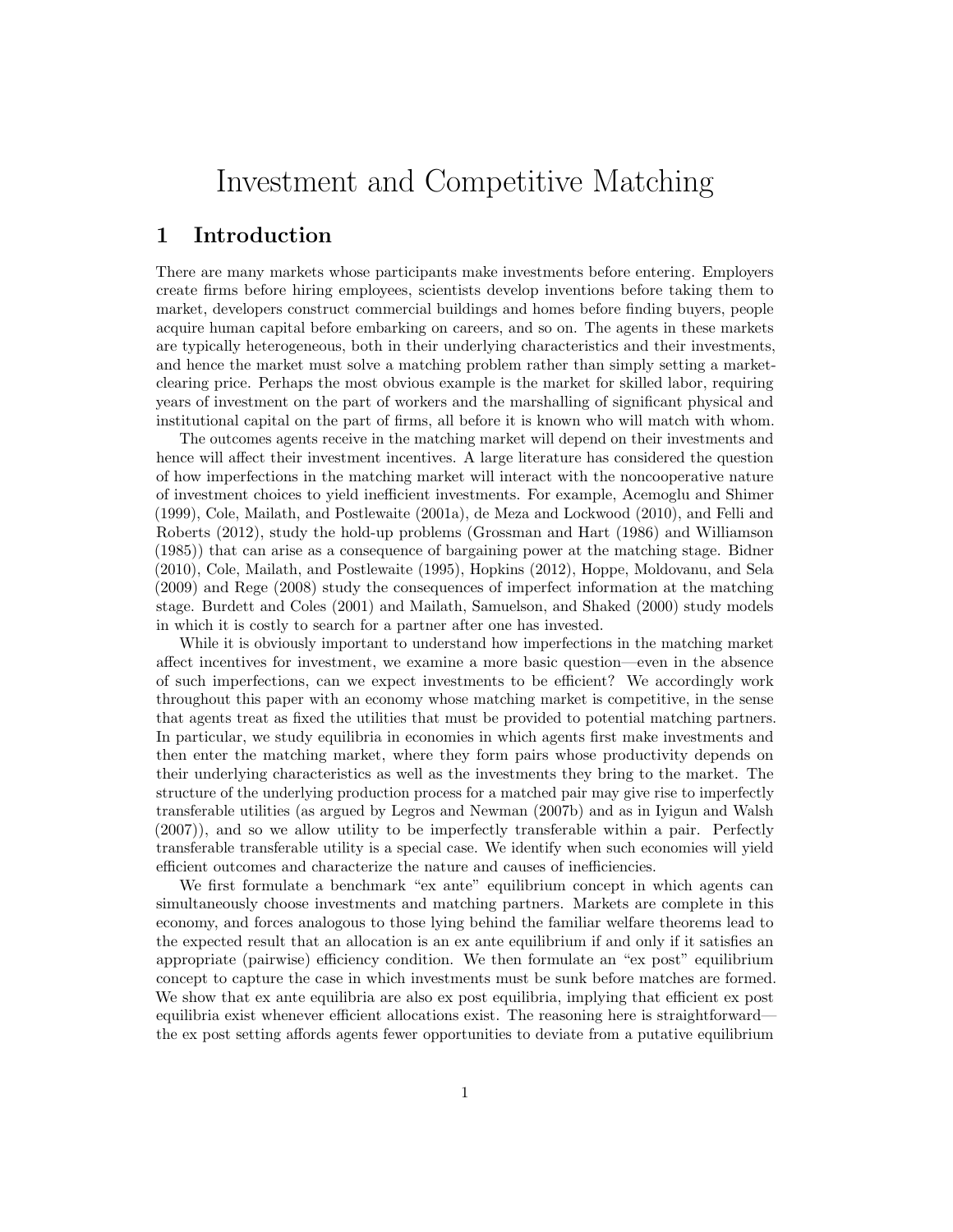allocation. Agents have no profitable deviations from an ex ante equilibrium allocation, and so must continue to have no profitable deviations from such an allocation in the ex post setting. Hence, sunk investments per se do not *preclude* efficiency in competitive markets.

Alas, not all ex post equilibria are efficient. The difficulty is that markets are incomplete agents cannot simultaneously determine both investments and matches. There is no necessary link between competition and efficiency in the absence of complete markets. Which markets are available at the matching stage is determined endogenously by the agents' investment decisions. This gives rise to a coordination problem, with coordination failures leading to inefficient ex post equilibria. We formulate a "constrained efficiency" notion reflecting the more limited opportunities available to agents in the ex post setting, and show that all constrained efficient allocations are ex post equilibria, and that if the agents' preferences satisfy a separability condition, then all ex post equilibria are constrained efficient.

Ex post equilibria can be inefficient for any of three reasons. Matched agents may fail to coordinate on efficient investments, agents may have inadequate incentives to participate in the market, and agents may match with the "wrong" partners. We identify (independent) assumptions on the economy that suffice to eliminate each of these problems. First, we show that a quasiconcavity assumption on agents' utility functions suffices to ensure that the investments of matched agents are efficient. Second, an assumption that the optimal investments of unmatched agents allow them to be matched productively suffices to rule out inefficiencies stemming from too little participation in the market. Third, we examine mismatch in a model featuring unidimensional types and investments and satisfying our separability assumption. The first step is to show that if the utility frontiers satisfy a single crossing condition, then agents in an ex ante equilibrium must be positive assortatively matched. We then use separability and the constrained efficiency of ex post equilibria to show that the latter can be viewed as ex ante equilibria in an economy with restricted sets of possible investments, and hence must also be positive assortatively matched. We thus have conditions under which there can be no mismatch: every ex post equilibrium matches the agents just as does a pairwise efficient allocation. Finally, combining the assumptions that rule out each of the three sources of inefficiency gives us sufficient conditions for the Pareto efficiency of ex post equilibria.

The existing literature has considered the issues analyzed in this paper in a number of specific contexts. Cole, Mailath, and Postlewaite (2001b) were among the first to study the investment incentives generated by a competitive matching market, using an equilibrium concept akin to our ex post equilibrium. They consider a model with perfectly transferable utility, satisfying our single crossing crossing and separability conditions, obtaining a counterpart of our constrained efficiency result. They identify cases in which constrained efficiency in itself eliminates the possibility that agents coordinate on inefficient investments (which is the only source of inefficiency that may arise in their setting). Dizdar (2012) notes that the efficiency result of Cole, Mailath, and Postlewaite (2001b) can fail in the absence of a counterpart to our quasiconcavity condition and also presents examples showing that mismatch may arise in the absence of a single crossing property. Iyigun and Walsh (2007) consider a model in which consumption sharing within a match may give rise to imperfectly transferable utility, and argue that (their counterpart to) ex post equilibria are efficient. We explain in Section 2.1.4 how these and other examples fit into our framework. Our analysis unifies and extends these existing studies of investment in competitive matching markets, characterizing the nature and causes of inefficiency and identifying conditions under which equilibrium outcomes will be efficient.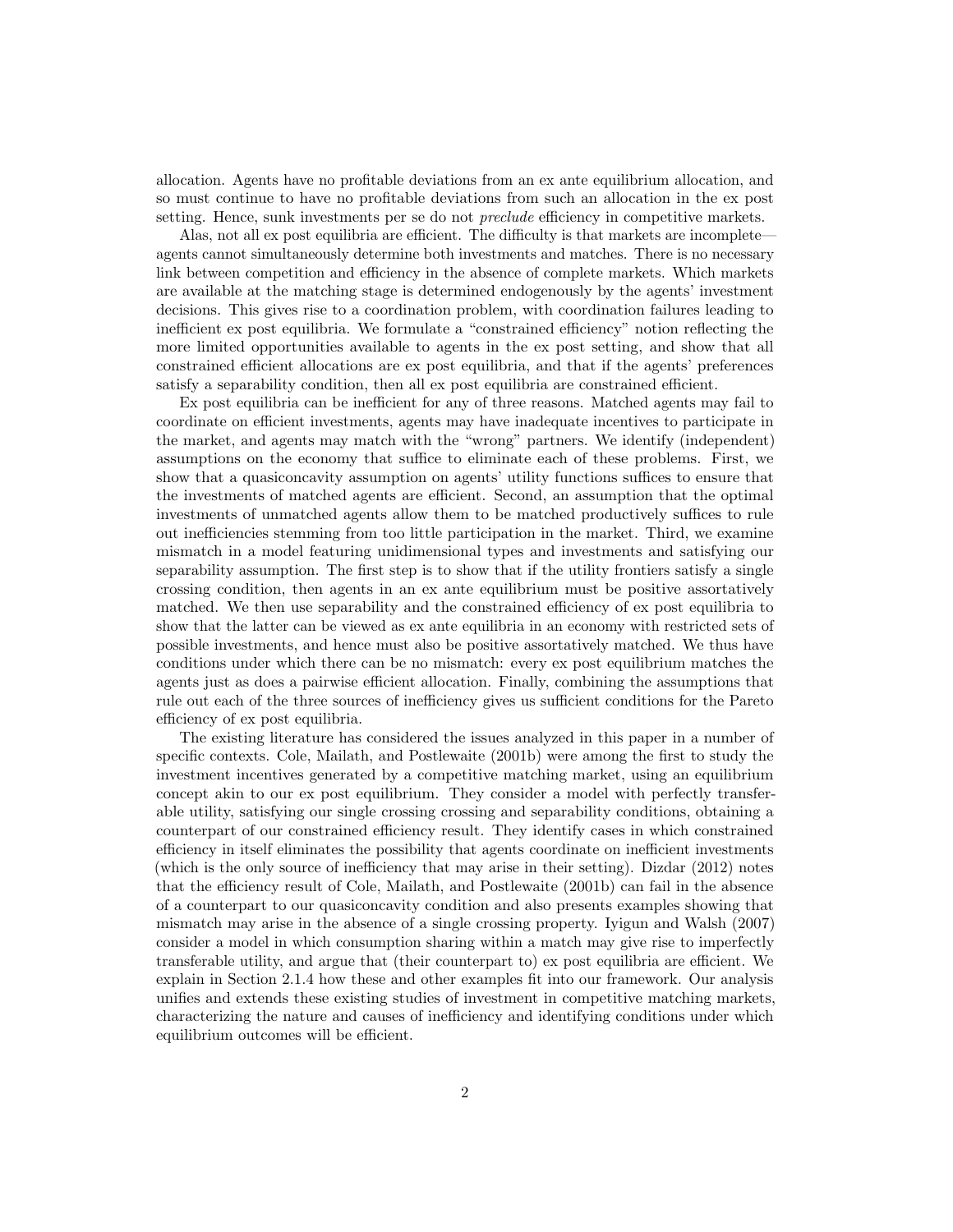Peters and Siow (2002) assume that it is *impossible* to transfer utility ex post. We find it convenient to initially exclude such nontransferable utility models. Section 5 explains how our analysis can be extended to the nontransferable case. Most of our results carry over, with one notable exception. In the absence of transfers, there is no counterpart to our result that agent with quasiconcave utility functions will necessarily coordinate on efficient investments. Perfect transferablility is thus not critical to the primary results in the literature, but it is important that the agents have at least some ability to make ex post utility transfers,

### 2 The Model

#### 2.1 The Economy

#### 2.1.1 The Technology

There is a set of buyers (he), with names (indexed by  $i$ ) distributed on a compact subset N of a Euclidean space, and a set of sellers (she), with names (indexed by  $j$ ) identically distributed.<sup>1</sup> In many of our examples we take  $N$  to be an interval in the real numbers. When  $N$  is infinite, we assume names are distributed according to Lebesgue measure. When N is finite, we have a model with finite, identical numbers of buyers and seller. We refer to this as the finite case.

There are two functions  $\beta : N \to \mathfrak{B}$  and  $\sigma : N \to \mathfrak{S}$  which map each buyer i into his type  $\beta(i) \in \mathfrak{B}$  and each seller j into her type  $\sigma(j) \in \mathfrak{S}$ , where  $\mathfrak{B}$  and  $\mathfrak{S}$  are compact subsets of a (possibly multidimensional) Euclidean space. Each buyer chooses an investment  $b \in B$ and each seller chooses an investment  $s \in S$ , with B and S again being compact subsets of a (possibly multidimensional) Euclidean space. Then they match, with each match pairing a single buyer with a single seller. A matched buyer and seller can make a transfer  $t \in \mathbb{R}$ .

We view our model as applying to a wide variety of matches or partnerships. Depending on the circumstances, the matches in the model may be interpreted as involving buyers and sellers, firms and workers, men and women, and so on. We find it convenient to work with a consistent set of terms throughout, and refer to the agents as buyers and sellers.

When a buyer of type  $\beta$  who chooses investment b matches with a seller of type  $\sigma$  who chooses investment  $s$  and the two agents agree on a transfer  $t$ , the resulting utility for the buyer is denoted by  $U(b, s, \beta, \sigma, t)$  and the resulting utility for the seller by  $V(s, b, \sigma, \beta, t)$ .<sup>2</sup> It is natural to interpret the transfer  $t$  as a monetary payment from the buyer to the seller, but we might also think of t as describing the allocation of effort in a joint production process, the allocation of consumption in a marriage, or the division of joint output. While the transfer can be used to shift utility between the buyer and seller, unless explicitly mentioned, we do not assume that utility is perfectly transferable, i.e., we do not assume that U and V are linear in t.

An agent may remain unmatched. A buyer of type  $\beta$  who chooses investment  $b \in B$ and remains unmatched receives utility  $\underline{U}(b, \beta)$ . A seller of type  $\sigma$  who chooses investment  $s \in S$  and remains unmatched receives utility  $V(s, \sigma)$ . We thus model unmatched agents

 $1$ The assumption that the sets of names for buyers and sellers are identical and have the same measure is a convenient simplification, maintained in most of the related literature. Remark 7 in Section 2.2.3 comments on the most important implication of allowing unequal measures of buyers and sellers.

 $2$ These utility functions incorporate a practice that we follow whenever possible, of reversing the order of arguments in pairs of functions that have comparable roles, one from the perspective of the buyer and one from the perspective of the seller.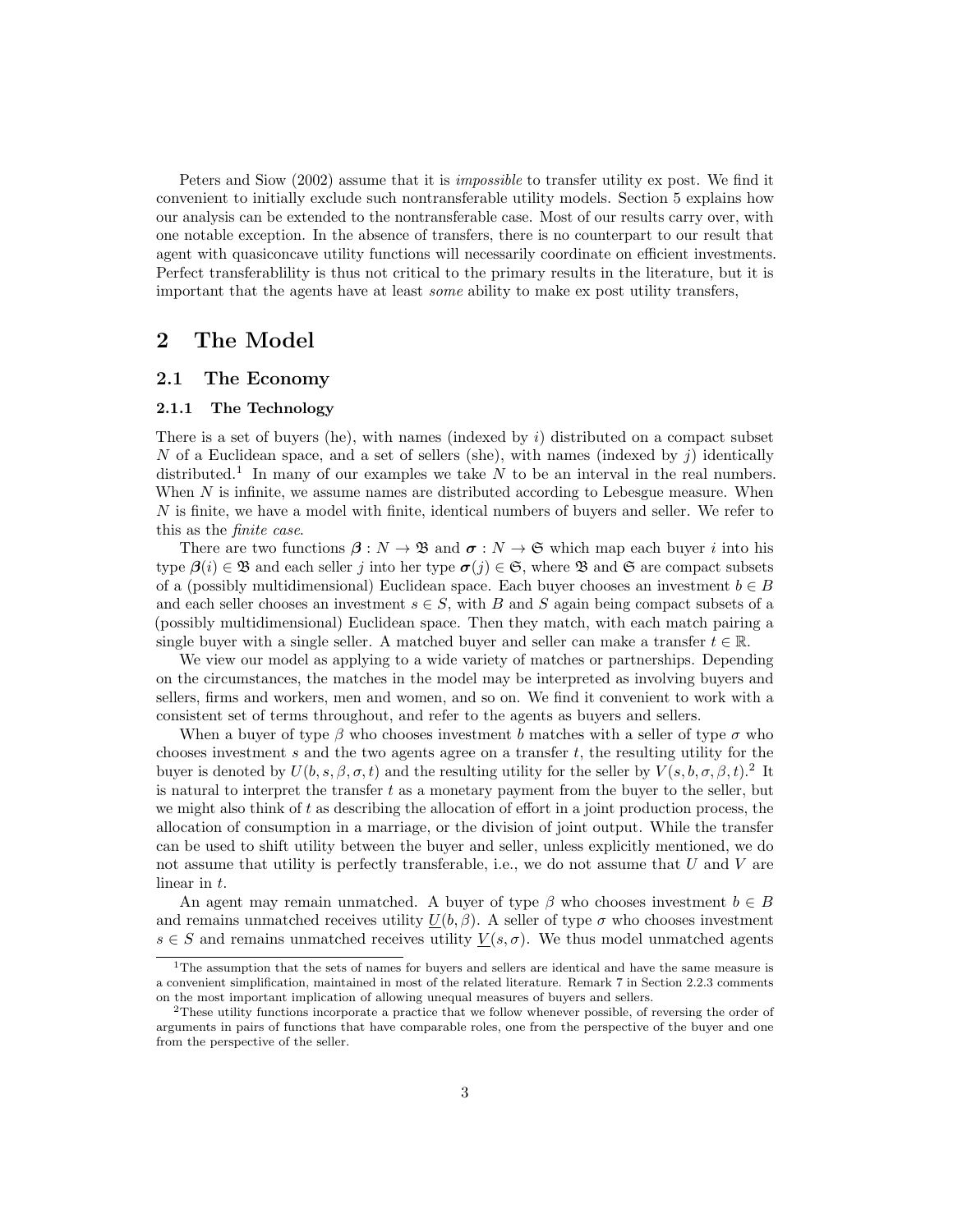as choosing investments from the same sets  $B$  and  $S$  as do matched agents. As a result, a matched buyer (for example) can consider a potentially productive match with an unmatched seller.

#### 2.1.2 Assumptions

Throughout, we take "increasing" to mean "weakly increasing."

#### Assumption 1.

[1.1] The functions  $U : B \times S \times \mathfrak{B} \times \mathfrak{S} \times \mathbb{R} \to \mathbb{R}, V : S \times B \times \mathfrak{S} \times \mathfrak{B} \times \mathbb{R} \to \mathbb{R},$  $U : B \times \mathfrak{B} \to \mathbb{R}$ , and  $V : S \times \mathfrak{S} \to \mathbb{R}$  are continuous.

 $[1.2]$  The function U is strictly decreasing in t and for each  $(b, s, \beta, \sigma)$  has R as its image.

[1.3] The function V is strictly increasing in t and for each  $(s, b, \sigma, \beta)$  has R as its image.

In conjunction with our compactness assumptions, Assumption 1.1 ensures that solutions exist to the maximization problems (appearing in Sections 2.2.1 and 2.2.2) defining the utility possibilities available to pairs of matched agents.

The requirement that U and V have  $\mathbb R$  as their range in Assumptions 1.2–1.3 eliminates some special cases that we would otherwise have to explicitly address.

We say that the utility functions  $U$  and  $V$  have the *strict Pareto property* if for any (i) pair of types  $(\beta, \sigma)$ , (ii) investments and transfer  $(b, s, t)$ , and (ii) utility levels  $(u, v)$  satisfying

$$
U(b, s, \beta, \sigma, t) \ge u, \qquad V(s, b, \sigma, \beta, t) \ge v,\tag{1}
$$

with at least one strict inequality, there exists  $t'$  such that

$$
U(b, s, \beta, \sigma, t') > u, \qquad V(s, b, \sigma, \beta, t') > v.
$$
\n<sup>(2)</sup>

Assumption 1, in particular the requirement that  $U$  and  $V$  are continuous and strictly monotonic in t, implies the strict Pareto property.

The key role of transfers in our arguments is to ensure the strict Pareto property. As long as this property holds, we could just as well have allowed transfers to be multidimensional, in the process perhaps better accommodating interpretations that involve the allocation of effort or consumption.

#### 2.1.3 Allocations

An allocation specifies for each buyer i a triple  $(J(i), b(i), u(i))$  identifying the seller  $J(i)$ (if any) with whom buyer i is matched and otherwise specifying that buyer i is unmatched  $(J(i) = \emptyset)$ , the investment  $\mathbf{b}(i)$  chosen by buyer i, and the level of utility  $\mathbf{u}(i)$  received by buyer *i*. An allocation also specifies an analogous triple  $(I(j), s(j), v(j))$  for each seller *j*.

**Definition 1.** An allocation is a sextuple  $(J, I, \mathbf{b}, \mathbf{s}, \mathbf{u}, \mathbf{v})$  of functions

$$
J: N \to N \cup \emptyset
$$
  
\n
$$
I: N \to N \cup \emptyset
$$
  
\n
$$
b: N \to B
$$
  
\n
$$
s: N \to S
$$
  
\n
$$
u: N \to \mathbb{R}
$$
  
\n
$$
v: N \to \mathbb{R}
$$
.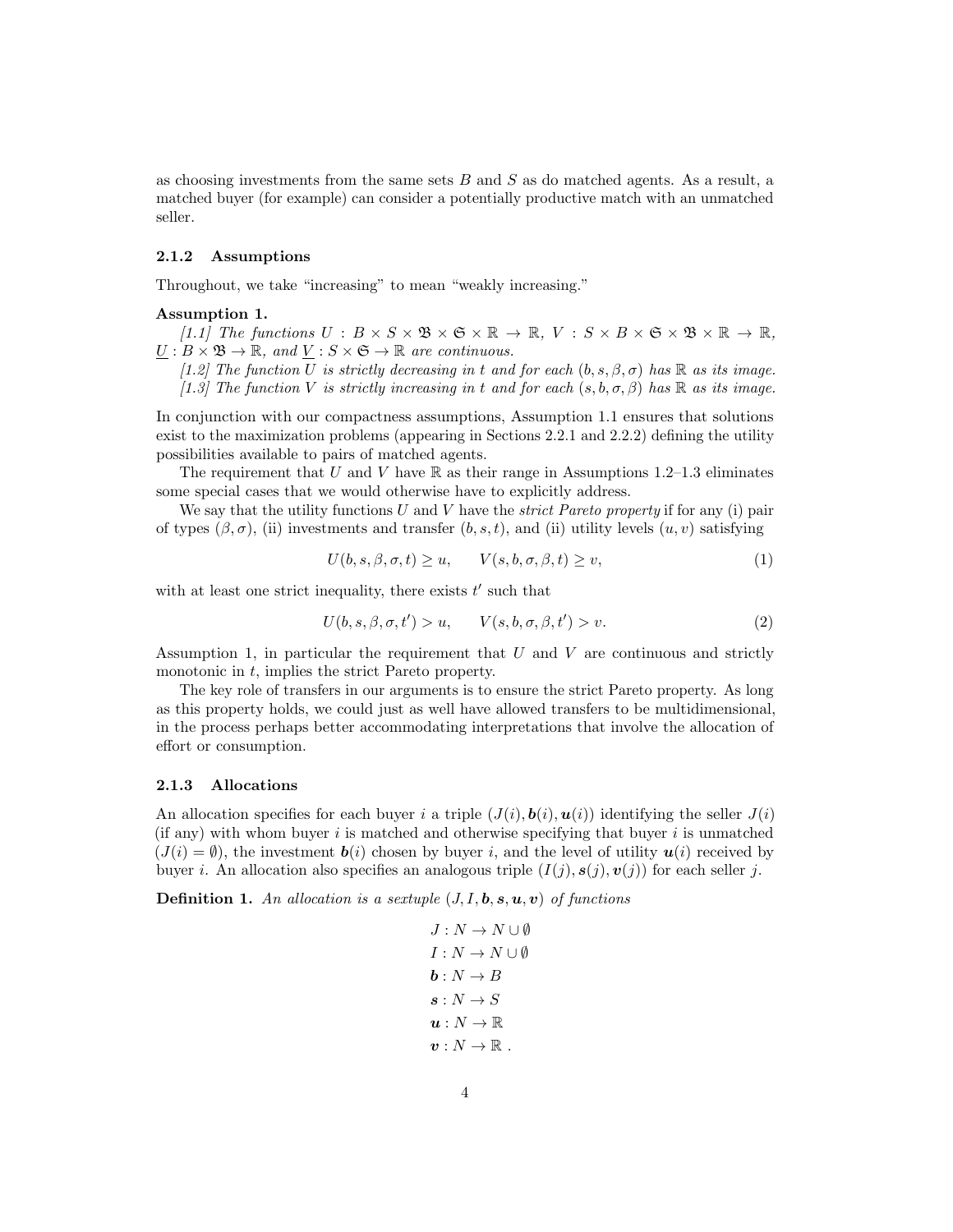An allocation  $(J, I, b, s, u, v)$  is feasible if

$$
I(J(i)) = i \quad \forall i \in N \text{ s.t. } J(i) \neq \emptyset, \qquad J(I(j)) = j \quad \forall j \in N \text{ s.t. } I(j) \neq \emptyset,
$$
 (3)

$$
I \text{ and } J \text{ are measure-preserving on } \{i \in N : J(i) \neq \emptyset\} \text{ and } \{j \in N : I(j) \neq \emptyset\}, \quad (4)
$$

and, for all  $(i, j)$  with  $J(i) = j \in N$  (or, equivalently given (3),  $I(j) = i \in N$ ), there exists  $t \in \mathbb{R}$  such that

$$
\mathbf{u}(i) = U(\mathbf{b}(i), \mathbf{s}(j), \boldsymbol{\beta}(i), \boldsymbol{\sigma}(j), t) \tag{5}
$$

$$
\mathbf{v}(j) = V(\mathbf{s}(j), \mathbf{b}(i), \boldsymbol{\sigma}(j), \boldsymbol{\beta}(i), t),
$$
\n(6)

and, for all  $i \in N$  with  $J(i) = \emptyset$  and for all  $j \in N$  with  $I(j) = \emptyset$ ,

$$
\mathbf{u}(i) = \underline{U}(\mathbf{b}(i), \boldsymbol{\beta}(i))\tag{7}
$$

$$
\mathbf{v}(j) = \underline{V}(\mathbf{s}(j), \boldsymbol{\sigma}(j)),\tag{8}
$$

and there exist measure-preserving bijections  $\hat{J}: N \to N$  and  $\hat{I}: N \to N$  that are inverses and for which  $\hat{J}(i) = J(i)$  whenever  $J(i) \neq \emptyset$  and  $\hat{I}(j) = I(j)$  whenever  $I(j) \neq \emptyset$ .

Conditions (3)–(4) are the market balance conditions that matches are reciprocal and that any measurable set of buyers is matched with an equal-measure set of sellers. Conditions (5)–(6) ensure that the utility levels of matched agents are feasible given the investments and utility functions. Conditions (7)–(8) ensure that the utilities of unmatched agents are feasible. The final requirement, that there exist measure-preserving bijections  $J$  and  $I$  coinciding with  $J$  and  $I$  for matched agents, is a technical condition excluding counterintuitive constructions that arise out of the quirks of the continuum.<sup>3</sup> Intuitively, this final condition requires that a buyer can be unmatched only if some seller is also unmatched. We could interpret this by thinking of a first stage described by  $\hat{J}$  and  $\hat{I}$  in which the buyers and sellers are completely sorted into potential pairs, with some such pairs then electing to remain unmatched while the remaining matches are described by  $J$  and  $I$ . In the finite case, this requirement and condition (4) are satisfied by any pair of functions  $J$  and  $I$  satisfying (3). We return to the role played by  $\tilde{J}$  and  $\tilde{I}$  in Remark 3 of Section 2.1.5.

Given a feasible allocation  $(J, I, b, s, u, v)$  we let  $M \subset N \times N$  identify the collection of matched pairs, so that  $(i, j) \in M$  whenever  $j = J(i)$  or (equivalently)  $i = I(j)$  holds. For every matched pair  $(i, j)$ , we can identify from  $(5)$ – $(6)$  the transfer t made by this pair. We refer to the corresponding  $(b, s, t)$  as the *exchange* made by the pair  $(i, j)$ . An alternative formulation would be to express an allocation in terms of the matching and exchanges, which would in turn imply utilities.

Let  $\underline{u}(i) = \max_{b \in B} \underline{U}(b, \beta(i))$  and  $\underline{v}(j) = \max_{s \in S} \underline{V}(s, \sigma(j))$  denote the *outside options* of buyers  $i$  and sellers  $j$ . Assumption 1.1 ensures that outside options are well defined. We refer to any  $b \in B$  satisfying  $u(i) = U(b, \beta(i))$  as an *autarchy investment* of buyer i and to any  $s \in S$  satisfying  $\underline{v}(j) = \underline{V}(s, \sigma(j))$  as an autarchy investment of seller j.

<sup>&</sup>lt;sup>3</sup>For example, the requirement that  $\hat{J}$  and  $\hat{I}$  are bijections excludes the possibility that  $N = [0, 1]$  and the matching is described by the identity function except for agents  $\{1, 1/2, 1/3, 1/4, \ldots\}$ , with buyer 1 being matched with seller  $1/2$ , buyer  $1/2$  with seller  $1/3$ , and so on. This arrangement leaves every agent matched except seller 1.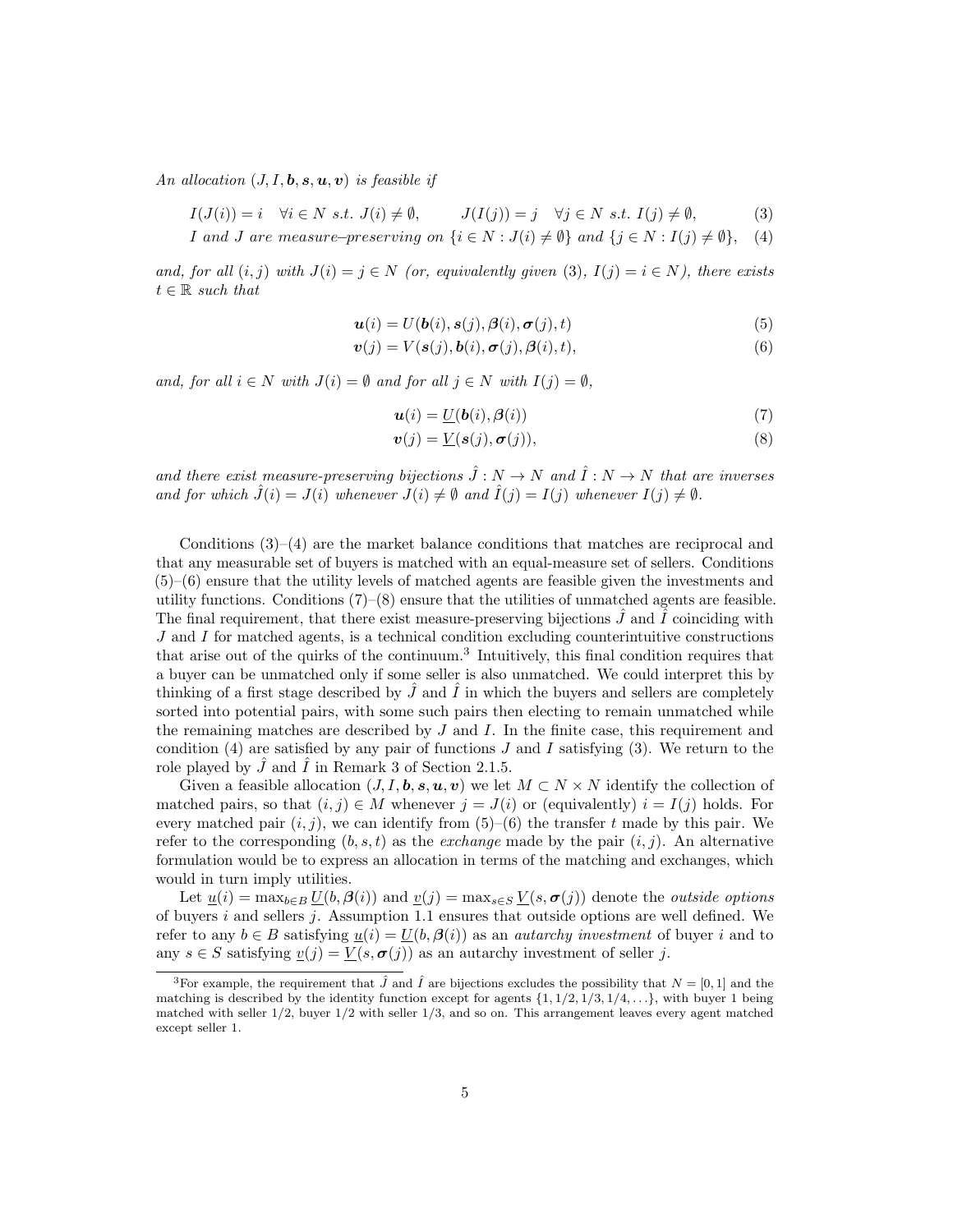A feasible allocation  $(J, I, b, s, u, v)$  is *individually rational* if it satisfies the *individual* rationality conditions

$$
\mathbf{u}(i) \ge \underline{u}(i) \text{ for all } i \in N \text{ and } \mathbf{v}(j) \ge \underline{v}(j) \text{ for all } j \in N. \tag{9}
$$

Throughout the following we will focus on individually rational allocations, reflecting the idea that all agents are free to remain unmatched and choose an autarchy investment. The feasible allocation that results if all agents choose to exercise this option and then receive their outside options is the autarchy allocation.

A feasible allocation is *fully matched* if J (and hence also I) maps onto N. In this case,  $\hat{J}$  and  $J$  coincide, as do  $\hat{I}$  and  $\hat{I}$ . Feasible allocations  $(J, I, b, s, u, v)$  and  $(J', I', b', s', u', v')$ are payoff equivalent if  $u'(i) = u(i)$  and  $v'(j) = v(j)$  hold for all  $i, j \in N$ .

#### 2.1.4 Special Cases

A special case of our model that has played a prominent role in the literature is that in which utilities depend linearly on transfers, that is, there exist functions  $U : B \times S \times \mathfrak{B} \times \mathfrak{S} \to \mathbb{R}$ and  $\tilde{V}: S \times B \times \mathfrak{S} \times \mathfrak{B} \to \mathbb{R}$  such that for all  $(b, s, \beta, \sigma, t)$ , we have

$$
U(b, s, \beta, \sigma, t) = \tilde{U}(b, s, \beta, \sigma) - t
$$
  

$$
V(s, b, \sigma, \beta, t) = \tilde{V}(s, b, \sigma, \beta) + t.
$$

We say that utility is *perfectly transferable* in this case. The requirement in Assumptions 1.2-1.3 that U and V have all of  $\mathbb R$  as their range is automatic when utility is perfectly transferable.

When utility is perfectly transferable, we can represent the sum of the agents' utilities by a value function  $Z : B \times S \times \mathfrak{B} \times \mathfrak{S} \to \mathbb{R}$  with

$$
\tilde{U}(b,s,\beta,\sigma) + \tilde{V}(s,b,\sigma,\beta) = Z(b,s,\beta,\sigma).
$$

If buyer i and seller j match and choose investments  $(b, s)$ , then there exists a transfer such that (5)–(6) hold if and only if  $u(i) + v(j) = Z(b, s, \beta(i), \sigma(j))$ . The important information about preferences is contained in the value function  $Z(b, s, \beta, \sigma)$ , in the following sense. Fix a quadruple of utility functions  $(\tilde{U}, \tilde{V}, \underline{U}, \underline{V})$  and hence the attendant value function Z. Any other quadruple  $(\tilde{U}', \tilde{V}', \underline{U}, \underline{V})$  of utility functions giving rise to the same function Z also gives rise to the same sets of (ex ante and ex post, defined below) equilibria.

At the other extreme from perfectly transferable utility is a model in which  $t$  does not enter the utility functions  $U$  and  $V$  as an argument, so that there are effectively no transfers, as in Peters and Siow (2002). The utilities in a match between types ( $\beta$ , $\sigma$ ) are then completely determined by their investments  $(b, s)$ . Assumptions 1.2–1.3 exclude such this case. It keeps the exposition uncluttered to postpone the consideration of such *nontransferable* utility models to Section 5. We refer to the case in which Assumption 1 holds, but utility is not perfectly transferable, as the case of imperfectly transferable utility.

The literature has overwhelmingly focussed on models with separable preferences. Intuitively, preferences are separable if agents' payoffs depend on the investments their partners have chosen, but not on the types of the partners choosing those investments. A marriage market may be separable because a man (for example) may care about the wealth with which his spouse has been endowed by her parents, but not the cost at which her parents amassed such wealth. A labor market may be nonseparable because firms are willing to hire software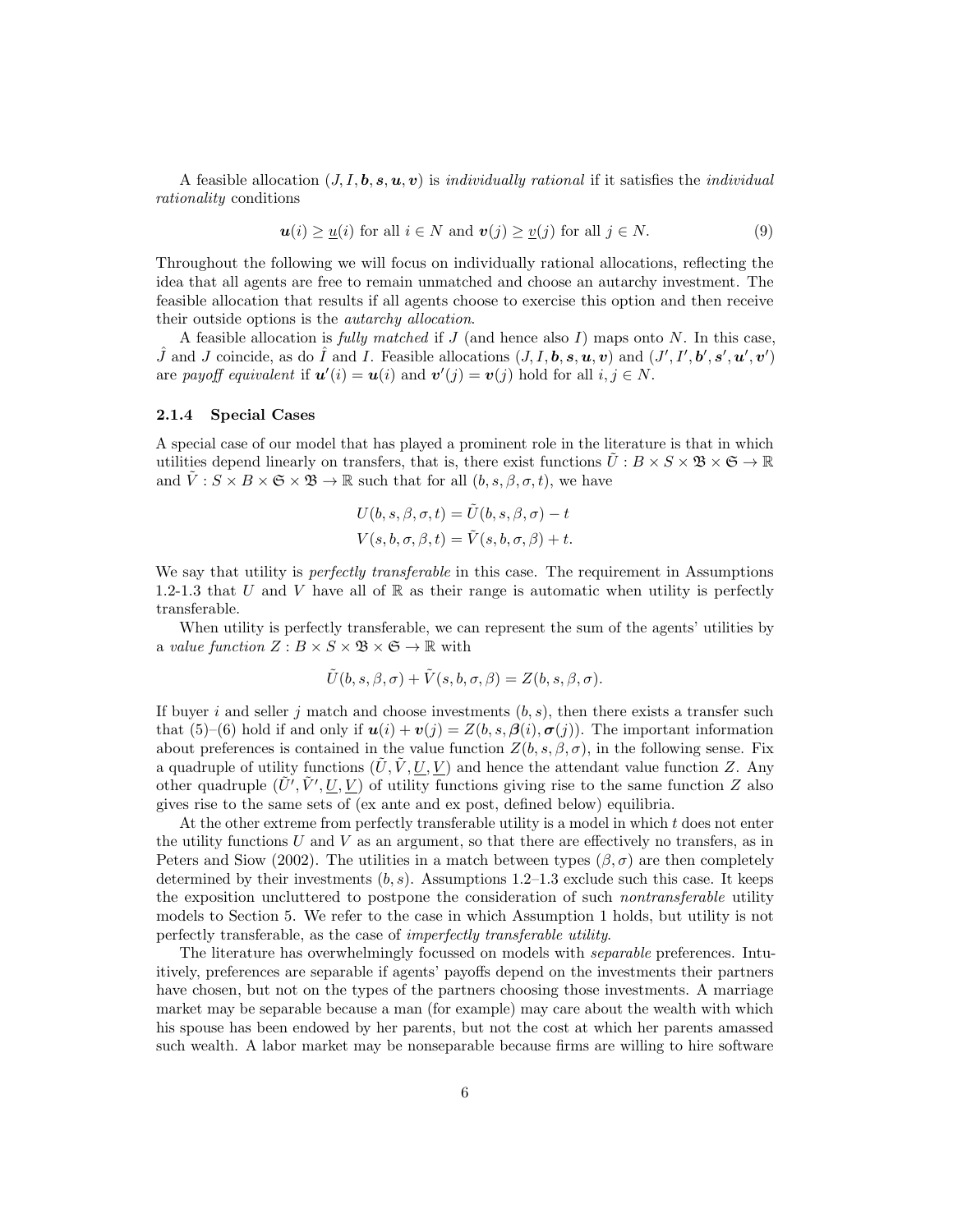engineers who have invested relatively little in learning the relevant programming languages, but who nonetheless have great natural talent for programming.

We offer the general definition of separability in Section 3.2.2, noting here that a sufficient condition for separability is that preferences are *additively separable*, meaning that there are functions  $\hat{f}$ ,  $\hat{g}$ ,  $\hat{f}$ ,  $\hat{g}$ ,  $\hat{f}$  and  $\hat{g}$  such that

$$
U(b, s, \beta, \sigma, t) = \hat{f}(b, s, t) - f(b, \beta) \tag{10}
$$

$$
V(s, b, \sigma, \beta, t) = \hat{g}(s, b, t) - g(s, \sigma) \tag{11}
$$

$$
\underline{U}(b,s) = f(b) - f(b,\beta) \tag{12}
$$

$$
\underline{V}(s,\sigma) = g(s) - g(s,\sigma). \tag{13}
$$

We can interpret  $\hat{f}$ ,  $\hat{g}$ ,  $f$ , and  $g$  as return functions and  $f$  and  $g$  as cost-of-investment functions, so that the payoffs of agents are additively separable in returns and costs. In our examples considering additively separable preferences we typically assume that the unmatched return functions  $f(b)$  and  $g(s)$  appearing in  $(12)$ – $(13)$  are identically equal to zero.<sup>4</sup>

If utility is perfectly transferable, then there exist functions  $\tilde{f}$  and  $\tilde{g}$  such that (10)–(11) can be written as

$$
U(b, s, \beta, \sigma, t) = \tilde{f}(b, s) - f(b, \beta) - t \tag{14}
$$

$$
V(s, b, \sigma, \beta, t) = \tilde{g}(s, b) - g(s, \sigma) + t.
$$
\n(15)

Indeed, Section 3.2.2 confirms that in the case of transferable utility a representation satisfying  $(14)$ – $(15)$  and  $(12)$ – $(13)$  is necessary and sufficient for *separable* (rather than additively separable) preferences. When utility is perfectly transferable and preferences are separable, we can define the *surplus function*  $z(b, s) = \tilde{f}(b, s) + \tilde{g}(b, s)$  and write the value function as

$$
Z(b, s, \beta, \sigma) = z(b, s) - \mathfrak{f}(b, \beta) - \mathfrak{g}(s, \sigma). \tag{16}
$$

Referring to  $z$  as the surplus function is particularly apt when we invoke the normalization  $f(b) = g(s) = 0$  for all b and s. Then  $z(b, s)$  identifies the surplus created by entering a match with investments  $(b, s)$ , relative to choosing the same investments but remaining unmatched.

Three further ways that we might specialize the model have played prominent roles in the literature and reappear in parts of our analysis.

First, it is common to restrict names, types and investments to be unidimensional, i.e., to restrict the sets N of names,  $\mathfrak{B}$  and  $\mathfrak{S}$  of types, and B and S of investments to be subsets of R.

Second, much of the matching literature has followed the lead of Becker (1973) in focusing on conditions under which equilibrium matchings will be positive assortative, i.e., higher buyers are matched with higher sellers. When names are unidimensional, we say that an allocation is *positive assortative* (or satisfies *positive assortative matching*) if  $J$  (or, equivalently  $I$ ) is the identity map. Building on insights from Legros and Newman (2007b), Section 4.3 identifies an appropriate single crossing property that ensures positive assortative matching in ex post equilibria. When utility is perfectly transferable, the assumption that the function  $Z(b, s, \beta, \sigma)$  is supermodular plays an important role in ensuring this single crossing

<sup>&</sup>lt;sup>4</sup>Doing so is without loss of generality as we may redefine the cost functions  $f(b, \beta)$  and  $g(s, \sigma)$  to coincide with  $\underline{U}(b, s)$  and  $\underline{V}(s, \sigma)$  and then redefine the return functions for matched agents by deducting  $\underline{f}(b)$  from  $\hat{f}(b, s, t)$  and  $g(s)$  from  $\hat{g}(b, s, t)$  to obtain an equivalent model.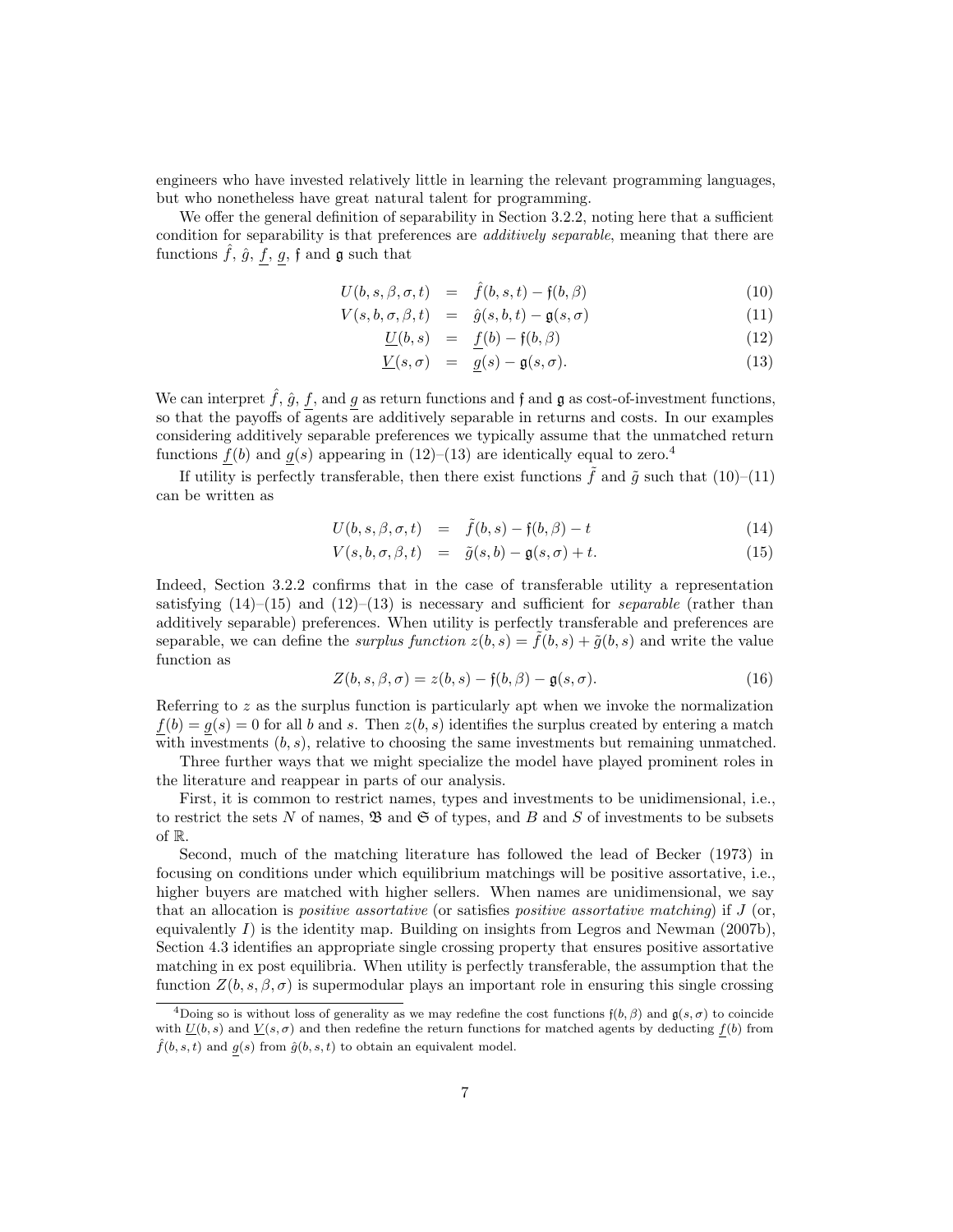property. If we also have separability, then (because the sum of supermodular functions is supermodular) the value function Z will be supermodular if the functions  $z$ ,  $-f$ , and  $-g$ appearing in (16) are supermodular.

Third, we have taken the sets of buyers and sellers to be identical and to have equal measure, ensuring the existence of fully matched allocations. Much of the attention in the literature has focussed on fully matched allocations, and we will also do so when convenient. We note that, by the definition given above, positive assortative allocations are fully matched. Remark 7 in Section 2.2.3 comments on the most important implication of allowing unequal measures of buyers and sellers. Section 4.2 gives conditions under which all equilibria are (payoff equivalent to) fully matched allocations.

We can now indicate how several existing models fit into our framework:

1. Cole, Mailath, and Postlewaite (2001b) work with unidimensional types and investments, perfectly transferable utility, additively separable preferences, a supermodular value function  $Z(b, s, \beta, \sigma)$  whose form is given by (16), and fully matched equilibria. Very similar assumptions on preferences are maintained in Cole, Mailath, and Postlewaite (2001a) and Felli and Roberts (2012), who study the finite case (without assuming matching to be competitive).

Cole, Mailath, and Postlewaite (2001b) introduce the concepts of ex ante contracting and ex post contracting equilibria, differing in technical details but analogous to our ex ante and ex post equilibria (Sections 2.2.1 and 2.2.2 below). They show that in their setting, ex ante contracting equilibria exist, that ex ante contracting equilibria are efficient and are also ex post contracting equilibria, and that inefficient "coordination failure" ex post contracting equilibria also exist. They obtain a counterpart of to our constrained efficiency result and identify cases in which constrained efficiency in itself eliminates the possibility that agents coordinate on inefficient investments

- 2. Peters and Siow (2002) work with unidimensional types and investments, nontransferable utility, preferences that are separable and satisfy a single crossing condition, and fully matched equilibria. They introduce the notion of a rational expectations equilibrium and show that such equilibria are efficient. We discuss this result in Section 5.
- 3. Dizdar (2012) works with multidimensional types and investments, while otherwise maintaining the framework from Cole, Mailath, and Postlewaite (2001b). Dizdar (2012) notes that the efficiency result of Cole, Mailath, and Postlewaite (2001b) can fail in the absence of a counterpart to our quasiconcavity condition and offers a sufficient condition for matched agents to avoid coordination failures in investments, which we discuss in Section 4.1. He shows that when investments and types are multidimensional, there exist ex post equilibria featuring a different matching than the one obtained in ex ante equilibrium, an impossibility in Cole, Mailath, and Postlewaite (2001b). We discuss this result in Appendix G.3.
- 4. Acemoglu (1996) works with unidimensional types and investments, perfectly transferable utility, additively separable preferences and a supermodular value function. Buyers, corresponding to firms in his model, are ex ante identical, which in our setting corresponds to the assumption that the function  $\beta$  is constant. Acemoglu (1996) defines the concept of a Walrasian equilibrium and shows that there is a unique Walrasian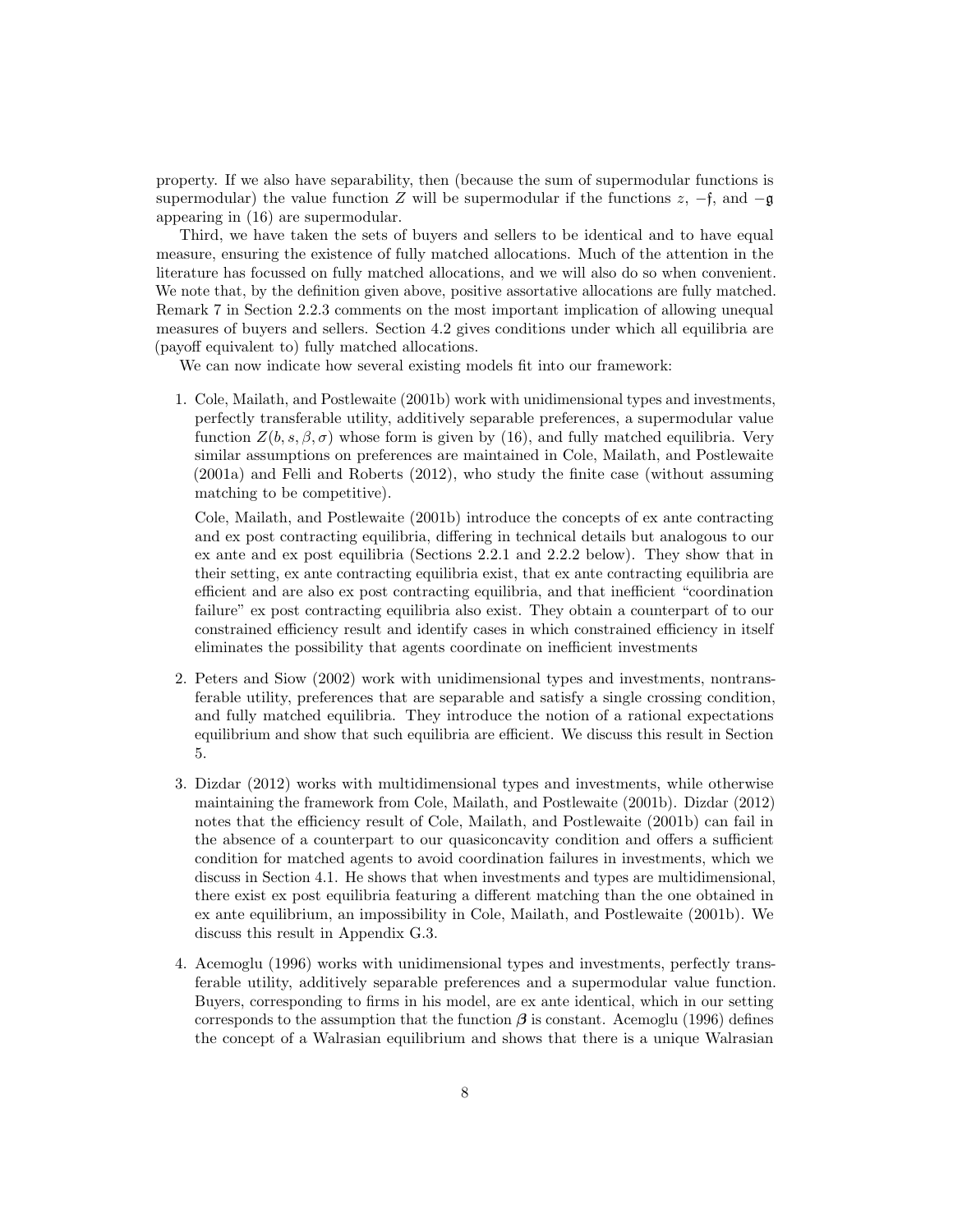equilibrium in his model. His Walrasian equilibrium is the counterpart of a collection of prices supporting a fully matched ex ante equilibrium (cf. Section 3.1.5 below), and is efficient. Acemoglu (1996, footnote 7) mentions the issue which is at the center of our paper, namely the incompleteness of markets when investments are chosen before markets operate, but his analysis concentrates on the implications of search and bargaining frictions that do not arise in our analysis (or the other papers cited here).

5. Iyigun and Walsh (2007) work with unidimensional types and investments, and fully matched equilibria. Utility functions in their model can be written as

$$
U(b, s, \beta, \sigma, t) = u_1(\beta - b) + u_2(f(b, s) + k - t)
$$
  
\n
$$
V(s, b, \sigma, \beta, t) = v_1(\sigma - s) + v_2(g(s, b) + k + t)
$$
  
\n
$$
\underline{U}(b, \beta) = u_1(\beta - b) + u_2(f(b, 0))
$$
  
\n
$$
\underline{V}(s, \sigma) = v_2(\sigma - s) + v_2(g(s, 0)),
$$

where  $k \geq 0$  is a constant. The interpretation is that agents' types correspond to their initial wealth, which they split between consumption in the first period and an investment into a technology. This technology produces second period consumption  $f(b, 0)$  for an unmatched buyer and  $g(s, 0)$  for an unmatched seller (with our buyers and sellers corresponding to men and women in Iyigun and Walsh (2007)). If a buyer and a seller match, the technology yields the amount  $f(b, s) + g(s, b) + 2k$  of the second period consumption good, which the matched agents can share in any way they want.<sup>5</sup>

Preferences in this model are additively separable with  $f(b, \beta) = -u_1(\beta - b)$ ,  $\hat{f}(b, s, t) =$  $u_2(f(b, s) + k - t)$ , and  $f(b) = u_2(f(b, 0))$  for the buyers and an analogous specification for the sellers. If the functions  $u_2$  and  $v_2$  were linear, this would be a model with perfectly transferable utility, but instead the functions  $u_1, u_2, v_1, v_2$  are all assumed to be strictly concave, resulting in a model with imperfectly transferable utility. Section 4 discusses conditions under which equilibria in such a model feature positive assortative matching and are efficient, extending corresponding results in Iyigun and Walsh (2007).

6. Han (2002) works with unidimensional types and investments and perfectly transferable utility, but with preferences that are not separable, developing conditions under which matching must be positive assortative. We return to this model after giving a precise definition of separability in Section 3.2.2.

#### 2.1.5 Modeling Competitive Matching

Here we offer some remarks on the modeling choices we have made and relate them to alternatives that have been pursued in the literature.

Remark 1. We have followed the practice, common since Aumann (1964) when studying continuum economies, of starting with a measure space of agents whose names have no direct economic implications, and then relying on functions such as  $\beta$  and  $\sigma$  to assign the relevant economic characteristics to agents. Doing so simplifies many of our definitions and allows us

<sup>5</sup>The model in Iyigun and Walsh (2007) does not satisfy our Assumption 1 because they assume that first and second period consumption must be positive for all agents, implying that investments are restricted to  $b \in [0, \beta]$  and  $s \in [0, \sigma]$  and, similarly, that transfers are restricted to the interval  $[-g(s, b), f(b, s)]$ . We could write a more general (though more tedious) version of Assumption 1 that would accommodate this setting.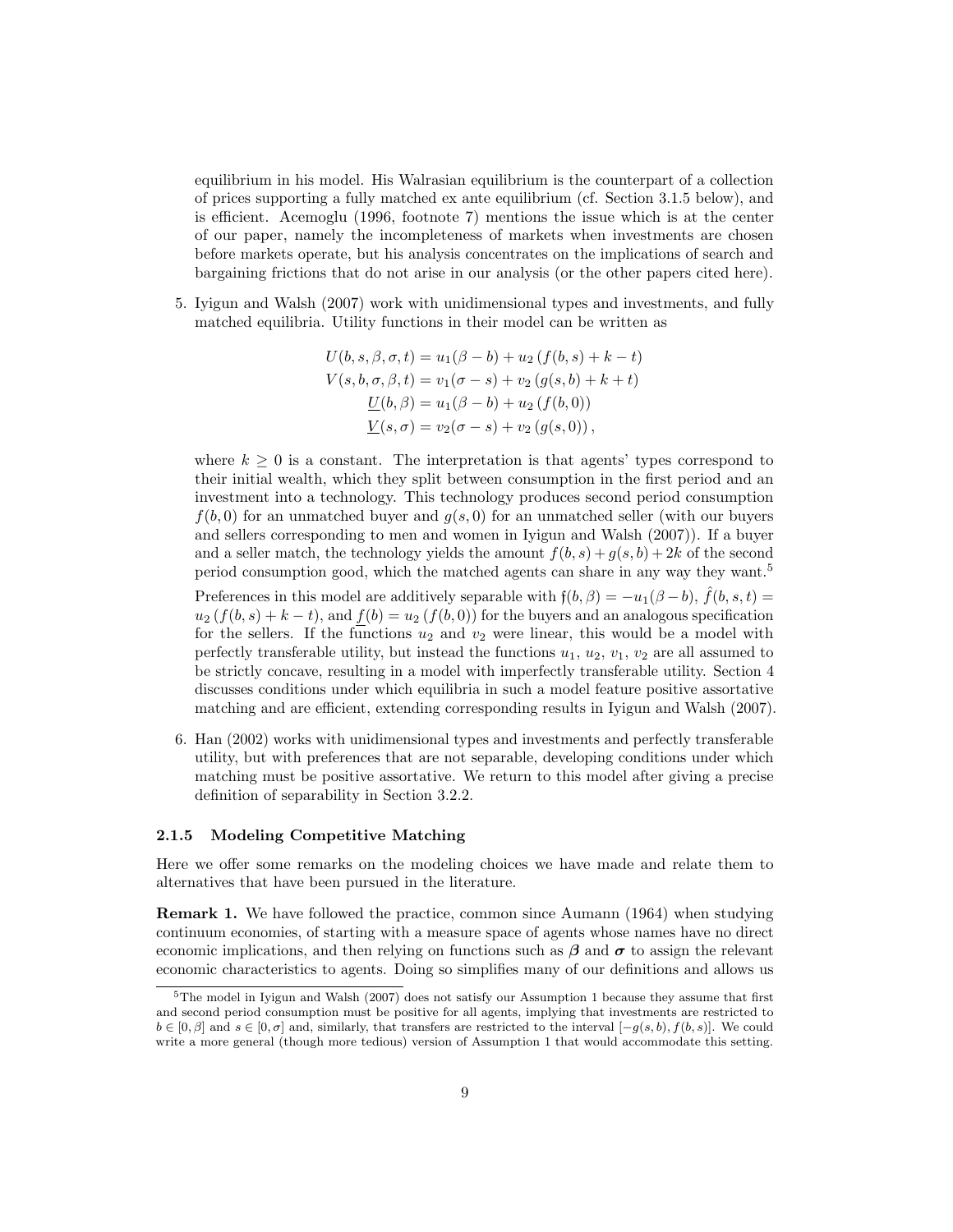to avoid making assumptions on the functions  $\beta$  and  $\sigma$ , assigning types to agents, throughout much of our analysis.

Remark 2. Cole, Mailath, and Postlewaite (2001b), Mailath, Postlewaite, and Samuelson (2013a,b), and Peters and Siow (2002) describe their market as matching buyer investments with seller investments, rather than matching buyers with sellers. Our counterpart of this, given that we do not assume preferences are separable, would be to describe the market as matching pairs  $(b, \beta)$  with pairs  $(s, \sigma)$ .

The difficulty in working with such a formulation is that with an infinite number of agents we cannot be sure that the sets of investments chosen by buyers and sellers are well behaved, raising questions as to how one should define an equilibrium. Cole, Mailath, and Postlewaite (2001b) solve this problem by focusing attention on strictly increasing equilibrium investment functions  $\boldsymbol{b}$  and  $\boldsymbol{s}$  and defining the payoffs from agents' matches in terms of the limits of payoffs obtained from converging sequences of nearby matches. Mailath, Postlewaite, and Samuelson (2013a,b) again place conditions on equilibrium functions  $\boldsymbol{b}$  and  $\boldsymbol{s}$ , and define the matching function on the closure of the set of investments chosen by the agents. Peters and Siow (2002) require their matching function to hold only almost everywhere.

Remark 3. We have formulated our feasibility condition as a collection of pointwise requirements—feasibility places restrictions on the match of *every* agent and on the utility of *every* agent—rather than defining feasibility in terms of conditions that are required to hold only for almost all agents. These two approaches to feasibility coincide when the number of agents is finite, and we view it appropriate to use whichever most conveniently addresses the questions of interest. Our formulation allows us to avoid a host of measure-theoretic technicalities. In particular, having excluded some perverse cases (cf. footnote 3) by building  $J$  and  $I$  into the definition of a feasible allocation, we find that our formulation significantly simplifies many of the arguments. In particular, we use the existence of  $\ddot{J}$  and  $\ddot{I}$  in establishing sufficient for the Pareto efficiency of ex post equilibria in Proposition 8.

Remark 4. An alternative approach to defining a feasible allocation is to dispense with the functions  $I$  and  $J$ , specifying who is matched with whom, and instead to characterize the matching in terms of a measure on the product space of buyers and sellers. Dizdar (2012) follows this approach and Cole, Mailath, and Postlewaite (2001b, Appendix B) also consider this possibility. When utility is perfectly transferable this approach makes powerful techniques from the optimal transport literature available, but it is less obviously useful in when utility is imperfectly transferable. Section 6.1 provides further discussion.

#### 2.2 Equilibrium

In this section we define two equilibrium notions, ex ante equilibrium and ex post equilibrium. The technology is the same in either case, requiring that investments be chosen before matches become productive. The ex ante equilibrium concept is appropriate for situations in which bilateral contracts, specifying matching partners and utilities, can be determined before investment decisions are made, while the ex post equilibrium concept is appropriate when investments must be made before matches are determined. We are primarily interested in the latter, with the simpler concept of an ex ante equilibrium serving as a useful benchmark.

We view both equilibria as being the functional equivalent of a competitive equilibrium, with complete markets in the case of ex ante equilibria and incomplete markets in the case of ex post equilibria. The standard notion of a competitive equilibrium combines three features: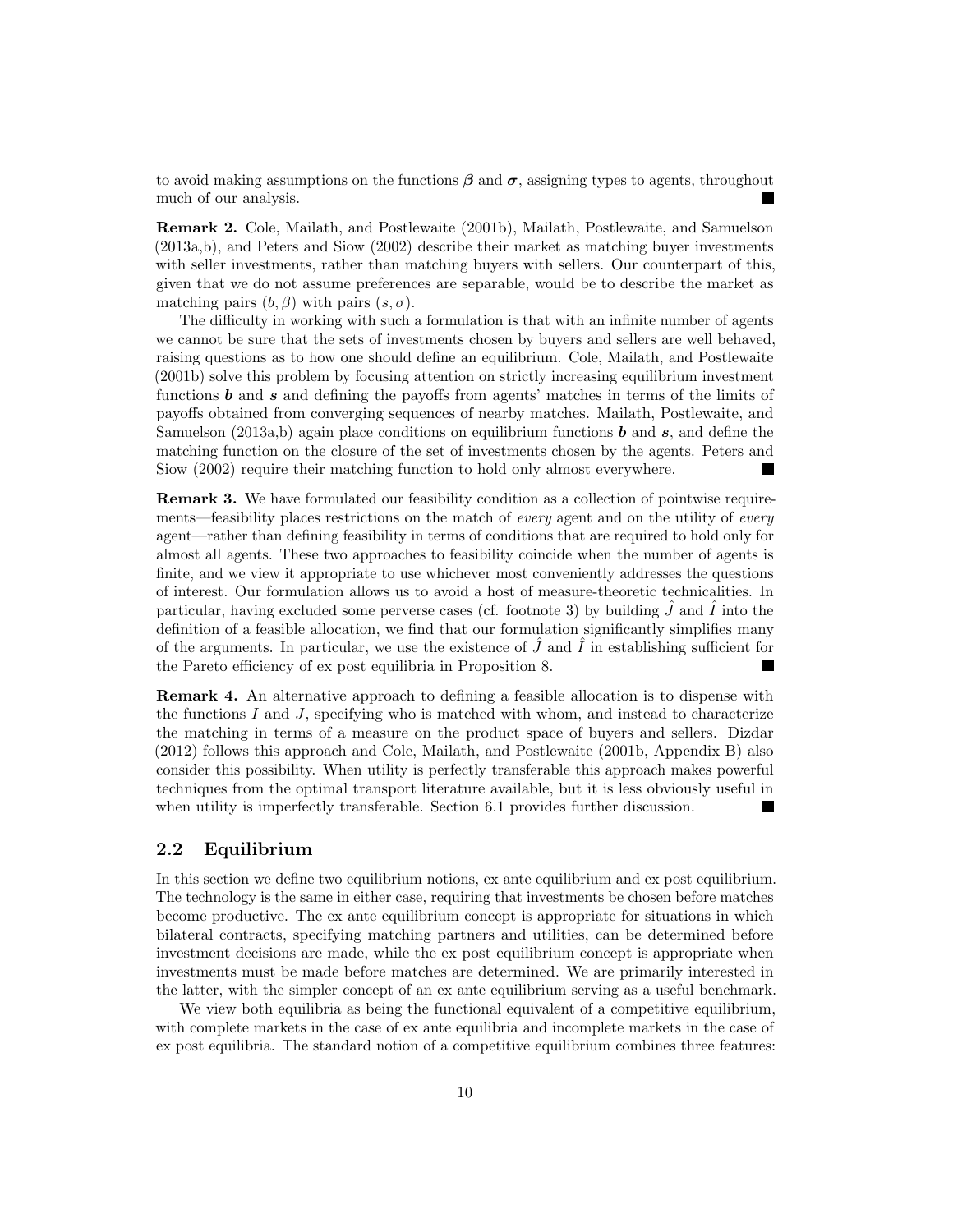(i) prices, identifying the terms under which agents can trade the goods in the economy, with each agent viewing these prices as exogenously fixed, (ii) optimization, in the form of a requirement that each agent maximize utility, given the constraints imposed by the prices and (iii) market clearing, requiring that the excess demands emerging from the various agents' optimization problems balance, thus ensuring feasibility.

The counterpart of prices in the equilibrium definitions we give below is a pair of utility schedules u and v, with  $u(i)$  identifying the "utility price" at which a seller can match with buyer type i and  $v(i)$  identifying the utility price at which a buyer can match with seller type  $j$ . The optimization requirement is that each buyer chooses a utility maximizing exchange and partner, given the utility possibilities presented by the schedule  $\boldsymbol{v}$  (with sellers behaving similarly). Market-clearing is captured by the requirement that agents' choices yield a feasible allocation.

The key difference between ex ante equilibrium and ex post equilibrium is that in ex post equilibrium agents not only take the utility, but also the investments, of their potential partners as given when choosing a utility maximizing exchange and partner. The latter constraint is not present in ex ante equilibrium.

As we explain in Section 3.1.5, we could also think of agents facing a price schedule (rather than utility schedules), specifying what transfer  $t$  a particular buyer, who chooses investment b, must make to obtain a match with a particular seller making investment  $s$  (and vice versa). However, it clarifies the arguments, including the extension to the nontransferable-utility case, to express the equilibrium conditions in terms of utilities.

#### 2.2.1 Ex Ante Equilibrium

To define ex ante equilibrium, we find it convenient to formalize the maximization problem faced by the agents in two stages. We describe agents as first determining their optimal exchange conditional on matching with a particular partner and providing that partner with a particular utility level, and then, given the schedule of induced utilities from matching with various partners, deciding on the optimal partner (or choosing to stay unmatched).

To make this precise, let

$$
\begin{array}{rcl}\n\phi(i,j,v) & = & \max_{(b,s,t)\in B\times S\times\mathbb{R}} U(b,s,\beta(i),\sigma(j),t) \quad s.t. \quad V(s,b,\sigma(j),\beta(i),t) \ge v \qquad (17) \\
\psi(j,i,u) & = & \max_{(s,b,t)\in S\times B\times\mathbb{R}} V(s,b,\sigma(j),\beta(i),t) \quad s.t. \quad U(b,s,\beta(i),\sigma(j),t) \ge u. \tag{18}\n\end{array}
$$

Hence,  $\phi: N \times N \times \mathbb{R} \to \mathbb{R}$  identifies the maximum utility a buyer of type i can achieve when matched with a seller of type  $j$  to whom he must provide utility  $v$ . The function  $\psi: N \times N \times \mathbb{R} \to \mathbb{R}$  has an analogous interpretation. Assumption 1 ensures that these functions are well-defined and have the properties asserted in the following lemma. The straightforward proof is in Appendix A.

**Lemma 1.** Let Assumption 1 hold. Then for every  $(i, j) \in N^2$ ,

 $[1.1] \phi$  is strictly decreasing in v and  $\psi$  is strictly decreasing in u,

 $[1.2] \phi$  and  $\psi$  are inverse:  $u = \phi(i, j, \psi(j, i, u))$  for all  $u \in \mathbb{R}$  and  $v = \psi(j, i, \phi(i, j, v))$  for all  $v \in \mathbb{R}$ , and

 $[1.3] \phi$  is continuous in v and  $\psi$  is continuous in u.

The interpretation of Lemma 1.2 is that for a given pair of types  $(i, j)$  the functions  $\phi$  and  $\psi$  provide two equivalent ways of describing the Pareto frontier of the set of utilities available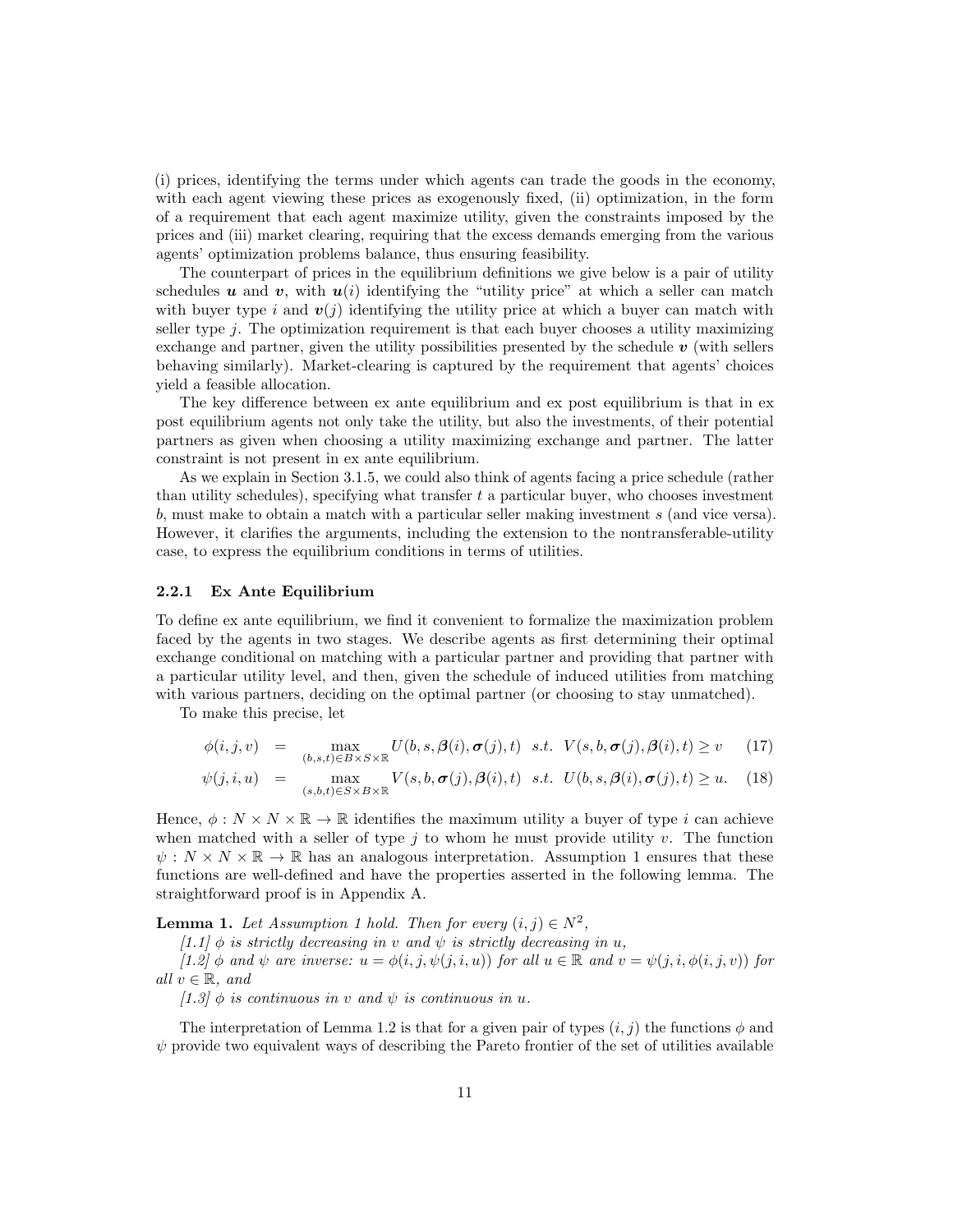to this pair when forming a match. The Pareto frontier is strictly decreasing (Lemma 1.1) and continuous (Lemma 1.3).

To conserve on notation, if the allocation  $(J, I, \mathbf{b}, \mathbf{s}, \mathbf{u}, \mathbf{v})$  is such that  $\sup_{i \in N} \phi(i, j, \mathbf{v}(j)) \leq$  $u(i)$ , we say that  $\emptyset$  maximizes  $\phi(i, j, \mathbf{v}(j))$  over the set  $N \cup {\emptyset}$  and that  $\max_{i \in N \cup {\emptyset} \emptyset} \phi(i, j, \mathbf{v}(i))$  $= u(i)$ . We adopt a similar convention for  $\psi$ . This gives us a convenient way of describing the maximization problem in which buyer  $i$  maximizes his utility by either choosing a seller with whom to match or choosing to remain unmatched.

**Definition 2.** An ex ante equilibrium is a feasible allocation  $(J, I, b, s, u, v)$  satisfying, for all  $i \in N$  and  $j \in N$ ,

$$
J(i) \in \underset{j \in N \cup \{\emptyset\}}{\operatorname{argmax}} \phi(i, j, \mathbf{v}(j)) \text{ and } \mathbf{u}(i) = \underset{j \in N \cup \{\emptyset\}}{\operatorname{max}} \phi(i, j, \mathbf{v}(j))
$$
(19)

$$
I(j) \in \operatorname*{argmax}_{i \in N \cup \{\emptyset\}} \psi(j, i, \mathbf{u}(i)) \text{ and } \mathbf{v}(j) = \max_{i \in N \cup \{\emptyset\}} \psi(j, i, \mathbf{u}(i)).
$$
\n(20)

Notice that one of the requirements for equilibrium is that the maxima in  $(19)$ – $(20)$  exist.

The (utility)-price-taking feature of competitive equilibrium appears in the incentive constraints (19)–(20), where each buyer i (for example) views the function  $\bf{v}$  as a constraint requiring that the match  $(i, j)$  can form only if seller j receives at least utility  $v(j)$  from the match. Cole, Mailath, and Postlewaite (2001b), Mailath, Postlewaite, and Samuelson (2013a,b), and Peters and Siow (2002) build analogous competition assumptions into their models.

The incentive conditions  $(19)$ – $(20)$  incorporate the individual rationality conditions  $(9)$ . A fully matched allocation is an ex ante equilibrium if and only if the individual rationality conditions hold and, for all  $i \in N$  and  $j \in N$ ,

$$
J(i) \in \operatorname*{argmax}_{j \in N} \phi(i, j, \mathbf{v}(j)) \quad \text{and} \quad \mathbf{u}(i) = \max_{j \in N} \phi(i, j, \mathbf{v}(j)) \tag{21}
$$

$$
I(j) \in \operatorname*{argmax}_{i \in N} \psi(j, i, \mathbf{u}(i)) \text{ and } \mathbf{v}(j) = \max_{i \in N} \psi(j, i, \mathbf{u}(i)).
$$
 (22)

The investment functions  $\boldsymbol{b}$  and  $\boldsymbol{s}$  (and the associated transfers) enter the equilibrium conditions through  $(19)–(20)$  and the requirement that the allocation be feasible. In particular,  $(19)$ – $(20)$  imply that an ex ante equilibrium  $(J, I, \mathbf{b}, \mathbf{s}, \mathbf{u}, \mathbf{v})$  satisfies

$$
\mathbf{u}(i) = \phi(i, j, \mathbf{v}(j)) \quad \text{and} \quad \mathbf{v}(j) = \psi(j, i, \mathbf{u}(i)) \quad \forall (i, j) \in M,
$$
 (23)

so that for every matched pair  $(i, j)$ , there exists a transfer t such that the equilibrium utilities  $u(i) = U(b(i), s(j), \beta(i), \sigma(j), t)$  and  $v(j) = V(s(j), b(i), \sigma(j), \beta(i), t)$  lie on the utility frontier defined in  $(17)$ – $(18)$ . We say that an allocation satisfying  $(23)$  is *exchange* efficient and note that exchange efficiency is a necessary condition for a feasible allocation to be an ex ante equilibrium.

More generally, we find it useful to say that  $(b, s, t)$  is exchange efficient for the pair  $(i, j)$ if the exchange  $(b, s, t)$  solves both of the maximization problems appearing in  $(17)–(18)$ given the utility levels induced by  $(b, s, t)$ , that is,

$$
U(b, s, \beta(i), \sigma(j), t) = \phi(i, j, V(s, b, \sigma(j), \beta(i), t))
$$
\n(24)

$$
V(s, b, \sigma(j), \beta(i), t) = \psi(j, i, U(b, s, \beta(i), \sigma(j), t)).
$$
\n(25)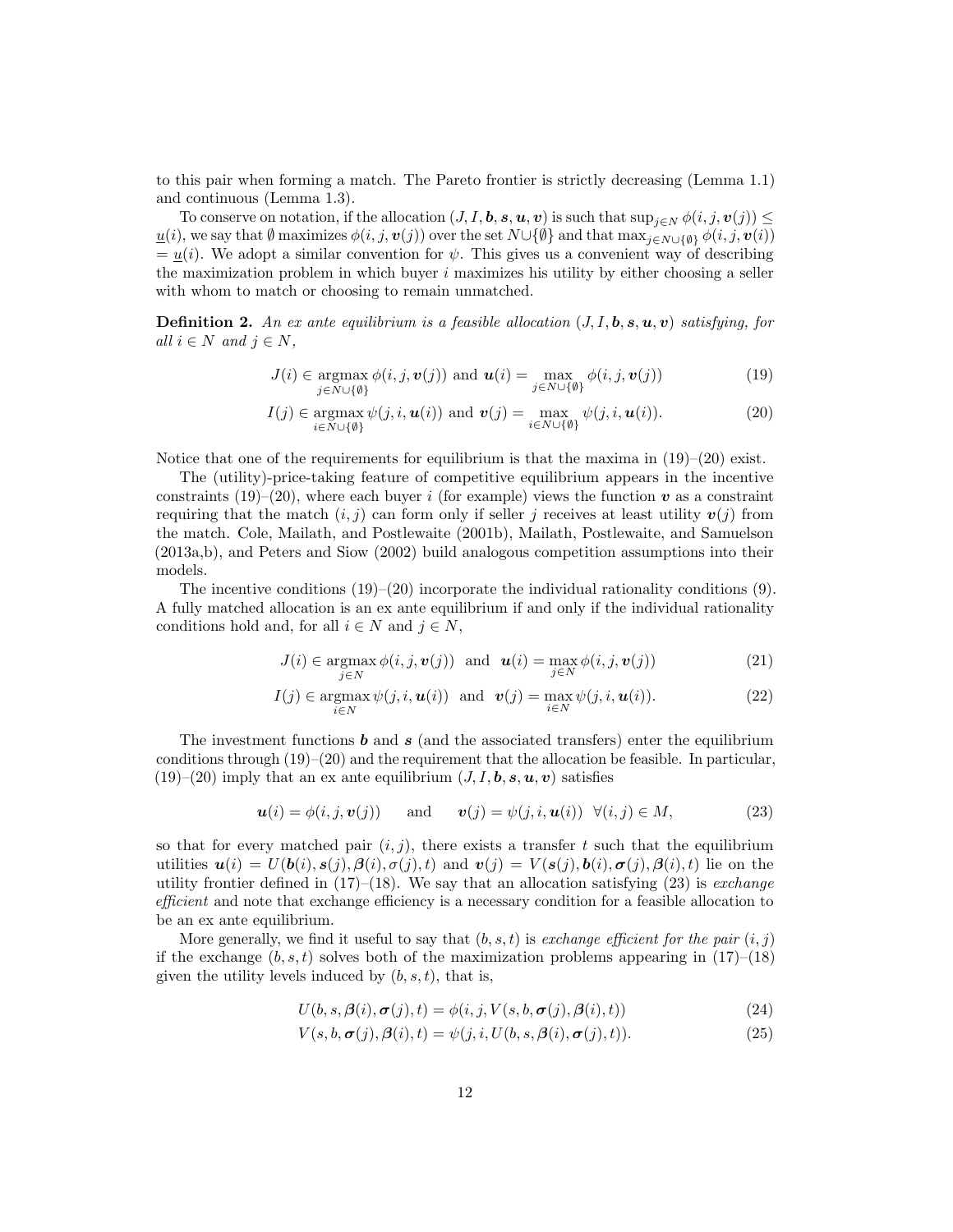By Lemma 1.2 the functions  $\phi$  and  $\psi$  are inverses, so that an exchange  $(b, s, t)$  is efficient for the pair  $(i, j)$  if and only if one of the two conditions appearing in  $(24)$ – $(25)$  holds. Consequently, one of these two conditions is redundant. A corresponding observation applies to the two conditions for the exchange efficiency of an allocation given in (23), and also applies to the incentive constraints  $(21)$ – $(22)$  for a fully matched equilibrium. We will exploit these equivalences in our proofs. Such equivalence relations do not hold in the nontransferable utility case (Section 5) and for the corresponding conditions for ex post equilibria (Section 2.2.2), making it helpful later on to have stated the above pairs of conditions (rather than only one of each pair) here.

When utility is perfectly transferable, the two conditions  $(24)$ – $(25)$  for an exchange  $(b, s, t)$ to be exchange efficient for a pair  $(i, j)$  reduces to the requirement that the pair of investments  $(b, s)$  maximize the value available to these two agents, or

$$
(b, s) \in \underset{b' \in B, s' \in S}{\operatorname{argmax}} Z(b', s', \beta(i), \sigma(j)).
$$
\n
$$
(26)
$$

#### 2.2.2 Ex Post Equilibrium

When markets open after investments have been chosen—so that the ex post equilibrium notion is applicable—buyer i (for example) faces sellers who are characterized not only by a schedule  $\boldsymbol{v}$  of utility levels, but also by a schedule  $\boldsymbol{s}$  of investments. The equilibrium incentive constraint for buyer i is that i's equilibrium payoff be at least the payoff i could obtain by matching with any seller j, given any exchange  $(b, s(j), t)$  that gives seller j at least her equilibrium utility. Unlike the case with an ex ante equilibrium, it is irrelevant whether player i could better his equilibrium payoff by matching with seller j with an exchange  $(b, s, t)$ that preserves player j's equilibrium payoff but for which  $s \neq s(j)$ . As a first step to defining ex post equilibrium, we thus let

$$
\begin{array}{rcl}\n\check{\phi}(i,j,s,v) & = & \max_{(b,t)\in B\times\mathbb{R}} U(b,s,\boldsymbol{\beta}(i),\boldsymbol{\sigma}(j),t) \quad s.t. \quad V(s,b,\boldsymbol{\sigma}(j),\boldsymbol{\beta}(i),t) \ge v \\
\check{\psi}(j,i,b,u) & = & \max_{(s,t)\in S\times\mathbb{R}} V(s,b,\boldsymbol{\sigma}(j),\boldsymbol{\beta}(i),t) \quad s.t. \quad U(b,s,\boldsymbol{\beta}(i),\boldsymbol{\sigma}(j),t) \ge u.\n\end{array}
$$

Let  $(J, I, b, s, u, v)$  be a feasible allocation. Analogously to our convention for ex ante equilibrium, if  $\sup_{j\in N} \check{\phi}(i, j, s(j), v(j)) \leq \underline{u}(i)$ , we say that  $\emptyset$  maximizes  $\check{\phi}(i, j, s(j), v(j))$ and that the maximum in that case is  $\underline{u}(i)$ , with a similar convention for sellers.

**Definition 3.** An ex post equilibrium is a feasible allocation  $(J, I, b, s, u, v)$  satisfying, for all  $i \in N$  and  $j \in N$ ,

$$
J(i) \in \underset{j \in N \cup \{\emptyset\}}{\operatorname{argmax}} \breve{\phi}(i, j, s(j), \mathbf{v}(j)) \text{ and } \mathbf{u}(i) = \underset{j \in N \cup \{\emptyset\}}{\operatorname{max}} \breve{\phi}(i, j, s(j), \mathbf{v}(j))
$$
(27)

$$
I(j) \in \underset{i \in N \cup \{\emptyset\}}{\operatorname{argmax}} \check{\psi}(j, i, \mathbf{b}(i), \mathbf{u}(i)) \text{ and } \mathbf{v}(j) = \underset{i \in N \cup \{\emptyset\}}{\operatorname{max}} \check{\psi}(j, i, \mathbf{b}(i), \mathbf{u}(i)). \tag{28}
$$

Again, one of the requirements for equilibrium is that the maxima in  $(27)-(28)$  exist.

The incentive conditions  $(27)$ – $(28)$  imply the individual rationality conditions, which are again given by (9). As we have noted, every ex ante equilibrium satisfies the exchange efficiency condition  $(23)$ . Conditions  $(27)$ – $(28)$  imply less, namely that every matched pair  $(i, j) \in M$  satisfies

$$
\mathbf{u}(i) = \breve{\phi}(i, j, \mathbf{s}(j), \mathbf{v}(j)) \quad \text{and} \quad \mathbf{v}(j) = \breve{\psi}(j, i, \mathbf{b}(i), \mathbf{u}(i)). \tag{29}
$$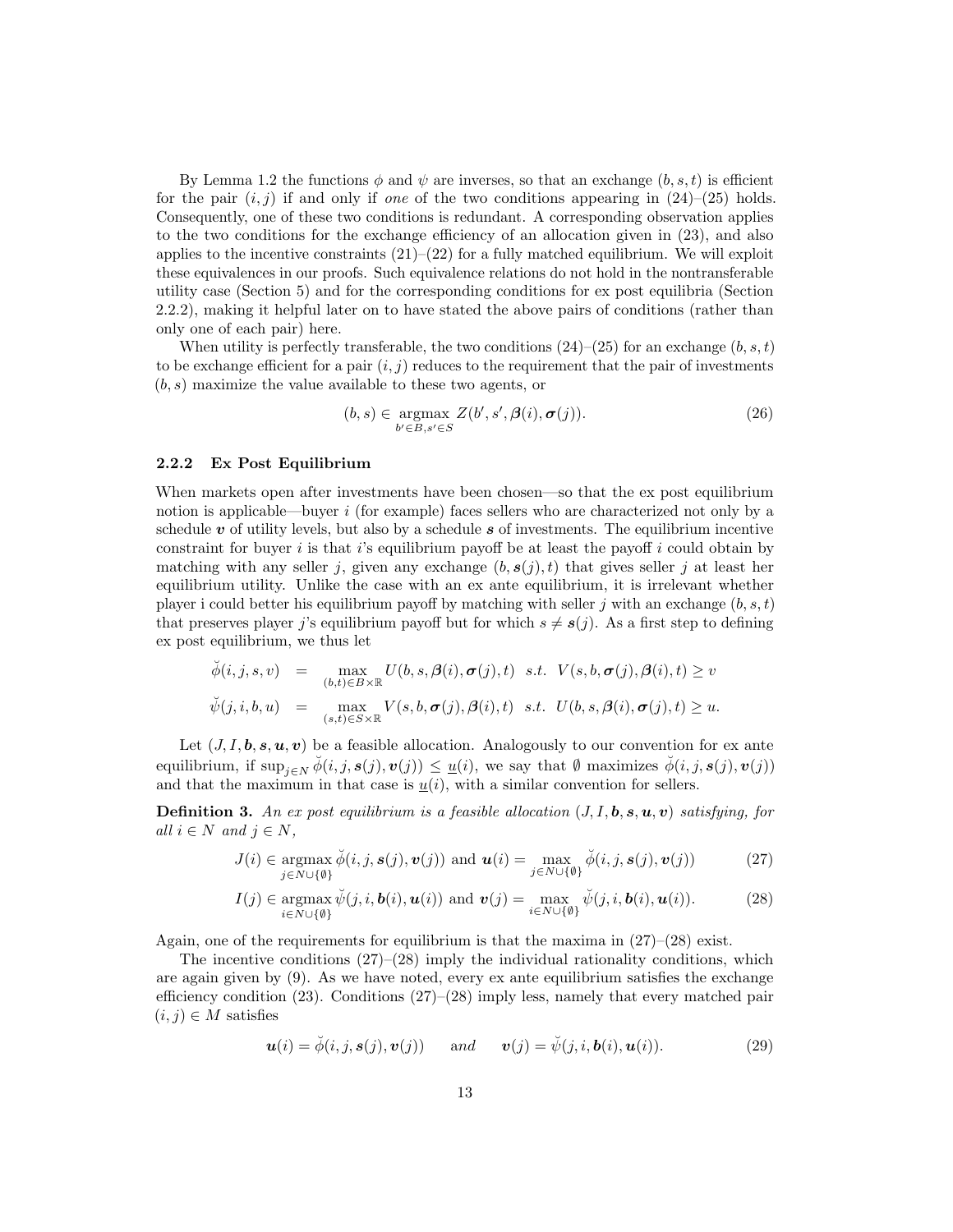We refer to a feasible allocation  $(J, I, b, s, u, v)$  satisfying (29) for all matched pairs as being conditionally exchange efficient. An exchange  $(b, s, t)$  is conditionally exchange efficient for a pair of agents  $(i, j) \in M$  if it satisfies

$$
U(b, s, \beta(i), \sigma(j), t) = \breve{\phi}(i, j, s, V(s, b, \sigma(j), \beta(i), t))
$$
\n(30)

$$
V(s, b, \sigma(j), \beta(i), t) = \check{\psi}(j, i, b, U(b, s, \beta(i), \sigma(j), t)).
$$
\n(31)

Condition (30) indicates that conditional on a match between  $i$  and  $j$ , there is no possibility of increasing the buyer's utility without changing either the seller's investment or reducing her utility level. The interpretation of (31) is analogous.

In contrast to the equalities defining (unconditional) exchange efficiency, it is not the case that one of the conditions appearing in (29) is redundant. The utility possibilities created by buyer i contemplating a match with seller  $j$  are different from those created by seller  $j$ contemplating a match with buyer i, as it is j's investment  $s(j)$  that is held constant in the former instance and i's investment  $b(i)$  that is held constant in the latter. Hence, given a pair of agents  $(i, j)$  with exchange  $(b, s, t)$ , it may be impossible for the buyer to choose an alternative investment  $b'$  (with the seller's investment remaining  $s$ ) that (together with a suitably chosen transfer) increases the buyer's utility while meeting the seller's utility target, but at the same time it may be possible to increase the seller's utility if seller  $j$  chooses investment  $s'$  (and the buyer's investment remains  $b$ ) while meeting the buyer's utility target. For similar reasons, it is not the case that one of the conditions  $(30)$ – $(31)$  is redundant. This is most evident when utility is perfectly transferable, in which case the conditional exchange efficiency conditions  $(30)$ – $(31)$  reduce to the requirement that both agents choose their own investment to maximize the value function  $Z$  while taking the investment of the other agent as given, that is,  $(b, s)$  satisfies

$$
b \in \operatorname{argmax} Z(b, s, \beta(i), \sigma(j)) \tag{32}
$$

$$
s \in \operatorname{argmax} Z(b, s, \beta(i), \sigma(j)),\tag{33}
$$

while  $t$  is arbitrary. Dizdar  $(2012)$  has noted that these conditions can be interpreted as the requirement that  $(b, s)$  is a Nash equilibrium in the full appropriation game in which both i and  $j$  have the value function as the payoff function. When utility is imperfectly transferable, there is no analogous simplification. In particular, we can no longer evaluate conditional exchange efficiency of investments  $(b, s)$  independently of the transfer t.

Remark 5. Except for the requirement that unmatched agents choose an autarchy investment and receive their outside options, the specification of the utility functions  $U$  and  $V$  does not affect the ex post equilibrium conditions. Similarly, the ex ante equilibrium conditions only depend on the outside options. It thus suffices to specify the set of autarchy investments and the outside options for all agents when considering either ex ante or ex post equilibria. In our examples we typically find it convenient to proceed in this way rather than specifying the functions  $\underline{U}$  and  $\underline{V}$ , and we typically also assume that autarchy investments are uniquely determined.

Remark 6. Problems in which agents must invest before trading are notorious for giving rise to hold-up problems (Grossman and Hart, 1986; Williamson, 1985). Felli and Roberts (2012) have studied the hold-up problem in a matching model in which agents first invest and thereafter engage in a bargaining process that prevents agents from capturing the full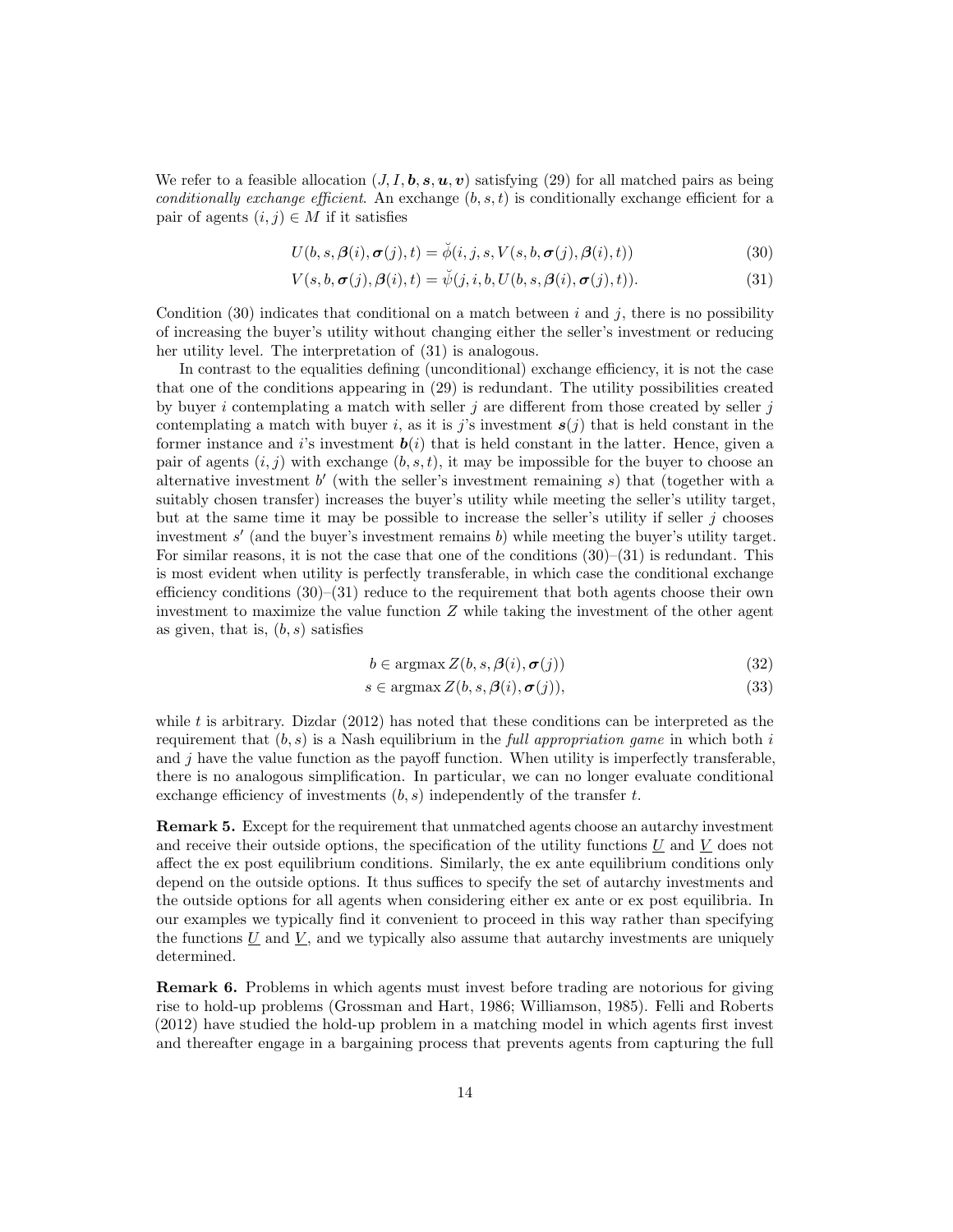incremental return from a change in their investment. In contrast, the maximization problems appearing in (30) and (31) indicate that both agents in a partnership capture the incremental return from a change in their own investment. This precludes the existence of a hold-up problem in ex post equilibrium. As we see in Section 5.2 this observation does not apply in the nontransferable utility case, demonstrating that not only the competitive nature of the ex post equilibrium concept, but also (imperfect) transferability plays an important role in eliminating hold-up considerations.  $\overline{\phantom{a}}$ 

#### 2.2.3 Example

This section introduces an example that will serve as a building block in a number of our subsequent examples. Here we use it to illustrate the ex ante and ex post equilibrium concepts and to give a preview of Corollary 1, stating that ex ante equilibra are also ex post equilibria, while illustrating that inefficient ex post equilibria can also exist.

**Example 1.** Names, types, and investments are unidimensional, with  $N = [0, 1]$ ; with  $\mathfrak{B} = \mathfrak{S} = [\gamma, \gamma + \alpha]$ , where  $\gamma > 0$  and  $\alpha > 0$ ; and with  $B \times S = [0, \overline{b}] \times [0, \overline{s}]$ , where  $\overline{b}$  and  $\overline{s}$ are assumed sufficiently large as not to pose constraints for the solutions of the maximization problems we consider below. Types are specified by  $\beta(i) = \gamma + \alpha i$  and  $\sigma(j) = \gamma + \alpha j$ .

Utility is perfectly transferrable and preferences are additively separable with the cost functions appearing in  $(10)–(13)$  given by

$$
\mathfrak{f}(b,\beta) = \frac{b^5}{5\beta} \quad \text{and} \quad \mathfrak{g}(s,\sigma) = \frac{s^5}{5\sigma}.
$$
 (34)

The return functions for unmatched agents satisfy  $f(b) = g(s) = 0$  for all b and s, indicating that investments have no value outside a match. Autarchy investments are then zero for all agents, with resulting outside options  $\underline{u}(i) = \underline{v}(j) = 0$ , for all  $i, j \in N$ . The return functions for matched agents are given by  $\hat{f}(b, s, t) = bs - t$  and  $\hat{g}(s, b, t) = t - k$ , where  $k > 0$ . The corresponding surplus and value functions are

$$
z(b, s) = bs - k
$$
 and  $Z(b, s, \beta, \sigma) = bs - \frac{b^5}{5\beta} - \frac{s^5}{5\sigma} - k.$  (35)

As the surplus function  $z$  is supermodular and the cost functions f and  $\mathfrak g$  are submodular, the value function  $Z$  is supermodular.

We might interpret bs as the value of a product that is purchased by the buyer, with the buyer and seller each bearing the costs of their value-enhancing investment, given by  $f(b, \beta)$ and  $g(s, \sigma)$ . The buyer purchases the product by making a transfer t to the seller, who bears the additional cost k whenever trade occurs. With  $k = 0$ , this model is a special case of the model examined by Cole, Mailath, and Postlewaite (2001b, p. 338), featuring functional forms that serve as a key example in their paper.

The assumption  $k > 0$  implies that the autarchy allocation is an ex post equilibrium: From (35), the highest payoff an agent can obtain from matching with an agent on the other side of the market who refrains from investing and must be provided with his or her outside option is  $-k$ , so that choosing autarchy is optimal. On the other hand, even though the investments  $(b, s) = (0, 0)$  satisfy the conditional exchange efficiency conditions  $(32)$ – $(33)$ for every pair  $(i, j)$ , there can be no ex post equilibrium in which the agents in a matched pair choose these investments, because any such allocation violates the individual rationality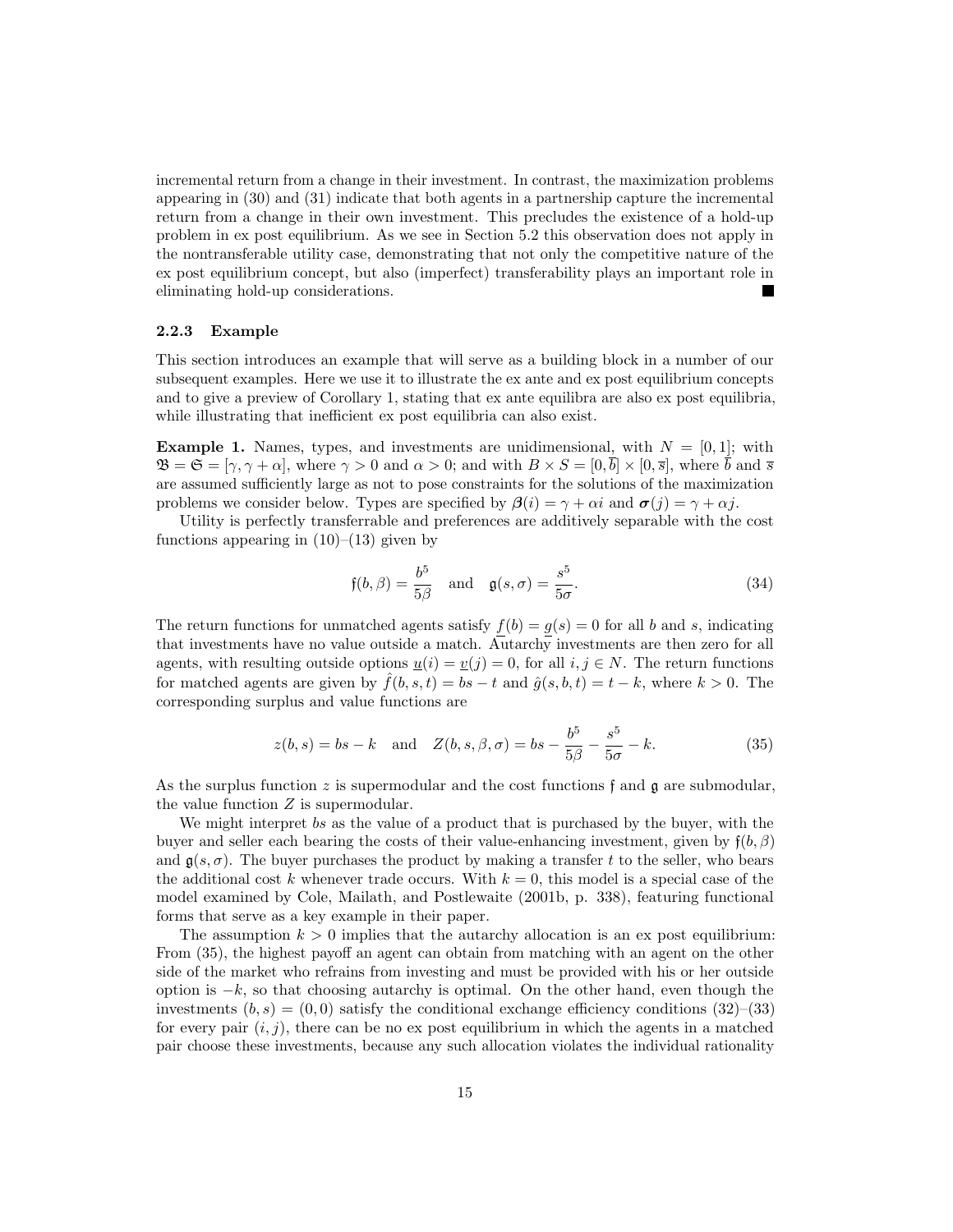constraints. The only other solution of  $(32)$ – $(33)$  for the pair  $(i, j)$  coincides with the solution to the exchange efficiency condition (26) and is given by

$$
b = (\beta(i))^{\frac{4}{15}} (\sigma(j))^{\frac{1}{15}} \text{ and } s = (\beta(i))^{\frac{1}{15}} (\sigma(j))^{\frac{4}{15}}.
$$
 (36)

If the pair of agents  $(i, j)$  is matched in an (ax ante or ex post) equilibrium it must choose these investments. In particular, every ex post equilibrium is exchange efficient.<sup>6</sup>

Let us consider fully matched allocations. The submodularity of the cost functions f and g implies that higher types of agents will choose larger equilibrium investments, while the supermodularity of the surplus function  $z$  ensures that higher investments will be matched with higher investments. This allows us to conclude that any fully matched (ex ante or ex post) equilibrium will be positive assortative, that is, each buyer i is matched with seller  $j = i$ . (See Remark 9 and Corollary 5 in Section 4.3 for a formal development of this point.) From (36) we thus obtain that investments in any fully matched (ex ante or ex post) equilibrium are given by

$$
\mathbf{b}(i) = (\beta(i))^{\frac{1}{3}} \text{ and } \mathbf{s}(j) = (\boldsymbol{\sigma}(j))^{\frac{1}{3}}.
$$
 (37)

Let  $(J, I, b, s, u, v)$  be a positive assortative and exchange efficient allocation. Such an allocation will be an ex ante equilibrium if and only if it satisfies the individual rationality conditions (9), which here reduce to  $u(i) \geq 0$  and  $v(j) \geq 0$ , and the incentive conditions (21) - (22). As the two incentive conditions are equivalent, we can focus on (21). Because  $J(i) = i$ , this can be rewritten as

$$
\mathbf{u}(i) = \phi(i, i, \mathbf{v}(i)) = \max_{0 \le j \le 1} \phi(i, j, \mathbf{v}(j)). \tag{38}
$$

Using (36) we can determine

$$
\phi(i,j,v) = \frac{3}{5}(\boldsymbol{\beta}(i))^{\frac{1}{3}}(\boldsymbol{\sigma}(j))^{\frac{1}{3}} - k - v
$$

and then use familiar incentive compatibility arguments to solve (38) for

$$
\boldsymbol{u}(i) = \frac{3}{10} (\beta(i))^{\frac{2}{3}} - k/2 - \theta \tag{39}
$$

$$
v(j) = \frac{3}{10} (\sigma(j))^{\frac{2}{3}} - k/2 + \theta,
$$
\n(40)

where  $\theta$  is a constant. Because these utility schedules are strictly increasing in names, the individual rationality condition is satisfied if and only if  $u(0) \geq 0$  and  $v(0) \geq 0$  holds. Recalling that we have defined  $\beta(0) = \sigma(0) = \gamma$  individual rationality thus requires:

$$
\frac{3}{5}\gamma^{\frac{2}{3}} + 2\theta \ge k \quad \text{and} \quad \frac{3}{5}\gamma^{\frac{2}{3}} - 2\theta \ge k. \tag{41}
$$

In particular, a fully matched ex ante equilibrium exists if and only  $\frac{3}{5}\gamma^{\frac{2}{3}} \geq k$  holds. If this inequality holds strictly, all ex ante equilibria are fully matched.<sup>7</sup>

 ${}^{6}$ In the case  $k = 0$  studied by Cole, Mailath, and Postlewaite (2001b, p. 338), there exists a collection of exchange inefficient ex post equilibria that are payoff equivalent to the autarchic allocation, in which some agents match but choose zero investments.

<sup>&</sup>lt;sup>7</sup>In the case  $\frac{3}{5}\gamma^{\frac{2}{3}}=k$  the fully matched ex ante equilibrium is unique, but there exists one additional ex ante equilibrium. This differs from the fully matched one only in that agents  $i = j = 0$  choose to stay unmatched.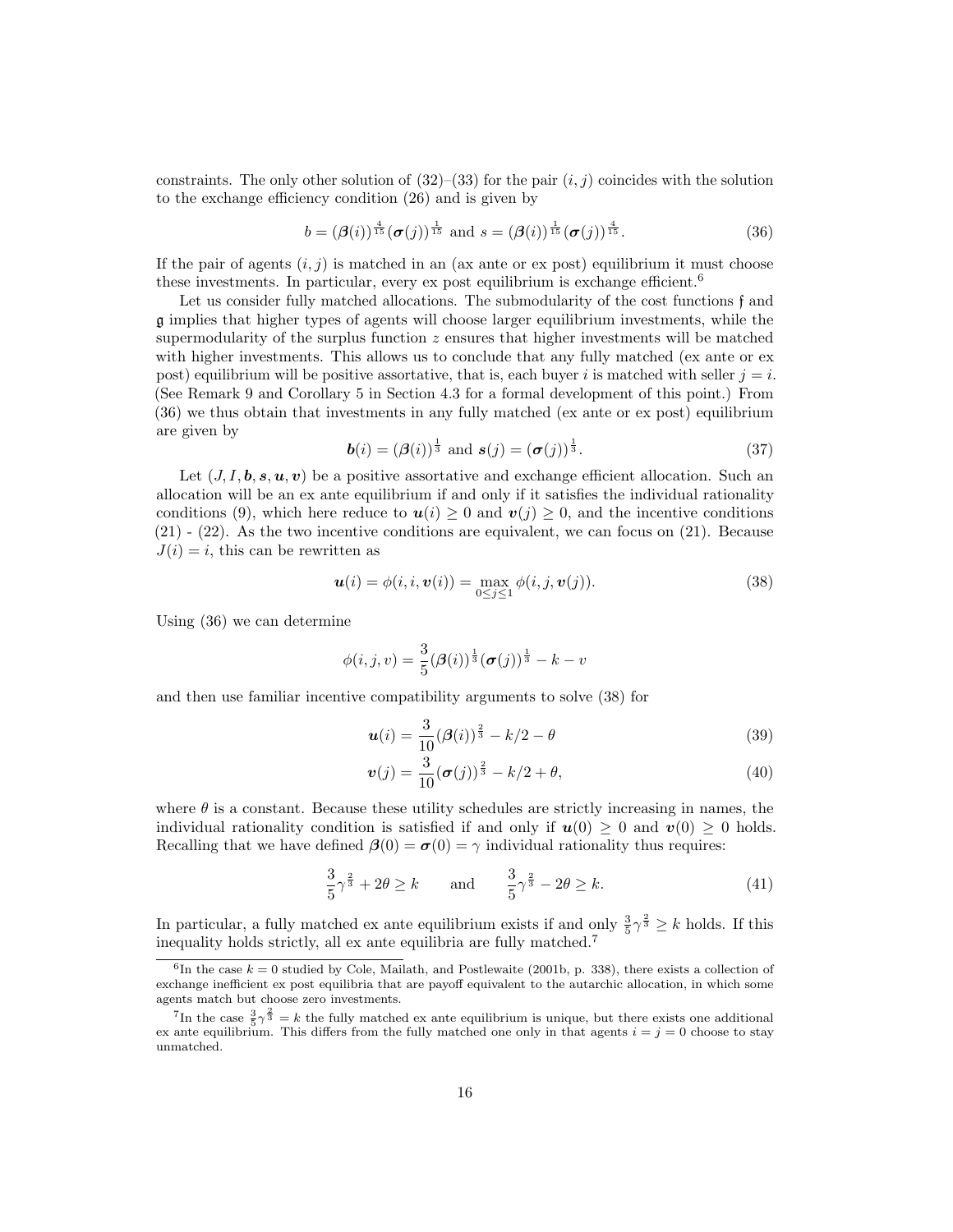When is the allocation  $(J, I, b, s, u, v)$  with  $J(i) = i$  and investments given by (37) an ex post equilibrium? Given that the allocation is positive assortative (and thus fully matched), we can rewrite the incentive conditions for ex post equilibrium in a manner analogous to  $(21)$  -  $(22)$  to obtain

$$
\boldsymbol{u}(i) = \breve{\phi}(i, i, \boldsymbol{s}(i), \boldsymbol{v}(i)) = \max_{0 \le j \le 1} \breve{\phi}(i, j, \boldsymbol{s}(j), \boldsymbol{v}(j)) \tag{42}
$$

$$
\boldsymbol{v}(j) = \check{\psi}(j, j, \boldsymbol{b}(j), \boldsymbol{u}(j)) = \max_{0 \leq i \leq 1} \check{\psi}(j, i, \boldsymbol{b}(i), \boldsymbol{u}(i)). \tag{43}
$$

Solving the maximization problem embedded in the definition of the functions  $\check{\phi}$  and  $\check{\psi}$  for the investments given by (37), delivers

$$
\breve{\phi}(i,j,\mathbf{s}(j),\mathbf{v}(j)) = \frac{4}{5}(\mathbf{\beta}(i))^{\frac{1}{4}}(\mathbf{\sigma}(j))^{\frac{5}{12}} - \frac{1}{5}(\mathbf{\sigma}(j))^{\frac{2}{3}} - k - \mathbf{v}(j) \n\breve{\psi}(j,i,\mathbf{b}(i),\mathbf{u}(i)) = \frac{4}{5}(\mathbf{\beta}(i))^{\frac{5}{12}}(\mathbf{\sigma}(j))^{\frac{1}{4}} - \frac{1}{5}(\mathbf{\beta}(i))^{\frac{2}{3}} - k - \mathbf{u}(j).
$$

Using these expressions to solve  $(42)$ – $(43)$  shows that these conditions are satisfied if and only if  $(39)–(40)$  hold. We can thus conclude that the set of fully matched ex post equilibria coincides with the set of fully matched ex ante equilibria. As we have noted above, there exists an additional, Pareto inefficient, ex post equilibrium, namely the autarchy allocation. П

Remark 7. When condition (41) holds as a strict inequality a continuum of fully matched equilibria arises out of the ability to split the value  $\frac{3}{5}\gamma^{\frac{2}{3}} - k > 0$  between the two bottom types in any way that respects their individual rationality conditions. This multiplicity arises from our assumption that there are equal masses of buyers and sellers. If we generalized the model to allow there to be more sellers than buyers (for example), then the shortage of buyers would push surplus toward buyers, and there would be a unique ex ante equilibrium in which  $\theta$  is determined by the condition  $v(0) = 0$ . We are thus dealing with a nongeneric case, but nothing in our analysis exploits this nongenericity.

### 3 Efficiency

#### 3.1 Equilibrium and Efficiency

Are equilibria efficient? Section 3.1.2 shows that a feasible allocation is an ex ante equilibrium if and only if it is satisfies pairwise efficiency, a refinement of Pareto efficiency that we define in Section 3.1.1. This gives us the counterparts of the standard welfare theorems for ex ante equilibrium, as one would expect of a competitive economy with complete markets. Section 3.1.3 shows that a feasible allocation is an ex post equilibrium if and only if it satisfies *pairwise conditional efficiency*. As the name suggests, pairwise conditional efficiency is weaker than pairwise efficiency, with the difference between the two concepts reflecting the possibility of coordination failures in the choice of investments. Section 3.1.5 shows that the failure of pairwise efficiency in ex post equilibria can alternatively be interpreted as reflecting the existence of too few prices.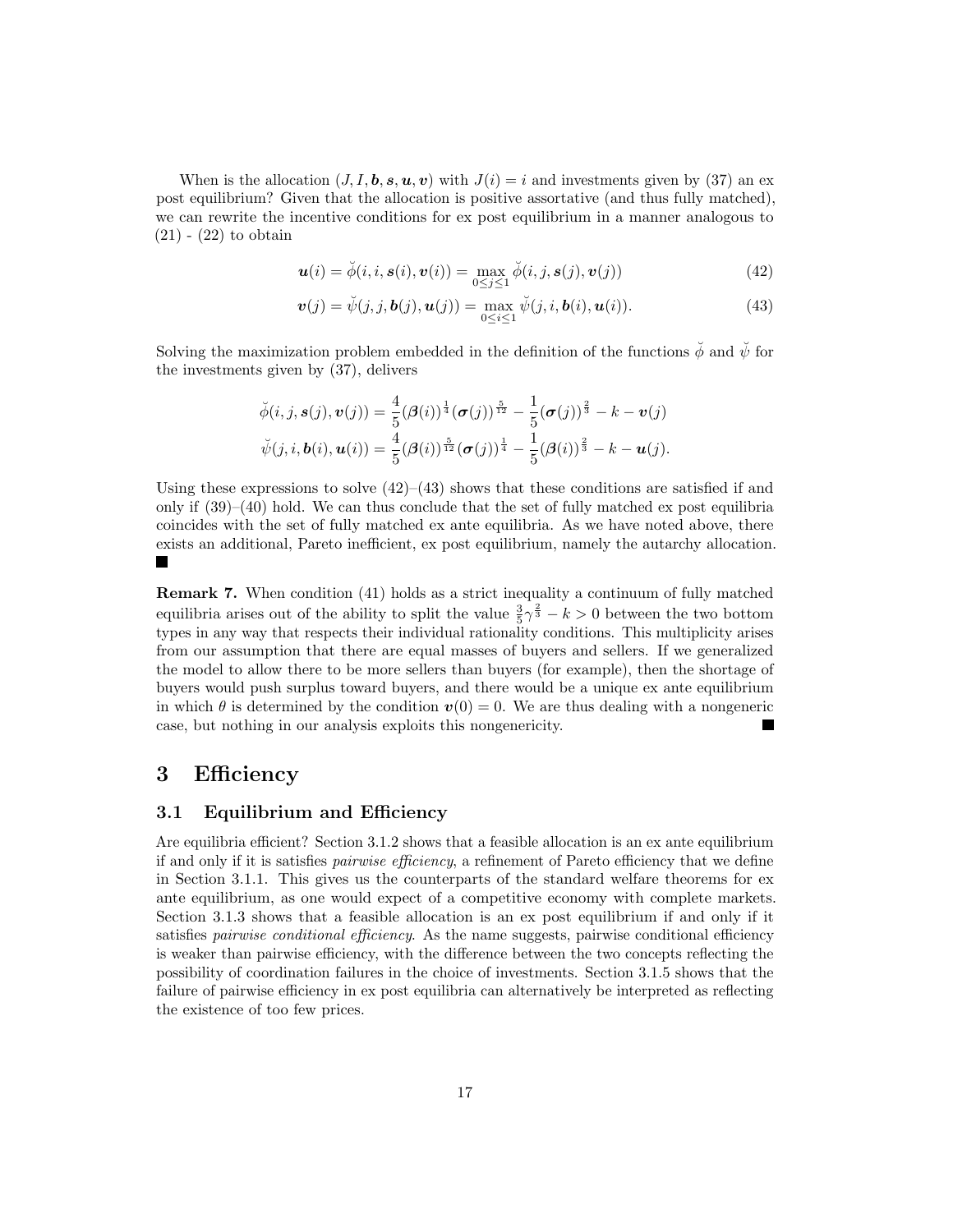#### 3.1.1 Pareto and Pairwise Efficiency

Our point of departure is a notion of Pareto efficiency, requiring that it is not possible to construct a Pareto improvement by changing the allocation for a finite set of agents.

**Definition 4.** A feasible allocation  $(J', I', b', s', u', v')$  is a finite Pareto improvement on the feasible allocation  $(J, I, b, s, u, v)$  if both allocations agree except for a finite set of agents and

$$
\begin{array}{rcl}\n\mathbf{u}'(i) & \geq & \mathbf{u}(i) & \forall i \in N \\
\mathbf{v}'(i) & \geq & \mathbf{v}(j) & \forall j \in N,\n\end{array}
$$

with a strict inequality for at least one i or j. A feasible allocation  $(J, I, \mathbf{b}, \mathbf{s}, \mathbf{u}, \mathbf{v})$  is Pareto efficient if it allows no finite Pareto improvements.

It is immediate from this definition that Pareto efficient allocations are exchange efficient.

If the sets of buyers and sellers are finite, the restriction to allocations that differ only for finitely many agents has no effect and Pareto efficiency as defined here is the standard definition. One might consider simply applying the standard definition of Pareto efficiency without the finiteness restriction—to cases with infinitely many buyers and sellers, but doing so can lead to counterintuitive results. Appendix B provides an example. An alternative approach to Pareto efficiency with infinite sets of agents is to follow Aumann (1964) in requiring a Pareto superior allocation to make a positive measure of agents better off. Our restriction to finite improvements plays an analogous role.<sup>8</sup>

There may exist Pareto efficient, individually rational allocations in which the matching differs from the matching of any ex ante equilibrium. For example, suppose that half of the buyers have high types and half have low types, with a similar division for sellers. There are no investments, utility is perfectly transferable, and outside options are zero. A match between two low agents produces a zero value, a match between a low and a high agent produces value 1, and a match between two high agents produces value 4. Then the allocation in which low buyers are matched with high sellers and high buyers with low sellers, with the value shared equally within each partnership, is Pareto efficient.<sup>9</sup> However, ex ante equilibrium requires that high buyers match with high sellers.

We examine the following:

**Definition 5.** A feasible allocation  $(J, I, b, s, u, v)$  is pairwise efficient if it is individually rational and

$$
\mathbf{u}(i) \quad \geq \quad \phi(i, j, \mathbf{v}(j)) \quad \forall (i, j) \in N^2 \tag{44}
$$

$$
\mathbf{v}(j) \quad \geq \quad \psi(j, i, \mathbf{u}(i)) \quad \forall (i, j) \in N^2. \tag{45}
$$

Pairwise efficiency again obviously implies exchange efficiency, and we can view pairwise efficiency as augmenting the conditions for exchange efficiency (placing restrictions on the payoffs of matched pairs of agents) with a stability requirement (imposing restrictions on the

<sup>8</sup>Our formulation is similar in spirit to notions examined by Kaneko and Wooders, who explore core concepts for economics with an infinite number of agents based on finite blocking coalitions (e.g., Kaneko and Wooders (1996)).

<sup>9</sup>The Pareto efficiency of this allocation hinges on our assumptions that only transfers within a match are feasible. If unrestricted transfers were possible, then every Pareto efficient allocation features the same matching as the ex ante equilibrium.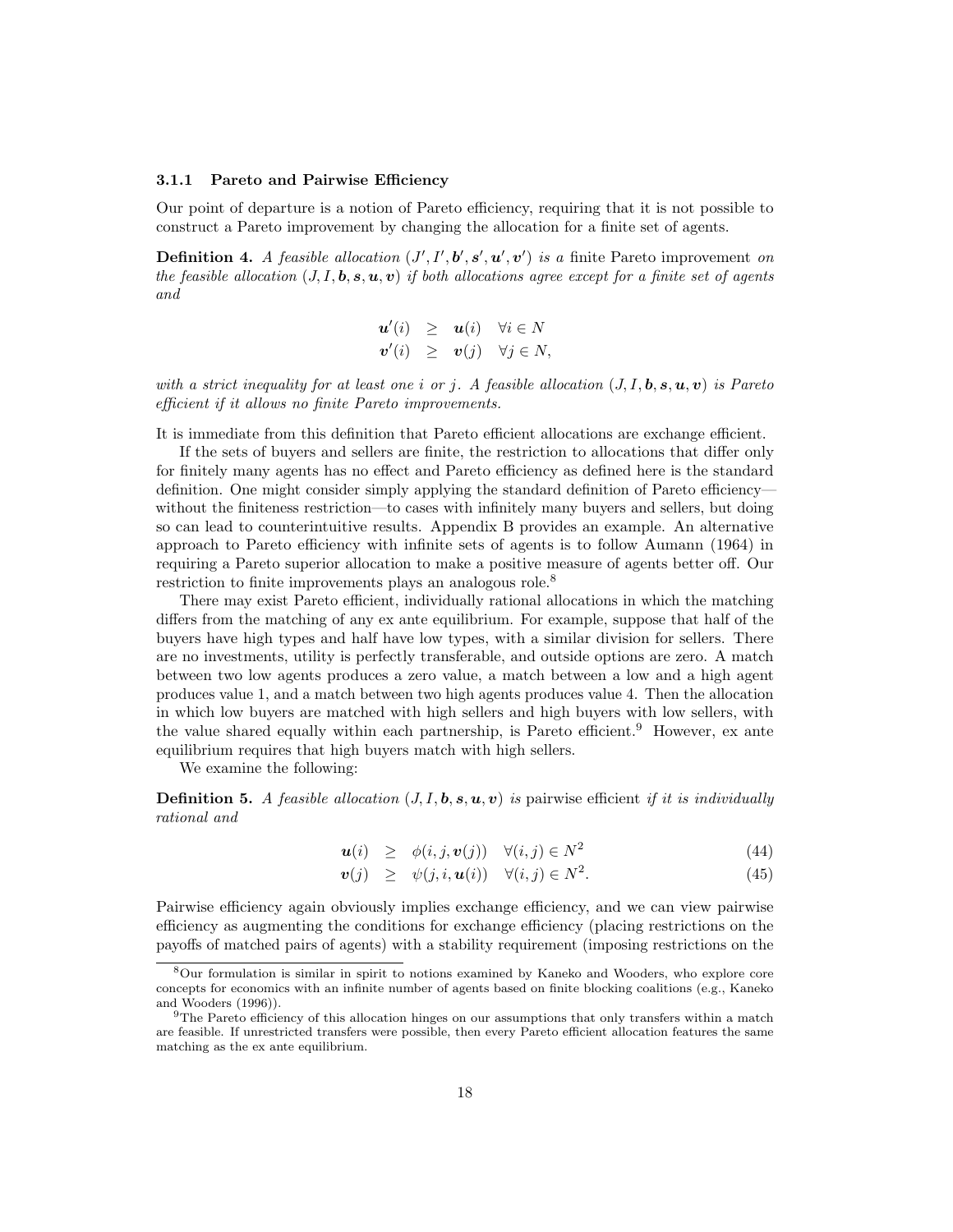payoffs attainable from matching with some other agent) that is familiar from the literature on matching problems without investments (Gale and Shapley, 1962; Roth and Sotomayor, 1990).

Remark 8. Pairwise efficiency is a refinement of Pareto efficiency (with the discussion preceding Definition 5 indicating that this refinement is strict).<sup>10</sup> To show this, suppose that the individually rational feasible allocation  $(J, I, b, s, u, v)$  is not Pareto efficient. Then there exists an alternative feasible allocation  $(J', I', b', s', u', v')$  with  $u'(i) \ge u(i)$  and  $v'(j) \ge v(j)$ for all  $i$  and  $j$  and (we can assume, with the case of a seller being analogous) a buyer  $i'$  such that  $u'(i') > u(i')$ . Because  $(J, I, b, s, u, v)$  is individually rational, buyer i' is matched in allocation  $(J', I', \mathbf{b}', \mathbf{s}', \mathbf{u}', \mathbf{v}')$ . Let  $j' = J'(i')$ . Then we have

$$
\phi(i',j',\mathbf{v}(j')) \geq \phi(i',j',\mathbf{v}'(j')) \geq \mathbf{u}'(i') > \mathbf{u}(i'),
$$

where the first inequality follows from Lemma 1 and  $v'(j') \ge v(y')$ , and the second inequality holds because  $(J', I', \mathbf{b}', \mathbf{s}', \mathbf{u}', \mathbf{v}')$  is feasible. We thus have  $\phi(i', j', \mathbf{v}(j')) > \mathbf{u}(i')$ , ensuring that  $(J, I, b, s, u, v)$  fails (44) and hence is not pairwise efficient.

#### 3.1.2 Ex Ante Equilibrium and Pairwise Efficiency

The following is straightforward:

Proposition 1. Let Assumption 1 hold. Then a feasible allocation is pairwise efficient if and only if it is an ex ante equilibrium.

**Proof.** First, let  $(J, I, b, s, u, v)$  be an ex ante equilibrium. Then the second component of (19) implies (44) and the second component of (20) implies (45). As ex ante equilibrium are feasible and individually rational, it follows that  $(J, I, b, s, u, v)$  is pairwise efficient.

Conversely, let the feasible allocation  $(J, I, b, s, u, v)$  be pairwise efficient. Then individual rationality holds by definition, while conditions (44)–(45) give

$$
\begin{array}{rcl}\n\mathbf{u}(i) & \geq & \sup_{j \in N} \phi(i, j, \mathbf{v}(j)) \\
\mathbf{v}(j) & \geq & \sup_{i \in N} \psi(j, i, \mathbf{u}(j)).\n\end{array}
$$

Conditions  $(5)-(8)$  in the definition of feasibility ensure for that each of these inequalities either (i) the supremum is attained and the condition holds with equality, or (ii) the supremum is not attained and the agent in question is unmatched. This implies the incentive constraints  $(19)$ – $(20)$ , ensuring that  $(J, I, b, s, u, v)$  is an ex ante equilibrium.

#### 3.1.3 Ex Post Equilibrium and Pairwise Conditional Efficiency

We will link ex post equilibria to the following efficiency notion.

<sup>10</sup>Goldman and Starr (1982) define an allocation in an exchange economy to be pairwise efficient if there are no two agents who can make themselves (weakly, with at least one strictly) better off by trading goods with one another, and show that this notion of pairwise efficiency in this context is strictly weaker than Pareto efficiency. The contrasting results reflect the fact that in an exchange economy, two agents can engage in bilateral trade without affecting the utility of other agents in the economy, whereas in our case agent  $i$  can match with agent j only if withdrawing from his current match with agent  $J(i)$ .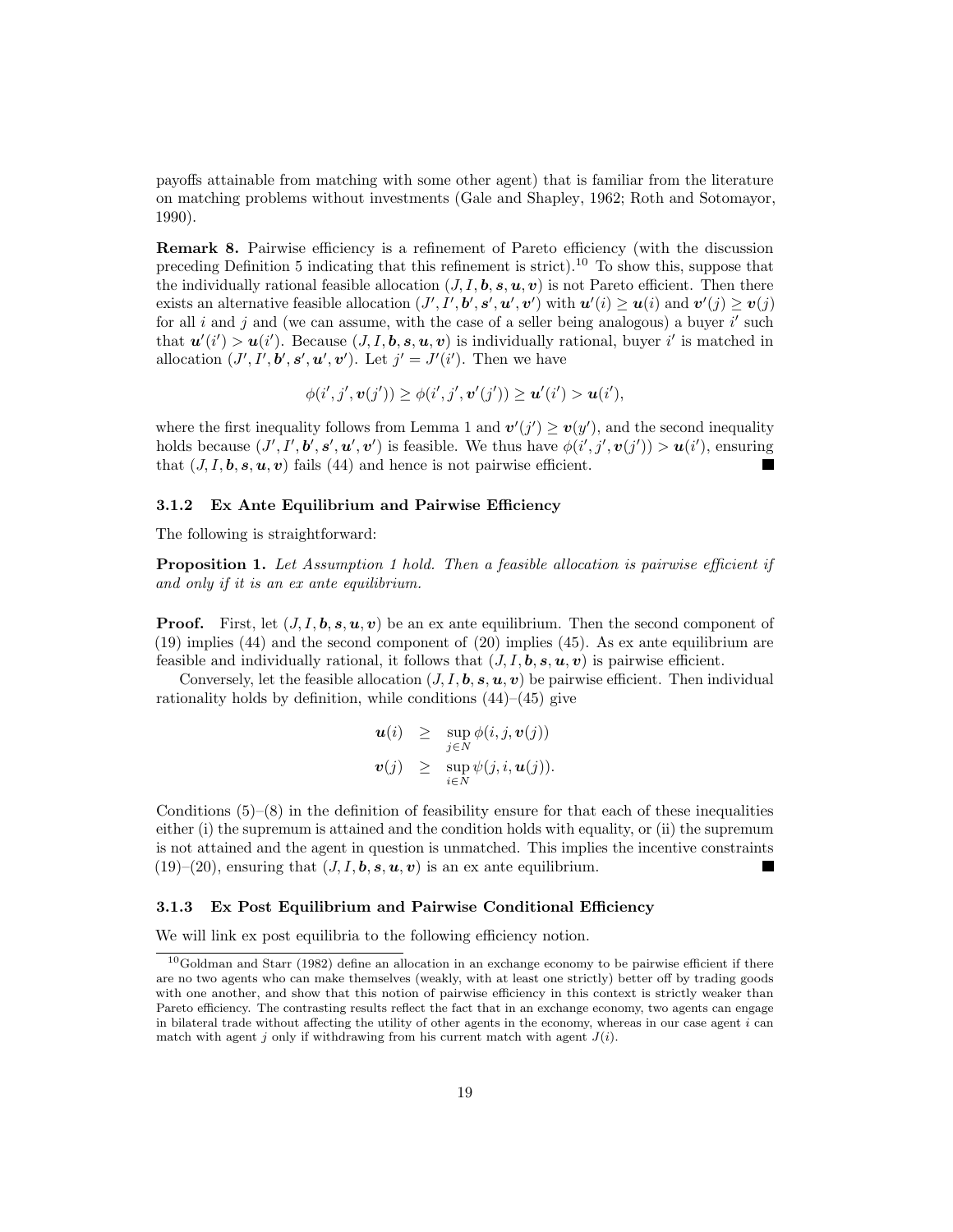**Definition 6.** A feasible allocation  $(J, I, b, s, u, v)$  is pairwise conditionally efficient if it is individually rational and

$$
\mathbf{u}(i) \quad \geq \quad \breve{\phi}(i,j,\mathbf{s}(j),\mathbf{v}(j)) \quad \forall (i,j) \in N^2,\tag{46}
$$

$$
\boldsymbol{v}(j) \quad \geq \quad \breve{\psi}(j, i, \boldsymbol{b}(i), \boldsymbol{u}(i)) \quad \forall (i, j) \in N^2. \tag{47}
$$

The modifier "conditional" captures the idea that each agent's payoff satisfies an efficiency criterion given the investments of the agents on the other side of the market. We can view pairwise conditional efficiency as the coupling of conditional exchange efficiency with a stability requirement. The (omitted) proof of the following is analogous to the proof of Proposition 1.

Proposition 2. Let Assumption 1 hold. Then a feasible allocation is pairwise conditionally efficient if and only if it is an ex post equilibrium.

Upon observing that conditions  $(44)$ – $(45)$  in the definition of pairwise efficiency can be rewritten as

$$
\mathbf{u}(i) \quad \geq \quad \breve{\phi}(i,j,s,\mathbf{v}(j)) \quad \forall s \in S, \ (i,j) \in N^2,\tag{48}
$$

$$
\boldsymbol{v}(j) \quad \geq \quad \breve{\psi}(j, i, b, \boldsymbol{u}(j)) \quad \forall b \in B, \ (i, j) \in N^2,\tag{49}
$$

it is immediate that pairwise efficiency implies pairwise conditional efficiency. Combining this observation with Propositions 1 and 2 we obtain:

Corollary 1. Let Assumption 1 hold. Then:

 $[1.1]$  Every pairwise efficient allocation is also pairwise conditionally efficient. [1.2] Every ex ante equilibrium  $(J, I, \mathbf{b}, \mathbf{s}, \mathbf{u}, \mathbf{v})$  is also an ex post equilibrium.

Corollary 1 gives us the counterpart of one of the welfare theorems for the relationship between pairwise efficient allocations and ex post equilibria, namely that pairwise efficient allocations are ex post equilibria. This ensures that whenever a pairwise efficient allocation exists, then a pairwise efficient ex post equilibrium also exists. Combining Corollary 1 with Remark 8, we see that incomplete markets, arising here out of the fact that investments must be chosen before matches are formed, preclude neither pairwise nor Pareto efficiency.

#### 3.1.4 Ex Post Equilibrium Coordination Failures

Corollary 1 does not preclude the existence of pairwise inefficient equilibria. We may view such equilibia as arising from coordination failures in the choice of investments: If pairwise efficiency fails, there is a pair  $(i, j)$ , perhaps matched to each other or perhaps not, and an exchange  $(b, s, t)$  that would make both i and j better off. However, realizing the increased payoffs promised by the exchange  $(b, s, t)$  requires that *both* agents choose different investments.

The interpretation of pairwise inefficiencies as coordination failures can be vividly illustrated by considering the case of one-sided investment. Suppose that S is a singleton and hence only buyers make investments (the argument similarly applies to the case in which B is a singleton). Then  $\phi$  and  $\phi$  are identical, in the sense that for all  $(i, j, v)$ , we have  $\phi(i, j, v) = \dot{\phi}(i, j, s, v)$ , where s is the sole element of S. Consequently, (44) and (46) are equivalent. As (44) is in turn equivalent to (45) it follows that every ex post equilibrium is an ex ante equilibrium. There is no coordination to be done in this case, and hence no coordination failures. We thus have the following: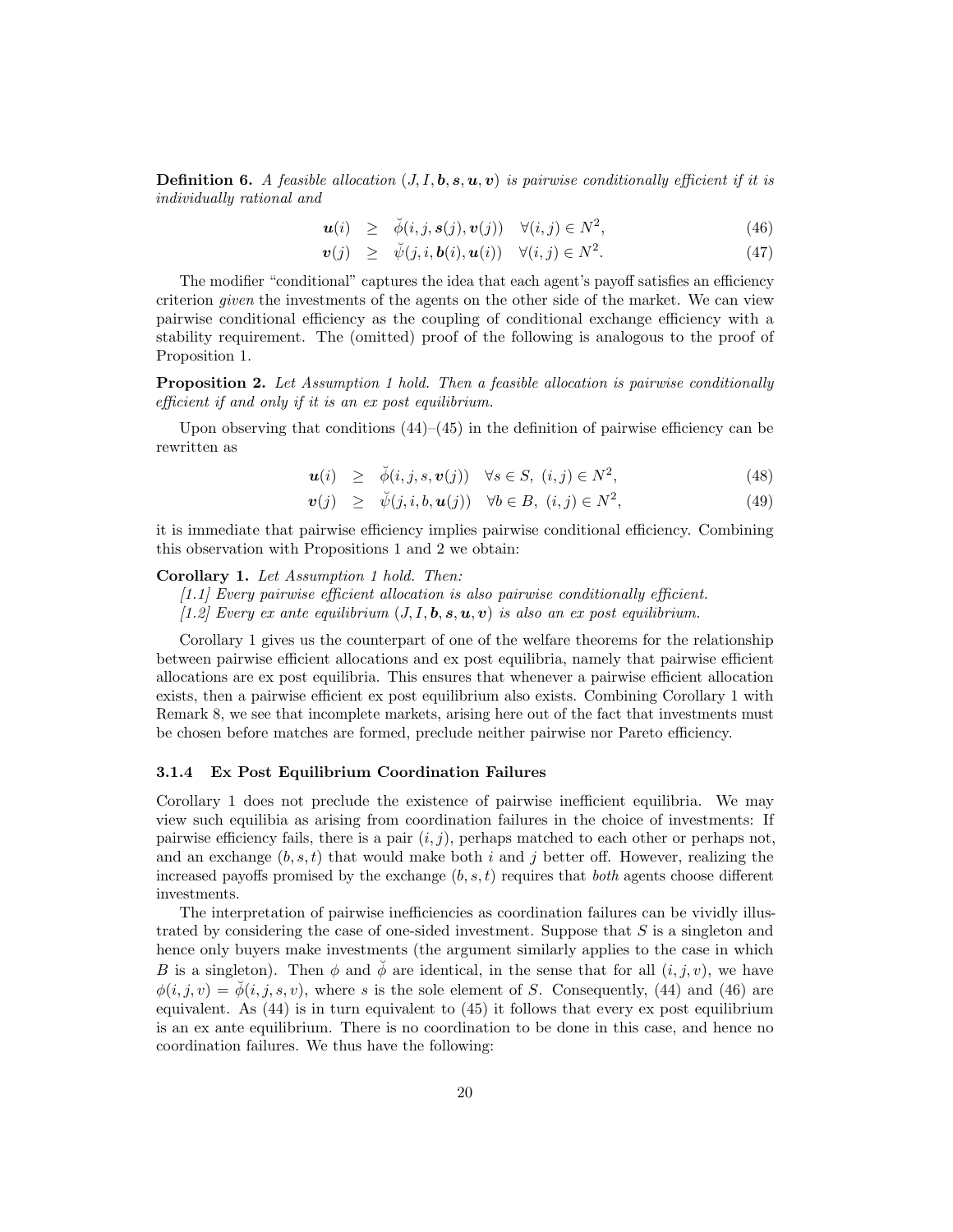**Corollary 2.** Let Assumption 1 hold. If either B or S is a singleton, then every ex post equilibrium is pairwise efficient.

More generally, because ex post equilibria are individually rational, an ex post equilibrium can only fail pairwise efficiency if  $(44)$ – $(45)$  are violated, which means that there exist agents i and j and investments  $b \neq b(i)$  and  $s \neq s(j)$  that (when accompanied by an appropriate transfer t) would make both agents strictly better off when matching with each other. With ex ante contracting, there is no difficulty for the agents to coordinate on such investments, as either buyer i or seller j can contemplate the exchange  $(b, s, t)$ . In the case of an ex post equilibrium, however, neither  $i$  nor  $j$  can count on the other agent to abandon their equilibrium investment choice, precluding coordination on the joint deviation.

Example 1, in which the inefficient autarchy allocation is an ex post equilibrium, has already provided an illustration of the kind of coordination failure in investment choices that can arise in ex post equilibrium. The following less degenerate example, a slight adaptation of an example from Cole, Mailath, and Postlewaite (2001b, p. 339), shows that coordination failures may lead to both underinvestment and overinvestment, in each case resulting in a fully matched ex post equilibrium that is Pareto inefficient.

Example 2. We use the specification from Example 1, but let the surplus function be given by

$$
z(b,s) = \max\left\{bs - k, \ 2\sqrt{bs} - k\right\},\
$$

where  $k > 0$ . Taking the cost functions in (34) into account, the value function is

$$
Z(b,s,\beta,\sigma) = \max \Big\{ b s - k,\ 2 \sqrt{b s} - k \Big\} - \frac{b^5}{5 \beta} - \frac{s^5}{5 \sigma}.
$$

One interpretation of the above specification is that the agents have two technologies available, with the surplus given by whichever of these is the most productive. We refer to these as the high technology, with surplus function  $z_1(b, s) = bs - k$  and the low technology, with surplus migh technology, with surplus<br>function  $z_2(b, s) = 2\sqrt{bs} - k$ .

Suppose, first that the agents have only the high technology available and let  $k < \frac{3}{5}\gamma^{\frac{2}{3}}$ As we have seen in Example 1, pairwise efficiency then implies positive assortment and investments given by

$$
\mathbf{b}_1(i) = (\beta(i))^{\frac{1}{3}}, \qquad \mathbf{s}_1(j) = (\boldsymbol{\sigma}(j))^{\frac{1}{3}}.
$$
 (50)

Payoffs satisfy, for a matched pair  $i = j$ ,

$$
\boldsymbol{u}_1(i) + \boldsymbol{v}_1(j) = [\beta(i)\boldsymbol{\sigma}(j)]^{\frac{1}{3}} - \frac{(\beta(i))^{\frac{5}{3}}}{5\beta(i)} - \frac{(\boldsymbol{\sigma}(j))^{\frac{5}{3}}}{5\boldsymbol{\sigma}(j)} - k = \frac{3}{5}(\beta(i))^{\frac{2}{3}} - k > 0. \tag{51}
$$

Suppose, second, that only the low technology is available and let  $k < \frac{8}{5}\gamma^{\frac{1}{4}}$ . As the corresponding value function is again supermodular, we can follow the same steps as in the analysis of Example 1 to obtain analogous results: pairwise efficiency calls for positive assortment with investment functions

$$
\mathbf{b}_2(i) = (\mathbf{\beta}(i))^{\frac{1}{4}}, \qquad \mathbf{s}_2(j) = (\boldsymbol{\sigma}(j))^{\frac{1}{4}}
$$
(52)

and payoffs satisfying, for a matched pair  $i = j$ ,

$$
\boldsymbol{u}_2(i) + \boldsymbol{v}_2(j) = 2[(\boldsymbol{\beta}(i))^{\frac{1}{4}}(\boldsymbol{\sigma}(j))^{\frac{1}{4}}]^{\frac{1}{2}} - \frac{(\boldsymbol{\beta}(i))^{\frac{5}{4}}}{5\boldsymbol{\beta}(i)} - \frac{(\boldsymbol{\sigma}(j))^{\frac{5}{4}}}{5\boldsymbol{\sigma}(j)} - k = \frac{8}{5}(\boldsymbol{\beta}(i))^{\frac{1}{4}} - k > 0. \tag{53}
$$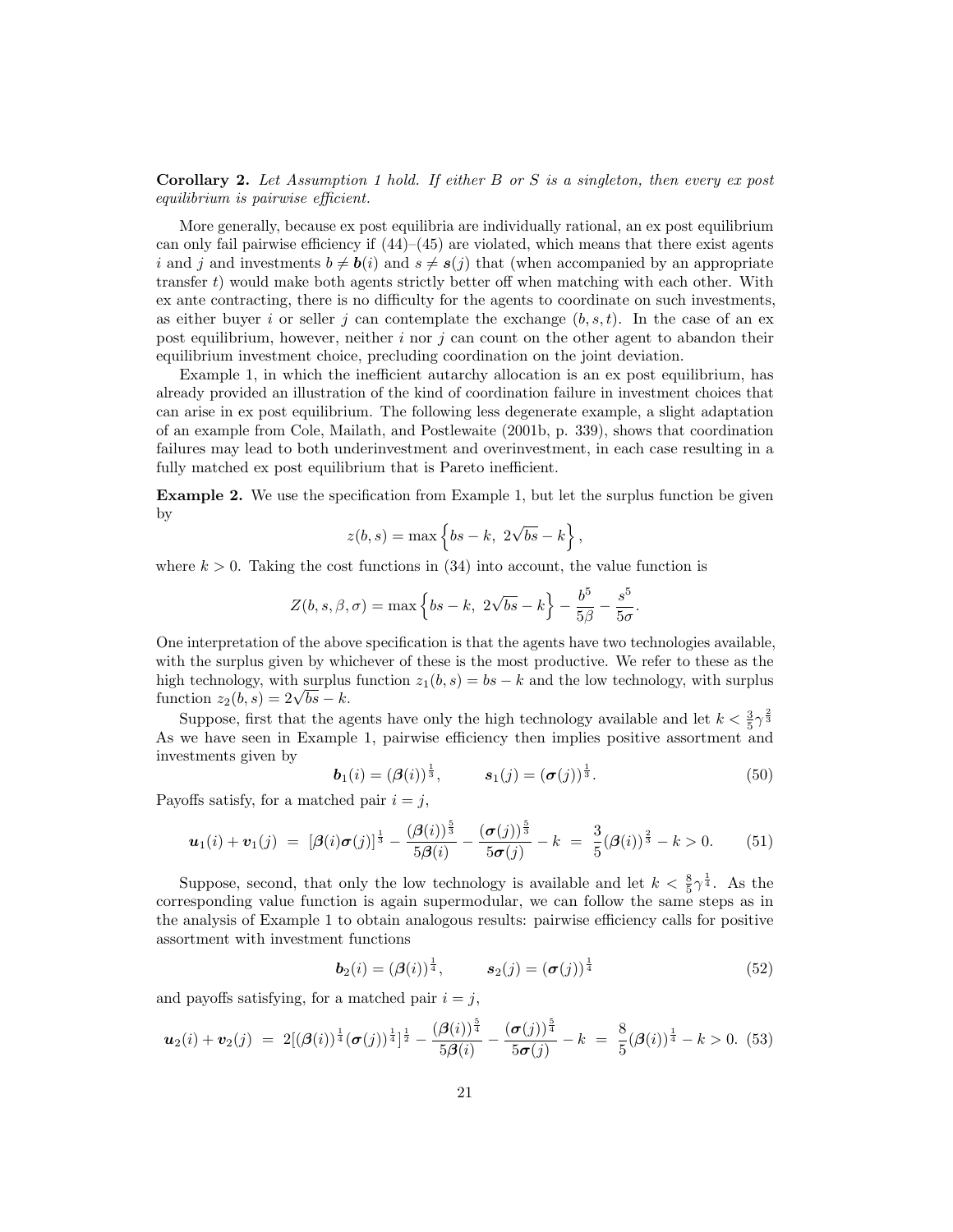Now suppose that both technologies are available, so that the surplus function is given by  $z(b, s)$  as specified above, and assume  $k < \min\{\frac{3}{5}\gamma^{\frac{2}{3}}, \frac{8}{5}\gamma^{\frac{1}{4}}\}\$ , implying that pairwise efficient allocations are fully matched. Appendix C.1 confirms that the surplus function  $z$  is again supermodular, ensuring the supermodularity of the value function  $Z$  and, thus, that pairwise efficient allocations are positive assortative (cf. Remark 9 in Section 4.3.2). Let  $\gamma = 9$  and  $\alpha = 3$ , so that

$$
\beta(i) = 9 + 3i,
$$
  $\beta(0) = 9,$   $\beta(1) = 12$   
\n $\sigma(j) = 9 + 3i,$   $\sigma(0) = 9,$   $\sigma(1) = 12$ .

We begin by constructing a pairwise efficient ex post equilibrium. Let  $\beta^* \approx 10.53$  be the value of  $\beta$  solving

$$
\frac{3}{5}\beta^{\frac{2}{3}}=\frac{8}{5}\beta^{\frac{1}{4}}.
$$

Any matched pair with types  $\beta = \sigma < \beta^*$  can earn higher payoffs with the low technology than with the high technology. Any matched pair with types  $\beta = \sigma > \beta^*$  can earn higher payoffs with the high technology than with the low technology. In a pairwise efficient allocation any pair of matched agents  $(i, j)$  for whom  $\beta(i) = \sigma(j) < \beta^*$  thus uses the low technology (with investments given by (52)) and any pair of matched agents  $(i, j)$  for whom  $\beta(i) = \sigma(j) > \beta^*$ uses the high technology (with investments given by (50)). Assuming that the resulting value (as given by (51) for low pairs and (53) for high types) is split equally between the two agents in each match then gives a pairwise efficient allocation. At  $\beta^*$ , investments take a jump from  $(\beta^*)^{\frac{1}{4}} \approx 1.80$  to  $(\beta^*)^{\frac{1}{3}} \approx 2.19$ . Figure 1 illustrates the investments. The equilibrium investments take a jump at  $\beta^*$ , but equilibrium utilities do not. Indeed,  $\beta^*$  is determined in order that the jump from one technology to the other causes no jump in utilities. This is a necessary condition for equilibrium, since otherwise some agents on one side of the a jump in utilities would prefer altering their actions to move to the other side (cf. Lemma 2 in Section 4.3).

Now we construct two Pareto inefficient ex post equilibria, with the first featuring underinvestment and the second featuring overinvestment. As in the pairwise efficient equilibrium constructed above, both of these equilibria are positive assortative and feature strictly increasing investment functions. Further, we continue to assume that matched pairs split the value resulting from their investments equally.

In the first of these equilibria, investments duplicate the pairwise efficient investments in an economy in which only the low technology is available. That is,  $\mathbf{b}(i) = \mathbf{b}_2(i)$  and  $s(j) = s_2(j)$  for all i and j, where the investment schedules  $b_2$  and  $s_2$  are defined in (52) and are illustrated by the lower investment schedule in Figure 1. Agents with types above  $\beta^*$  are investing too little in this equilibrium, in the sense that any pair of matched agents with types above  $\beta^*$  could both be made better off by both increasing their investments in order to exploit the high technology. Appendix C.2 confirms that despite this inefficiency the incentive constraints for an ex post equilibrium are satisfied.

In the second of these equilibria, investments duplicate the pairwise efficient investments in an economy in which only the high technology is available. That is,  $b(i) = b_1(i)$  and  $s(j) = s_1(j)$  for all i and j, where the investment schedules  $b_1$  and  $s_1$  are defined in (50) and illustrated by the higher investment schedule in Figure 1. Agents with types below  $\beta^*$ are investing too much in this equilibrium, in the sense that any pair of matched agents with types below  $\beta^*$  could both be made better off by both decreasing their investments in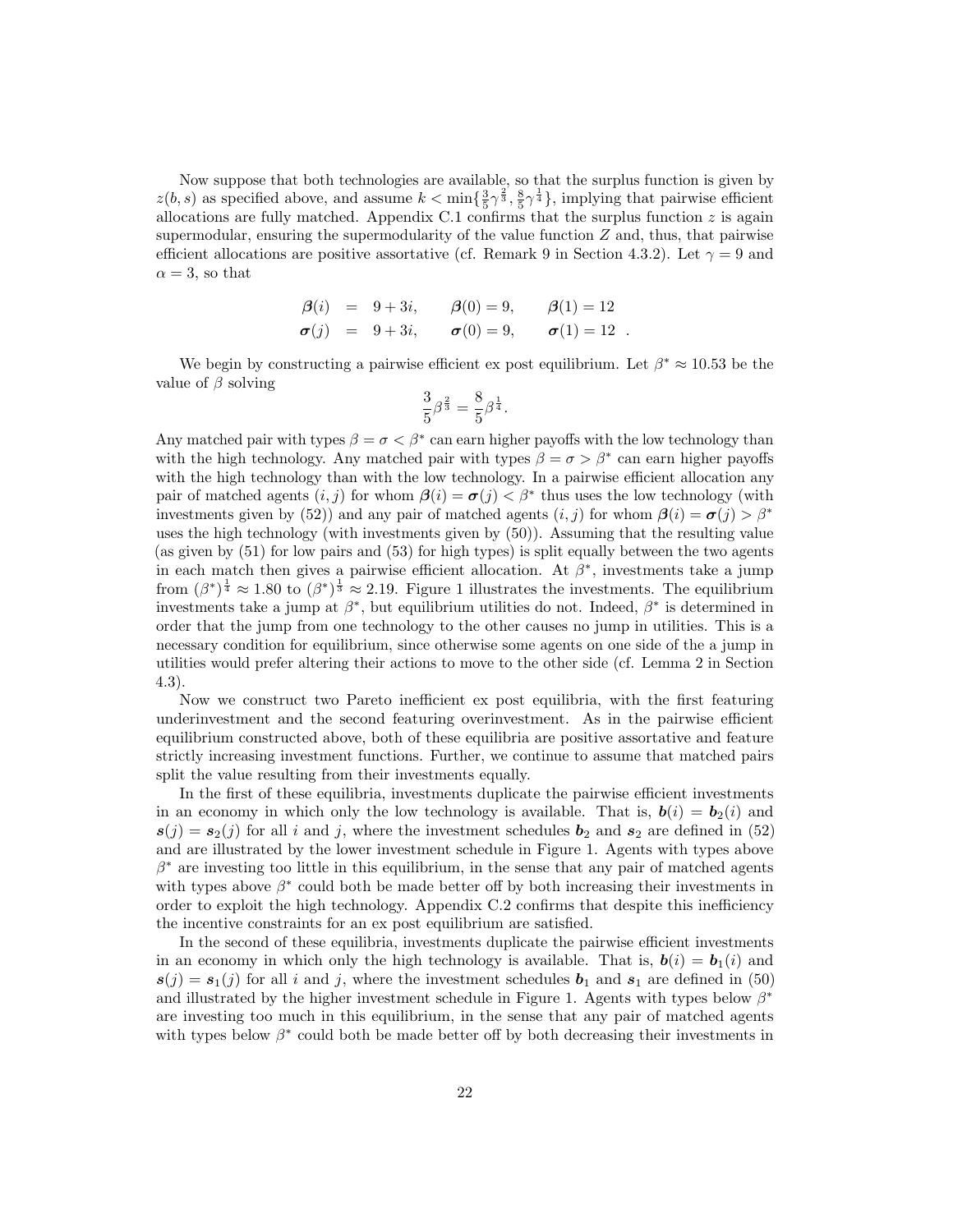

Figure 1: Illustration of the equilibrium investment functions from Example 2. The upper curve shows the buyer's investment function (with the seller's investment function being analogous) in an ex post equilibrium when only the high technology is used. The lower curve shows the buyer's investment function (with the seller's investment function again being analogous) in an ex post equilibrium when only the low technology is used. Pairwise efficient allocations use both technologies, with investments following the lower curve up to  $\beta^*$  and then jumping to the upper curve, as shown by the heavy (or, if in color, red) line.

order to exploit the low technology. Appendix C.3 confirms that despite this inefficiency the incentive constraints for an ex post equilibrium are satisfied.

We note that as long as  $k > 0$  is not too large, any ex post equilibrium is either the autarchy allocation (which is an ex post equilibrium here, just as in Example 1) or fully matched. In particular, individual rationality implies that every pair of matched agents chooses strictly positive, conditionally efficient investments, since the strictly negative surplus that accompanies matching with zero investments otherwise would imply that at least one of the agents in the pair would rather stay unmatched. Pairwise conditional efficiency then implies that if any agents are matched, all must be, since otherwise we could find buyers (for example) arbitrarily close to one another, one unmatched with a payoff of zero and one matched with a payoff bounded away from zero, yielding a discontinuity that is precluded by pairwise conditional efficiency.

#### 3.1.5 Prices

The equilibrium utility schedule  $u(i)$  can be viewed as identifying the price, in utility terms, that a seller must provide in order to match with buyer  $i$ , with a similar interpretation for  $v(j)$ . This section reformulates our equilibrium notions along the lines suggested by the literature on hedonic pricing.<sup>11</sup> Agents face prices, specifying transfers, and an equilibrium

<sup>&</sup>lt;sup>11</sup>The literature on hedonic pricing, with early contributions by Becker (1965), Houthakker (1952), Lancaster (1966) and Muth (1966) and a classic exposition by Rosen (1974), is centered around the idea that goods can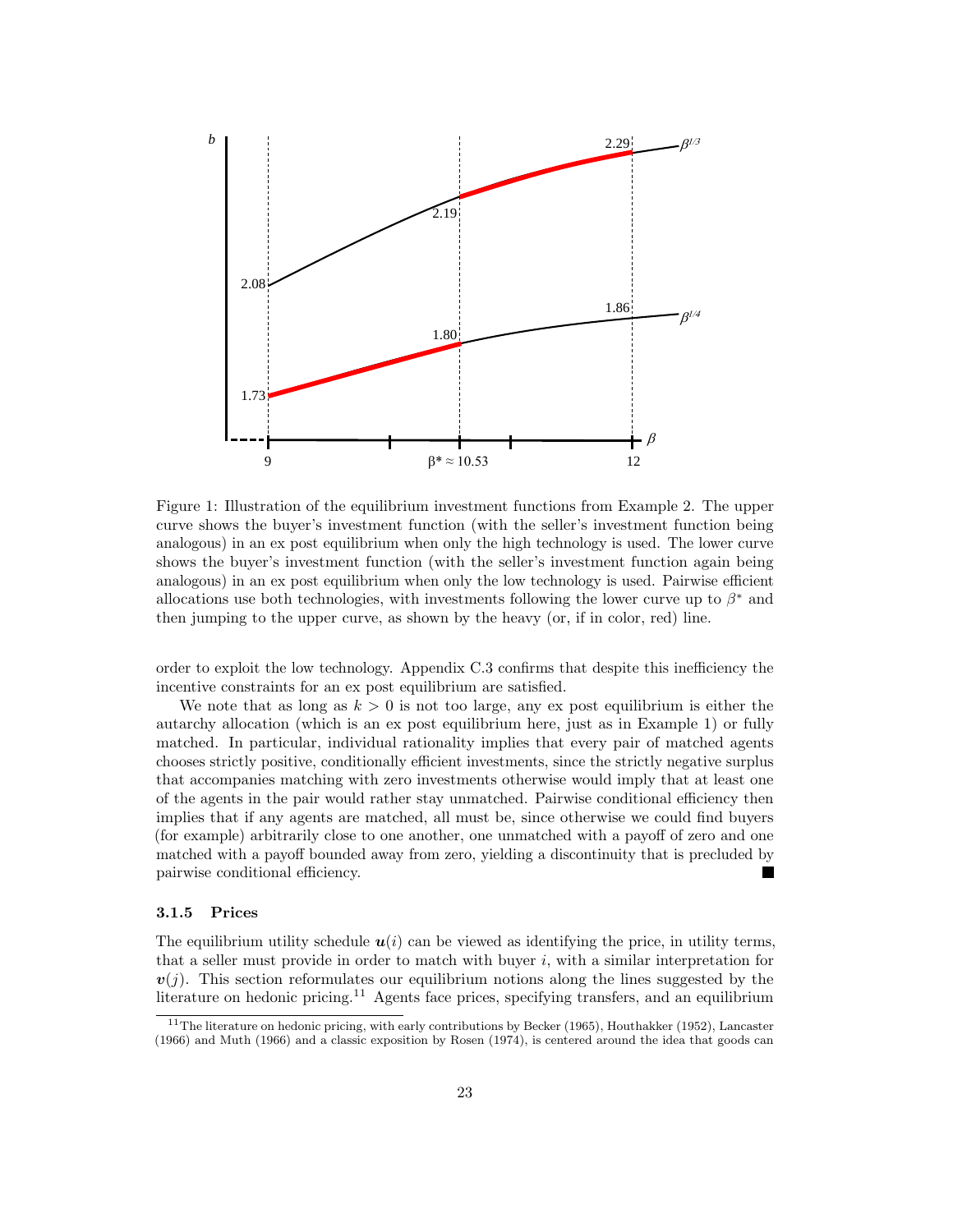price function causes the quantity demanded for each possible match to equal the quantity supplied.This allows us to provide an alternative interpretation of the coordination failures that lie behind ex post equilibria that are not pairwise efficient, this time as a reflection of incomplete markets. For convenience, we focus on fully matched allocations.

Prices are given by a function  $t(b, \beta, s, \sigma)$ , with the interpretation that buyer i with investment b and type  $\beta(i)$  can buy any match  $(b, \beta(i), s, \sigma)$  by paying  $t(b, \beta(i), s, \sigma)$ , with a similar provision for sellers. We make no assumptions about the sign of  $t(b, \beta, s, \sigma)$ .

We say that a feasible allocation  $(J, I, b, s, u, v)$  can be supported by prices  $t(b, \beta, s, \sigma)$  if an auctioneer or market maker could post such prices, offering to buy or sell a match to any agent at the posted price, and have the resulting optimizations on the part of the agents yield the allocation  $(J, I, b, s, u, v)$ . A hedonic equilibrium is a feasible allocation that can be supported by prices, together with its supporting prices.

We must pay some attention to the domain of the price function  $t(b, s, \beta, \sigma)$ . Following Mailath, Postlewaite, and Samuelson  $(2013b, p. 547)$ , we say that prices are *complete* if t is defined on the domain  $B \times \mathfrak{B} \times S \times \mathfrak{S}$ . For a given allocation  $(J, I, b, s, u, v)$  we say that a function  $t(b, \beta, s, \sigma)$  is a specification of ex post prices if the domain of this function is  $(B \times \mathfrak{B} \times \mathbb{S}) \cup (\mathbb{B} \times S \times \mathfrak{S})$ , where

$$
\mathbb{S} = \{(s, \sigma) \in S \times \mathfrak{S} : s = s(j), \sigma = \sigma(j) \text{ for some } j \in N\}
$$
  

$$
\mathbb{B} = \{(b, \beta) \in B \times \mathfrak{B} : b = b(i), \beta = \beta(i) \text{ for some } i \in N\}.
$$

Then S identifies the  $(s, \sigma)$  pairs that appear in the ex post market, and B does the same for sellers.

**Definition 7.** A fully matched feasible allocation  $(J, I, b, s, u, v)$  is supported by complete prices  $t : B \times B \times S \times \mathfrak{S} \to \mathbb{R}$  if for all buyers  $i \in N$ 

$$
(\boldsymbol{b}(i), \boldsymbol{s}(J(i)), \sigma(J(i))) \in \operatorname{argmax}_{(b,s,\sigma) \in B \times S \times \mathfrak{S}} U(b,s,\boldsymbol{\beta}(i),\sigma,t(b,\boldsymbol{\beta}(i),s,\sigma))
$$
(54)

$$
\mathbf{u}(i) = \max_{(b,s,\sigma)\in B\times S\times \mathfrak{S}} U(b,s,\boldsymbol{\beta}(i),\sigma,t(b,\boldsymbol{\beta}(i),s,\sigma)) \ge \underline{u}(i), \quad (55)
$$

with an analogous condition holding for all sellers  $j \in N$ .

A fully matched feasible allocation  $(J, I, \mathbf{b}, \mathbf{s}, \mathbf{u}, \mathbf{v})$  is supported by ex post prices t:  $(B \times \mathfrak{B} \times \mathbb{S}) \cup (\mathbb{B} \times S \times \mathfrak{S}) \rightarrow \mathbb{R}$  if, for all buyers  $i \in N$ ,

$$
(\boldsymbol{b}(i), \boldsymbol{s}(J(i)), \boldsymbol{\sigma}(J(i))) \in \operatorname*{argmax}_{(b,s,\sigma) \in B \times \mathbb{S}} U(b,s,\boldsymbol{\beta}(i),\sigma,t(b,\boldsymbol{\beta}(i),s,\sigma))
$$

$$
\boldsymbol{u}(i) = \max_{(b,s,\sigma) \in B \times \mathbb{S}} U(b,s,\boldsymbol{\beta}(i),\sigma,t(b,\boldsymbol{\beta}(i),s,\sigma)) \geq \underline{u}(i),
$$

with an analogous condition holding for all sellers  $j \in N$ .

We can in general expect an allocation supported by prices to be supported by a variety of price functions. The individual rationality constraints identify the bounds placed on such functions by the option of not participating in the market.

Complete prices attach a price to every possible combination  $(b, \beta, s, \sigma)$  of investments and types. A price function defined on the restricted domain  $(B \times \mathcal{B} \times \mathcal{S}) \cup (\mathbb{B} \times S \times \mathcal{S})$  gives

be defined as bundles of attributes. Hedonic equilibria in competitive matching models with multidimensional types and perfectly transferable utility have been studied by Ekeland (2010a).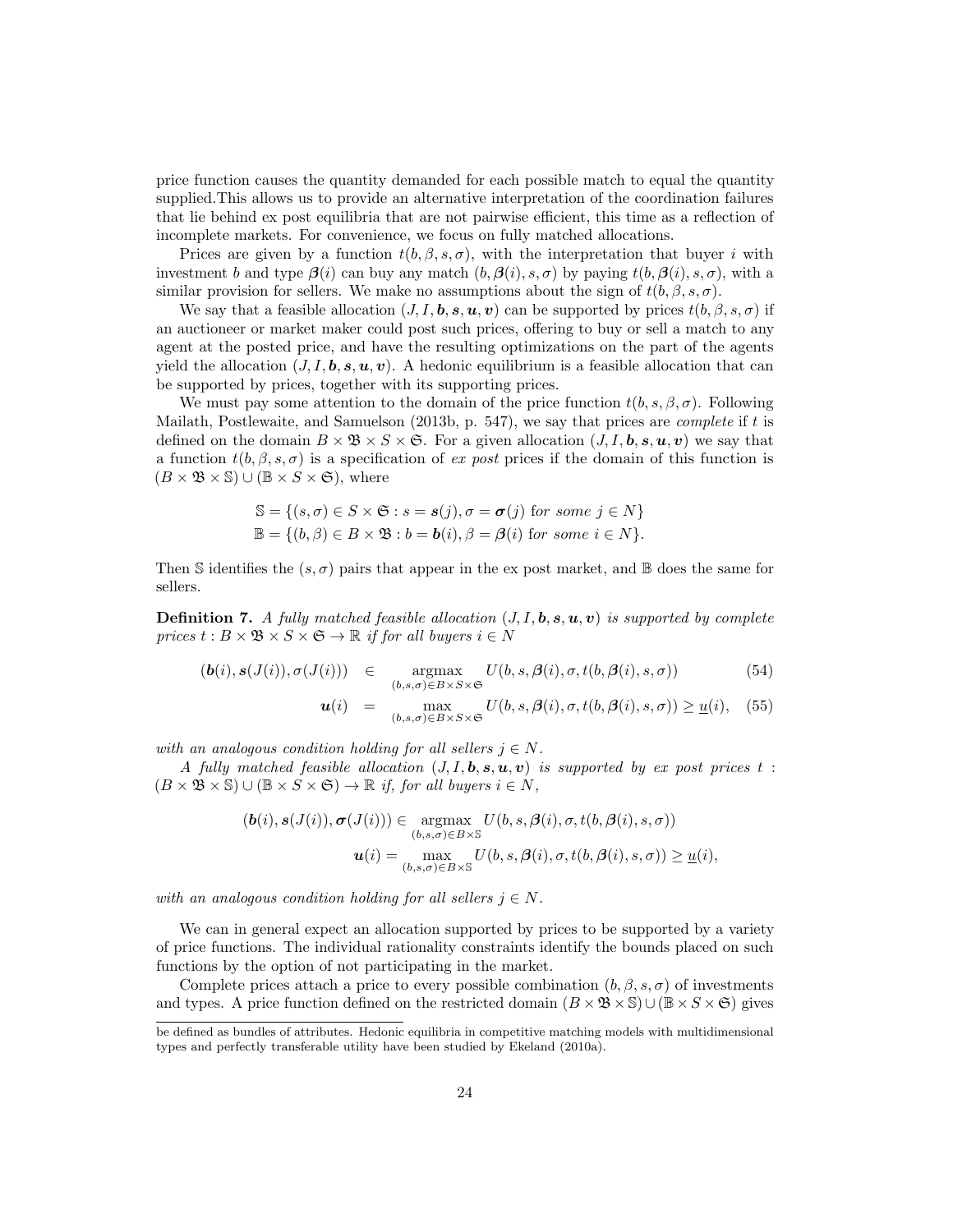us just enough prices to evaluate the maximization problems that appear in the definition of ex post equilibrium. For example, given a candidate equilibrium  $(J, I, \mathbf{b}, \mathbf{s}, \mathbf{u}, \mathbf{v})$ , a buyer of type  $\beta$  can consider any investment  $b \in B$ , but can consider matches only with seller investments s and types  $\sigma$  satisfying  $(s, \sigma) \in \mathbb{S}$ . In order to attach prices to such choices, we need prices defined on  $(B \times \mathfrak{B} \times \mathbb{S}) \cup (\mathbb{B} \times S \times \mathbb{S})$ .

#### Proposition 3. Let Assumption 1 hold.

 $[3.1]$  A fully matched feasible allocation can be supported by complete prices if and only if it is a fully matched ex ante equilibrium.

 $[3.2]$  A fully matched feasible allocation can be supported by ex post prices if and only if it is a fully matched ex post equilibrium.

**Proof.** [3.1]. Let  $(J, I, b, s, u, v)$  be a fully matched ex ante equilibrium. Then for every  $(b, \beta, s, \sigma)$  with the property that there exists a buyer i' with  $\beta(i') = \beta$ , we let the price  $t(b, \beta, s, \sigma) = t(b, \beta(i'), s, \sigma)$  satisfy (the existence of a solution to the following equation is implied by Assumption 1):

$$
U(b, s, \boldsymbol{\beta}(i'), \sigma, t(b, \boldsymbol{\beta}(i'), s, \sigma)) = \boldsymbol{u}(i').
$$

This price is well defined: if there are buyers i and i' with  $\beta = \beta(i) = \beta(i')$ , then the incentive constraints imply that in equilibrium we must have  $u(i) = u(i')$ . For those  $(b, \beta, s, \sigma)$  for which there exists no i with  $\beta(i) = \beta$ , let  $t(b, \beta, s, \sigma)$  satisfy

$$
V(s, b, \sigma, \beta, t(b, \beta, s, \sigma)) < \underline{V}(s, \sigma).
$$

The existence of such a price is again ensured by Assumption 1.

This formulation of prices ensures that every buyer i receives payoff  $u(i)$  no matter what  $(b, s, \sigma)$  he chooses, which in turn ensures that  $(54)$ – $(55)$  hold. Next, every seller can choose any  $(s, b, \beta)$  with the property that  $\beta = \beta(i')$  for some i' at a price that gives buyer i' a utility of  $u(i')$ , whereas choosing any other  $(s, b, \beta)$  results in less than the seller's outside option. Hence, the optimization problem faced by seller  $j$  is equivalent to

$$
\max_{i\in N}\psi(j,i,\boldsymbol{u}(i)),
$$

which duplicates the incentive constraint  $(22)$ , ensuring that the optimal choice of seller j is  $(\mathbf{s}(j), \mathbf{b}(I(j)), \mathbf{\beta}(I(j))).$ 

Conversely, let the fully matched feasible allocation  $(J, I, b, s, u, v)$  be supported by complete prices. Then (54)–(55) and the corresponding seller conditions immediately give the individual rationality constraint (9). Suppose that one of the incentive constraints  $(19)-(20)$ fails, say  $(19)$ , so that there exist i' and j' with

$$
\boldsymbol{u}(i') < \phi(i',j',\boldsymbol{v}(j')).
$$

This implies that there exist  $(b', s', t')$  for which

$$
\boldsymbol{u}(i') < U(b', s', \boldsymbol{\beta}(i'), \boldsymbol{\sigma}(j'), t')
$$
\n
$$
\boldsymbol{v}(j') \le V(s', b', \boldsymbol{\sigma}(j'), \boldsymbol{\beta}(i'), t').
$$

This in turn ensures that there is no  $t(b', \beta(i'), s', \sigma(j'))$  at which both (55) and the corresponding seller condition can be satisfied, contradicting the assumption that  $(J, I, b, s, u, v)$ is supported by complete prices.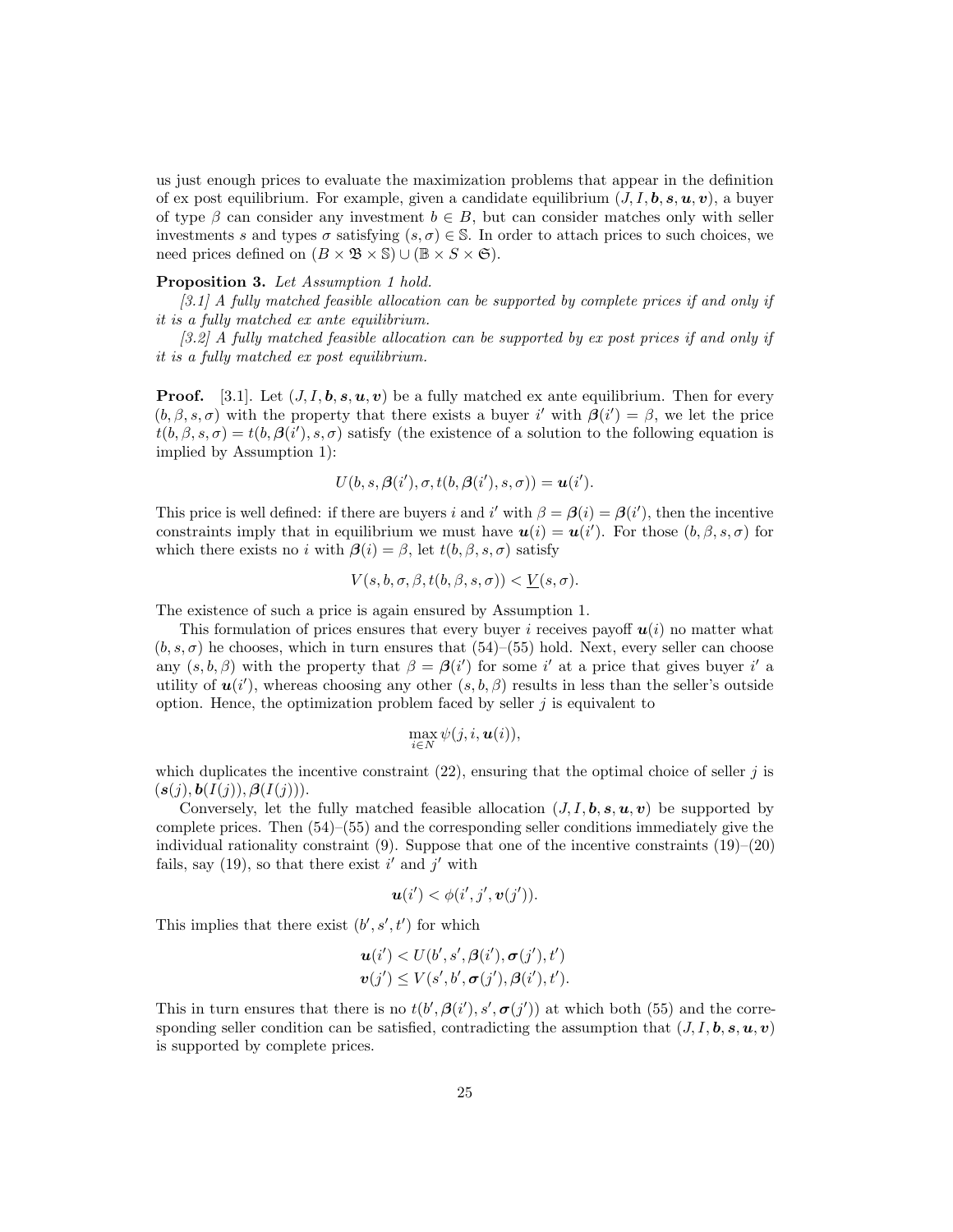[3.2] The proof for ex post equilibria is identical, except that  $\phi(i, j, v(j))$  is replaced by  $\check{\phi}(i, j, \mathbf{s}(j), \mathbf{v}(j))$  and  $\psi(j, i, \mathbf{u}(i))$  is replaced by  $\check{\psi}(j, i, \mathbf{b}(i), \mathbf{u}(i))$ .

The inability to support an ex post equilibrium which is not pairwise efficient with complete prices arises out of the fact that if a pair of agents with types  $(\beta', \sigma')$  strictly prefers an exchange  $(b', s', t')$  to what they obtain an equilibrium, then there is no price one could post that would discourage both sides of the market from trying to demand (resp. supply)  $(b', s', \beta', \sigma')$ . A seller of type  $\sigma'$  will be willing to choose investment s' and sell to buyer type  $\beta'$  with investment b' at a high price, while a buyer of type  $\beta'$  would like to choose b' and buy from seller  $\sigma'$  with investment s' at a low price. We can thus interpret a failure of pairwise efficiency in an ex post equilibrium as a problem of missing markets. Markets are "complete enough" only to ensure pairwise conditional efficiency.

We offer two interpretations of ex post prices. First, we might think of a market maker who posts prices, standing ready to trade any good at the posted price. The market maker must post prices for the goods that actually trade in equilibrium, meaning those  $(b, \beta, s, \sigma)$ for which there exists a pair  $(i, j) \in M$  with  $(b, \beta, s, \sigma) = (b(i), \beta(i), s(j), \sigma(j))$ . We can think of a price for a good in  $B \times \mathfrak{B} \times \mathbb{S}$  as the result of the market maker's standing ready to answer questions from buyers of the form, "what if I bring  $b$  to the market, am of type  $\beta$  and attempt to buy  $(b, \beta, s, \sigma)$ ?" We can think of prices for goods in  $\mathbb{B} \times S \times \mathfrak{S}$ as responses to similar enquiries from sellers. Notice, however, that a good outside the set  $(B \times \mathcal{B} \times \mathbb{S}) \cup (\mathbb{B} \times S \times \mathfrak{S})$  requires a doubly counterfactual inquiry, and hence might be viewed as less likely to occur. Hence, one case of interest will be that in which prices are defined only on the set  $(B \times \mathfrak{B} \times \mathbb{S}) \cup (\mathbb{B} \times S \times \mathfrak{S})$ , giving ex post prices.

Alternatively, we can interpret prices as a description of the terms at which trade on a decentralized market occurs. Prices attached to untraded goods would be interpreted as expectations as to what those prices would be if the corresponding goods appeared in the market. Our interpretation of ex post prices would then be that trades involving a departure from equilibrium behavior on the part of only a single player are salient enough or happen often enough in the process leading to equilibrium as to generate common price expectations, but that the same is not true for doubly counterfactual goods.

The coordination-failure and missing-prices interpretations of inefficient ex post equilibria are related. For an allocation  $(J, I, b, s, u, v)$  to fail pairwise efficiency, there must be a pair  $(i, j)$  and an exchange  $(b, s, t)$  that makes both better off than under the allocation  $(J, I, b, s, u, v)$ . The coordination difficulty is that buyer i can entertain exchange  $(b, s(j), t)$ and seller j can entertain  $(b(i), s, t)$ , but there is no way (under the ex post equilibrium concept) for them to *coordinate* on the exchange  $(b, s, t)$ . The allocation  $(J, I, b, s, u, v)$ can then be an ex post equilibrium but fail pairwise efficiency if neither of the exchanges  $(b, s(j), t)$  or  $(b(i), s, t)$  can make buyer i and seller j both better off, even though  $(b, s, t)$ does so.

If both agents in the pair  $(i, j)$  would be better off making the exchange  $(b, s, t)$  then they are under the allocation  $(J, I, b, s, u, v)$ , then the allocation  $(J, I, b, s, u, v)$  cannot be supported by any collection of prices that includes the price  $t(b, \beta(i), s, \sigma(i))$ , and hence cannot be supported by complete prices. In effect, the existence of the price  $t(b, \beta(i), s, \sigma(j))$ solves the coordination problem for agents  $i$  and  $j$  be allowing either one of them to demand the coordinated deviation to the exchange  $(b, s, t(b, \beta(i), s, \sigma(j)))$ . However,  $(J, I, b, s, u, v)$ might be supported by ex post prices, because such prices specify a price  $t(b, \beta(i), s(j), \sigma(j))$ and specify a price  $t(\boldsymbol{b}(i), \boldsymbol{\beta}(i), s, \boldsymbol{\sigma}(i))$ , but do not specify a price  $t(b, \boldsymbol{\beta}(i), s, \boldsymbol{\sigma}(i))$ . Because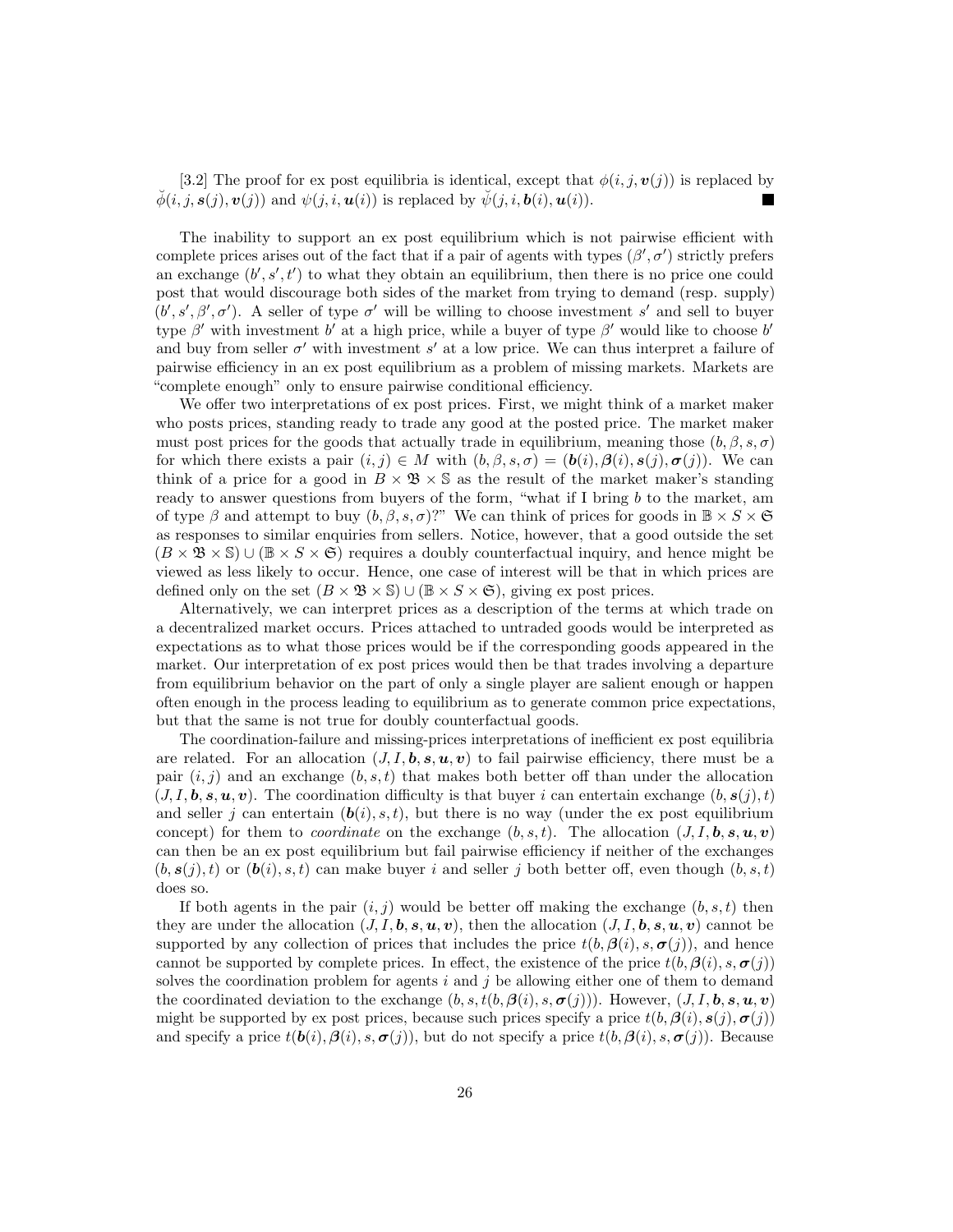the latter price is missing from the market, the "coordinated" exchange  $(b, s, t)$  is out of the agents' reach.

#### 3.2 Pairwise Constrained Efficiency and Separability

This section introduces a *pairwise constrained efficiency* notion, stronger than pairwise conditional efficiency but weaker than pairwise efficiency, and a property of the agents' preferences that we refer to as separability. Section 3.2.3 presents one of our main results: if preferences are separable, then every ex post equilibrium is pairwise constrained efficient. This generalizes a corresponding result of (Cole, Mailath, and Postlewaite, 2001b, Lemma 2), showing that pairwise constrained efficiency requires virtually nothing beyond separability. As we discuss in Section 3.2.4, constrained efficiency links the inefficiencies that can arise in ex post equilibrium to the (lack of) heterogeneity of equilibrium investment choices. We return to this point in Section 4.1. Pairwise constrained efficiency also plays an important role in Section 4.3, where it provides the foundation for establishing conditions under which ex post equilibria exhibit positive assortative matching.

#### 3.2.1 Pairwise Constrained Efficiency

Pairwise efficiency and pairwise conditional efficiency both require that there be no pair of agents who could match and improve their payoffs. The notions differ in terms of the sets of investments for the agents on the other side of the market that an agent can contemplate when calculating the payoffs from a match. As indicated by condition (48), pairwise efficiency allows buyer i to consider any seller investment  $s \in S$  when assessing the payoff from a match with seller  $i$ , whereas condition (46) indicates that under pairwise conditional efficiency buyer i can only consider investment  $s(j)$ . Our next efficiency concept lies between those two notions. Condition (56) in the following definition requires that buyer  $i$  cannot gain by matching with seller  $j$ , given that the seller's investment must be drawn from the set of investments  $S$  that are chosen by some seller and hence are "in the market." Cole, Mailath, and Postlewaite (2001b, p. 356) refer to equilibria with this property as "efficient in a constrained sense," and so we refer to this notion as pairwise constrained efficiency.<sup>12</sup>

**Definition 8.** A feasible allocation  $(J, I, b, s, u, v)$  is pairwise constrained efficient if it is individually rational and

$$
\mathbf{u}(i) \quad \geq \quad \breve{\phi}(i,j,s,\mathbf{v}(j)) \quad \forall s \in \mathbf{S}, \ (i,j) \in N^2 \tag{56}
$$

$$
\boldsymbol{v}(j) \quad \geq \quad \breve{\psi}(j, i, b, \boldsymbol{u}(j)) \quad \forall b \in \boldsymbol{B}, \ (i, j) \in N^2,\tag{57}
$$

where  $\bf{B}$  is the image of N under **b** and  $\bf{S}$  is the image of N under  $\bf{s}$ .

The following is immediate from the definitions:

#### Corollary 3.

[3.1] Pairwise efficient allocations are pairwise constrained efficient.

[3.2] Pairwise constrained efficient allocations are pairwise conditionally efficient.

 $12$ Felli and Roberts (2012) say that an investment is "constrained efficient" if it maximizes the value available in a match, conditional on holding fixed the identities of the agents in the match and the investment of the other agent. The counterpart of this notion in our terminology is conditional exchange efficiency.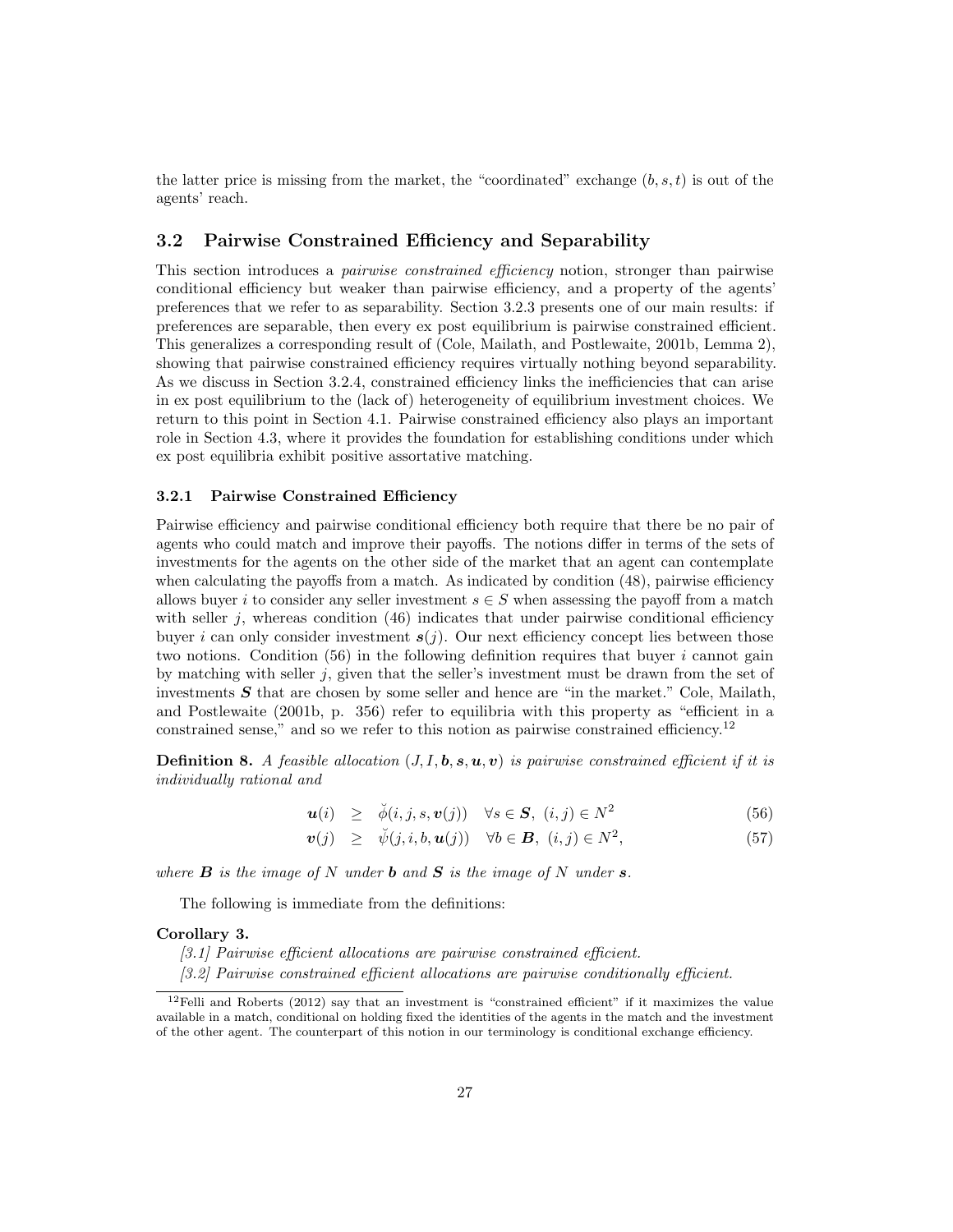Ex ante equilibrium  $\iff$  Pairwise efficiency  $\implies$  Pairwise constrained efficiency  $Pairwise conditional efficiency$  $\iff$  Ex post equilibrium.

Figure 2: Summary of Propositions 1–2 and Corollaries 1 and 3.

We can summarize Propositions 1–2 and Corollaries 1 and 3 in Figure 2.

Ex post equilibria can be pairwise constrained efficient without being pairwise efficient. The pairwise inefficient autarchy equilibrium in Example 1 provides an illustration. It is constrained pairwise efficient because all buyers and all sellers make identical investments, in which case pairwise conditional efficiency implies pairwise constrained efficiency. Less obvious, but implied by Proposition 4 below, is that the Pareto inefficient ex post equilibria appearing in Example 2 are also pairwise constrained efficient. These examples thus demonstrate that pairwise constrained efficiency is strictly weaker than pairwise efficiency. The following example shows that without any restriction on preferences ex post equilibria need not be pairwise constrained efficient, so that pairwise constrained efficiency lies strictly between pairwise conditional efficiency and pairwise efficiency—both converses that are not asserted by Figure 2 fail.

**Example 3.** Let  $N = \mathfrak{B} = \mathfrak{S} = [0, 1]$ , let  $\boldsymbol{\beta}$  and  $\boldsymbol{\sigma}$  be identity functions, and let  $B = [0, \overline{b}]$ and  $S = [0, \bar{s}]$  for sufficiently large  $\bar{b}$  and  $\bar{s}$ . Utility is perfectly transferable. Outside options and autarchy investments are zero.

We work with the value function

$$
Z(b, s, \beta, \sigma) = \min\{\beta, \sigma\} \min\{b, s, 1\}.
$$

It is straightforward to confirm that this value function is supermodular in every pair of variables. Consequently, as has been the case for the value functions in our previous examples, Z is supermodular. In any pairwise efficient allocation, buyer i matches with seller  $j = i$  and investments satisfy  $\mathbf{b}(i) = \mathbf{s}(j) = 1$  for all  $i > 0$  and  $j > 0$ . (The agents  $i = j = 0$  receive their outside options, either by staying unmatched or by matching with each other.)

Now consider the feasible allocation in which matching is positive assortative, the value in each match is split equally between the two agents in the match, and the investments are given by

$$
b(i) = \begin{cases} e^{i} - c & i < \frac{1}{2} \\ 1 & i \geq \frac{1}{2} \end{cases}
$$
  

$$
s(j) = \begin{cases} e^{j} - c & j < \frac{1}{2} \\ 1 & j \geq \frac{1}{2} \end{cases}
$$

,

where  $c = e^{\frac{1}{2}} - 1 \approx .65$ . Figure 3 illustrates these investment functions. Investments are strictly increasing in index for agents below  $1/2$ . At  $1/2$ , the investments hit their exchange efficient value of 1, and thereafter remain constant. The constant  $c$  is chosen so as to paste together the investment schedules and hence also the utility schedules for agents above and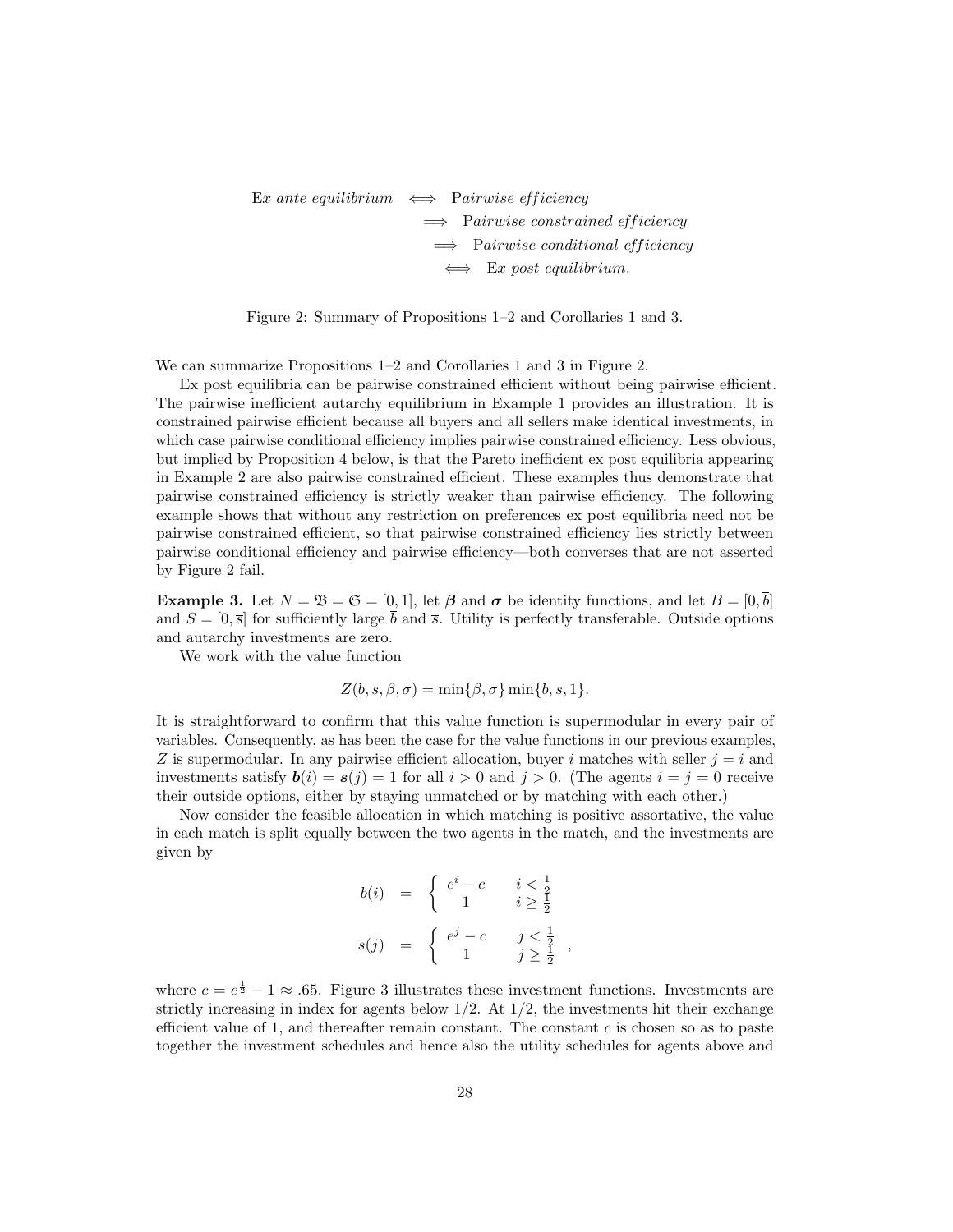

Figure 3: Illustration of the ex post equilibrium investment functions in Example 3. The solid line gives the ex post equilibrium investments, while the dotted line shows the exchange efficient investments for agents below 1/2.

below  $1/2$ , ensuring that the latter are continuous (as they must be in ex post equilibrium, cf. Lemma 2.2 in Section 4.2.2).

Agents above 1/2 are investing as they would in a pairwise efficient allocation and receive the corresponding utilities, while those below  $1/2$  are investing too little and thus fail to realize the maximal possible value from their match. Moreover, the outcome is not pairwise constrained efficient, as those agents with indices less than  $1/2$  would do better to each choose an investment of 1, and such an investment is present on both sides of the market.

To show that the above allocation is an ex post equilibrium, we must show that no buyer  $i \in [0, 1/2)$  would prefer to match with some seller  $j \in (i, 1/2]$ .<sup>13</sup> Deviating from the proposed allocation to a such a higher seller poses a trade-off. The fact that seller  $j$  has a higher investment allows buyer  $i$  to participate in the production of a higher value with  $j$ than does buyer  $i$  in  $i$ 's current match. However, this value is not as large as that generated in j's current match, and so seller j must receive more than half of the value when matching with  $i$ , in order to be willing to participate. Appendix D confirms that these deviations are unprofitable.

#### 3.2.2 Separability

Example 3 differs from Examples 1–2 in that it features preferences that are not separable in the sense of the following definition.

**Definition 9.** Preferences are separable if there exist continuous functions  $\hat{f}: B \times S \times \mathbb{R} \to \mathbb{R}$ ,

<sup>&</sup>lt;sup>13</sup>It is immediate that there are no gains from deviating to a match with a seller lower than  $i$ , and matching with seller 1/2 is equivalent to matching with any higher seller. Moreover, symmetry ensures that if no buyer has an incentive to deviate, then the same holds for sellers.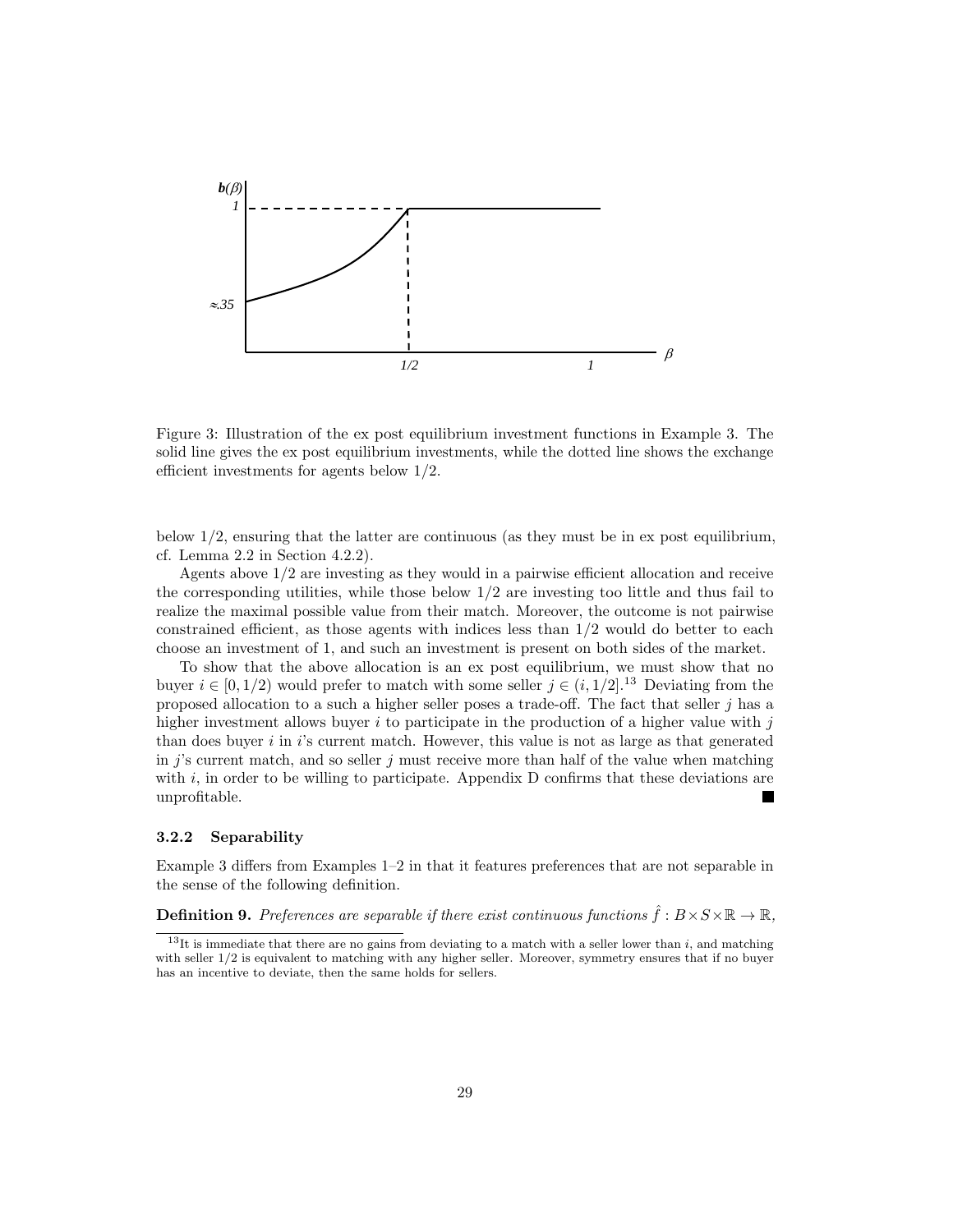$\hat{g}: S \times B \times \mathbb{R} \to \mathbb{R}, f: B \to \mathbb{R}, g: S \to \mathbb{R}, \hat{U}: \mathbb{R} \times B \times \mathfrak{B} \to \mathbb{R} \text{ and } \hat{V}: \mathbb{R} \times S \times \mathfrak{S} \text{ such that:}$ 

$$
U(b, s, \beta, \sigma, t) = \hat{U}(\hat{f}(b, s, t), b, \beta)
$$
\n(58)

$$
V(s, b, \sigma, \beta, t) = \hat{V}(\hat{g}(s, b, t), s, \sigma)
$$
\n(59)

$$
\underline{U}(b,\beta) = \hat{U}(f(b),b,\beta) \tag{60}
$$

$$
\underline{V}(s,\sigma) = \hat{V}(g(s),s,\sigma),\tag{61}
$$

where  $\hat{U}$  and  $\hat{V}$  are strictly increasing in their first arguments.

The buyer condition (58) (for example) indicates that (i) the buyer's utility does not depend on the seller's type  $\sigma$ , and (ii) if we can find one buyer who prefers matching with a seller on terms  $(b, s', t')$  to matching on terms  $(b, s, t)$ , then every buyer has this preference, i.e., writing buyer  $\beta$ 's preferences as  $\succsim_{\beta}$ , we have that for all  $\beta, \beta' \in \mathfrak{B}$ ,  $^{14}$ 

$$
(b, s, t) \succsim_{\beta} (b, s', t') \iff (b, s, t) \succsim_{\beta'} (b, s', t'). \tag{62}
$$

Notice that the buyer's investment is the same across these two pairs, so the important content of this property is that the buyer's trade-off between  $s$  and  $t$  does not depend on the buyer's type.

It is trivial to verify that additively separable preferences are indeed separable. Further, when utility is perfectly transferable, separability implies additive separability: the representation given by  $(12)$ – $(15)$  is not only sufficient but also necessary for separability.<sup>15</sup>

We indicated in Section 2.1.4 that the existing literature on investment-and-matching problems has focussed on models with separable preferences. In particular, Iyigun and Walsh (2007) work with the special case of the additively separable preferences given by  $(10)$ – $(13)$ .<sup>16</sup> Cole, Mailath, and Postlewaite (2001a,b), Dizdar (2012), and Acemoglu (1996) specialize further to the case of perfectly transferable utility, working with utility functions for matched agents of the form given by  $(14)$ – $(15)$ , typically captured by a value function of the form given in (16). Preferences are also additively separable in the models with perfectly transferable utility considered in Mailath, Postlewaite, and Samuelson (2013a,b). Separability is less evident in Felli and Roberts (2012), but holds in an (equivalent) version of their model in which what they call the "quality" of an agent is interpreted as the agent's investment choice.

$$
\tilde{U}(b', s', \beta') = \tilde{U}(b', s', \beta') - \tilde{U}(b', s^*, \beta') + \tilde{U}(b', s^*, \beta')
$$
\n
$$
= \tilde{U}(b', s', \beta) - \tilde{U}(b', s^*, \beta) - \tilde{J}(b', \beta')
$$
\n
$$
= \tilde{f}(b', s') - \tilde{J}(b', \beta'),
$$

yielding (14). Defining  $f(b) := U(b, \beta^*) - \tilde{U}(b, s^*, \beta^*)$  and using an analogous argument gives (12).

<sup>16</sup>Preferences in Peters and Siow (2002) also satisfy (10)–(13) (with neither  $\hat{f}$  nor  $\hat{g}$  depending on t) and are thus separable. See Section 5 for further discussion.

<sup>&</sup>lt;sup>14</sup>Condition (58) obviously implies (62). To see the converse, suppose (62) holds. Then we can omit  $\sigma$  as an argument of U, and can choose an arbitrary  $\beta^* \in \mathfrak{B}$  and define  $\hat{f}(b, s, t) = U(b, s, \beta^*, t)$ . Now for any triple  $(b, s', t')$ , let  $y' = \hat{f}(b, s', t')$  and then define  $\hat{U}(y', b, \beta) := U(b, s', \beta, t')$ . To confirm that this construction is well defined, we note that if  $\hat{f}(b, s', t') = \hat{f}(b, s'', t'')$ , then by definition  $(b, s', t') \sim_{\beta^*} (b, s'', t'')$ , with (62) then ensuring that  $(b, s', t') \sim_\beta (b, s'', t'')$  for any  $\beta \in \mathfrak{B}$ , and hence  $U(b, s', \beta, t') = U(b, s'', \beta, t'')$ .

<sup>&</sup>lt;sup>15</sup>To see this, consider the buyers. Suppose that (58) holds and that utility is perfectly transferable. We can then omit  $\sigma$  as an argument of  $\tilde{U}$ . Choose some  $s^* \in S$  and let  $\tilde{U}(b, s^*, \beta) = : -f(b, \beta)$ . Then choose some  $\beta^* \in \mathfrak{B}$  and define  $\tilde{f}(b,s) := \tilde{U}(b,s,\beta^*) - \tilde{U}(b,s^*,\beta^*)$ . Using separability for the second of the following equalities we then have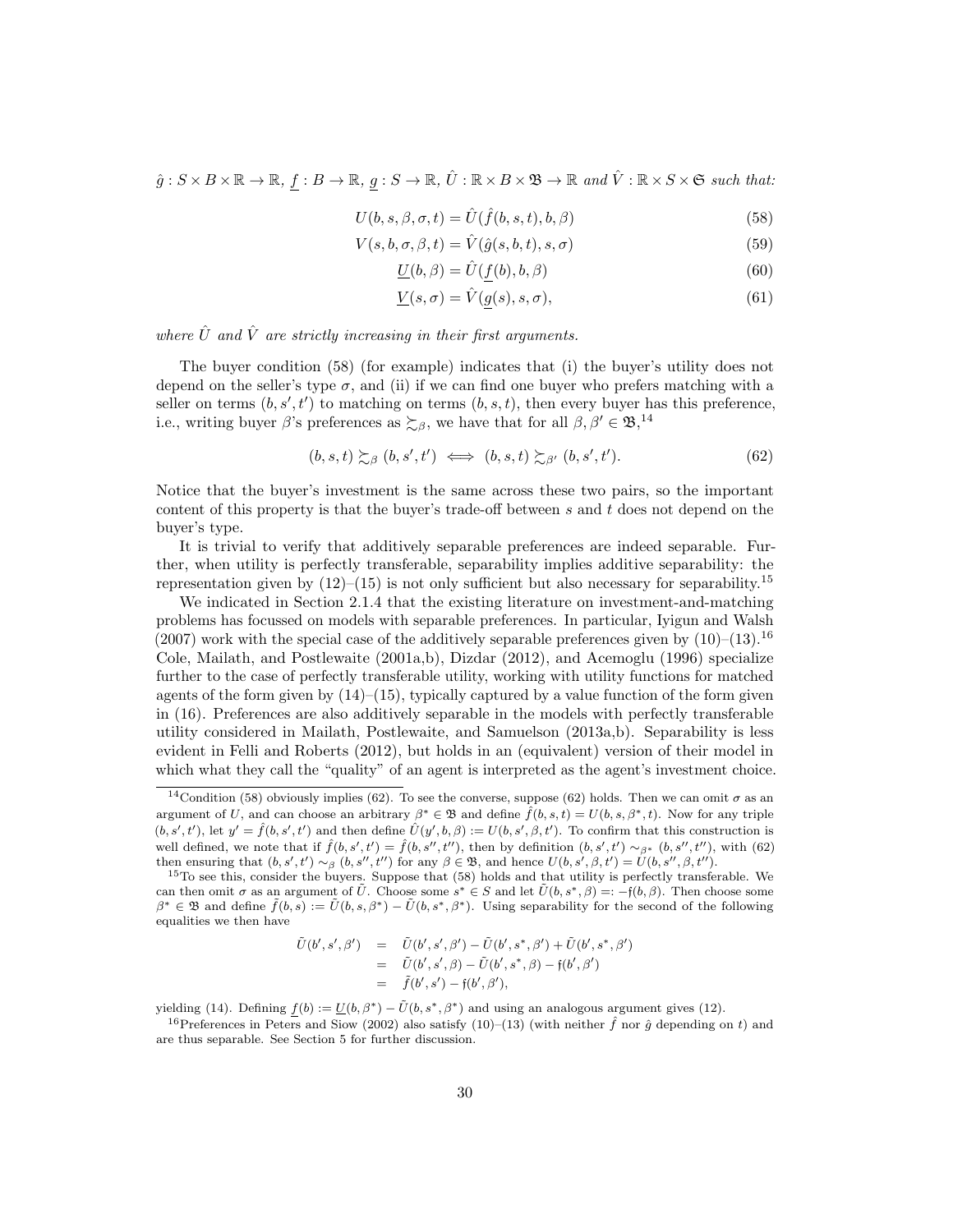Our definition of separability does not impose the additive structure appearing in  $(10)$ – $(13)$ . In contrast, Han (2002) works with perfectly transferable utility and preferences that can be written as

$$
U(b, s, \beta, \sigma, t) = f^{\dagger}(b, s, \beta) - f(b) - t \tag{63}
$$

$$
V(s, b, \sigma, \beta, t) = \tilde{g}(s, b) - g(s, \sigma) + t.
$$
\n(64)

Here separability fails because the buyer's tradeoff between b and s depends on the buyer's type.

#### 3.2.3 Separability and Pairwise Constrained Efficiency

Separability of preferences implies the pairwise constrained efficiency of ex post equilibria. The proof of the following result also shows that for fully matched ex post equilibria, we need only the first part of the definition of separability, namely (58)–(59), to obtain this conclusion.

Proposition 4. Let Assumption 1 hold and let preferences be separable. Then ex post equilibria are pairwise constrained efficient.

**Proof.** Let  $(J, I, b, s, u, v)$  be an expost equilibrium, and suppose that it is not pairwise constrained efficient. Then there exists a pair of agents  $(i, j)$  for whom (56)–(57) fail. Suppose it is (56) that fails (with the case in which (57) fails being analogous). Then there exists a pair of investments  $(b, s)$  with  $s = s(j')$  for some j' and a transfer t such that

$$
\hat{U}(\hat{f}(b,s,t),b,\boldsymbol{\beta}(i)) > \boldsymbol{u}(i) \tag{65}
$$

$$
\hat{V}(\hat{g}(s,b,t),s,\boldsymbol{\sigma}(j)) \ge \boldsymbol{v}(j). \tag{66}
$$

Suppose first that seller  $j'$  is matched, and let i' be the buyer matched with seller  $j'$  and let their exchange be  $(b', s, t')$ . One of the possibilities buyer i can contemplate is to match with seller j', with exchange  $(b, s, t)$ . Condition (65) ensures that the exchange  $(b, s, t)$  with seller  $j$  provides buyer  $i$  with more than his equilibrium utility, and so separability ensures that such a match with seller  $j'$  does likewise. The incentive constraints  $(27)-(28)$  for ex post equilibrium ensure that the exchange  $(b, s, t)$  decreases j''s utility, or

$$
\hat{V}(\hat{g}(s, b, t), s, \sigma(j')) < \mathbf{v}(j') = \hat{V}(\hat{g}(s, b', t'), s, \sigma(j')). \tag{67}
$$

Next, by separability, the fact that buyer  $i'$  is willing to consummate an equilibrium match featuring exchange  $(b', s, t')$  with seller j' ensures that buyer i' would also be willing to make this exchange with seller j. The incentive constraints  $(27)-(28)$  for ex post equilibrium ensure that this does not increase  $j$ 's utility, or

$$
\hat{V}(\hat{g}(s,b',t'),s,\sigma(j)) \le v(j). \tag{68}
$$

From (66) and (68), we have

$$
\hat{V}(\hat{g}(s,b,t),s,\boldsymbol{\sigma}(j)) \geq \hat{V}(\hat{g}(s,b',t'),s,\boldsymbol{\sigma}(j)),
$$

whereas  $(67)$  together with separability implies the reverse strict inequality. Hence, we have obtained a contradiction to the assumption that (65)–(66) hold.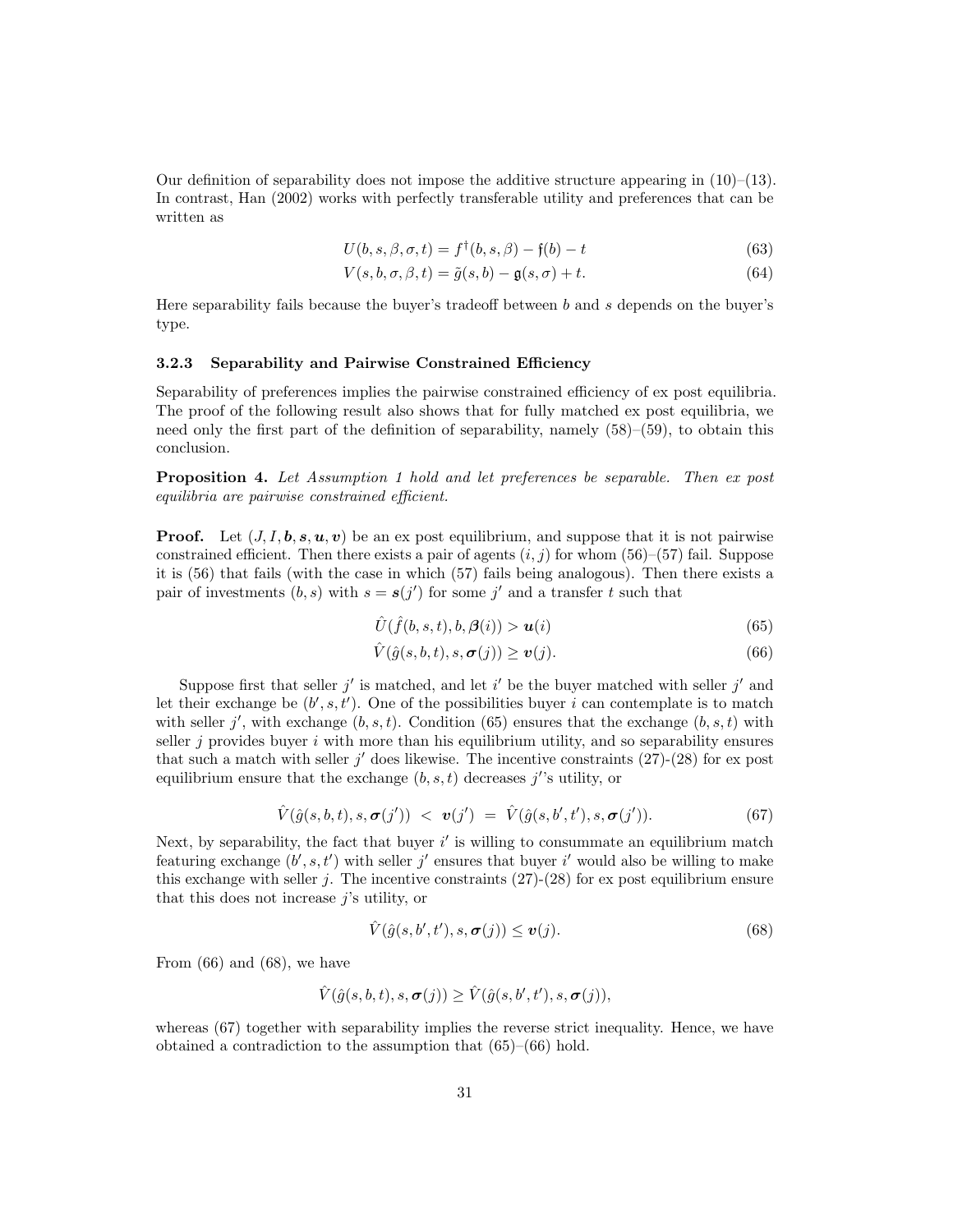Now suppose that seller  $j'$  is not matched. Then

$$
\underline{V}(s,\sigma(j')) = \mathbf{v}(j') > \hat{V}(\hat{g}(s,b,t),s,\sigma(j')) \tag{69}
$$

holds, where the equality is from feasibility and the strict inequality follows from separability: if it failed, buyer i and seller j' could match with exchange  $(b, s, t)$  with seller j' receiving at least her equilibrium utility  $v(j')$  and buyer i receiving more than his equilibrium utility (from  $(65)$ ), contradicting the incentive constraints for ex post equilibrium. By  $(61)$ , the outer inequality in (69) implies

$$
\underline{V}(s,\sigma(j)) \geq \hat{V}(\hat{g}(s,b,t),s,\sigma(j)),
$$

whereas (66) in conjunction with the incentive constraint  $v(j) \geq V(s, \sigma(j))$  implies the reverse weak inequality. This contradiction finishes the proof.

Figure 4 illustrates the argument proving Proposition 4. The proposed deviation involves agents  $(i, j)$  and investments  $(b, s)$  at some transfer t. Investment s is already in the market, chosen by seller  $j'$ . Focussing on the case in which seller  $j'$  is matched, we note that (because of separability) agent  $i$  could also make himself better off if he could make the exchange  $(b, s, t)$  with agent j'. The equilibrium hypothesis is that agent i has no such opportunity to improve his payoff, meaning that engaging in the exchange  $(b, s, t)$  with buyer i must be less attractive for seller j' than j''s equilibrium exchange  $(b', s', t')$  with buyer i'. Because of separability, the identity of  $j$ 's partners in these exchange does not affect his utility, so that we can write this condition as

$$
(s, b', t') \succ_{j'} (s, b, t).
$$

Similarly, we can exploit separability to argue that seller  $j$  could have used investment  $s$  to buy investment  $b'$  from buyer i' at transfer  $t'$  and to infer from the fact that she chooses not to, that

$$
(s,b,t) \succ_j (s,b',t').
$$

Sellers j and j' thus rank the options  $(b, s, t)$  and  $(b', s, t')$  differently, implying that (as in our Example 3) preferences are not separable.

#### 3.2.4 Separability, Coordination Failures and Heterogeneity

The link between separability and pairwise constrained efficiency is important for two reasons. We postpone one of these to Section 4.3, where separability and pairwise constrained efficiency play a central role in establishing conditions for positive assortative matching. This section highlights the second reason, the role of separability in limiting the scope of coordination failures.

Section 3.1.4 observed that failures of pairwise efficiency of ex post equilibria can be interpreted as coordination failures in investment choices—an ex post equilibrium can only fail pairwise efficiency if  $(44)$ – $(45)$  are violated, which means that there exist agents i and j and investments  $b \neq b(i)$  and  $s \neq s(j)$  that (when accompanied by an appropriate transfer t) would make both agents strictly better off when matching with each other. When preferences are separable, the pairwise constrained efficiency conditions (56)–(57) imply that the only coordination failures that can arise are those in which both agents in a pair  $(i, j)$  could be made better off by choosing a pair of investments  $(b', s')$  (and an appropriate transfer  $t'$ ) with the property that neither  $b'$  nor  $s'$  is in the market. Formally, Proposition 4 leads immediately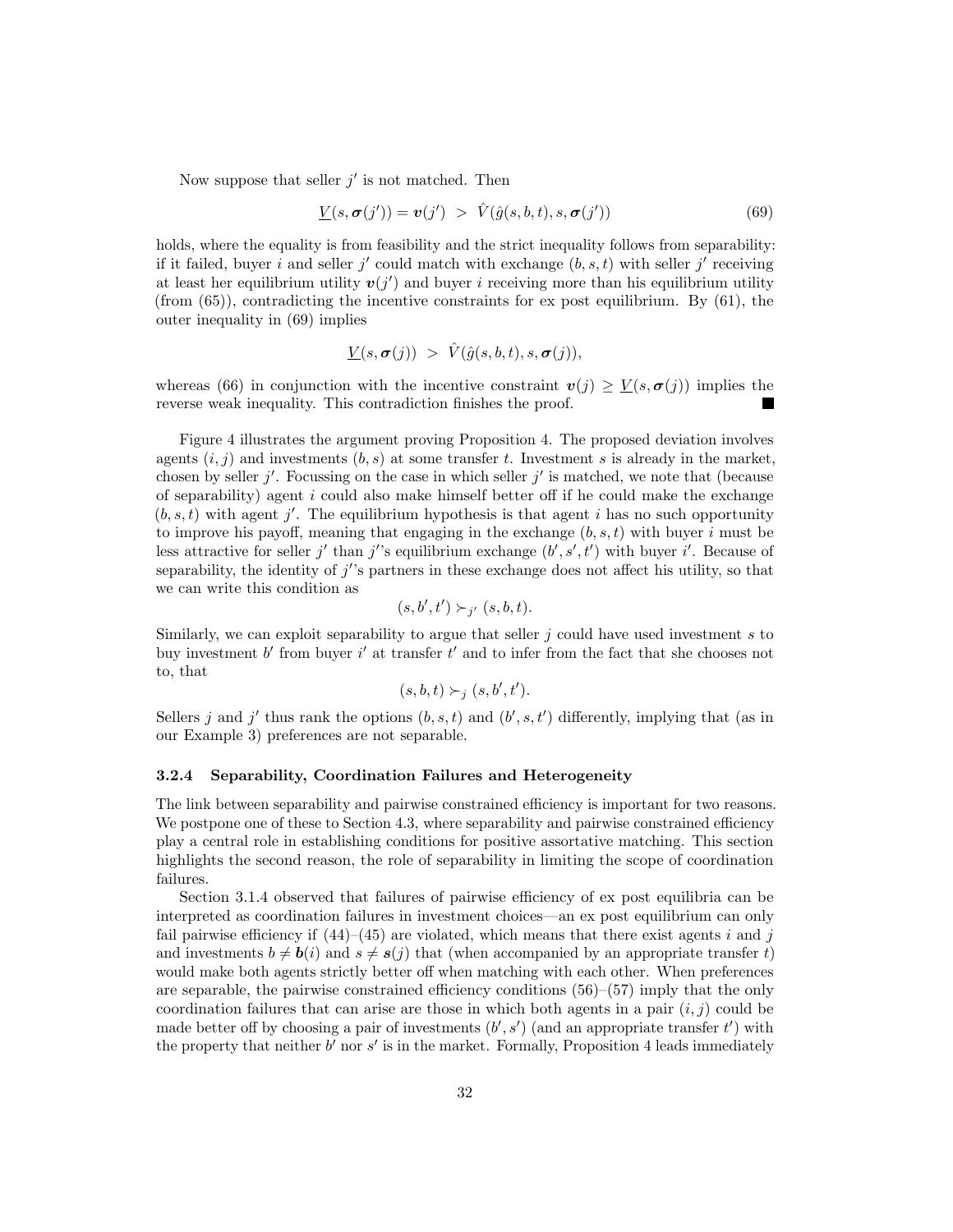

Figure 4: Illustration of the argument that ex post equilibria are pairwise constrained efficient. The horizontal axis shows the set B of possible buyer investments and the set  $\bf{B}$  of investments that are in the market. The vertical axis similarly shows the set  $S$  of possible seller investments and the set  $S$  of investments that are in the market. The hypothesis is that a pair of agents  $(i, j)$  could gain by matching with one another and exchanging  $(b, s, t)$ . Investment b is not contained in  $B$ , but investment s is contained in  $S$ , and hence is chosen by some seller j'. If j' is matched, then there is a pair  $(i', j')$  who are matched in equilibrium and execute exchange  $(b', s, t')$ .

to the following result, generalizing a corresponding result for perfectly transferable utility in Cole, Mailath, and Postlewaite (2001b, Proposition 4).

Corollary 4. Let Assumption 1 hold and let preferences be separable. Suppose  $(J, I, \mathbf{b}, s, \mathbf{u}, \mathbf{v})$ is an expost equilibrium and there exist agents i and j and an exchange  $(b', s', t')$  such that

$$
U(b', s', \beta(i), \sigma(j), t') \geq u(i)
$$
  

$$
V(s', b', \sigma(j), \beta(i), t') \geq v(j),
$$

with at least one equality strict. Then there exists no i' for which  $\mathbf{b}(i') = b'$  and no j' with  $s(j') = s'.$ 

The scope for coordination failures in ex post equilibrium is thus limited by the heterogeneity of investments that are actually chosen in equilibrium. The richer the sets  $\boldsymbol{B}$  and  $\boldsymbol{S}$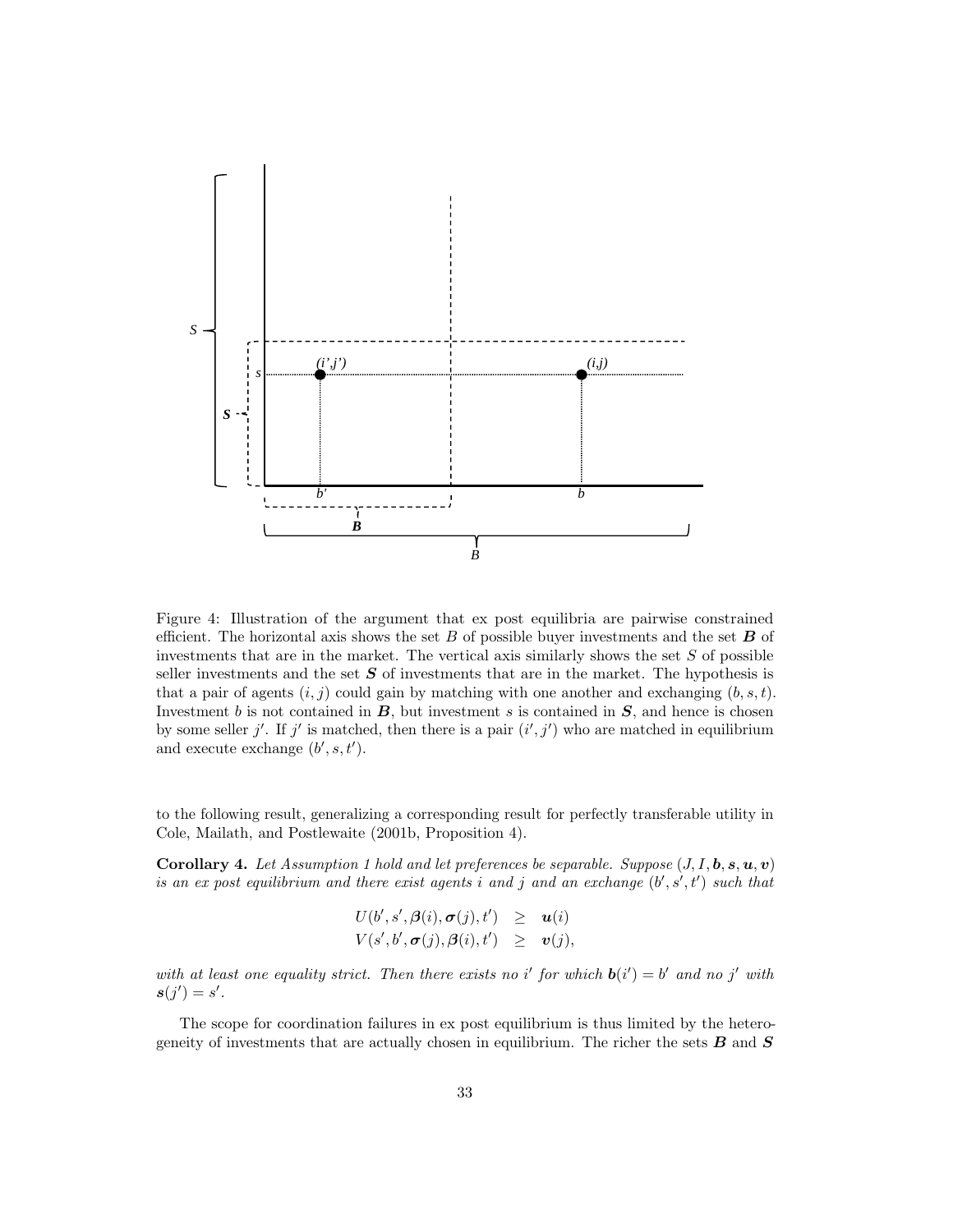of equilibrium investments, the fewer exchanges  $(b', s', t')$  there are with  $b' \notin \mathbf{B}$  and  $s' \notin \mathbf{S}$ , and hence the fewer opportunities for a failure of pairwise efficiency. In particular, if the sets  $\bm{B}$  and  $\bm{S}$  include every investment that is chosen by some agent in a pairwise efficient allocation, the ex post equilibrium in question must be pairwise efficient. In essence, it is enough to ensure the right investments are in the market, at which point the market will ensure that they are chosen by the right agents.

For example, it is immediate from Corollary 4 that with separable preferences, any ex post equilibrium satisfying  $\mathbf{B} = B$  (or  $\mathbf{S} = S$ , with the following discussion focusing on the first of these cases) is pairwise efficient. When might this condition be satisfied? Suppose that utility is perfectly transferable. Then fully matched ex post equilibria will satisfy  $\mathbf{B} = B$ if for every  $b' \in B$  there exists a buyer i for whom choosing that investment is a dominant strategy in the full appropriation game, that is, for all  $s \in S$  the investment b' is the unique investment satisfying  $(32)$ . If b' is also the unique autarchy investment of buyer i or all ex post equilibria are fully matched (conditions ensuring this are discussed in Section 4.2), the pairwise efficiency of ex post equilibria follows. This dominant strategy condition is stringent, but is satisfied, for example, in Chiappori, Iyigun, and Weiss (2009).

Whether the dominant strategy condition of the previous paragraph holds can depend upon whether the agents in the economy are sufficiently heterogeneous. The following example illustrates.

**Example 4.** Let  $N = [a, 1]$  with  $0 < a < 1/6$  and  $\mathfrak{B} = \mathfrak{S} = [a, 3]$ . Utility is perfectly transferable and preferences are separable. Let there be two possible investments on each side of the market, so that  $B = \{L, H\}$  and  $S = \{L, H\}$ . The return functions  $f(b, s)$  and  $\tilde{g}(s, b)$  in  $(14)$ – $(15)$  are given by



while investment costs are 0 for an L investment and  $\frac{1}{\beta}$  or  $\frac{1}{\sigma}$  in the case of an H investment. The return functions for unmatched agents satisfy  $f(b) = g(s) = 0$ , so that for all types outside options are zero and  $L$  is the autarchy investment.

Suppose first that  $\beta$  and  $\sigma$  are the identity functions, so that the sets of buyer and seller types in the economy are both  $[a, 1]$ . Pairwise efficiency for this economy calls for all agents with types less than  $1/2$  to choose L investments, and all agents with types greater than  $1/2$ to choose  $H$  investments. Agents who choose  $L$  match with one another, as do agents who choose  $H$ , with the matching being arbitrary within these constraints. However, there is also an ex post equilibrium in which every agent chooses  $L$ . Agents with names (and hence types) greater than 1/2 are not choosing exchange efficient investments, but the equilibrium is pairwise constrained efficient. Pairwise constrained efficiency does not imply exchange efficiency in this case because the sets of investments in the market,  $\mathbf{B} = \mathbf{S} = \{L\}$ , are too sparse.

Suppose now that  $\beta(i) = 2i$  and  $\sigma(j) = 2j$ , and so the set of buyer and seller types in the economy are both  $[2a, 2]$ . As before, pairwise efficiency for this economy calls for all agents with types less than  $1/2$  to choose L investments, and all agents with types greater than  $1/2$  to choose H investments. Every ex post equilibrium must be fully matched (as the existence of an unmatched pair of agents leads to an immediate contradiction of the pairwise conditional efficiency of ex post equilibria). For buyers and sellers with names above  $1/2$ (and thus types above 1), the ex post exchange efficiency conditions  $(32)$ – $(33)$  now imply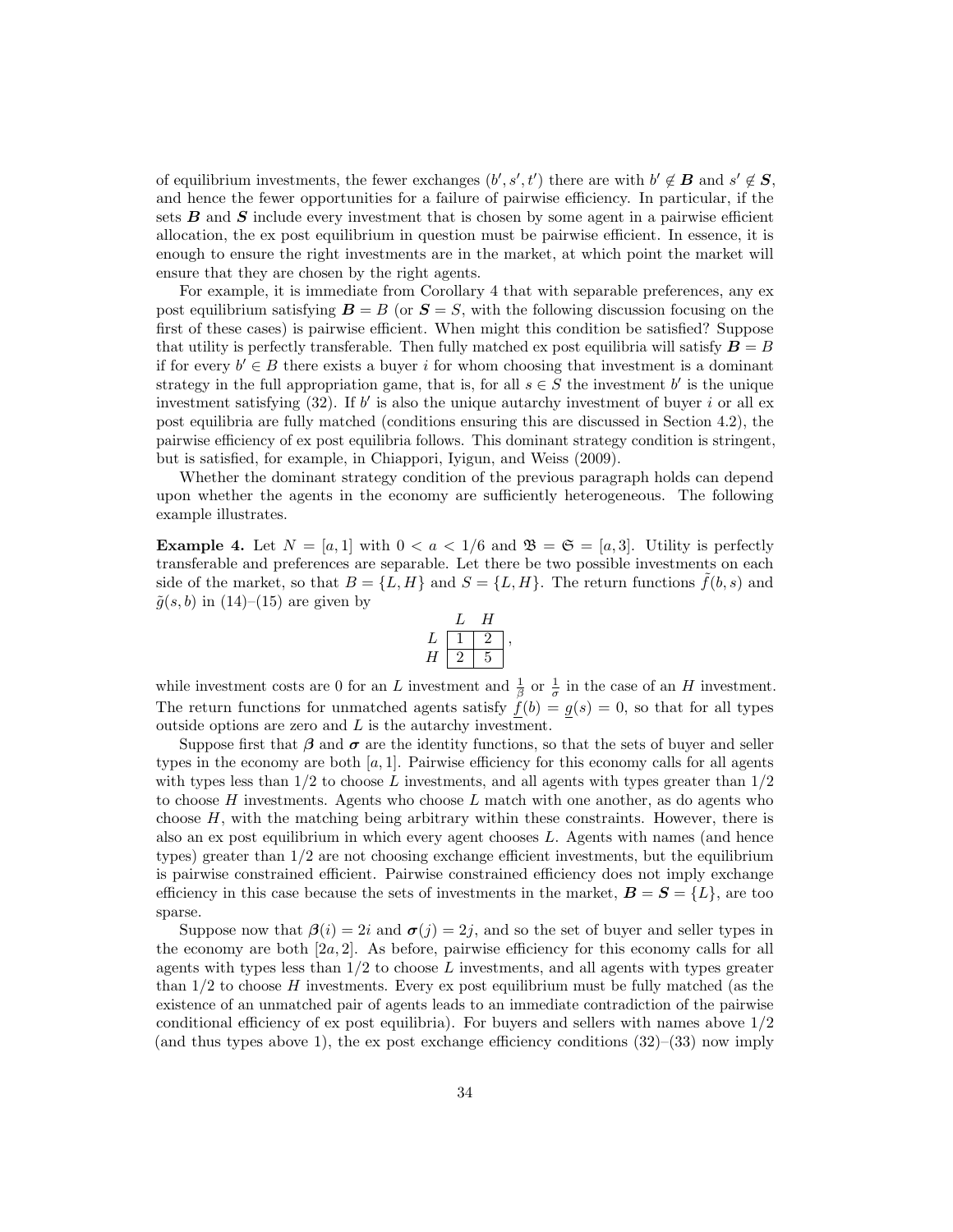$\mathbf{b}(i) = \mathbf{s}(j) = H$ , irrespectively of the partner they are matched with and the investment chosen by that partner. Similarly, for matched buyers and sellers with names below 1/6 (and thus types below 1/3), every ex post equilibrium satisfies  $\mathbf{b}(i) = \mathbf{s}(i) = L$ . Consequently, in every ex post equilibrium all investments are in the market, i.e.,  $\mathbf{B} = B$  and  $\mathbf{S} = S$ , ensuring that every pairwise constrained efficient allocation is pairwise efficient. Hence, Proposition 4 implies that every ex post equilibrium is pairwise efficient.

#### 3.2.5 Prices

Section 3.1.5 showed that we can alternatively formulate the notions of ex ante and ex post equilibria in terms of prices attached to quadruples  $(b, \beta, s, \sigma)$  of investments and types. If preferences are separable, then we can write prices simply as a function  $t(b, s)$ , as do Mailath, Postlewaite, and Samuelson (2013b). To see this, suppose we have a set of (possibly complete) ex post prices  $t(b, \beta, s, \sigma)$  that support an ex post equilibrium, and let preferences be separable. Suppose there exist values  $(b, \beta, s)$  and distinct values  $\sigma$  and  $\sigma'$  such that  $t(b, \beta, s, \sigma) > t(b, \beta, s, \sigma')$ . Then the good  $(b, \beta, s, \sigma)$  does not trade in equilibrium, because buyer preferences are independent of  $\sigma$  and hence no buyer will buy the more expensive good  $(b, \beta, s, \sigma)$  when the equivalent but cheaper good  $(b, \beta, s, \sigma')$  is available. We can thus reduce the price of  $(b, \beta, s, \sigma)$  to  $t(b, \beta, s, \sigma')$  without disrupting the equilibrium. In particular, the fact that buyers still have the good  $(b, \beta, s, \sigma')$  available at the original price ensures that it is still optimal for no buyer to demand  $(b, \beta, s, \sigma)$ , even at its new, lower price. In addition, no sellers were offering this good for sale at the previous price (since otherwise the market would not clear), and lowering the price of a good cannot make it more attractive for sellers to offer for sale. We can thus assume that prices take the form  $t(b, \beta, s)$ . An analogous argument now ensures that prices also need not depend on  $\beta$ .

Mailath, Postlewaite, and Samuelson (2013a,b), continuing with separable preferences, explore the circumstances under which prices in the ex post market can be written as a function of the seller's investment s only. This is not an implication of separability, and requires additional conditions.

Can prices be written as functions of just  $(b, s)$  even when preferences are not separable? The following example makes it clear that we cannot expect to do so in general.

**Example 5.** Let  $N = \mathfrak{B} = \mathfrak{S} = B = S = [0, 1]$  and let  $\beta$  and  $\sigma$  be identity functions. Let utility be perfectly transferable. Outside options are zero with autarchy investments of zero for all types. The value function is given by

$$
Z(b, s, \beta, \sigma) = \beta \sigma (b - b^2)(s - s^2).
$$

Then the pairwise efficient outcome calls for every buyer to choose  $b = 1/2$  and every seller to choose  $s = 1/2$ , and for agents to match positive assortatively. However, there is no way to support such an outcome with prices of the form  $t(b, s)$ .

### 4 Characterization of Ex Post Equilibria

This section develops conditions under which we can refine the characterization of ex post equilibria we have obtained in Propositions 2 and 4. Our goal is to establish conditions under which ex post equilibria will be Pareto efficient, a task we complete in Section 4.4, and so we organize our discussion around three obvious sources of inefficiency.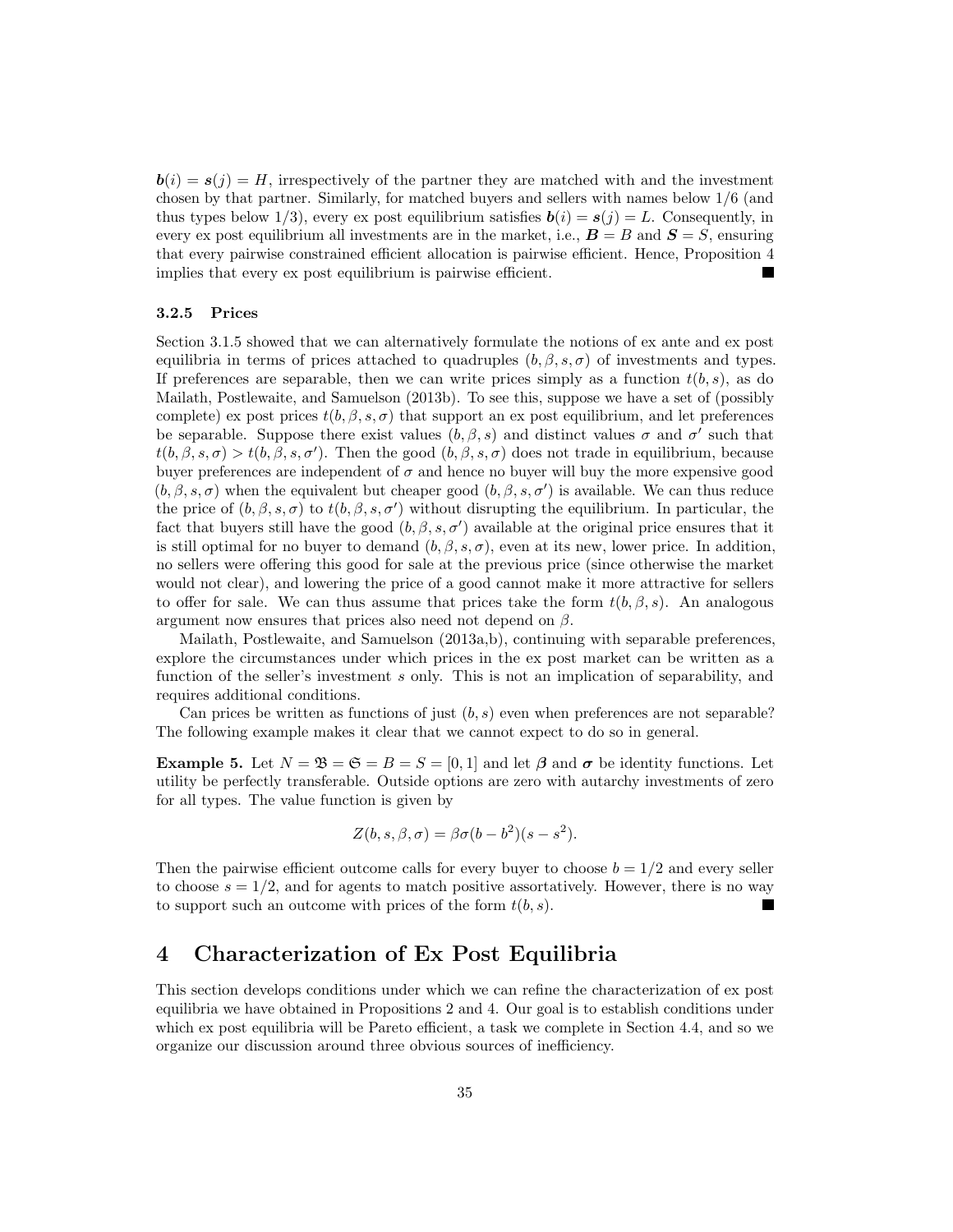First, exchange efficiency is a necessary condition for both pairwise efficiency and Pareto efficiency. Every ex ante equilibrium is thus exchange efficient. In contrast, Examples 2 and 4 each exhibit ex post equilibria in which some (and in some examples all) pairs of agents choose investments that are exchange inefficient, i.e., that place them strictly inside their utility frontiers. Section 4.1 establishes conditions under which an ex post equilibrium will be exchange efficient.

Second, as in the ex post equilibrium of Example 1 in which all agents choose their autarchy investments and remain unmatched, there may be too few agents participating in the market. Section 4.2 identifies conditions ensuring that every ex post equilibrium is fully matched. As demonstrated by Example 8 these conditions are stronger than the ones required to ensure that ex ante equilibria are fully matched, but they are quite straightforward. For fully matched equilibria, assuming continuity of the maps from names into types has important implications that we also record here.

Third, as we illustrate in in Examples 8 and 9 of Section 4.1.3, agents may be matched with the "wrong" partners. Section 4.3 identifies conditions under which such mismatch cannot arise. In doing so we focus on the case which has been most prominent in the literature, in which all ex ante equilibria are positive assortative (e.g., Cole, Mailath, and Postlewaite (2001b), Iyigun and Walsh (2007), and Peters and Siow (2002)), and establish conditions under which the same holds for all  $ex$  post equilibria.<sup>17</sup> These conditions ensure that one of the key questions addressed in the matching literature since Becker (1973), namely whether competitive matching leads to positive assortment, will continue to have a positive answer despite the potential coordination failures that may arise when investments are chosen before agents enter the matching market.

#### 4.1 Exchange Efficiency of Ex Post Equilibria

In models with perfect transferability and separable preferences, two approaches to establishing exchange efficiency have been considered. The first, suggested by Dizdar (2012), is to seek conditions under which, for any pair of types  $(i, j)$ , conditional efficiency of an exchange for that pair implies (unconditional) exchange efficiency for that pair. We develop this approach, assuming neither perfect transferability nor separability, in Section 4.1.1. Doing so requires utility functions to be quasiconcave in exchanges, but has the advantage that no assumptions about the distribution of types in the economy and no assumptions about how the preferences of various types are related to one another are needed. The second approach was first pursued by Cole, Mailath, and Postlewaite (2001b). The idea is to "leverage" the full set of pairwise conditional efficiency conditions  $(46)$ – $(47)$  to infer exchange efficiency of ex post equilibria, even when conditional exchange efficiency for a given pair of types does not imply exchange efficiency for that pair. We comment on this approach in Section 4.1.2.

Exchange efficiency is of course only one step toward (pairwise or Pareto) efficiency. It will be little solace to learn that each pair of matched agents lies on their utility frontier if some agents, who could strictly gain from doing so, are not matched at all or if we have the "wrong" agents matched to each other. Examples 8 and 9 in Section 4.1.3 illustrate these possibilities.

 $17$ Positive assortment rather than negative assortment is not critical to our argument. Replacing Definition 10 appearing in Section 4.3 by the corresponding generalized condition for negative assortative matching from Legros and Newman (2007b) will give results for negative assortative matching equivalent to the ones we obtain here.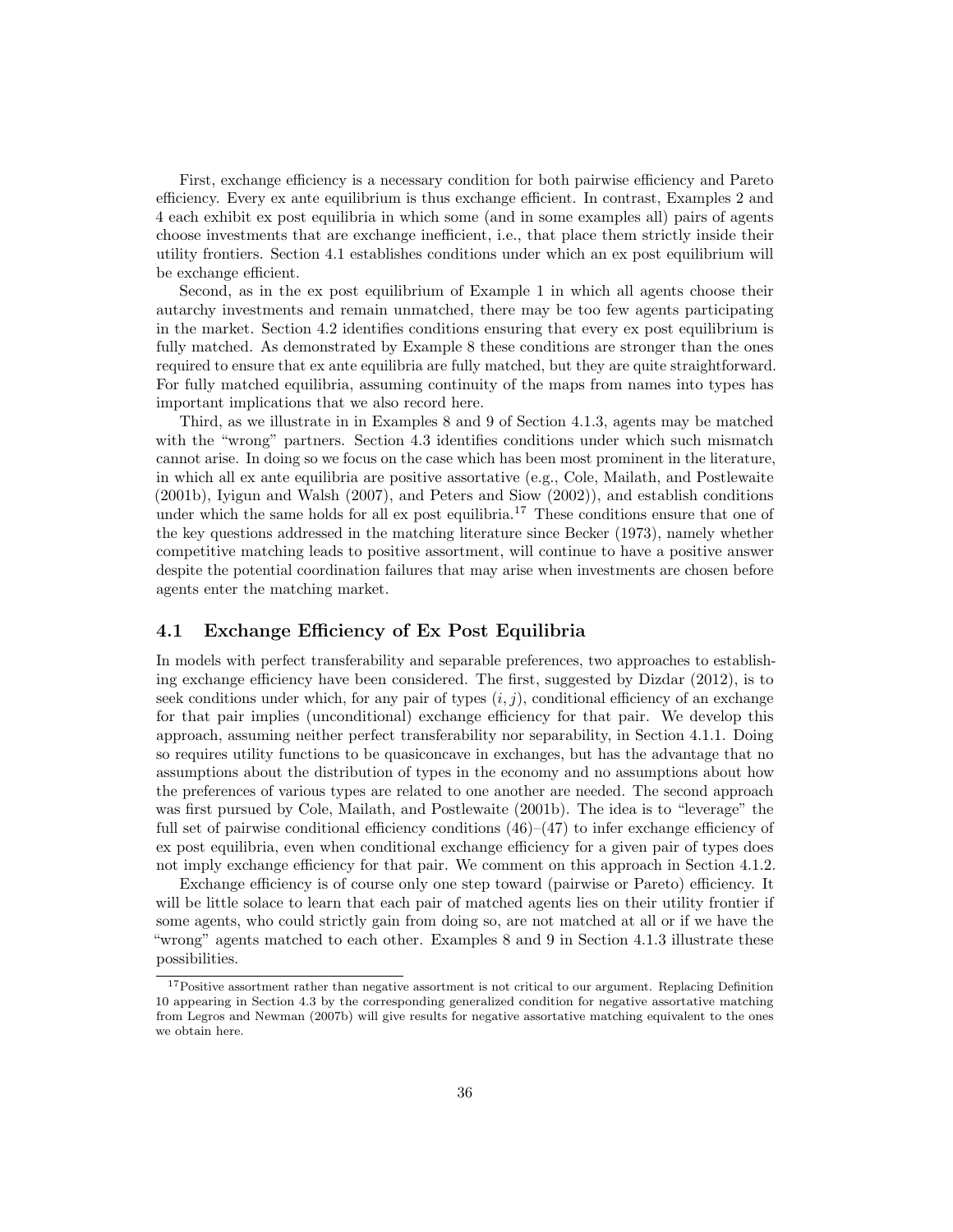#### 4.1.1 From Conditional Exchange Efficiency to Exchange Efficiency

Suppose we are given a pair of types  $(\beta, \sigma)$  and an exchange  $(b, s, t)$  solving

$$
(b, t) \in \underset{(b', t') \in B \times \mathbb{R}}{\operatorname{argmax}} U(b', s, \beta, \sigma, t') \text{ s.t. } V(s, b', \sigma, \beta, t') \ge V(s, b, \sigma, \beta, t),\tag{70}
$$

$$
(s,t) \in \underset{(s',t') \in S \times \mathbb{R}}{\operatorname{argmax}} V(s',b,\sigma,\beta,t') \text{ s.t. } U(b,s',\beta,\sigma,t') \ge U(b,s,\beta,\sigma,t). \tag{71}
$$

Does it follow that  $(b, s, t)$  also solves

$$
(b, s, t) \in \underset{(b', s', t') \in B \times S \times \mathbb{R}}{\operatorname{argmax}} U(b', s', \beta, \sigma, t') \text{ s.t. } V(s', b', \sigma, \beta, t') \ge V(s, b, \sigma, \beta, t) ? \tag{72}
$$

If the answer is positive for all  $(\beta, \sigma) \in \mathfrak{B} \times \mathfrak{S}$ , it follows from the definitions of the utility frontier functions  $\check{\phi}$ ,  $\check{\psi}$ , and  $\phi$  that (30)–(31) imply (24) for all  $(i, j) \in N^2$ . Because (24) and (25) are equivalent, it follows that the conditional exchange efficiency of an allocation implies its (unconditional) exchange efficiency, ensuring the exchange efficiency of every ex post equilibrium.

The natural approach to establishing a connection between  $(70)$ – $(71)$  and  $(72)$  is to consider the Kuhn-Tucker conditions for the solutions to these problems. This requires differentiability assumptions which strengthen the continuity and monotonicity requirements from Assumption 1. Convexity of the set of feasible investments in conjunction with quasiconcavity of the utility functions then implies that the Kuhn-Tucker conditions developed in Arrow and Enthoven (1961) are applicable and hence that conditional exchange efficiency implies exchange efficiency.<sup>18</sup>

Proposition 5. Let Assumption 1 hold. Let B and S be convex and let U and V be quasiconcave and differentiable in  $(b, s, t)$  for all  $(\beta, \sigma) \in \mathfrak{B} \times \mathfrak{S}$ , with the partial derivatives with respect to t satisfying  $U_t < 0$  and  $V_t > 0$ . Then every ex post equilibrium is exchange efficient.

**Proof.** As explained above, it suffices to show that  $(70)$ – $(71)$  imply  $(72)$ .

Using the strict Pareto property, we can exchange the role of the objective function and the constraint in (71) to obtain that an exchange  $(b, s, t)$  satisfies (71) if and only if and  $(s, t)$ solves

$$
\max_{(s',t') \in S \times \mathbb{R}} U(b,s',\beta,\sigma,t') \text{ s.t. } V(s',b,\sigma,\beta,t') \ge V(s,b,\sigma,\beta,t). \tag{73}
$$

Using  $U_b, U_s, V_b$ , and  $V_s$  to denote the vectors of partial derivatives of the utility functions with respect to the corresponding variables, the Kuhn-Tucker-Lagrange conditions for  $(70)$  are (Arrow and Enthoven, 1961, p. 790) that there exists  $\lambda \geq 0$  satisfying, for all  $(b', t') \in B \times \mathbb{R}$ ,

$$
\left(U_b(b,s,\beta,\sigma,t) + \lambda V_b(s,b,\sigma,\beta,t)\right) \cdot (b'-b) + \left(U_t(b,s,\beta,\sigma,t) + \lambda V_t(s,b,\sigma,\beta,t)\right) (t'-t) \le 0.
$$
\n(74)

Similarly, the Kuhn-Tucker-Lagrange conditions for (73) are that there exists  $\mu \geq 0$  satisfying, for all  $(s', t') \in S \times \mathbb{R}$ ,

$$
\left(U_s(b,s,\beta,\sigma,t)+\mu V_s(s,b,\sigma,\beta,t)\right)\cdot\left(s'-s\right)+\left(U_t(b,s,\beta,\sigma,t)+\mu V_t(s,b,\sigma,\beta,t)\right)\left(t'-t\right)\leq 0.\tag{75}
$$

<sup>18</sup>Quasiconcavity does not depend upon the sign convention we adopt for transfers, so the assumptions that  $U$  and  $V$  are quasiconcave are symmetric, despite the fact that transfers enter these functions with different signs.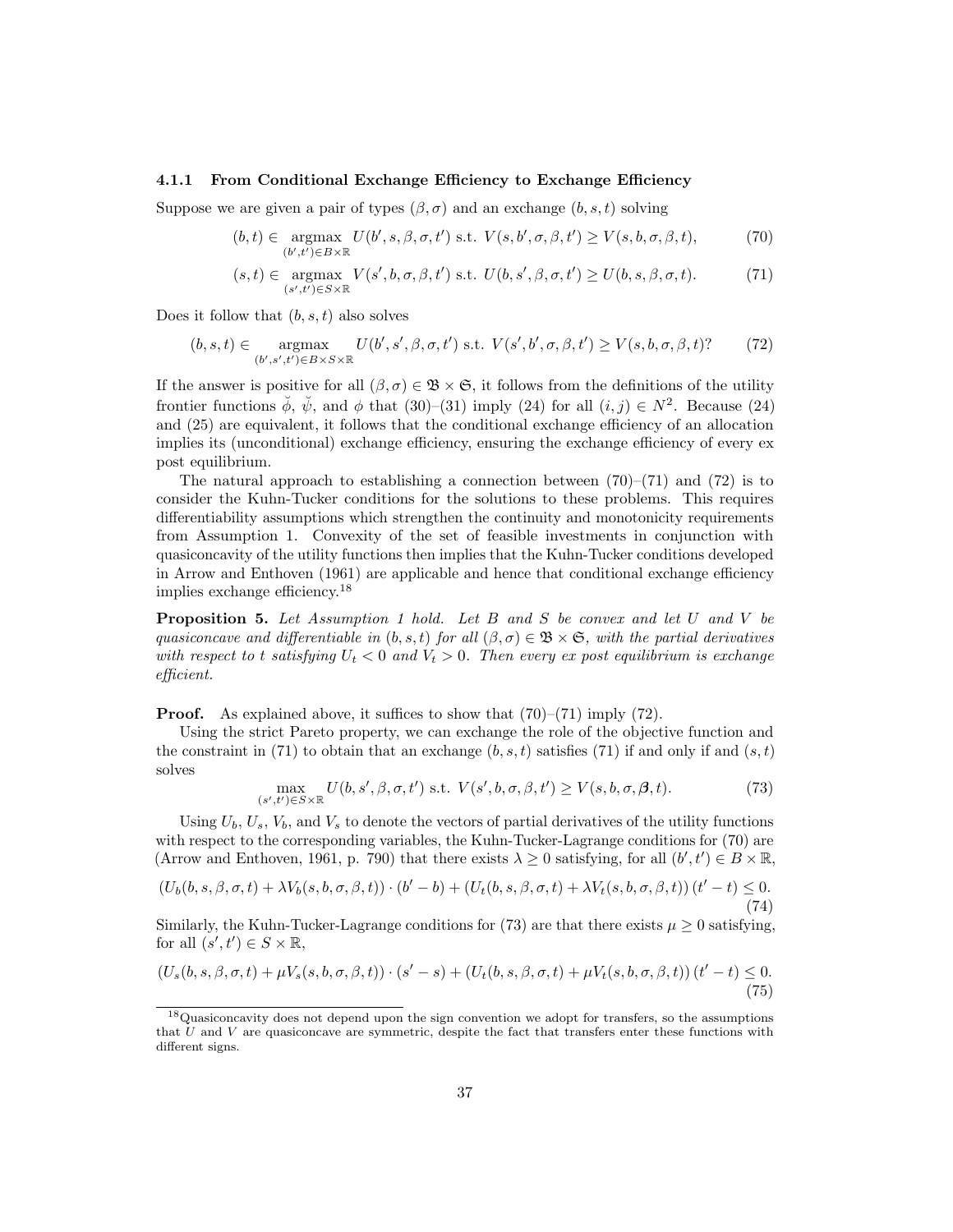Because (i) both U and V are quasiconcave in  $(b, s, t)$ , (ii) t is unconstrained, and (iii)  $V_t > 0$ holds, these Kuhn-Tucker-Lagrange conditions are necessary for  $(70)$  and  $(73)$  (Arrow and Enthoven, 1961, p. 791). Further, setting  $b' = b$  in (74) and  $s' = s$  in (75) we obtain

$$
U_t(b, s, \beta, \sigma, t) + \lambda V_t(s, b, \sigma, \beta, t) = 0,
$$
  

$$
U_t(b, s, \beta, \sigma, t) + \mu V_t(s, b, \sigma, \beta, t) = 0.
$$

Because  $U_t < 0$  and  $V_t > 0$  holds, these equalities imply  $\mu = \lambda > 0$ , so that (74) and (75) imply the existence of  $\lambda \geq 0$  such that

$$
(U_b(b, s, \beta, \sigma, t) + \lambda V_b(s, b, \sigma, \beta, t)) \cdot (b' - b) +
$$
  

$$
(U_s(b, s, \beta, \sigma, t) + \lambda V_s(s, b, \sigma, \beta, t)) \cdot (s' - s) +
$$
  

$$
(U_t(b, s, \beta, \sigma, t) + \lambda V_t(s, b, \sigma, \beta, t)) (t' - t) \leq 0
$$

holds for all  $(b', s', t') \in B \times S \times \mathbb{R}$ . These are the Kuhn-Tucker-Lagrange conditions for (72). Because t is unconstrained and  $U_t < 0$  holds, condition (a) in Theorem 3 from Arrow and Enthoven (1961) is satisfied and these conditions are then sufficient for (72). Hence,  $(b, s, t)$ solves (72).

As indicated by  $(30)$ – $(31)$ , conditional exchange efficiency for a pair may be understood as the requirement that the "conditional utility frontiers"  $\phi$  and  $\bar{\psi}$  both pass through the point  $(u, v)$  in utility space induced by the exchange  $(b, s, t)$ . The first part of the proof of Proposition 5 establishes that the two conditional utility frontiers must have the same slope in such a point of intersection. The second part then shows that this equal slope condition is sufficient to imply that  $(u, v)$  lies on the unconditional utility frontier. The convexity and differentiability assumptions imposed in Proposition 5 play an essential role in this argument, by ensuring that local considerations suffice to evaluate whether there is any scope to increase both agent's utilities by adjusting their exchange. Further, the fact that either agent in a match can contemplate an adjustment of the transfer when considering a change in her or his investment plays a crucial role in the proof of Proposition 5. In particular, as we will see in Section 5, there is no counterpart to Proposition 5 in the nontransferable utility case.

When utility is perfectly transferable, the question we address in this section reduces to the question of whether conditions  $(32)$ – $(33)$  imply condition  $(26)$ . Recall that  $(32)$ – $(33)$  are the conditions for a pair of investments  $(b, s)$  to be a Nash equilibrium in the full appropriation game in which buyer i chooses  $b \in B$ , seller j chooses  $s \in S$ , and both agents have the value  $Z(b, s, \beta(i)), \sigma(j))$  as a payoff function, whereas (26) states that  $(b, s)$  maximizes this value. Hence, in the perfectly transferable case we are asking for conditions under which all Nash equilibria of the full appropriation game solve the value maximization problem. As Dizdar (2012) has noted, any solution to the value maximization problem is a Nash equilibrium in the full appropriation game, so assuming the existence of a unique equilibrium in the full appropriation game is clearly sufficient for such a result. Proposition 5 provides a complementary result, showing that all Nash equilibria in the full appropriation game solve the value maximization problem whenever the value function is differentiable and concave in  $(b, s)$  on the convex domain  $B \times S$ .<sup>19</sup> While our approach generalizes to the

<sup>&</sup>lt;sup>19</sup>Concavity and differentiability of Z implies that both  $U(b, s, \beta, \sigma) = Z(b, s, \beta, \sigma) - t$  and  $V(s, b, \sigma, \beta) = t$ are quasiconcave and differentiable. Applying Proposition 5 to this specification of utility functions, yields the result. The same result could be obtained by noting that the full appropriation game is a potential game with the potential  $Z(b, s, \beta, \sigma)$  and applying the observation from Footnote 4 in Monderer and Shapley (1996).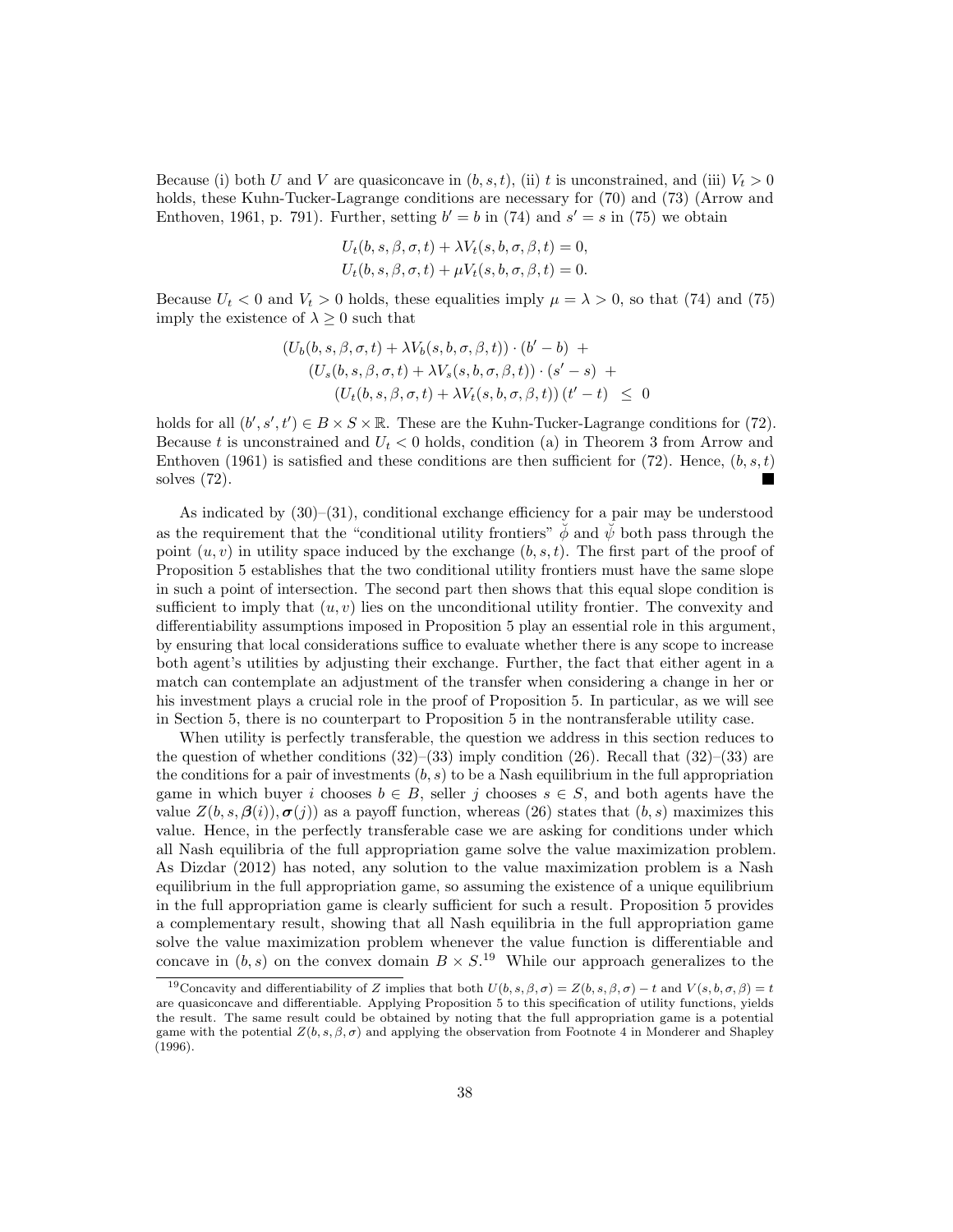case of imperfectly transferable utility, Dizdar's observation has no natural counterpart with imperfectly transferable utility as, in general, different solutions to the exchange efficiency problems (24)–(25) feature distinct investments.

A value function Z can be both supermodular in  $(b, s)$  and concave in  $(b, s)$ , so that the conditions appearing in Proposition 5 are applicable in the case of a supermodular value function. When investments are unidimensional and  $Z$  twice differentiable, we simply need the supermodularity requirement  $Z_{bs}(b, s, \beta, \sigma) > 0$ , along with standard concavity conditions  $Z_{bb}(b,s,\beta,\sigma) \leq 0$  and  $Z_{bs}(b,s,\beta,\sigma)^2 \leq Z_{bb}(b,s,\beta,\sigma)Z_{ss}(b,s,\beta,\sigma)$ , with the last condition ensuring that the complementarities giving rise to  $Z_{bs} > 0$  are not so strong as to overwhelm the "partial concavity" of the value function in each of b and s (as they do in Examples 1) and 2).

**Example 6.** Let  $k = 0$  in Example 1. The resulting value function  $Z(b, s, \beta, \sigma) = bs$  $b^5/5\beta - s^5/5\sigma$  is supermodular but is not concave (it is convex in a neighborhood of the origin). Proposition 5 thus does not apply. Indeed, as we have noted in Footnote 6, for  $k = 0$  Example 1 admits a fully-matched zero-investment ex post equilibrium that is not exchange efficient. We could replace f and  $g$  with functions that are increasing in b and s (with positive derivatives at zero) for which the value function Z would be concave. However, the zero-investment equilibrium would remain, and so Proposition 5 would then imply that zero investments are exchange efficient.

#### 4.1.2 Leveraging Pairwise Conditional Efficiency

This section examines an approach to exchange efficiency, pioneered by Cole, Mailath, and Postlewaite (2001b, Section 6), that we refer to as the "leveraging approach."

Every allocation satisfying the pairwise conditional efficiency conditions  $(46)$ – $(47)$  is conditionally exchange efficient. This imposes restrictions on the investments of any matched pair  $(i, j) \in M$ , and Section 4.1.1 exploited (only) these implications of pairwise conditional efficiency. However, pairwise conditional efficiency imposes incentive constraints on all pairs  $(i, j) \in N^2$ , including those that are not matched to each other. The leveraging approach exploits these latter restrictions by using the information that all matched pairs engage in conditionally efficient exchanges, to conclude that these exchanges must be (unconditionally) efficient.

The following example illustrates the basic idea of the leveraging approach.

**Example 7.** Consider the economy given in Example 2. There we assumed  $\gamma = \beta(0)$  $\sigma(0) = 9$  and  $\alpha + \gamma = \beta(1) = \sigma(1) = 12$ . We constructed two kinds of exchange inefficient ex post equilibria. In the first kind all agents choose the low technology, even though exchange efficiency dictates that sufficiently high pairs of matched agents choose the high technology. In the second kind, all agents choose the high technology, even though exchange efficiency dictates that sufficiently low pairs of matched agents choose the low technology. All other ex post equilibria in this example were exchange efficient.

Suppose now that  $\gamma = 8$  and  $\alpha = 6$  holds, so that buyer and seller types are uniformly distributed on [8, 14]. In this case, the two kinds of exchange inefficient ex post equilibria do not exist, ensuring the exchange efficiency of all ex post equilibria. There are two steps to the argument.

First, we argue that in every ex post equilibrium other than the autarchy allocation (which is exchange efficient) there is both a matched pair of agents choosing the high technology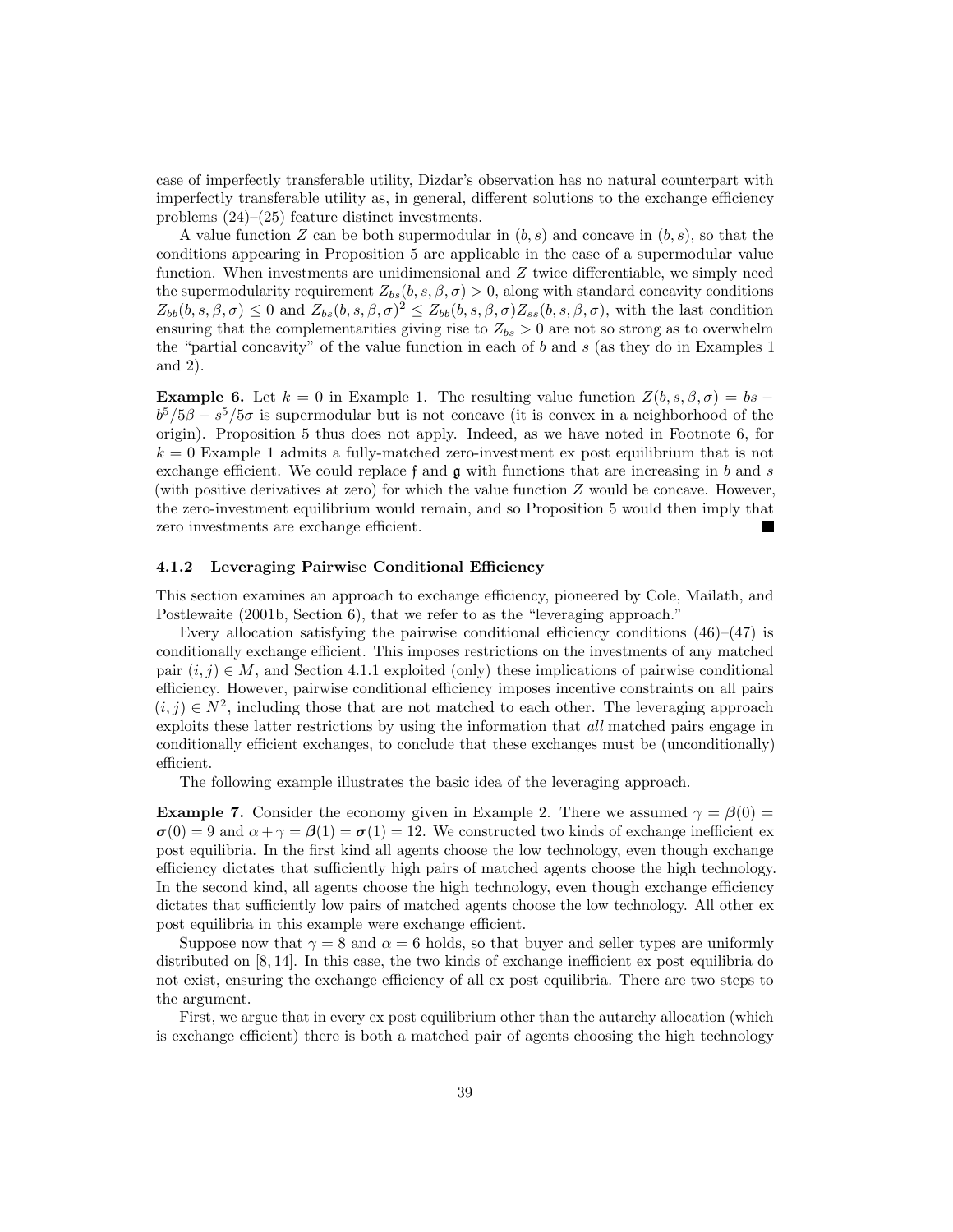and a matched pair of agents choosing the low technology. Appendix C calculated that for matched pairs with types  $\beta = \sigma$  that exceed  $\overline{\beta} \approx 13.4$ , the only conditionally efficient investments compatible with the individual rationality constraints are the high-technology investments  $(\beta^{\frac{1}{3}}, \sigma^{\frac{1}{3}})$ . For these agents, the high technology is sufficiently lucrative that if one agent chooses the investment optimal for the low technology, the other agent will not find it a best response to do so. Matched agents with relatively high types must then choose their efficient investments, appropriate for the high technology. A similar argument shows that matched pairs with types  $\beta = \sigma$  that fall short of  $\beta \approx 8.93$  must choose their efficient investments, appropriate for the low technology. As every ex post equilibrium other than the autarchy allocation is fully matched with positive assortative matching, our claim follows.

Second, pairwise conditional efficiency implies that the equilibrium utility schedules  $\boldsymbol{u}$ and v must be continuous. Should  $\boldsymbol{u}$  (for example) take a jump at some  $i^*$ , then buyers very close to but on the low-utility side of  $i^*$  would prefer to match with nearby sellers on the high side, precluding pairwise conditional efficiency. (Lemma 2 in Section 4.2.2 gives the formal argument.) Agents can then jump between the low-technology investments to the high-technology investments only at type  $\beta^* \approx 10.53$ , the type at which a pair of matched agents of identical type produce precisely the same maximal value under the low technology and under the high technology. This ensures that all agents with types above  $\beta^*$ must choose the optimal high-technology investments and agents below  $\beta^*$  must choose the optimal low-technology investments. Hence, no matched pair of agents can choose inefficient investments.

A similar argument shows that if  $\beta(i) = 9 + 5i$  and  $\sigma(j) = 9 + 5j$ , so that the sets of types of buyers and sellers appearing in the economy are both [9, 14], then there is no ex post equilibrium in which a pair of matched agents inefficiently invests in the low technology. However, in the absence of sufficiently low types from the economy, the equilibrium in which matched agents inefficiently overinvest cannot be eliminated. The reverse statement holds if the set of types is [8, 12]. In general, if the sets of buyers and sellers are identical intervals that include  $\beta^*$ , there will be equilibria in which some agents inefficiently underinvest if the interval of types does not include  $\overline{\beta}$ , and equilibria in which some agents inefficiently overinvest if the interval does not include  $\beta$ . For the leveraging approach to work, we must have a rich enough set of types in the economy to ensure that both low-technology and high-technology investments are chosen by some pairs of matched agents.

The first step of the argument in Example 7 resembles the arguments from Section 4.1.1 in that matched pairs of agents are considered in isolation. It is only in the second step of the argument that the additional constraints implied by pairwise conditional efficiency, namely the continuity of the equilibrium utility schedules, are "leveraged" to obtain exchange efficiency.

Appendix E continues the discussion of the leveraging approach. Example 11 shows that when preferences are separable, pairwise constrained efficiency opens additional possibilities for leveraging pairwise conditional efficiency. In particular, the argument exploits pairwise constrained efficiency to establish the counterpart to the result from the first step in Example 7. To do so it draws inferences about the choices of agents who need not be close.<sup>20</sup> Similar forces appear in Section 3.2.4.

<sup>&</sup>lt;sup>20</sup>The preferences in Example 7 are separable, but the arguments of Example 7 did not exploit the resulting pairwise constrained efficiency. Appendix E explains why the separability-based argument illustrated in Example 11 has no force in Example 7.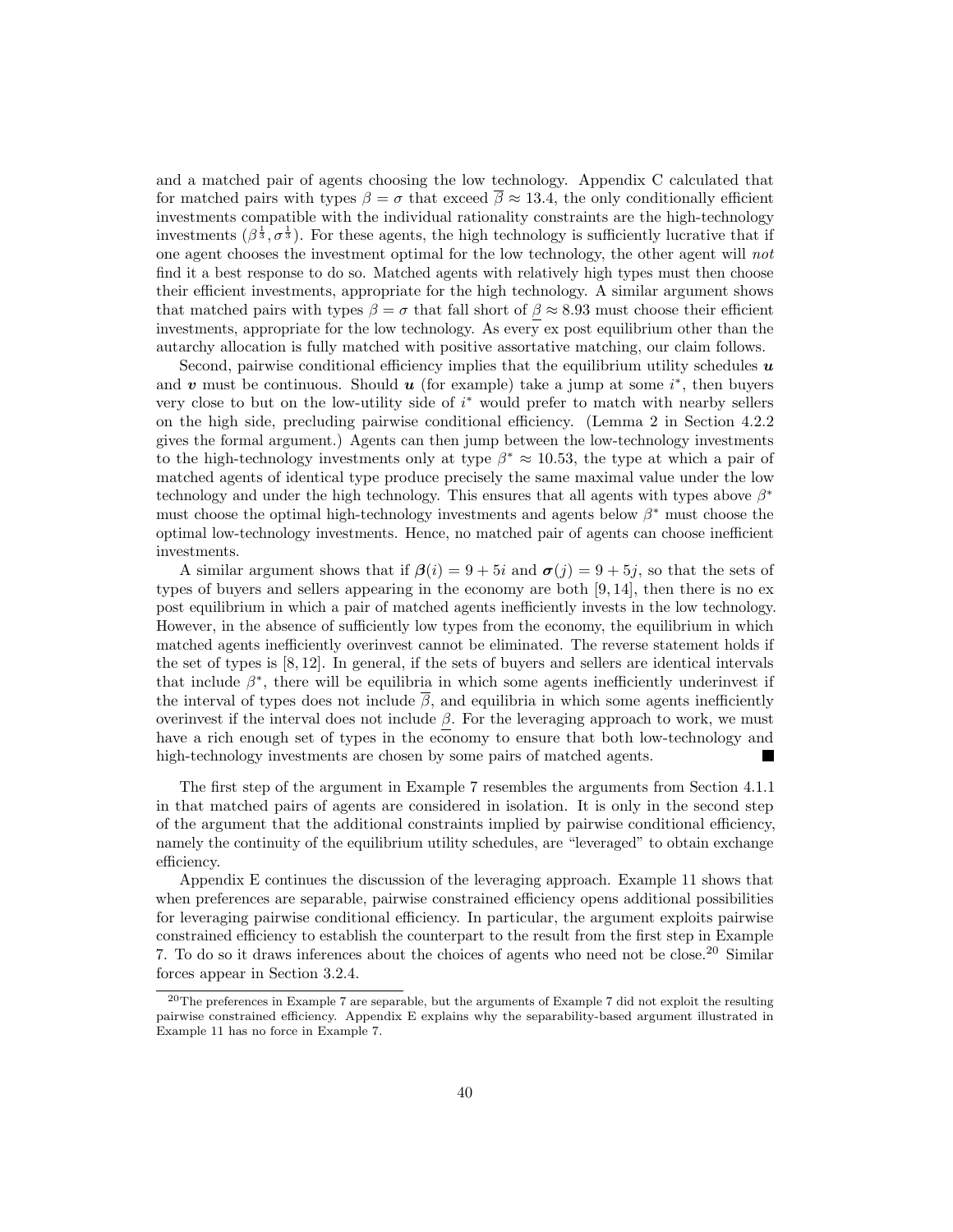In general, the implications of pairwise constrained efficiency and hence the leveraging approach become more powerful when separability and hence pairwise constrained efficiency holds. Nevertheless, there is little hope of obtaining reasonably general conditions under which the leveraging approach can be used to infer exchange efficiency. Appendix E illustrates this with Example 12, adapted from Dizdar (2012).

#### 4.1.3 Is Exchange Efficiency Enough?

This section presents two examples of exchange efficient ex post equilibria that are Pareto inefficient (and hence not pairwise efficient). If every pair of matched agents is on their payoff frontier and yet the allocation  $(J, I, b, s, u, v)$  is not Pareto efficient, then the Pareto dominating allocation must feature some different matching than that specified by I and J. We explore these matching issues in two steps.

First, it may be that not enough agents are matched. In particular, every ex post equilibrium in which all agents are unmatched and choose their autarchy investments is trivially exchange efficient, but may fail to be Pareto efficient. Example 1 has already provided an example of such an ex post equilibrium. However, for each pair  $(i, j)$ , the autarchy investments in Example 1 are also a pair of conditionally efficient (but exchange inefficient) investments for a match between  $i$  and  $j$ . As a result, this example has the appearance of simply having relabeled a failure of exchange efficiency to be nonparticipation. In Example 8 below, conditional efficiency implies exchange efficiency for any pair of matched agents and Pareto efficiency requires that all agents match. Nonetheless, we exhibit a Pareto (and hence pairwise) inefficient ex post equilibrium in which no agents match. Section 4.2 introduces an assumption sufficient to ensure that all ex post equilibria are fully matched.

Second, it may be that all agents are matched, but are matched with the "wrong" partners. Example 9 below satisfies Section 4.2's condition to ensure all ex post equilibria are fully matched. Nevertheless, there exists an exchange efficient ex post equilibrium which is Pareto inefficient because agents choose their investments in anticipation of matching with the wrong partner. In this example, utility is perfectly transferable, preferences are separable, and any matched pair of agents has a unique conditionally efficient pair of investments. The culprit in the failure of efficiency is the lack of structure on the value function  $Z$ , which we address in Section 4.3 by introducing the single crossing conditions in Definition 10.

**Example 8.** Let  $N = [0, 1]$ ,  $\mathfrak{B} = \mathfrak{S} = [3, 4]$ , let  $\mathfrak{B}(i) = i + 3$  and  $\sigma(j) = j + 3$ , and let  $B = [0, \bar{b}]$  and  $S = [0, \bar{s}]$  for sufficiently large  $\bar{b}$  and  $\bar{s}$ , Utility is perfectly transferable and additively separable, with the cost functions appearing in  $(10)$ – $(13)$  given by

$$
f(b, \beta) = \frac{(b+1)^3}{3\beta}
$$
 and  $\mathfrak{g}(s, \sigma) = \frac{(s+1)^3}{3\sigma}$ .

The return functions for matched agents are given by  $\hat{f}(b, s, t) = (b + 1)(s + 1) - t$  and  $\hat{q}(s, b, t) = t$ , with the corresponding surplus and value functions

$$
z(b,s) = (b+1)(s+1) \quad \text{and} \quad Z(b,s,\beta,\sigma) = (b+1)(s+1) - \frac{(b+1)^3}{3\beta} - \frac{(s+1)^3}{3\sigma}.
$$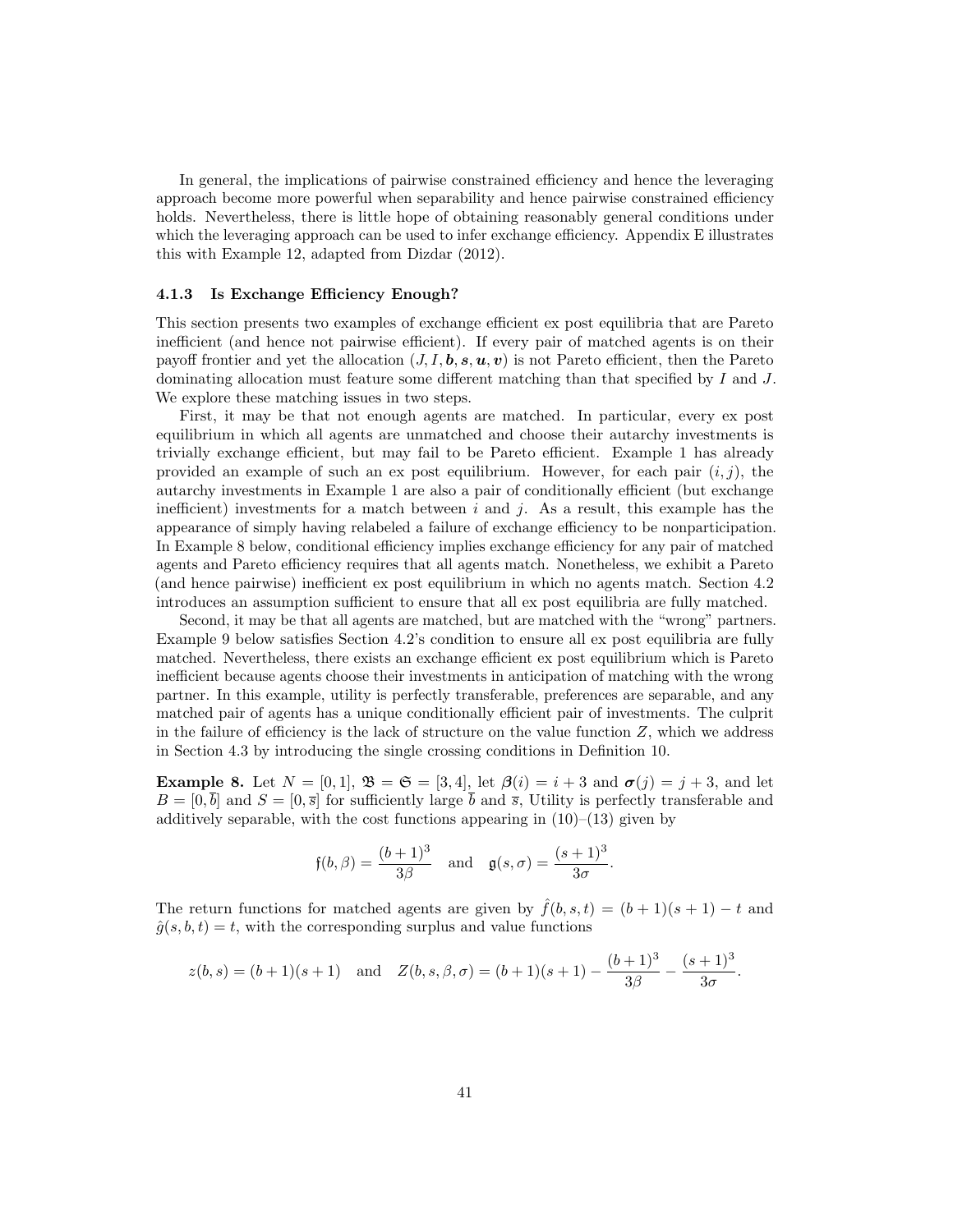The return functions for unmatched agents are given by  $f(b) \equiv 1 \equiv g(s)$ , giving

$$
\underline{U}(b,\beta) = 1 - \frac{(b+1)^3}{3\beta}
$$

$$
\underline{V}(s,\sigma) = 1 - \frac{(s+1)^3}{3\sigma}.
$$

We first note that every ex ante equilibrium is fully matched. In particular, for any pair of types  $(\beta, \sigma) \in \mathfrak{B} \times \mathfrak{S}$ , it is a simple calculation that investments  $b = s = 1$  provide a strictly higher total payoff than remaining unmatched. The supermodularity of the functions z, −f and −g ensures that matching in ex ante equilibrium must be positive assortative. Solving the value maximization problem for agents  $i = j$  allows us to calculate that the investment functions in any ex ante equilibrium are given by

$$
b(i) = \beta(i) - 1 = i + 2 s(j) = \sigma(j) - 1 = j + 2.
$$

Now consider ex post equilibria. The full appropriation game has a unique Nash equilibrium, ensuring that any fully matched ex post equilibrium satisfies exchange efficiency. We next argue that it is an ex post equilibrium for each agent to remain unmatched, while choosing investment zero. The investment choices in this allocation are clearly optimal given that agents are unmatched, and confirming that the allocation is an ex post equilibrium requires showing that there is no pair of agents who could profitably match when one of the agents' investments is fixed at zero. A seller of type  $\sigma$  can initiate a match with a buyer of type  $\beta$  whose investment is fixed at zero, with the seller choosing investment s and generating value

$$
s+1-\frac{(s+1)^3}{3\sigma}.
$$

The first-order condition for maximizing this quantity is  $1 - (s + 1)^2/\sigma = 0$ , which we can solve for  $(s+1) = \sigma^{\frac{1}{2}}$ , allowing a total value of  $\frac{2}{3}\sigma^{\frac{1}{2}}$ . We then have an ex post equilibrium if for all  $(\beta, \sigma) \in [3, 4] \times [3, 4]$ , we have

$$
\frac{2}{3}\sigma^{\frac{1}{2}} \leq 2 - \frac{1}{3\beta} - \frac{1}{3\sigma},
$$

where the left side is the value created in the candidate match and the right side is the sum of payoffs the agents earn while unmatched. This will clearly be least likely to hold when  $\beta = 3$ , and it is then straightforward that the resulting inequality holds for  $\sigma \in [3, 4]$ .

It is immediate that this ex post equilibrium is Pareto inefficient. We have noted that any allocation matching all agents with  $b = s = 1$  gives every agent a strictly higher payoff, which suffices for the conclusion. Obviously, an ex ante equilibrium in which the buyer and seller in each match receive an equal payoff also makes every agent strictly better off.

Example 9. Suppose that utility is perfectly transferable and preferences are additively separable. There are two types of buyer,  $\beta$  and  $\overline{\beta}$ , with equal masses of each type. There are two types of seller,  $\sigma$  and  $\bar{\sigma}$ , with equal masses of each types. There are eight buyer investments,  $\{\underline{b}_1, \underline{b}_2, \underline{b}_3, \underline{b}_4, b_1, b_2, b_3, b_4\}$ , and eight seller investments,  $\{\underline{s}_1, \underline{s}_2, \underline{s}_3, \underline{s}_4, \overline{s}_1, \overline{s}_2, \overline{s}_3, \overline{s}_4\}$ .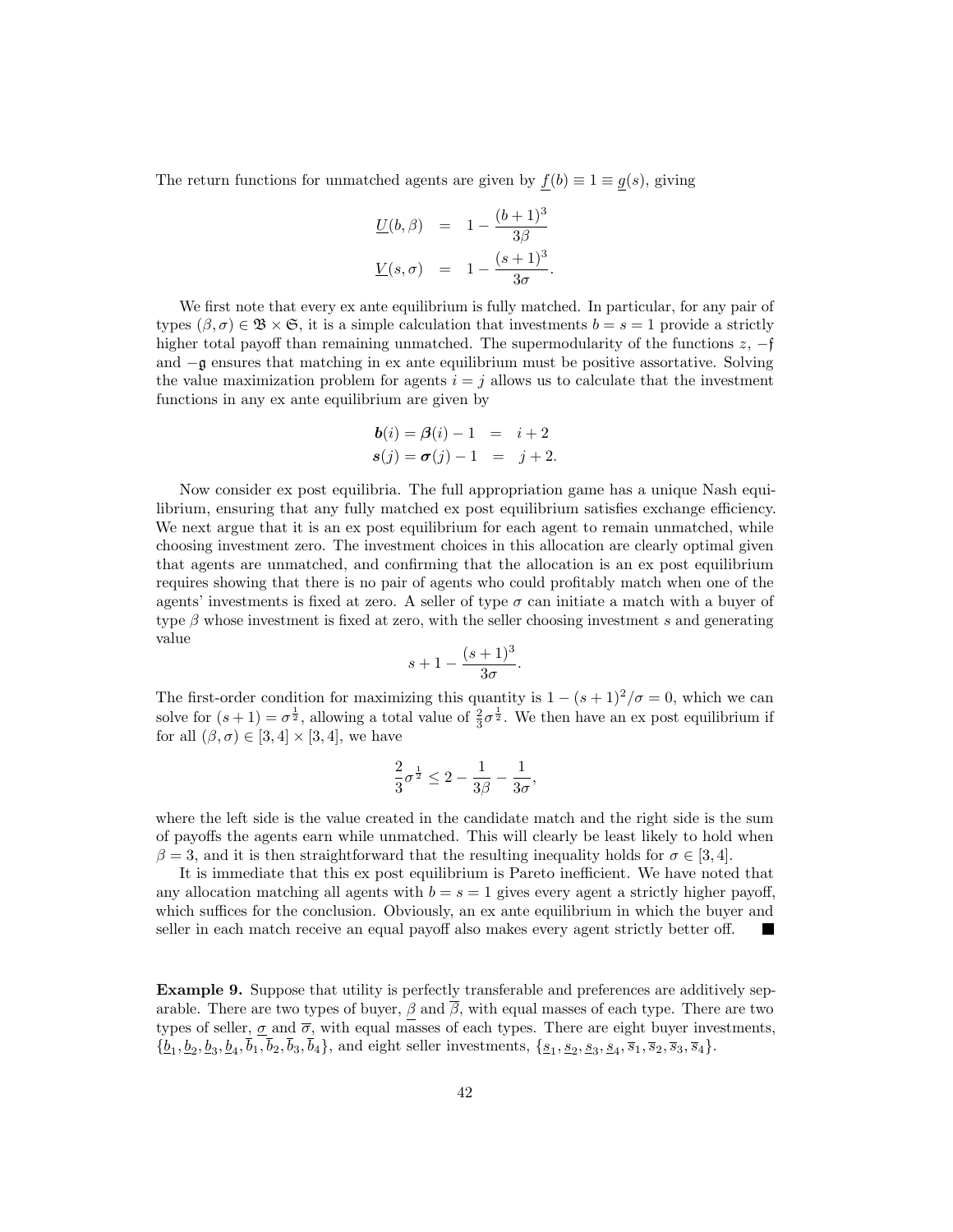| $S_2$    | $S_3$          | $\mathfrak{S}_4$ |                                      | $\overline{s}_1$                                | $\overline{s}_2$ | $\overline{s}_3$ | $\overline{s}_4$ |
|----------|----------------|------------------|--------------------------------------|-------------------------------------------------|------------------|------------------|------------------|
| 8        | 3              | 2                | $_{\underline{b}_1}$                 | 5                                               | 5                | 6                | 6                |
| 9        | 4              | $\bar{3}$        |                                      | 6                                               | $\overline{0}$   | 7                | 7                |
| 8        | 7              | 6                |                                      | 6                                               | 7                | 15               | 10               |
| 8        | 6              | 0                |                                      | 6                                               | 7                | 9                | 8                |
|          |                |                  |                                      |                                                 |                  |                  |                  |
|          |                |                  |                                      |                                                 |                  |                  |                  |
| $S_2$    | $S_3$          | $\mathfrak{S}_4$ |                                      | $\overline{s}_1$                                | $\overline{s}_2$ | $\overline{s}_3$ | $\overline{s}_4$ |
| 8        | 3              | 2                | $\overline{b}_1$                     | 0                                               | $\overline{5}$   | 6                | 6                |
| 15       | 4              | 3                | $\overline{b}_2$                     | 6                                               | 6                | 7                | 7                |
| 8        | $\overline{0}$ | 5                | $\overline{b}_3$<br>$\overline{b}_4$ | 6                                               | 7                | 8                | 9                |
| 20<br>10 |                |                  |                                      | $\underline{b}_2$<br>$b_3$<br>$\underline{b}_4$ |                  |                  |                  |

|       |                                                     |  | <u><math>s_2</math> Figure 5: Functions</u> $(b, s) = b(s, b)$ <sup>T</sup> for Example 9. <sup>3</sup> <sub>3</sub> |       |                                                               |                            |
|-------|-----------------------------------------------------|--|----------------------------------------------------------------------------------------------------------------------|-------|---------------------------------------------------------------|----------------------------|
| $b_1$ | $\boxed{40, 40 \mid 16, 16 \mid 6, 6 \mid 4, 4}$    |  |                                                                                                                      |       | $\lfloor \underline{b_1} \rfloor$ 10, 10 10, 10 12, 12 12, 12 |                            |
|       | $b_2$ 20, 20 18, 18 8, 8 6, 6                       |  |                                                                                                                      |       | $b_2$   12, 12   0, 0   14, 14   14, 14                       |                            |
|       | $b_3$   16, 16   16, 16   14, 14   12, 12           |  |                                                                                                                      |       | $b_3$   12, 12   14, 14   30, 30   20, 20                     |                            |
|       | $\underline{b}_4$   16, 16   16, 16   12, 12   0, 0 |  |                                                                                                                      | 12.12 |                                                               | $14, 14$   18, 18   16, 16 |

| Buyer $\beta$ , Seller $\underline{\sigma}$ |  | Buyer $\beta$ , Seller $\overline{\sigma}$ |  |
|---------------------------------------------|--|--------------------------------------------|--|
|                                             |  |                                            |  |

|  | $S_1$ $S_2$                         | $S_3$                                        | $\frac{S}{24}$ |  | $\overline{s}_2$ $\overline{s}_3$                    | $\overline{s}_4$ |
|--|-------------------------------------|----------------------------------------------|----------------|--|------------------------------------------------------|------------------|
|  | $\overline{b}_1$ 18, 18 16, 16 6, 6 |                                              | 4.4            |  | $\overline{b}_1$   0,0   10,10   12,12   12,12       |                  |
|  |                                     | $\overline{b}_2$ 20, 20 30, 30 8, 8 6, 6     |                |  | $\overline{b}_2$ 12, 12 12, 12 14, 14 14, 14         |                  |
|  | $\overline{b}_3$ 16, 16 16, 16 0, 0 |                                              | 10, 10         |  | $\overline{b}_3$ 12, 12 14, 14 16, 16 18, 18         |                  |
|  |                                     | $\overline{b}_4$ 16, 16 16, 16 12, 12 12, 12 |                |  | $\overline{b}_4$   12, 12   18, 18   18, 18   40, 40 |                  |

Buyer  $\overline{\beta}$ , Seller  $\sigma$  Buyer  $\overline{\beta}$ , Seller  $\overline{\sigma}$ 

| Buver $\beta$ . Seller $\bar{\sigma}$ |  |  |
|---------------------------------------|--|--|
|                                       |  |  |

.

.

|                  | S <sub>1</sub> | $\overline{s}$ | $\overline{S}$ 3 | $\overline{S}_A$ |
|------------------|----------------|----------------|------------------|------------------|
| $b_{1}$          | 0.0            | 10.10          | 12, 12           | 12.12            |
| $\bar{b}_2$      | 12, 12         | 12, 12         | 14.14            | 14, 14           |
| $\bar{b}_3$      | 12, 12         | 14, 14         | 16, 16           | 18, 18           |
| $\overline{b}_4$ | 12, 12         | 18, 18         | 18, 18           | 40, 40           |

Figure 6: Full appropriation games for Example 9.

Preferences are given by (14)–(15), where  $\tilde{f}(b, s) = \tilde{g}(s, b)$  and where these functions are given in Figure 5. The cost functions are given by, for  $i = 1, 2, 3, 4$ :

$$
\mathfrak{f}(\underline{b}_i, \underline{\beta}) = \mathfrak{f}(\overline{b}_i, \overline{\beta}) = \mathfrak{g}(\underline{s}_i, \underline{\sigma}) = \mathfrak{f}(\overline{s}_i, \overline{\sigma}) = 0
$$
  

$$
\mathfrak{f}(\underline{b}_i, \overline{\beta}) = \mathfrak{f}(\overline{b}_i, \underline{\beta}) = \mathfrak{g}(\underline{s}_i, \overline{\sigma}) = \mathfrak{g}(\overline{s}_i, \underline{\sigma}) = 45.
$$

We have  $f \equiv 0 \equiv g$ . Hence, outside options are zero. Autarchy investments are any of  $\{\underline{b}_1,\underline{b}_2,\underline{b}_3,\underline{b}_4\}$  for a buyer of type  $\underline{\beta}$  and any of  $\{b_1,b_2,b_3,b_4\}$  for a buyer of type  $\beta$ , with sellers being analogous.

The cost functions ensure that it is a strictly dominated strategy for agent  $\beta$  to choose an investment  $b_k$  (for any k), or for  $\beta$  to choose  $\underline{b}_k$ , for  $\underline{\sigma}$  to choose  $\overline{s}_k$ , or for  $\overline{\sigma}$  to choose  $\underline{s}_k$ . The associated full appropriation games, omitting these obviously strictly dominated strategies, are then given in Figure 6. Each full appropriation game has a unique Nash equilibrium that is also the unique outcome of the iterated elimination of strictly dominated strategies. The unique pairwise efficient allocation forms matches  $(\beta, \underline{\sigma})$  (with investments  $(b_1, s_1)$ , for a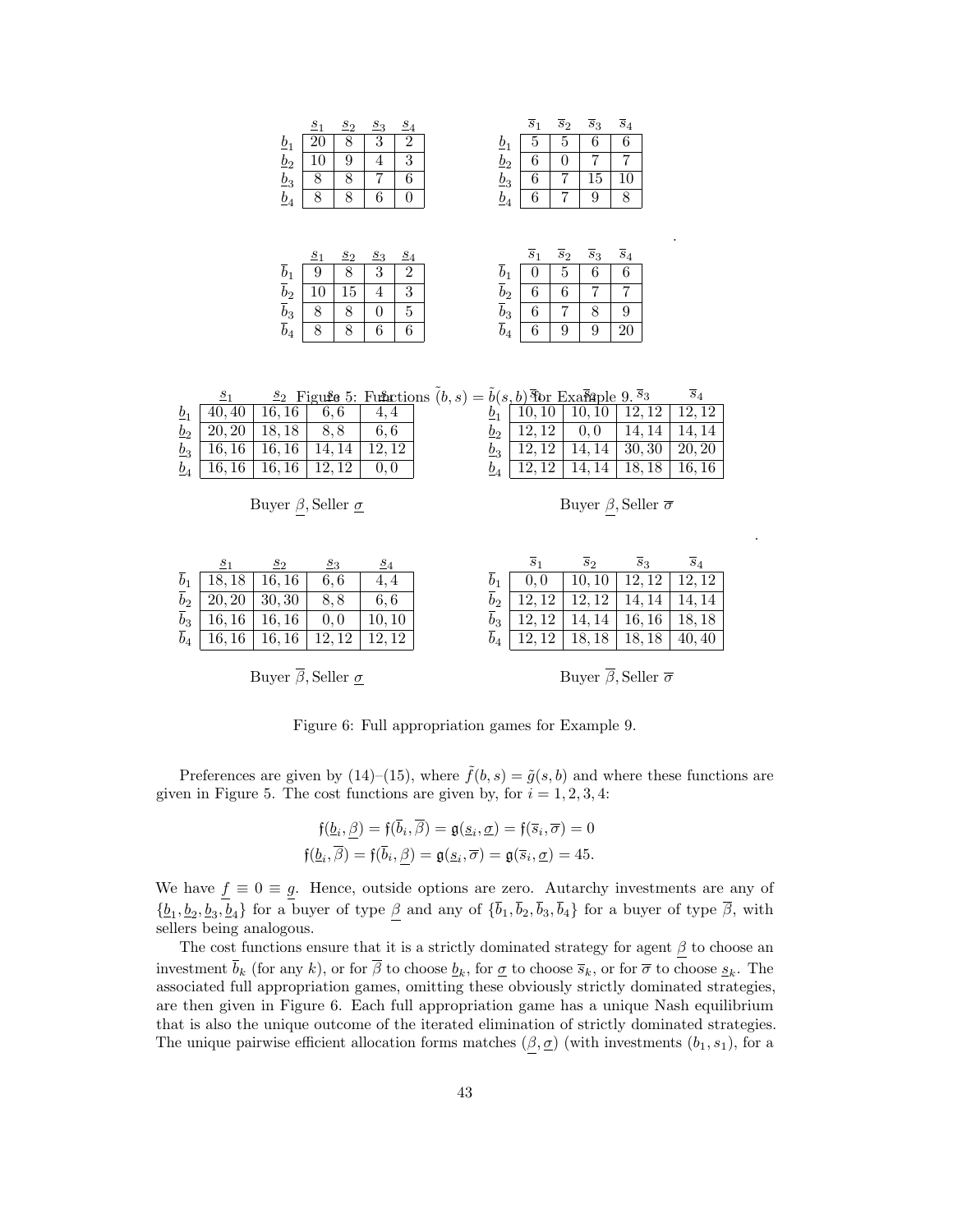total payoff of 40) and matches  $(\overline{\beta}, \overline{\sigma})$  (with investments  $(b_4, s_4)$ , for a total payoff of 40). However, there is an ex post equilibrium matching  $(\bar{\beta}, \sigma)$  (with investments  $(b_2, s_2)$ , for a total payoff of 30) and matching  $(\beta, \overline{\sigma})$  (with investments  $(b_3, s_3)$ , for a total payoff of 30). The latter equilibrium is Pareto inefficient.

#### 4.2 Full Matching

#### 4.2.1 Sufficient Conditions for Full Matching

A simple sufficient condition to ensure that all pairwise efficient allocations and, hence all ex ante equilibria, are fully matched is to assume that for every  $(i, j) \in N^2$ , there exists some exchange  $(b, s, t)$  with

$$
U(b, s, \beta(i), \sigma(j), t) > \underline{u}(i) \quad and \quad V(s, b, \sigma(j), \beta(i), t) > \underline{v}(j).
$$
 (76)

Any feasible allocation in which there exists a pair of unmatched agents  $(i, j)$  is then Pareto dominated by an otherwise unchanged allocation in which these two agents match with an exchange  $(b, s, t)$  satisfying  $(76).^{21}$  This condition can be interpreted as the requirement that all possible matches are productive, allowing the matching partners to achieve utilities strictly higher than their outside options. The vast majority of our examples satisfy this condition.<sup>22</sup>

Assuming all matches to be productive, however, does not suffice to ensure that all ex post equilibria are fully matched. This is evident from Examples 1 and 8 in which unmatched agents choose their autarchy investments of zero and no match involving an agent who has chosen an investment of zero can generate any strictly positive surplus. A condition sufficient to ensure that all ex post equilibria are fully matched is that matches are productive even when one of the agents in the match has chosen an autarchy investment. The following is immediate from the pairwise conditional efficiency of ex post equilibria:

**Proposition 6.** Let Assumption 1 hold. Suppose that for all  $(i, j) \in N^2$ , either (i) for all autarchy investments b of buyer i there exists  $(s, t)$  with  $U(b, s, \beta(i), \sigma(j), t) > u(i)$  and  $V(s, b, \sigma(i), \beta(i), t) > v(i)$ , or (ii) an analogous condition holds for the autarchy investments of seller j. Then every ex post equilibrium  $(J, I, \mathbf{b}, \mathbf{s}, \mathbf{u}, \mathbf{v})$  is fully matched.

The sufficient conditions of Proposition 6 will hold only if autarkic investments are also of value within a match. We have built this malleability of investments into our model. An alternative would be to assume that matched and unmatched agents have access to fundamentally different technologies, with incompatible types of investments. We discuss this issue further in Appendix E.

Suppose that preferences are separable. Then the conditions appearing in Proposition 6 will hold if we have

$$
\hat{f}(b, s, 0) \ge f(b)
$$
 and  $\hat{g}(s, b, 0) \ge g(s)$ , (77)

<sup>&</sup>lt;sup>21</sup>In the extension of our model to the case in which the masses of buyers and sellers may differ,  $(76)$ suffices to ensure that the short side of the market is fully matched.

 $^{22}$ In some of our examples (e.g., Examples 1, 3, and 5) the strict inequalities from (76) hold for all matches but possibly those involving either the lowest possible type of buyer or lowest possibly type of seller, with equality holding for such matches. In these cases the bottom types only may remain unmatched (cf. the discussion in footnote 7) with the resulting ex ante equilibria being payoff equivalent to fully matched ex ante equilibria. For our purposes it is without loss of generality to treat these equilibria as being fully matched.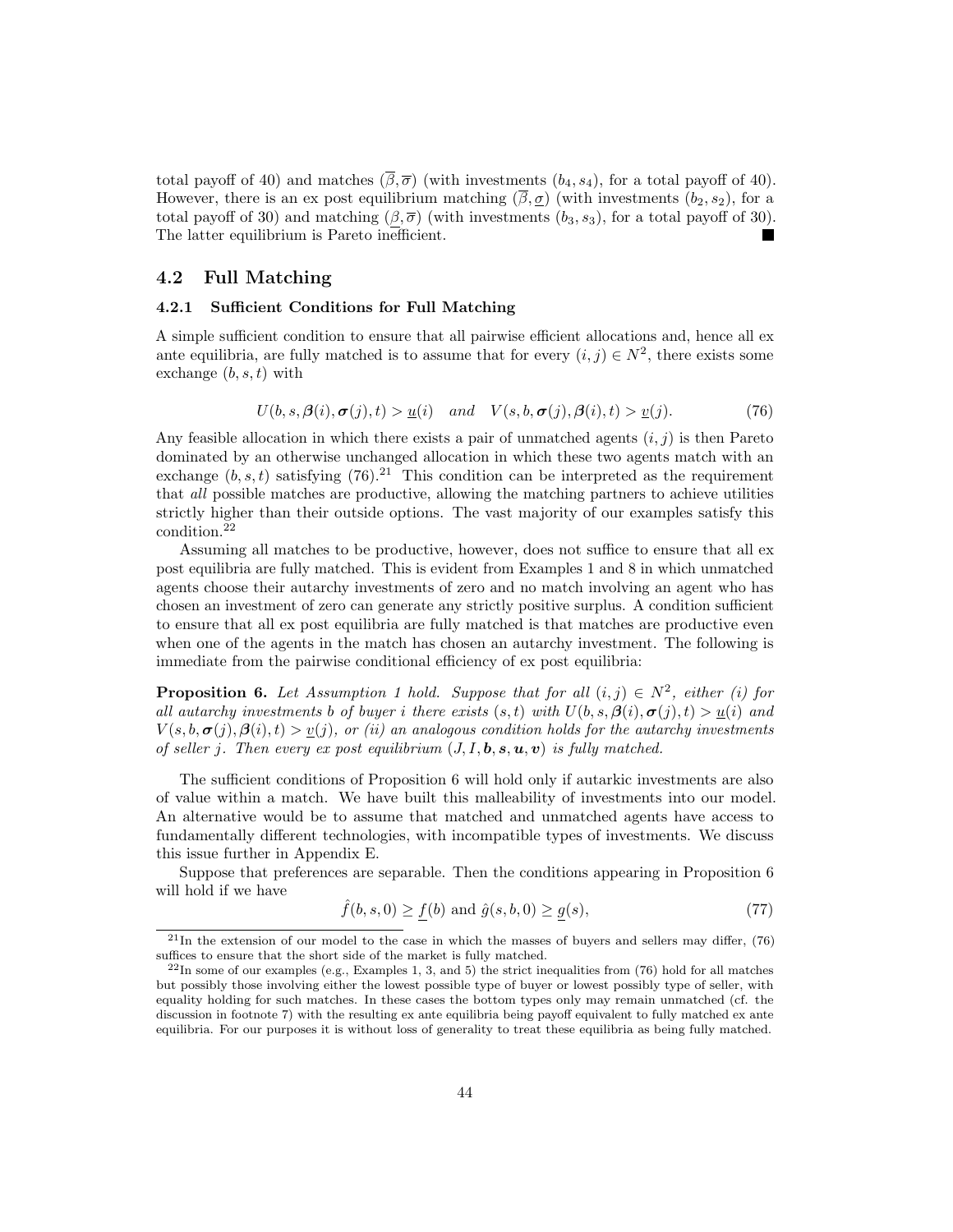with at least one inequality strict, whenever b is an autarchy investment for some type of buyer and s an autarchy investment for some type of seller. These conditions will in turn be satisfied if all autarchy investments are strictly positive, the functions  $\hat{f}$  and  $\hat{q}$  are strictly increasing in the partner's investment, and being unmatched is equivalent to being matched to a partner with a zero investment. The conditions appearing in (77) are also satisfied in Iyigun and Walsh (2007). In contrast, the conditions appearing in Proposition 6 fail in many of our examples, which are designed to highlight the difference between ex ante and ex post equilibria and use convenient but special functional forms.

#### 4.2.2 Full Matching, Continuity, and Separability

So far we have made no assumptions on the functions  $\beta$  and  $\sigma$ . To make further progress, we require some regularity of the map from names into types to ensure that we can link assumptions on the agents' utility functions (which are expressed in terms of types) to properties of the utility frontiers (which are expressed in terns of names).

#### **Assumption 2.** The functions  $\beta$  and  $\sigma$  are continuous.

Assumptions 1 and 2 imply continuity of the utility frontiers and, as a consequence, the continuity of equilibrium utility schedules for fully matched equilibria. Appendix F proves:

#### Lemma 2. Let Assumptions 1 and 2 hold. Then

[2.1] The functions  $\phi$ ,  $\psi$ ,  $\phi$ , and  $\psi$  are continuous.

[2.2] In any fully matched ex ante or ex post equilibrium  $(J, I, b, s, u, v)$  the functions  $u$ and **v** are continuous.

The intuition for the second part of this result is standard: if the utility schedule  $\boldsymbol{u}$  (for example) took a jump at  $i^*$ , then some buyer with a name very close to  $i^*$  and with a utility on the lower side of the jump could increase his utility by matching with seller  $J(i)$  currently matched with another buyer  $i$  who is also close to  $i^*$  but on the upper side of the jump. Of course, Lemma 2 trivially holds in the finite case.

Our next result exploits separability to show that fully matched ex post equilibria are ex ante equilibria in an economy in which the investment opportunities are restricted in a particular way. In light of the constrained efficiency result from Proposition 4 this is not surprising. To state the result, we introduce some notation and terminology that we also require in Section 4.3.

For any pair of nonempty closed sets  $\tilde{B} \subseteq B$  and  $\tilde{S} \subseteq S$ , define  $\phi_{\tilde{B}, \tilde{S}} : N \times N \times \mathbb{R} \to \mathbb{R}$ as follows:

$$
\phi_{\tilde{B},\tilde{S}}(i,j,v)=\max_{b\in \tilde{B},s\in \tilde{S},t\in \mathbb{R}}U(b,s,\beta,\sigma,t)\quad s.t. \quad V(s,b,\sigma,\beta,u)\geq v.
$$

Define  $\psi_{\tilde{S}, \tilde{B}}$  analogously. We assume that  $\tilde{B}$  and  $\tilde{S}$  are nonempty and closed to ensure that the utility frontiers  $\phi_{\tilde{B}, \tilde{S}}$  and  $\psi_{\tilde{S}, \tilde{B}}$  are well defined and Lemmas 1 and 2 are applicable. Given such sets  $\tilde{B}$  and  $\tilde{S}$ , consider an allocation  $(J, I, b, s, u, v)$  satisfying  $b(i) \in \tilde{B}$  and  $s(j) \in \tilde{S}$ . We say that this allocation is *individually rational on*  $(\tilde{B}, \tilde{S})$  if  $u(i) \geq \max_{b \in \tilde{B}} U(b, \beta(i))$  and  $v(j) \geq \max_{s \in \tilde{S}} V(s, \sigma(j))$  hold for all i and j. If, in addition, the pairwise efficiency conditions (44)–(45) from Definition 5 hold for  $\phi_{\tilde{B}, \tilde{S}}$  and  $\psi_{\tilde{S}, \tilde{B}}$ , then  $(J, I, b, s, u, v)$  is pairwise efficient on  $(\tilde{B}, \tilde{S})$ . If we let  $\tilde{B} = B$  and  $\tilde{S} = S$ , we have  $\phi_{B,S} = \phi$  and  $\psi_{S,B} = \psi$  and recover the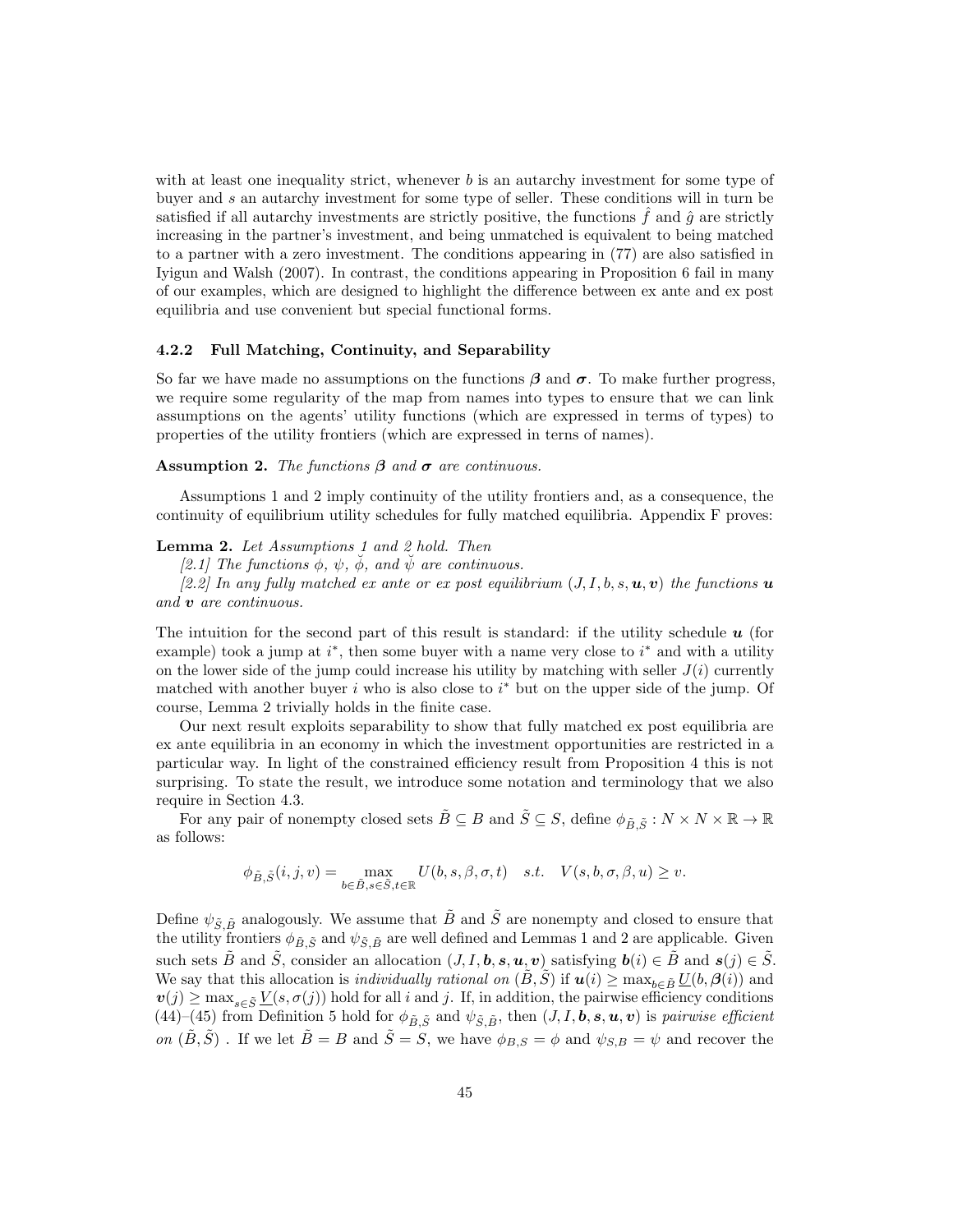standard definition of pairwise efficiency. Note that we may apply Proposition 1 to conclude that an allocation which is pairwise efficient on some sets  $\tilde{B}$  and  $\tilde{S}$  is an ex ante equilibrium in an economy in which  $\tilde{B}$  and  $\tilde{S}$  are the sets of available investments.

**Lemma 3.** Let Assumptions 1 and 2 hold, let preferences be separable, let  $(J, I, b, s, u, v)$ be a fully matched ex post equilibrium, and let  $\overline{B}$  and  $\overline{S}$  be the closures of the sets  $\overline{B}$  and  $\overline{S}$ of investments chosen by buyers and sellers. Then  $(J, I, b, s, u, v)$  is pairwise efficient on  $(B, S)$ .

**Proof.** Individual rationality of  $(J, I, b, s, u, v)$  on  $(\overline{B}, \overline{S})$  is immediate. Applying the definition of pairwise efficiency on  $(\overline{B},\overline{S})$ , it thus suffices to show that, for all i and j,

$$
\mathbf{u}(i) \geq \sup_{s \in \mathbf{S}} \breve{\phi}(i, j, s, \mathbf{v}(j)) = \max_{s \in \overline{\mathbf{S}}} \breve{\phi}(i, j, s, \mathbf{v}(j)) = \phi_{B, \overline{\mathbf{S}}}(i, j, \mathbf{v}(j)) \geq \phi_{\overline{\mathbf{B}}, \overline{\mathbf{S}}}(i, j, \mathbf{v}(j))
$$
  

$$
\mathbf{v}(j) \geq \sup_{b \in \mathbf{B}} \breve{\psi}(j, i, b, \mathbf{u}(i)) = \max_{b \in \overline{\mathbf{B}}} \breve{\psi}(j, i, b, \mathbf{u}(i)) = \psi_{\overline{\mathbf{B}}, S}(j, i, \mathbf{u}(i)) \geq \psi_{\overline{\mathbf{S}}, \overline{\mathbf{B}}}(j, i, \mathbf{u}(i)).
$$

The first inequality in each case follows from Proposition 4 and the definition of pairwise constrained efficiency (cf. (56)–(57)), the subsequent equality is implied by continuity of  $\dot{\phi}$ and  $\dot{\psi}$  (and the continuity of **u** and **v**) established in Lemma 2, the second equality follows from the relationship between  $\check{\phi}$  and  $\phi$  and between  $\check{\psi}$  and  $\psi$  (cf. (48)–(49)), and the final inequality follows from the observation that restricting agents to a smaller set of investments cannot increase the utility possibilities open to them.

#### 4.3 Positive Assortative Matching

Throughout this section we consider fully matched allocations. We seek conditions under which all fully matched ex post equilibria are payoff equivalent to positive assortative allocations. Assuming unidimensional names is a prerequisite for such an investigation. The following assumption directs our attention to the two most commonly studied cases.

Assumption 3. The sets  $N \subset \mathbb{R}$  is either a finite or an interval.

Section 4.3.1 shows that familiar single crossing conditions on the restricted utility frontiers  $\phi_{\tilde{B}, \tilde{S}}$  and  $\psi_{\tilde{S}, \tilde{B}}$  introduced in Section 4.2.2 ensures payoff equivalence to positive assortative equilibria. Section 4.3.2 considers assumptions on the underlying utility functions  $U$  and V (and set of types and investments) that, when coupled with the natural monotonicity requirements on the maps from names to types, imply the requisite single crossing properties of the utility frontiers.

#### 4.3.1 A Single Crossing Condition for Positive Assortative Matching

In their study of matching models with imperfectly transferable utility Legros and Newman (2007b) have introduced the concept of generalized increasing differences. For an economy with a finite number of agents they show that generalized increasing differences ensures payoff equivalence of equilibrium matchings to positive assortative matching, and that a strict version of this property yields positive assortative equilibrium matchings. Generalized increasing differences is a property on the functions describing the utility frontiers. As noted by Legros and Newman (2007b) the property of (strict) generalized increasing differences is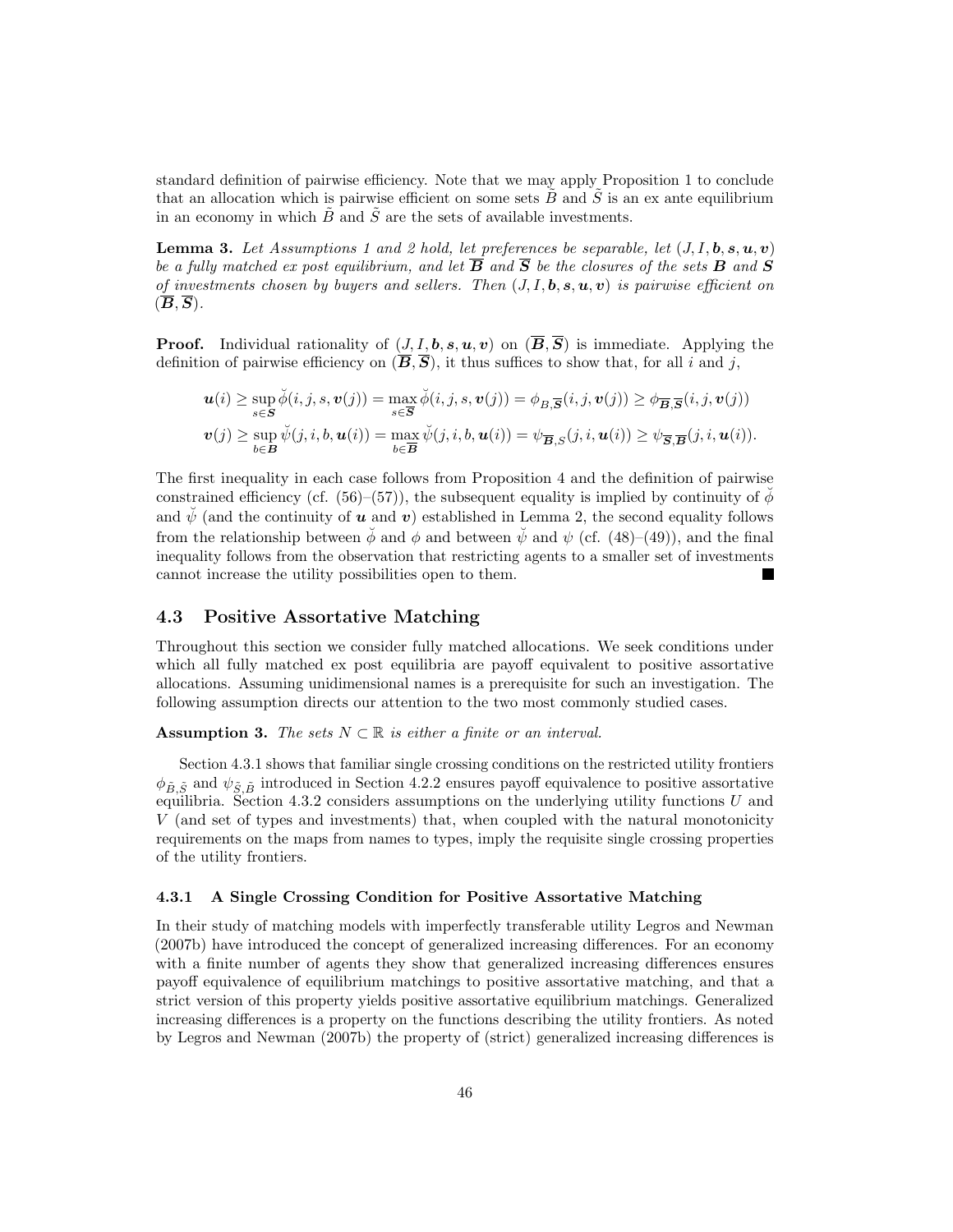equivalent to the (strict) single crossing condition that appears in the following definition. The interpretation is that higher buyers have a comparative advantage in matching with higher sellers, and vice versa.

**Definition 10.** Let  $\tilde{B} \subseteq B$  and  $\tilde{S} \subseteq S$  be closed sets. Then  $\phi_{\tilde{B}, \tilde{S}}$  and  $\psi_{\tilde{S}, \tilde{B}}$  satisfy single crossing if for all  $\overline{i} > i$  and  $\overline{j} > j$ ,

$$
\phi_{\tilde{B}, \tilde{S}}(\underline{i}, \overline{j}, v_1) \ge \phi_{\tilde{B}, \tilde{S}}(\underline{i}, \underline{j}, v_2) \implies \phi_{\tilde{B}, \tilde{S}}(\overline{i}, \overline{j}, v_1) \ge \phi_{\tilde{B}, \tilde{S}}(\overline{i}, \underline{j}, v_2) \tag{78}
$$

$$
\psi_{\tilde{S},\tilde{B}}(\underline{j},\overline{i},u_1) \ge \psi_{\tilde{S},\tilde{B}}(\underline{j},\underline{i},u_2) \implies \psi_{\tilde{S},\tilde{B}}(\overline{j},\overline{i},u_1) \ge \psi_{\tilde{S},\tilde{B}}(\overline{j},\underline{i},u_2). \tag{79}
$$

If the inequalities in the consequents of  $(78)$ – $(79)$  are strict, then single crossing is said to be strict.

By Lemma 1.2, the functions  $\phi_{\tilde{B}, \tilde{S}}$  and  $\psi_{\tilde{S}, \tilde{B}}$  appearing in Definition 10 are inverse. This implies that conditions (78)–(79) are not independent, but equivalent to each other.

The following key lemma asserts the payoff equivalence of fully matched ex ante equilibria to positive assortative ex ante equilibria when the utility frontiers  $\phi$  and  $\psi$  satisfy single crossing. Further, with strict single crossing the equivalence is exact. For the finite case, this result is the counterpart to Proposition 1 in Legros and Newman (2007b). Extending the result to infinite sets of agents is straightforward when the single crossing is strict, but raises a number of technical issues otherwise. We resolve these with the help of the continuity result in Lemma 2. The proof is in Appendix G.2.

**Lemma 4.** Let Assumptions 1–3 hold and assume that  $\phi$  and  $\psi$  satisfy single crossing. Then every fully matched ex ante equilibrium is payoff equivalent to a positive assortative ex ante equilibrium. If  $\phi$  and  $\psi$  satisfy strict single crossing, then every fully matched ex ante equilibrium is positive assortative.

In general, the result in Lemma 4 has no obvious counterpart for ex post equilibria, as there is no natural generalization of the single crossing conditions to the conditional utility frontiers  $\check{\phi}$  and  $\check{\psi}$ . However, when preferences are separable we can use Lemma 3 to infer that a fully matched ex post equilibrium is an ex ante equilibrium in an economy in which buyers are restricted to choose investments in  $\overline{B}$  and sellers are restricted to choose investments in S. Provided that the functions  $\phi_{\overline{B},\overline{S}}$  and  $\psi_{\overline{S},\overline{B}}$  satisfy single crossing, we can then apply Lemma 4 to obtain a positive assortment result. However, as we explain in Remark 10 below, strict single crossing must fail when  $\bm{B}$  or  $\bm{S}$  is a singleton and preferences are separable. Consequently, the following result does not contain a counterpart of the strict single crossing result from Lemma 4.

**Proposition 7.** Let Assumptions  $1-3$  hold, let preferences be separable, and assume that  $\phi_{\tilde{B}, \tilde{S}}$  and  $\psi_{\tilde{S}, \tilde{B}}$  satisfy single crossing for all nonempty closed  $\tilde{B} \subseteq B$  and  $\tilde{S} \subseteq S$ . Then every fully matched ex-post equilibrium is payoff equivalent to a positive assortative ex post equilibrium.

**Proof.** Let  $(J, I, b, s, u, v)$  be a fully matched ex post equilibrium. By Lemma 3 the allocation  $(J, I, b, s, u, v)$  is pairwise efficient on  $\overline{B}$  and  $\overline{S}$  and thus a fully matched ex ante equilibrium in the corresponding economy in which the sets of feasible investments are given by  $\overline{B}$  and  $\overline{S}$ . Because these sets are compact, Assumptions 1–3 hold in the restricted economy.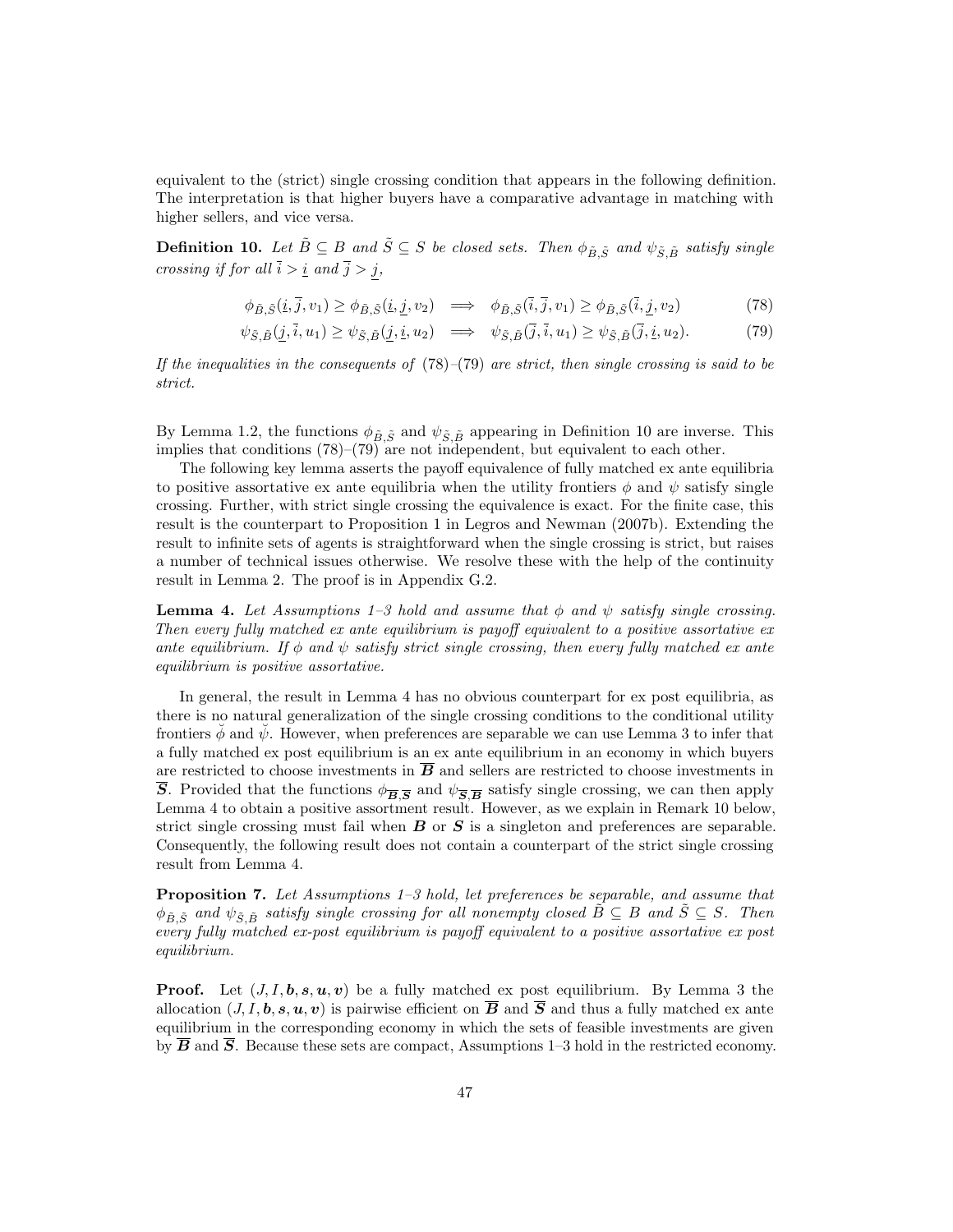We can then apply Lemma 4 to infer the existence of a payoff equivalent, positive assortative ex ante equilibrium  $(J', I', b', s', u, v)$  in the restricted economy.

It remains to show that  $(J', I', b', s', u, v)$  is an ex post equilibrium in the original economy. First,  $(J', I', b', s', u, v)$  is clearly feasible in the original economy. Second, the allocations  $(J, I, b, s, u, v)$  and  $(J', I', b', s', u, v)$  have identical payoffs and the only new investments we have possibly added when moving from  $b$  and  $s$  to  $b'$  and  $s'$  are contained in the closures of the sets **B** and **S**. Noting that  $(J, I, b, s, u, v)$  is individually rational and satisfies the pairwise constrained efficiency conditions  $(56)$ – $(57)$  in the original economy, we can then conclude that  $(J', I', b', s', u, v)$  also has these properties. From Corollary 3 and Proposition 2 this implies that  $(J', I', \mathbf{b}', \mathbf{s}', \mathbf{u}, \mathbf{v})$  is an expost equilibrium in the original economy, giving the result.

The sufficient conditions in Proposition 7 require that single crossing not only holds for B and  $S$ , but for arbitrary closed subsets of  $B$  and  $S$ . Example 13 in Appendix G.3 illustrates the importance of this stronger condition by providing an example adapted from Dizdar (2012). In this example, preferences are separable and (78)–(79) hold for  $\phi$  and  $\psi$ , but there exist ex post equilibria which are not payoff equivalent to allocations in which matching is positive assortative.

#### 4.3.2 Sufficient Conditions for Single Crossing

The single crossing properties in Definition 10 are not written in terms of the primitives of the problem. We have formulated Proposition 7 in terms of this single crossing property for two reasons. First, Definition 10 succinctly and intuitively identifies what is needed to ensure positive assortative matching, namely a single crossing condition on utility frontiers. Second, as Legros and Newman (2007b) discuss, it is difficult to find general sufficient conditions, ensuring that single crossing is satisfied. In this section we exploit separability to identify conditions on utility functions guaranteing single crossing of  $\phi_{\tilde{B}\tilde{S}}$  and  $\psi_{\tilde{B}\tilde{S}}$  for all closed subsets of B and S, ensuring the applicability of Proposition  $7.\overline{^{23}}$  As it is common in the literature (cf. Section 2.1.4) we restrict attention to the case of unidimensional types and investments. In addition, we assume that agents with higher names have higher types.

#### Assumption 4.

[4.1] The sets  $\mathfrak{B}, \mathfrak{S}, B$ , and S are subsets of  $\mathbb{R}$ . [4.2] The functions  $\beta$  and  $\sigma$  are strictly increasing.

The results in this section continue to hold of  $\beta$  and  $\sigma$  are only weakly increasing, but we will need the full strength of Assumption 4.2 in Section 5.

Recall that with separable preferences we have (cf. (58)–(59))

$$
U(b, s, \beta, \sigma, t) = \hat{U}(\hat{f}(b, s, t), b, \beta)
$$
  

$$
V(s, b, \sigma, \beta, t) = \hat{V}(\hat{g}(s, b, t), s, \sigma).
$$

We say that separable preferences satisfy *outer single crossing* if

$$
\hat{U}(x_1, \overline{b}, \beta) \ge \hat{U}(x_2, \underline{b}, \beta) \implies \hat{U}(x_1, \overline{b}, \overline{\beta}) \ge \hat{U}(x_2, \underline{b}, \overline{\beta})
$$
\n(80)

$$
\hat{V}(y_1, \overline{s}, \underline{\sigma}) \ge \hat{V}(y_2, \underline{s}, \underline{\sigma}) \implies \hat{V}(y_1, \overline{s}, \overline{\sigma}) \ge \hat{V}(y_2, \underline{s}, \overline{\sigma})
$$
\n(81)

 $^{23}$ Han (2002) provides conditions for ex ante equilibria to exhibit positive assortative matching when preferences are given by (63)–(64), so that utility is perfectly transferable but not separable.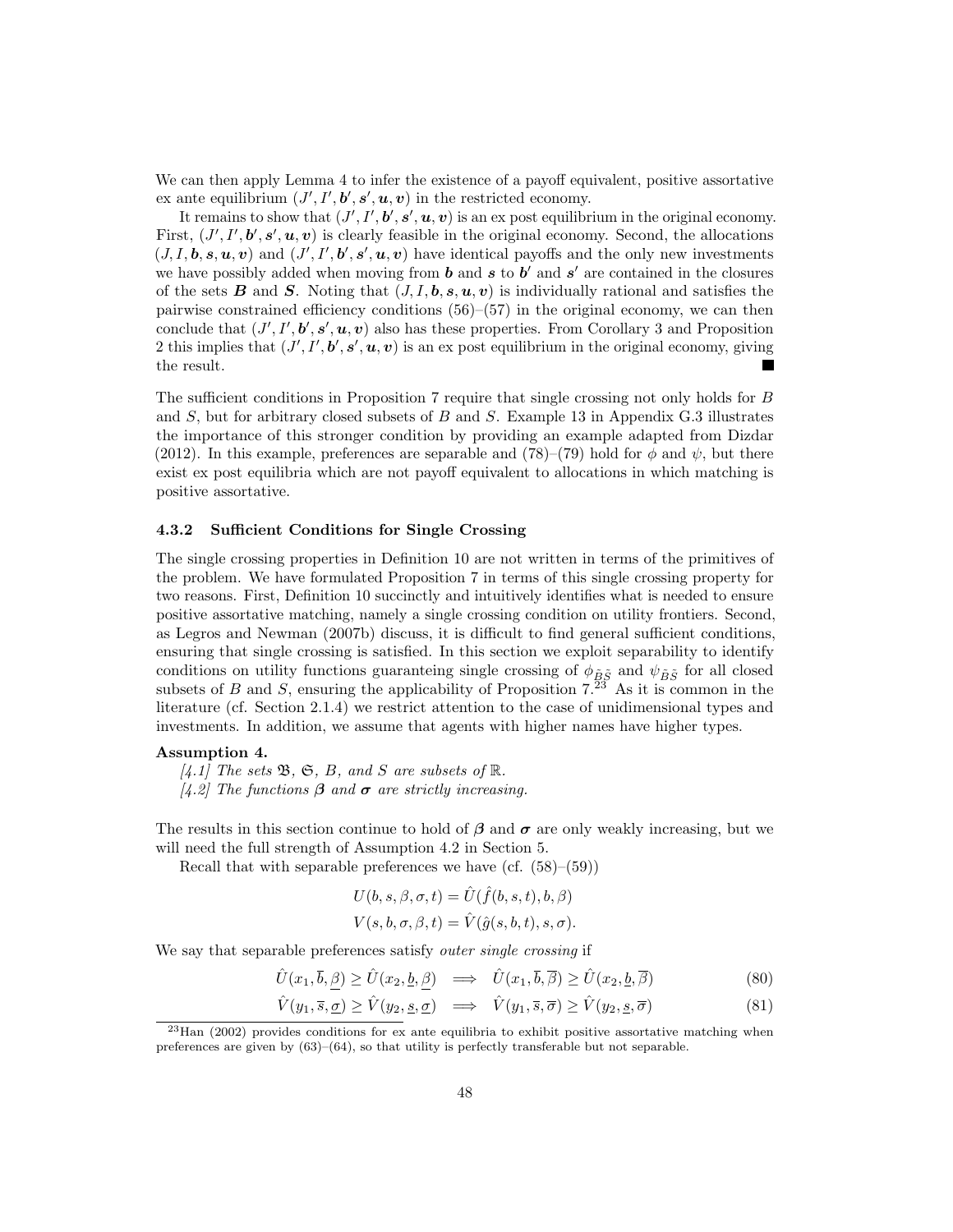hold whenever  $\bar{b} > b$ ,  $\bar{\beta} > \beta$ ,  $\bar{s} > s$  and  $\bar{\sigma} > \underline{\sigma}$ . The interpretation of the outer single crossing properties is obvious: given the returns associated with the different investments, higher types are (weakly) more inclined to chose higher investments.

Now define

$$
\begin{array}{rcl} \rho(b,s,y) & = & \max_{t\in\mathbb{R}} \hat{f}(b,s,t) \ s.t. \ \hat{g}(s,b,t) \geq y \\ \sigma(s,b,x) & = & \max_{t\in\mathbb{R}} \hat{g}(s,b,t) \ s.t. \ \hat{f}(b,s,t) \geq x \end{array}
$$

for all b, s, y, and x. The functions  $\rho$  and  $\sigma$  are the utility frontiers for an economy in which pairs of agents are described by their investments  $(b, s)$  and the utility functions for a match between such agents with a transfer t are given by the return functions  $\hat{f}$  and  $\hat{q}$ .

We say that separable preferences satisfy inner single crossing if

$$
\rho(\underline{b}, \overline{s}, y_1) \ge \rho(\underline{b}, \underline{s}, y_2) \implies \rho(\overline{b}, \overline{s}, y_1) \ge \rho(\overline{b}, \underline{s}, y_2) \tag{82}
$$

$$
\sigma(\underline{s}, \overline{b}, x_1) \ge \sigma(\underline{s}, \underline{b}, x_2) \implies \sigma(\overline{s}, \overline{b}, x_1) \ge \sigma(\overline{s}, \underline{b}, x_2) \tag{83}
$$

hold whenever  $\overline{b} > b$  and  $\overline{s} > s$ . The interpretation of inner single crossing is again obvious: agents which have chosen higher investments are more eager to match with agents who have chosen high investments.

Remark 9. In the additively separable case outer single crossing holds if and only if the cost functions f and  $\mathfrak g$  are submodular. To see this, consider the case of (80). With additively separable preferences for the buyer we can rewrite this as

$$
x_1 - \mathfrak{f}(\overline{b}, \underline{\beta}) \ge x_2 - \mathfrak{f}(\underline{b}, \underline{\beta}) \implies x_1 - \mathfrak{f}(\overline{b}, \overline{\beta}) \ge x_2 - \mathfrak{f}(\underline{b}, \overline{\beta}).
$$

This holds for all  $x_1, x_2 \in \mathbb{R}$  if and only if

$$
\mathfrak{f}(\overline{b}, \underline{\beta}) - \mathfrak{f}(\underline{b}, \underline{\beta}) \geq \mathfrak{f}(\overline{b}, \overline{\beta}) - \mathfrak{f}(\underline{b}, \overline{\beta}).
$$

As we require (80) for all  $\bar{b} > b$  and  $\bar{\beta} > \beta$  this is submodularity of f.

An analogous argument shows that with perfectly transferable utility and separable preferences the inner single crossing conditions  $(82)$ – $(83)$  hold if and only if the surplus function  $z$  is supermodular. In the case of separable preferences with perfectly transferable utility the slightly more general result that supermodularity of  $Z$  suffices for the single crossing conditions in Proposition 7 is immediate from Theorem 2.7.6 in Topkis (1998).  $\blacksquare$ 

Outer single crossing ensures that in equilibrium agents with higher types choose higher investments, whereas inner single crossing implies positive assortment of investments. Because we have assumed that types are increasing in names this suffices to imply positive assortment in ex post equilibrium. Appendix H proves:

**Corollary 5.** Let Assumptions  $1-4$  hold. Suppose preferences are separable and satisfy outer and inner single crossing. Then every fully matched ex post equilibrium is payoff equivalent to a fully matched allocation satisfying positive assortative matching.

The proof proceeds by showing that outer and inner single crossing of preferences imply the single crossing conditions appearing in Proposition 7, and then applying this proposition.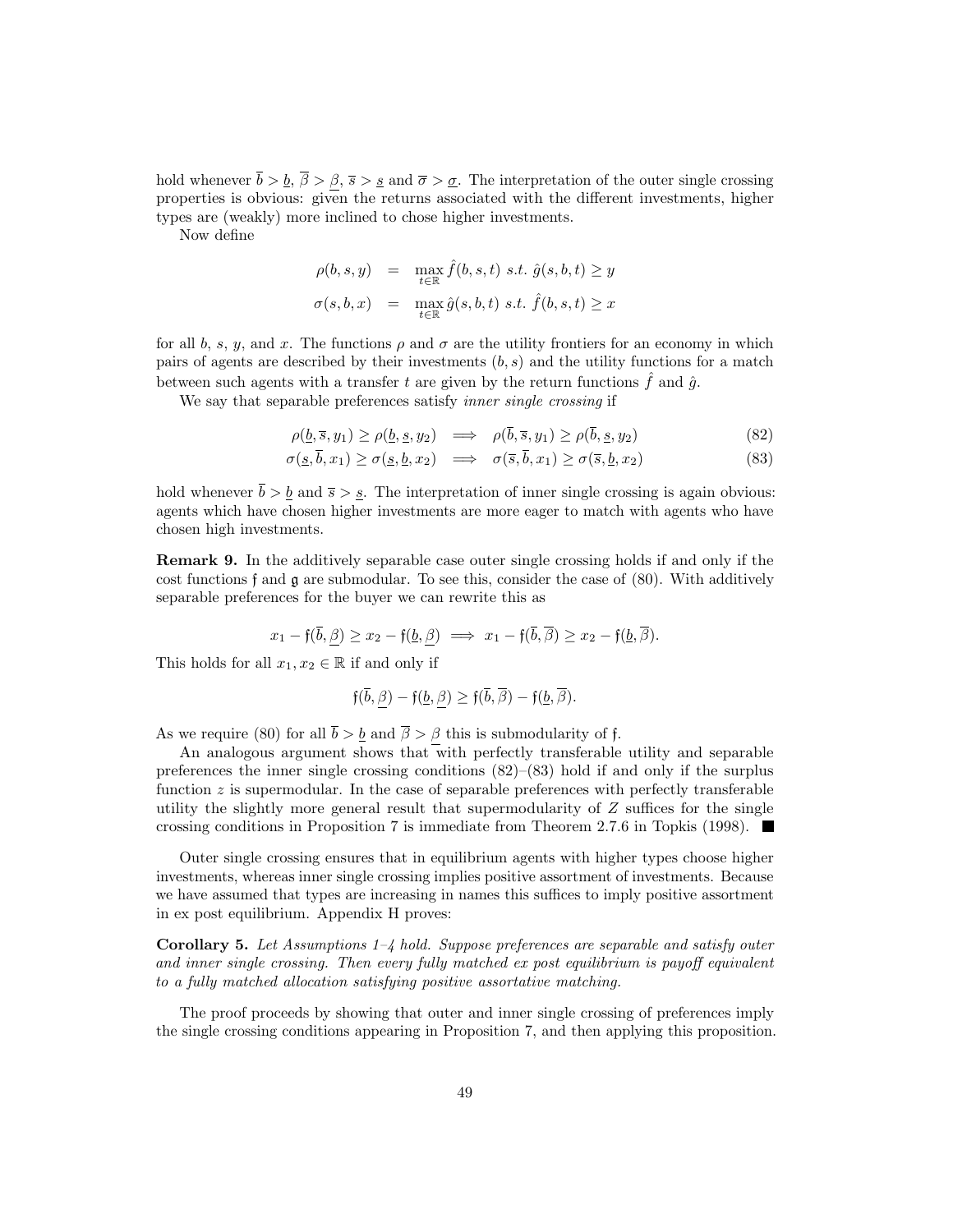Corollary 5 still leaves us with the task of determining when the outer and inner single crossing conditions (80)–(83) hold. We focus on additively separable preferences. In this case outer single crossing is equivalent to the submodularity of the cost functions f and g (cf. Remark 9). It remains to identify conditions on the return functions  $\hat{f}$  and  $\hat{q}$  ensuring the inner single crossing conditions  $(82)$ – $(83)$  for the case of imperfectly transferable utility. (With transferable utility, supermodularity of the surplus function  $z$  is necessary and sufficient. Again, see Remark 9.) The following result, proven in Appendix H.3, does so.

**Corollary 6.** Let Assumptions  $1-4$  hold, and let preferences be additively separable with submodular cost functions f and g. Suppose further that there exists continuous functions  $F: \mathbb{R} \to \mathbb{R}, G: \mathbb{R} \to \mathbb{R}, f: B \times S \to \mathbb{R}, g: S \times B \to \mathbb{R} \text{ and } h: \mathbb{R} \to \mathbb{R} \text{ such that }$ 

$$
\hat{f}(b, s, t) = F(f(b, s) - t)
$$
\n(84)

$$
\hat{g}(s, b, t) = G(g(s, b) + h(t)),\tag{85}
$$

where  $F$  and  $G$  are strictly increasing,  $f$  and  $g$  are supermodular and increasing in their second argument, and h is increasing and concave. Then every fully matched ex post equilibrium is payoff equivalent to a positive assortative ex post equilibrium.

The proof shows that under the stated assumptions, (84)–(85) imply inner single crossing at which point the result follows from Corollary 5.

The assumptions on the return functions in the statement of Corollary 6 are patterned after the ones in the example studied by Iyigun and Walsh (2007) that we have discussed in Section 2.1.4. We can think of investments as determining an amount of a second period consumption good, given by  $f(b, s) + g(s, b)$ , and a baseline division of this consumption good across the two agents, given by  $(f(b, s), g(s, b))$ . When  $h(t) = t$  is the identity function (as in Iyigun and Walsh, 2007) the division of the consumption good can be changed without cost; the case of concave  $h$  allows for the possibility that there are increasing costs in transferring the consumption good from one agent to the other.

Remark 10. Throughout this section we have focussed on establishing conditions under which  $\phi_{\tilde{B}, \tilde{S}}$  and  $\psi_{\tilde{S}, \tilde{B}}$  satisfy the single crossing condition, rather than the strict single crossing condition from Definition 10. It is an immediate consequence of the separability of preferences that  $\phi_{\tilde{B}, \tilde{S}}$  and  $\psi_{\tilde{S}, \tilde{B}}$  must fail the strict single crossing condition when B or  $\tilde{S}$  is a singleton. To see this suppose, for instance, that  $\tilde{S}$  is a singleton, so that all sellers choose the same investment. Separability then implies that if one buyer is indifferent between matching with seller  $j$  or seller  $j'$ , then all buyers will be indifferent. More generally, as long as we cannot exclude the possibility that in an ex post equilibrium different agents choose the same investment, even assuming strict versions of inner and outer single crossing does not imply strict single crossing of the corresponding frontiers  $\phi_{\overline{B},\overline{S}}$  and  $\psi_{\overline{S},\overline{B}}$ . However, if conditional exchange efficiency implies that all matched agents choose different investments (see Examples 1, 2, 7, 8, 11, and 12) then strict inner single crossing and strict outer single crossing imply strict single crossing of the relevant utility frontier, and then Lemma 4 can be applied to infer that fully matched ex post equilibria are positive assortative.

#### 4.4 Efficient Ex Post Equilibria

Sections 4.2.1 and 4.3.1 have identified conditions, namely condition (76) and the conditions appearing in Lemma 4, under which all ex ante equilibria are positive assortative. It is clear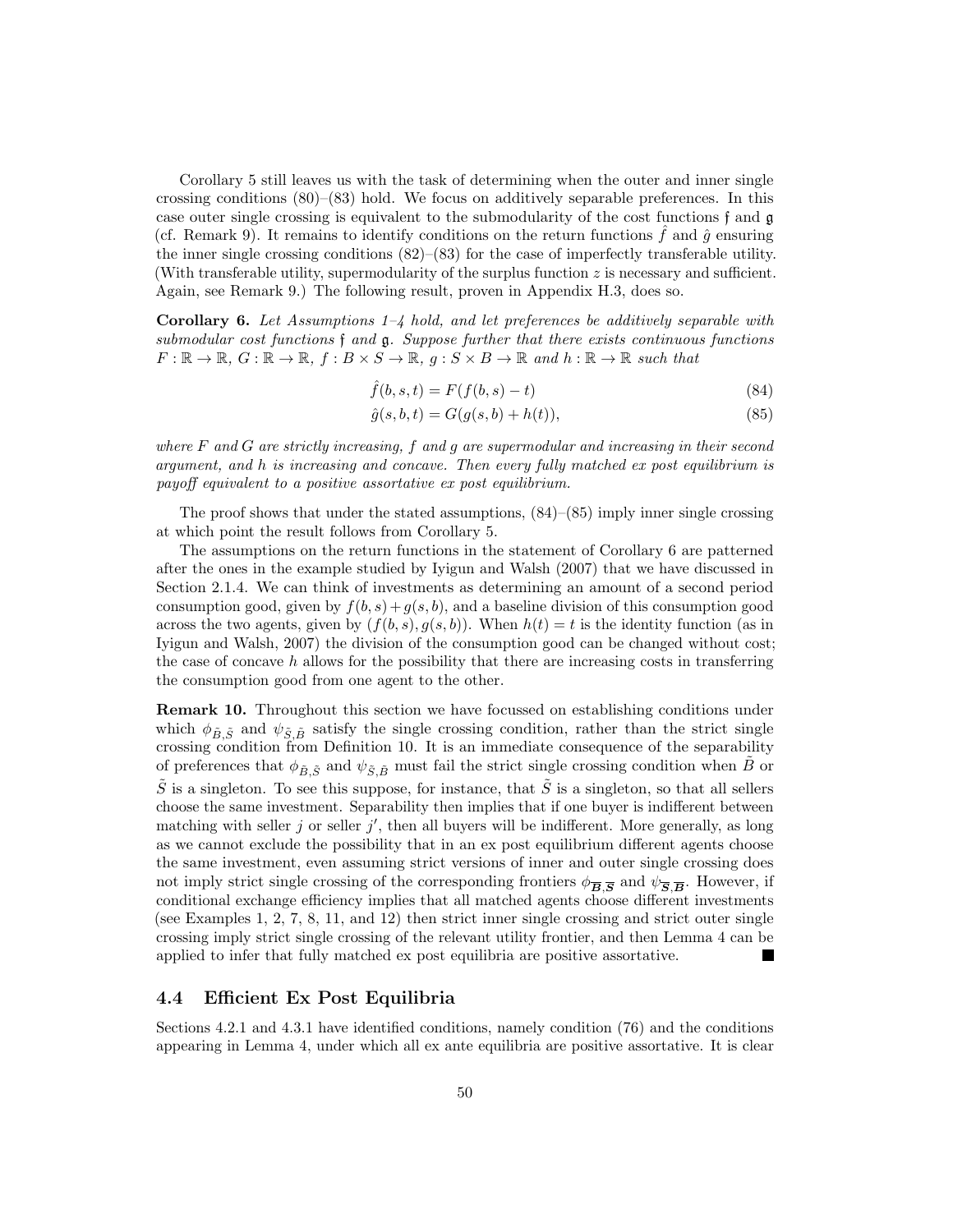that under these conditions, being positive assortative and exchange efficient is necessary for the Pareto (and pairwise) efficiency of ex post equilibria. The following result shows that having the correct, positive assortative matching and being exchange efficient are then also sufficient for Pareto efficiency of ex post equilibria.

**Proposition 8.** Let Assumptions 1 and 3 hold, let condition (76) hold and assume  $\phi$  and  $\psi$ satisfy single crossing. Then every positive assortative ex post equilibrium that is exchange efficient is also Pareto efficient.

**Proof.** Let  $(J, I, b, s, u, v)$  be positive assortative and exchange efficient. We show that there exists no  $(J', I', b', s', u', v')$  which is a finite Pareto improvement on  $(J, I, b, s, u, v)$ .

Suppose, contrariwise, that  $(J', I', b', s', u', v')$  is a finite Pareto improvement on the allocation  $(J, I, b, s, u, v)$ . As  $(J, I, b, s, u, v)$  is fully matched, the allocation  $(J', I', b', s', u', v')$ has at most a finite number of unmatched agents, with identical numbers of unmatched buyers and sellers. From condition (76), these agents can be matched with each other in a way that is still a finite improvement on  $(J, I, b, s, u, v)$ . Hence, we may assume without loss of generality that  $(J', I', \mathbf{b}', \mathbf{s}', \mathbf{u}', \mathbf{v}')$  is fully matched. Let n be the cardinality of the set  $\{i \mid J'(i) \neq J(i)\} = \{j \mid I'(j) = I(j)\}\$  (where the equality of these sets is from the fact that  $J(i) \neq i$  is equivalent to  $I(i) \neq i$ . Because  $(J, I, b, s, u, v)$  is exchange efficient, we must have  $n > 0$ , ensuring that there is a lowest type (cf. Assumption 3), <u>*i*</u>, such that  $J'(i) \neq i$ holds. Let  $\bar{j} = J'(\underline{i}) > \underline{i}$  and  $\bar{i} = I'(\underline{i}) > \underline{i}$  (where the strict inequalities hold because  $\underline{i}$  is also the lowest type for whom  $I'(j) \neq j$  holds).

Because both allocations are fully matched, if one buyer has a different partner then there must be at least one other buyer with a different partner, and hence we cannot have  $n = 1$ . Next, consider the case  $n = 2$ . Then we have  $\overline{j} = \overline{i}$ . From exchange efficiency of  $(J, I, b, s, u, v)$ , we have:

$$
\mathbf{u}(\underline{i}) = \phi(\underline{i}, \underline{i}, \mathbf{v}(\underline{i})), \mathbf{u}(\overline{i}) = \phi(\overline{i}, \overline{i}, \mathbf{v}(\overline{i})).
$$

From feasibility of  $(J', I', \boldsymbol{b}', \boldsymbol{s}', \boldsymbol{u}', \boldsymbol{v}')$  we have:

$$
\boldsymbol{u}'(\underline{i}) \leq \phi(\underline{i}, \overline{i}, \boldsymbol{v}'(\overline{i})), \boldsymbol{u}'(\overline{i}) \leq \phi(\overline{i}, \underline{i}, \boldsymbol{v}'(\underline{i})).
$$

Because  $\mathbf{v}'(\overline{i}) \ge \mathbf{v}(\overline{i})$  and  $\mathbf{v}'(\underline{i}) \ge \mathbf{v}(\underline{i})$  holds, the latter two inequalities imply

$$
\mathbf{u}'(\underline{i}) \leq \phi(\underline{i}, \overline{i}, \mathbf{v}(\overline{i})), \mathbf{u}'(\overline{i}) \leq \phi(\overline{i}, \underline{i}, \mathbf{v}(\underline{i})).
$$

Because  $u'(\underline{i}) \geq u(\underline{i})$  and  $u'(\overline{i}) \geq u(\overline{i})$  holds, the exchange efficiency equalities then yield:

$$
\begin{aligned} &\phi(\underline{i},\underline{i},\boldsymbol{v}(\underline{i}))\leq \phi(\underline{i},\overline{i},\boldsymbol{v}(\overline{i})),\\ &\phi(\overline{i},\overline{i},\boldsymbol{v}(\overline{i}))\leq \phi(\overline{i},\underline{i},\boldsymbol{v}(\underline{i})). \end{aligned}
$$

These inequalities contradict the single crossing property unless they both hold with equality. But equality in both of these inequalities can only hold if  $u'(i) = u(i)$  and  $v'(i) = v(i)$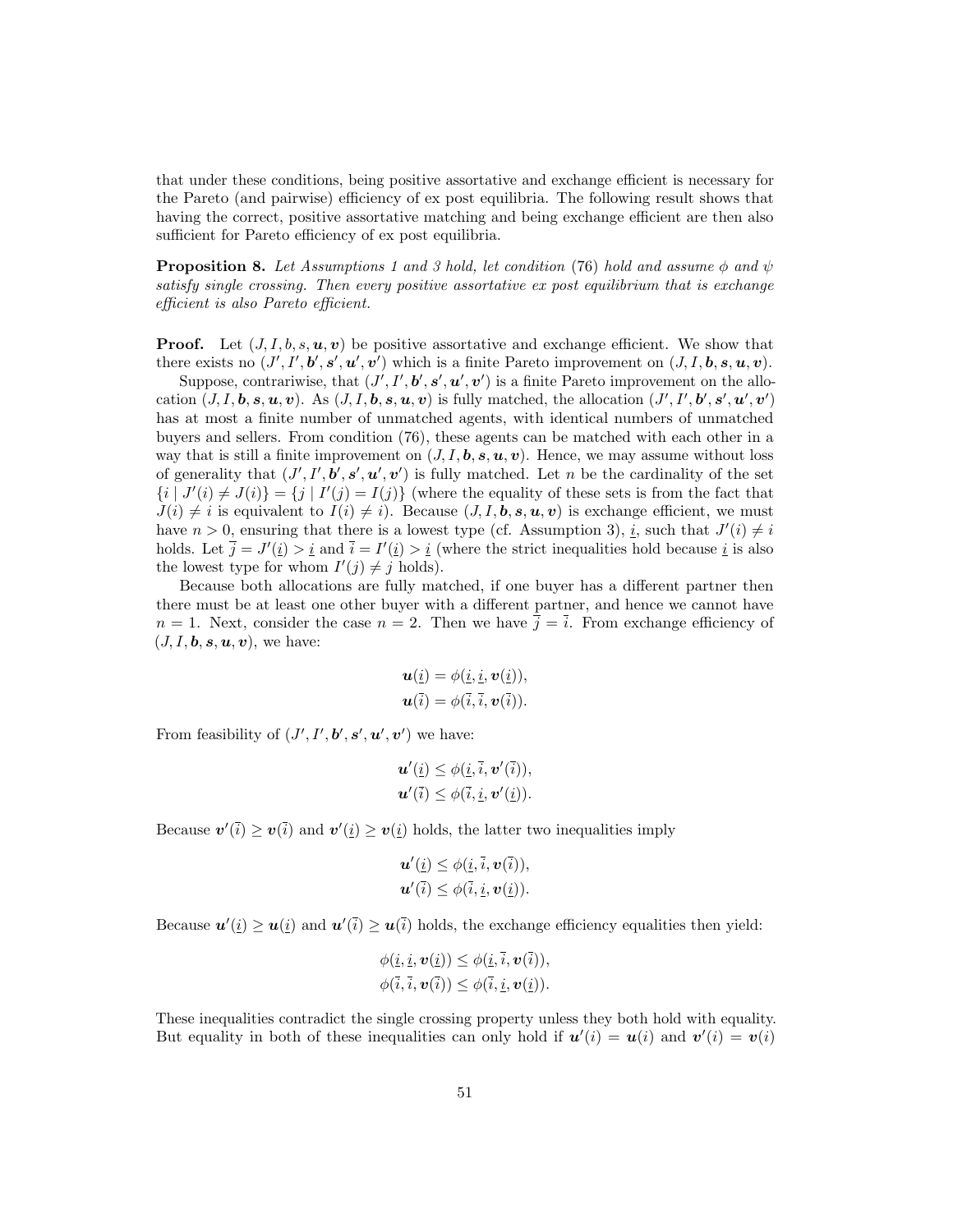holds for  $i = \underline{i}, \overline{i}$ , contradicting the assumption that  $(J', I', \boldsymbol{b}', \boldsymbol{s}', \boldsymbol{u}', \boldsymbol{v}')$  is a finite Pareto improvement on  $(J, I, b, s, u, v)$ .

Now consider the case  $n > 2$ . We argue that if there exists such a finite Pareto improvement, then there also exists a finite Pareto improvement with  $n' < n$ . Repeating this argument a finite number of times then yields the existence of a finite Pareto improvement with  $n = 2$ , which we have already shown to be impossible. We consider two cases, namely  $\overline{j} = \overline{i}$  and  $\overline{j} \neq \overline{i}$ .

In the first of these case, we can apply the argument from the case  $n = 2$  to conclude that  $u'(i) = u(i)$  and  $v'(i) = v(i)$  holds for  $i = \underline{i}, \overline{i}$ . Consequently, if  $(J', I', b', s', u', v')$  is a finite Pareto improvement on  $(J, I, b, s, u, v)$ , so will be the allocation which coincides with  $(J', I', b', s', u', v')$  except that the buyers and sellers with types i and  $\overline{i}$  are assigned their original partners and exchanges from the allocation  $(J, I, b, s, u, v)$ . This new finite Pareto improvement has cardinality  $n' = n - 2$ .

Suppose now that we have  $\bar{j} \neq \bar{i}$ . As in the case  $n = 2$  exchange efficiency gives us:

$$
\begin{aligned} \boldsymbol{u}(\underline{i}) &= \phi(\underline{i},\underline{i},\boldsymbol{v}(\underline{i})), \\ \boldsymbol{u}(\overline{i}) &= \phi(\overline{i},\overline{i},\boldsymbol{v}(\overline{i})). \end{aligned}
$$

Feasibility gives us:

$$
\mathbf{u}'(\underline{i}) \leq \phi(\underline{i}, \overline{j}, \mathbf{v}'(\overline{j})), \mathbf{u}'(\overline{i}) \leq \phi(\overline{i}, \underline{i}, \mathbf{v}'(\underline{i})).
$$

Using  $\mathbf{v}'(\overline{j}) \ge \mathbf{v}(\overline{j})$  and  $\mathbf{v}'(\underline{i}) \ge \mathbf{v}(\underline{i})$  this yields

$$
\mathbf{u}'(\underline{i}) \leq \phi(\underline{i}, \overline{j}, \mathbf{v}(\overline{j})), \mathbf{u}'(\overline{i}) \leq \phi(\overline{i}, \underline{i}, \mathbf{v}(\underline{i})).
$$

Combining the first of these with the exchange efficiency condition and  $u'(i) \ge u(i)$ , yields

$$
\phi(\underline{i}, \underline{i}, \mathbf{v}(\underline{i})) \leq \phi(\underline{i}, \overline{j}, \mathbf{v}(\overline{j})).
$$

Because  $\bar{i} > \underline{i}$  and  $\bar{j} > \underline{i}$ , the single crossing property implies

$$
\phi(\overline{i},\underline{i},\boldsymbol{v}(\underline{i}))\leq \phi(\overline{i},\overline{j},\boldsymbol{v}(\overline{j})).
$$

From previous inequalities, we have

$$
\phi(\overline{i},\overline{i},\boldsymbol{v}(\overline{i})) \leq \phi(\overline{i},\underline{i},\boldsymbol{v}(\underline{i})),
$$

so that we can infer

$$
\boldsymbol{u}(\bar{i})\leq \phi(\bar{i},\bar{j},\boldsymbol{v}(\bar{j})).
$$

If this last inequality is strict, we can change  $(J', I', b', s', u', v')$  by (i) "rematching" buyer and seller  $i$  with each other and having them make the exchange from the original allocation and (ii) matching buyer  $\bar{i}$  and seller  $\bar{j}$  with each other and fixing an exchange for them such that both of them strictly improve on their utility in the original allocation. Hence, we have found a finite Pareto improvement with cardinality  $n' = n - 1$ . If, on the other hand, we have

$$
\boldsymbol{u}(\bar{i})=\phi(\bar{i},\bar{j},\boldsymbol{v}(\bar{j})),
$$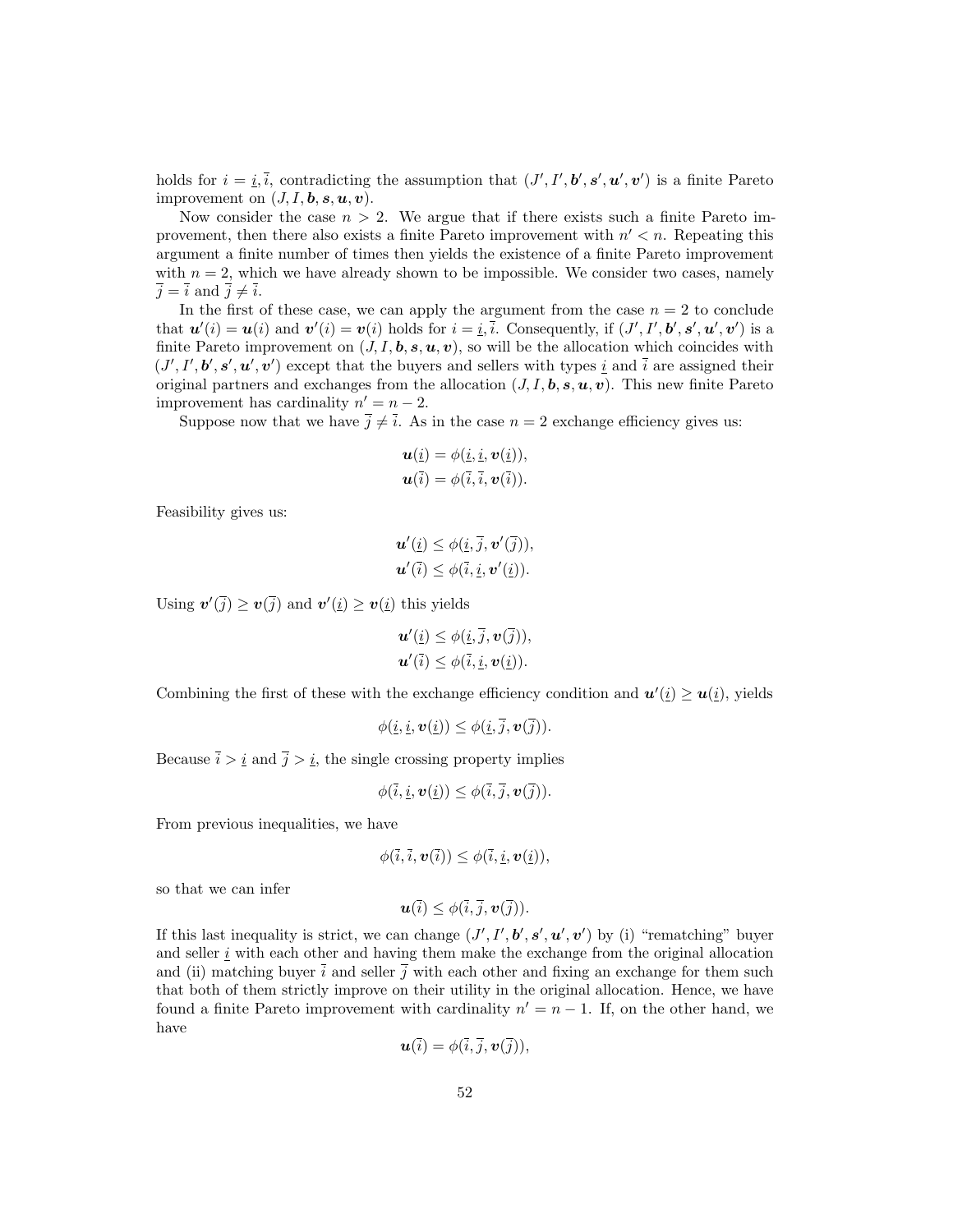then it must have been the case that  $u'(i) = u(i)$  and  $v'(j) = v(j)$  must have held for  $i = i, \bar{i}$ and  $j = i, \overline{j}$ , so that performing the same rematching as described above again generates a finite Pareto improvement with cardinality  $n' = n - 1$ .

We can combine Proposition 8 with previous results to obtain conditions under which all ex post equilibria are Pareto efficient. In particular, Proposition 5 provides sufficient conditions for ex post equilibria to be exchange efficient, Proposition 6 offers sufficient conditions for ex post equilibria to be fully matched, and Proposition 7 gives sufficient conditions for positive assortment of fully matched ex post equilibria. Together, the conditions appearing in Propositions 5–7, which imply the conditions from Proposition 8, thus preclude coordination failures in ex post equilibrium:

**Corollary 7.** Let the conditions from Propositions  $5-7$  hold. Then every ex post equilibrium is Pareto efficient.

One may wonder whether the conclusion in Propositions 8 and Corollary 7, can be strengthened to obtain the pairwise rather than just Pareto efficiency of all ex post equilibria. From Proposition 1 such a result would imply that all ex post equilibria are ex ante equilibria. The following example provides a counterexample to the conjecture that the conditions in Proposition 8 imply pairwise efficiency of positive assortative ex post equilibria.

**Example 10.** Let  $N = \{0, 1\}$ ,  $\mathfrak{B} = \{\beta, \overline{\beta}\}\$ and  $\mathfrak{S} = \{\underline{\sigma}, \overline{\sigma}\}\$ . Buyer 0 has type  $\beta$  and buyer 1 has type  $\overline{\beta} > \beta$ . Sellers are similarly either  $\underline{\sigma}$  or  $\overline{\sigma} > \underline{\sigma}$ . For simplicity, we will refer to agents by their types rather than names throughout the following.

There are three possible buyer investments,  $\{b_1, b_2, b_3\}$  and three possible seller investments,  $\{s_1, s_2, s_3\}$ . Preferences are separable and utility is perfectly transferable with surplus function  $z(b, s)$  given by

$$
\begin{array}{ccc|ccc}\n & s_1 & s_2 & s_3 \\
b_1 & 10 & 0 & 0 \\
b_2 & 0 & 8 & 0 \\
b_3 & 0 & 0 & 12\n\end{array}
$$

.

The cost-of-investment functions f and g are given by

$$
\begin{aligned}\n\mathfrak{f}(b_1, \underline{\beta}) &= \mathfrak{f}(b_2, \underline{\beta}) = 0, & \mathfrak{f}(b_3, \underline{\beta}) &= 20 \\
\mathfrak{f}(b_1, \overline{\beta}) &= 20, & \mathfrak{f}(b_2, \overline{\beta}) &= \mathfrak{f}(b_3, \overline{\beta}) = 0 \\
\mathfrak{g}(s_1, \underline{\sigma}) &= \mathfrak{g}(s_2, \underline{\sigma}) = 0, & \mathfrak{g}(s_3, \underline{\sigma}) &= 20 \\
\mathfrak{g}(s_1, \overline{\sigma}) &= 20, & \mathfrak{g}(s_2, \overline{\sigma}) &= \mathfrak{g}(s_3, \overline{\sigma}) = 0.\n\end{aligned}
$$

Outside options are zero. As we only consider fully matched equilibria, autarchy investments are irrelevant. This example satisfies the conditions of Proposition 8.

There is a continuum of ex ante equilibria in this economy, featuring identical matching and investments but differing in payoffs. In every ex ante efficient equilibrium, buyer  $\beta$  and seller  $\sigma$  match and choose investments  $(b_1, s_1)$ , while buyer  $\overline{\beta}$  and seller  $\overline{\sigma}$  match and choose investments ( $b_3, s_3$ ). Let  $\underline{u}$  denote the equilibrium payoff earned buyer  $\beta$ , with  $\overline{u}$ ,  $\underline{v}$ , and  $\overline{v}$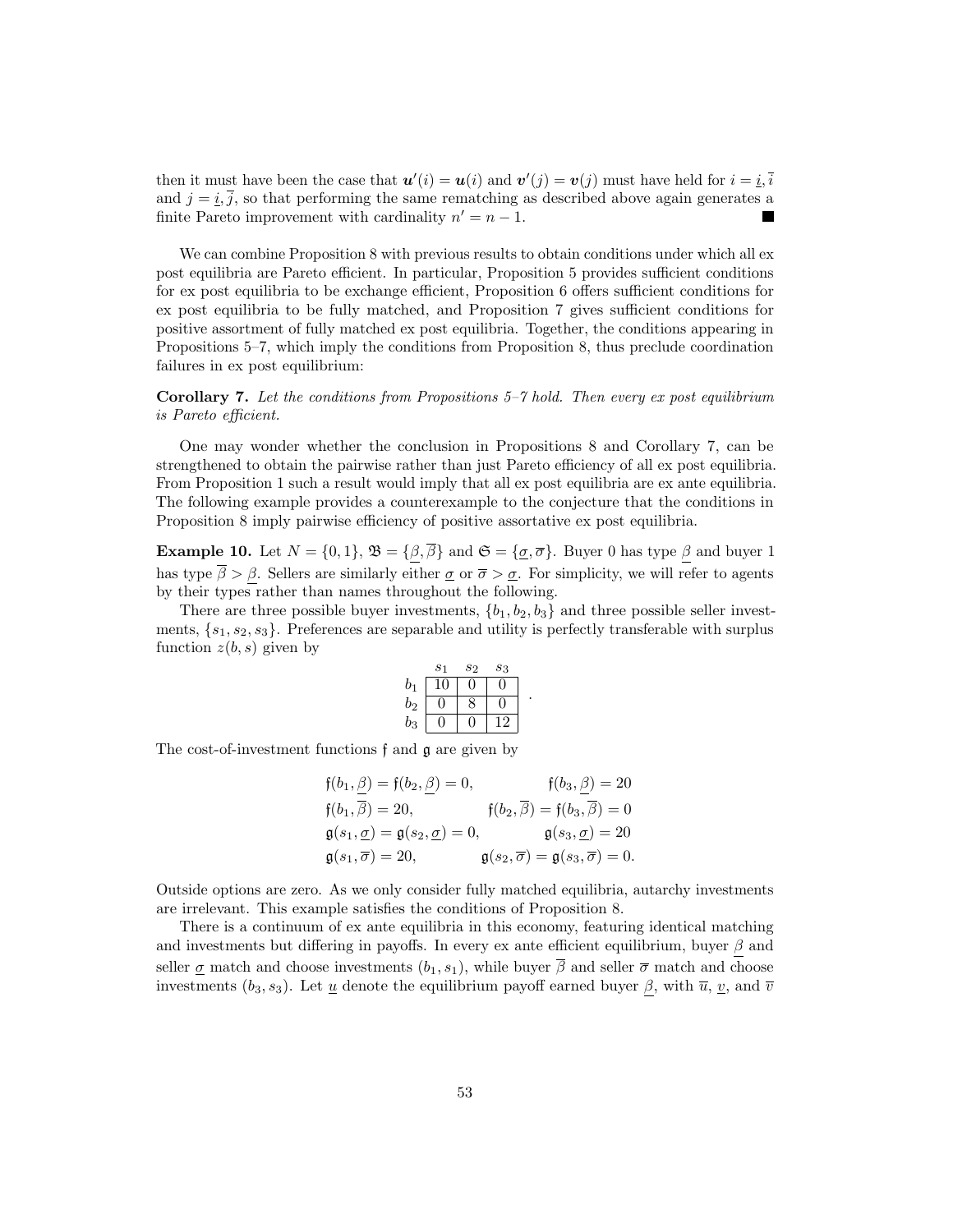similarly defined. The set of equilibrium payoffs is the set of quadruples  $(u, \overline{u}, \underline{v}, \overline{v})$  satisfying:

$$
\begin{array}{rcl}\n\underline{u} & \in & [0, 10] \\
\underline{v} & \in & 10 - \underline{v} \\
\overline{u} & \geq & \max\{\underline{u} - 2, 0\} \\
\overline{v} & \geq & \max\{\underline{v} - 2, 0\} \\
\overline{u} + \overline{v} & = & 12.\n\end{array}
$$

The second condition indicates that the pair  $(\beta, \underline{\sigma})$  is on its utility frontier, while the last condition indicates the same for the pair  $(\overline{\beta}, \overline{\sigma})$ . The first condition indicates that the pair  $(\beta, \sigma)$  can achieve payoffs anywhere on its utility frontier. The remaining two conditions indicate that the pair  $(\bar{\beta}, \bar{\sigma})$  must secure a payoff on its frontier that allows both agents in this match a payoff at least as high as they can achieve by matching with partner  $\sigma$  or  $\beta$ .

We now consider an allocation with the identical matching and investments, but in which

$$
\frac{u}{u} = \frac{v}{u} = 5
$$
  

$$
\overline{u} = 10
$$
  

$$
\overline{v} = 2.
$$

This is an ex post equilibrium. The only ex post equilibrium conditions that are not immediate are the requirements that buyer  $\beta$  and seller  $\bar{\sigma}$  are earning higher payoffs than they could earn by matching with each other. But given that seller  $\bar{\sigma}$  is choosing investment  $s_3$ , there is no investment that buyer  $\beta$  can choose that yields him a positive payoff with such a seller. For similar reasons, there is no profitable deviation for seller  $\bar{\sigma}$ . We thus have an ex post equilibrium that fails pairwise efficiency.

The point illustrated by Example 10 is that ex ante and ex post equilibria give rise to fundamentally different incentive constraints. Buyer and seller investments are both up for grabs when agents consider the alternative matchings that give rise to the pairwise efficiency conditions, and this imposes tighter incentive constraints on equilibrium payoffs than do the corresponding pairwise conditional efficiency considerations. We thus cannot in general expect ex post equilibria to be pairwise efficient, even if they are exchange efficient and the matching is unambiguously "correct."

Remark 11. Fully matched ex ante and ex post equilibria are equivalent in Example 1, but are not equivalent in Example 10. The continuity built into Example 1 ensures that the local incentive constraints determining whether a positive assortative and exchange efficient allocation is pairwise efficient are identical to the local incentive constraints for pairwise conditional efficiency. The finiteness of Example 10 precludes such a continuity-based argument. 

### 5 Nontransferable Utility

The most obvious case excluded by our model is that in which utility is nontransferable, as exemplified by Peters and Siow (2002). Following the "marriage market" literature arising out of Gale and Shapley (1962), Peters and Siow (2002) assume that there is no possibility for altering the utilities of a matched pair of agents once their investments are sunk. This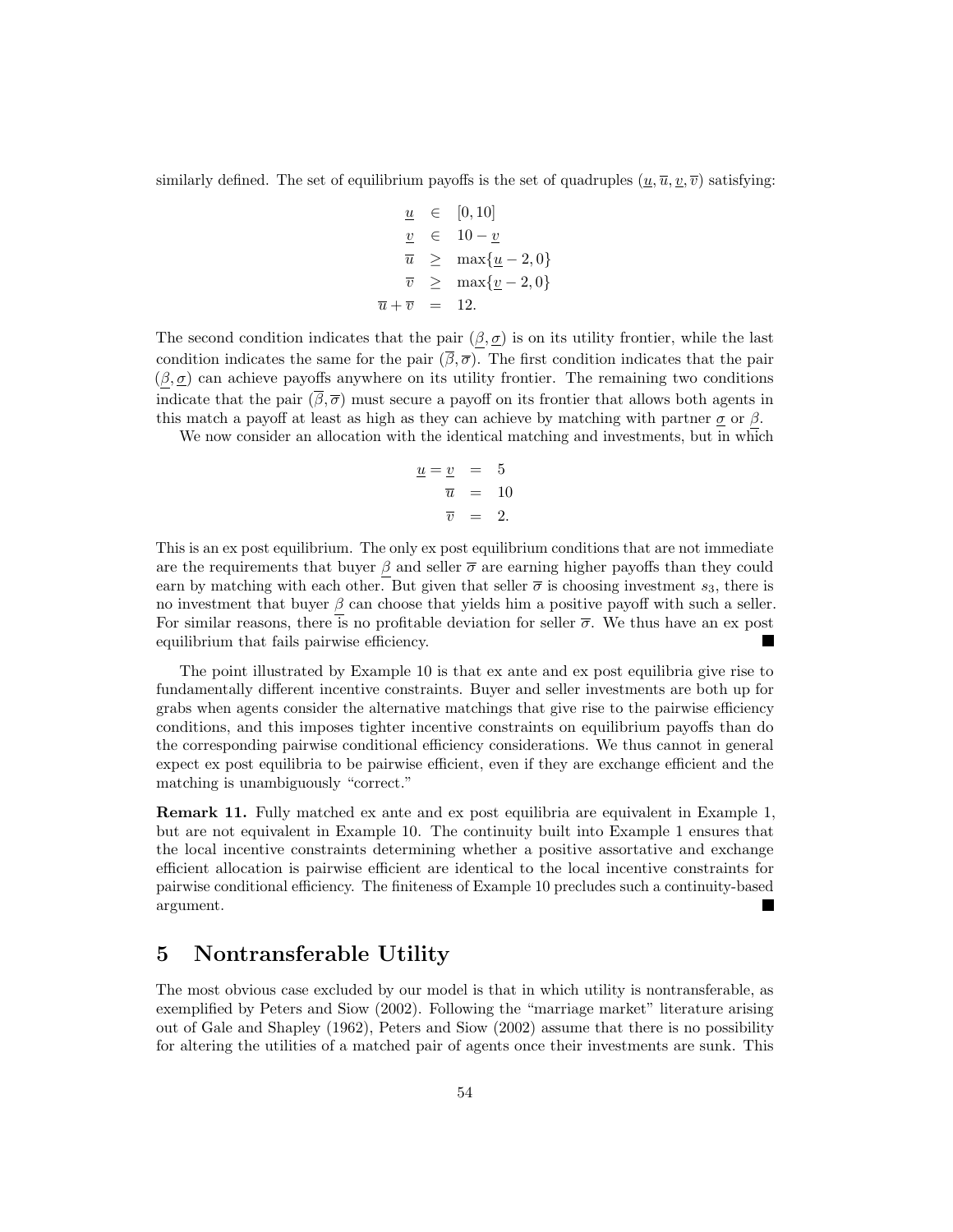section extends our analysis to accommodate nontransferable utility. Many of our results carry over with no or relatively small changes, while others require significant modifications. Most importantly, nontransferable utility leads to a rather dramatic failure of exchange efficiency, thus undermining the possibility to obtain general conditions guaranteeing the Pareto efficiency of ex post equilibria.

#### 5.1 The Model

We continue to work with the model introduced in Section 2, but now replace Assumptions 1.2–1.3. with the assumptions that neither  $U$  nor  $V$  depend on  $t$ :

#### Assumption 5.

[5.1] The functions  $U, U, V, V$  are continuous. [5.2]  $U(b, s, \beta, \sigma, t) = U(b, s, \beta, \sigma, t')$  holds for all  $(b, s, \beta, \sigma)$ , t and t'. [5.3]  $V(s, b, \sigma, \beta, t) = V(s, b, \sigma, \beta, t')$  holds for all  $(s, b, \sigma, \beta)$ , t and t'.

Assumption 5 is maintained throughout the following. We simplify the notation by writing  $U(b, s, \beta, \sigma)$  and  $V(s, b, \sigma, \beta)$  for the utilities agents obtain from engaging in an exchange  $(b, s, t)$  (which, by Assumptions 5.2–5.3, are independent of t). We similarly simply refer to  $(b, s)$  as an exchange. As a hint of difficulties to come, we observe that non-transferability of utility implies a failure of the strict Pareto property (cf. equations  $(1)-(2)$ ).

The definition of a feasible allocation, Definition 1, remains unchanged.

#### 5.2 Equilibrium and Efficiency with Nontransferable Utility

As in the transferable utility case, our first step in defining ex ante and ex post equilibria is to define functions  $\phi$ ,  $\psi$ ,  $\dot{\phi}$ , and  $\dot{\psi}$ , describing the utility possibilities available to a matched pair of agents. In the absence of effective transfers, we must accommodate the possibility that the set of exchanges satisfying the constraint appearing in the definition of these functions is empty. We do so by assigning  $-\infty$  as the value of the relevant function in such a case. Formally, we let

$$
\tilde{u}(i, j, b) = \max_{s \in S} U(b, s, \beta(i), \sigma(j)),
$$
  
\n
$$
\tilde{v}(j, i, s) = \max_{b \in B} V(s, b, \sigma(j), \beta(i)),
$$
  
\n
$$
\bar{u}(i, j) = \max_{b \in B} \tilde{u}(i, j, b),
$$
  
\n
$$
\bar{v}(j, i) = \max_{s \in S} \tilde{v}(j, i, s)
$$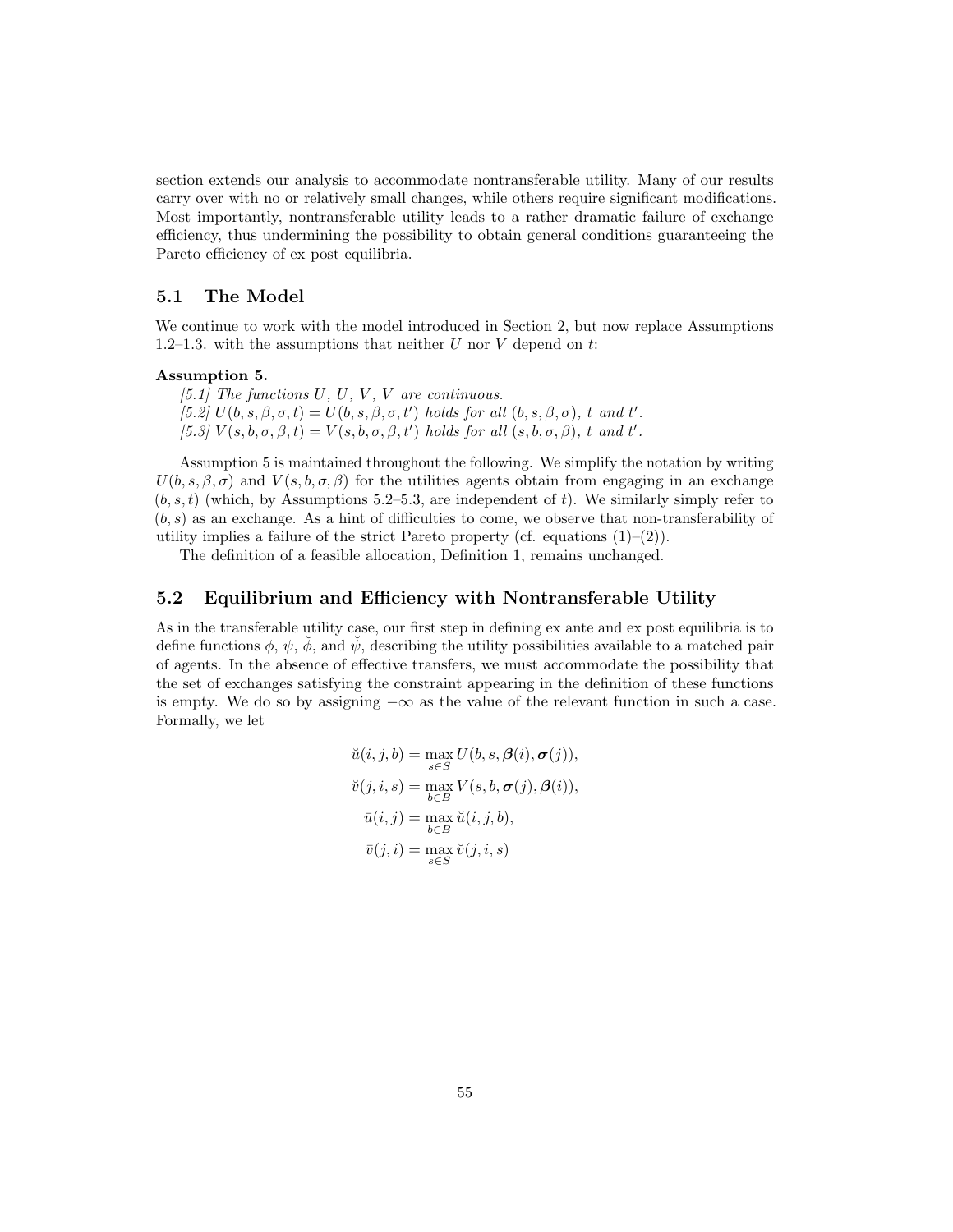and define

$$
\phi(i,j,v) = \begin{cases}\n\max_{b,s} U(b,s,\beta(i),\sigma(j)) & \text{s. t.} \quad V(s,b,\sigma(j),\beta(i)) \ge v & \text{if } v \le \bar{v}(j,i) \\
-\infty & \text{otherwise,} \\
\psi(j,i,u) = \begin{cases}\n\max_{b,s} V(s,b,\sigma(j),\beta(i)) & \text{s. t.} \quad U(b,s,\beta(i),\sigma(j)) \ge u & \text{if } u \le \bar{u}(i,j) \\
-\infty & \text{otherwise,} \\
\phi(i,j,s,v) = \begin{cases}\n\max_{b} U(b,s,\beta(i),\sigma(j)) & \text{s. t.} \quad V(s,b,\sigma(j),\beta(i)) \ge v & \text{if } v \le \check{v}(j,i,s) \\
-\infty & \text{otherwise,} \\
\end{cases}\n\end{cases}
$$

$$
\breve{\psi}(j,i,b,u) = \begin{cases} \max_{s} V(s,b,\sigma(j),\beta(i)) & \text{s. t.} \quad U(b,s,\beta(i),\sigma(j)) \ge u & \text{if } u \le \breve{u}(i,j,b) \\ -\infty & \text{otherwise.} \end{cases}
$$

The existence of all the maxima appearing in these definitions is assured by Assumption 5.1.

With these modifications, the definitions of ex ante and ex post equilibria (Definitions 2–3 in Section 2.2) as well as the definitions of Pareto efficiency, pairwise efficiency, pairwise conditional efficiency, and pairwise constrained efficiency (Definitions 4–8 in Section 3.1) carry over without any further changes to the case of nontransferable utility. Ex ante equilibria continue to satisfy the exchange efficiency condition (23) and ex post equilibria continue to satisfy the conditionally exchange efficiency condition (29). It is also easily verified that Propositions 1 and 2 as well as the associated Corollaries 1, 2 and 3 continue to hold when Assumption 1 is replaced by Assumption 5 in the statement of these results.<sup>24</sup> In particular, the result that every ex ante equilibrium is an ex post equilibrium holds with nontransferable utility, ensuring that pairwise efficient allocations are ex post equilibria, and we again have the relationships summarized in Figure 2.

It is less obvious that Proposition 4 continues to hold with non-transferable utility. However, neither the definition of separability, Definition 9, nor our proof of Proposition 4 makes use of the existence of effective transfers. Hence, even with non-transferable utility separability of preferences implies the pairwise constrained efficiency of ex post equilibria. Further, Corollary 4 can be inferred from Proposition 4 without having to resort to the strict Pareto property and thus continues to hold, too. As a consequence under separability, the "leveraging approach" to bounding the inefficiencies that may arise in an ex-post equilibrium discussed in Section 4.1.2 remains applicable with non-transferable utility and imposes significant constraints in the construction of ex-post equilibria. The example considered in Section 5.4 illustrates this.

In contrast to the results discussed in the preceding paragraph, the exchange efficiency result in Proposition 5 makes essential use the (imperfect) transferability of utility. To investigate the effects of assuming non-transferable utility on this result, we begin by observing that under nontransferability an exchange  $(b, s)$  is conditionally efficient for the pair  $(i, j)$  if and only if

$$
b \in \arg\max_{b' \in B} U(b', s, \beta(i), \sigma(j)) \text{ s.t. } V(s, b', \sigma(j), \beta(i)) \ge V(s, b, \sigma(j), \beta(i)), \qquad (86)
$$

$$
s \in \arg\max_{s' \in S} V(s', b, \sigma(j), \beta(i)) \text{ s.t. } U(b, s', \beta(i), \sigma(j)) \ge U(b, s, \beta(i), \sigma(j)).
$$
 (87)

 $24$ Because there are no effective transfers, we obviously cannot establish a counterpart to Proposition 3 concerning prices.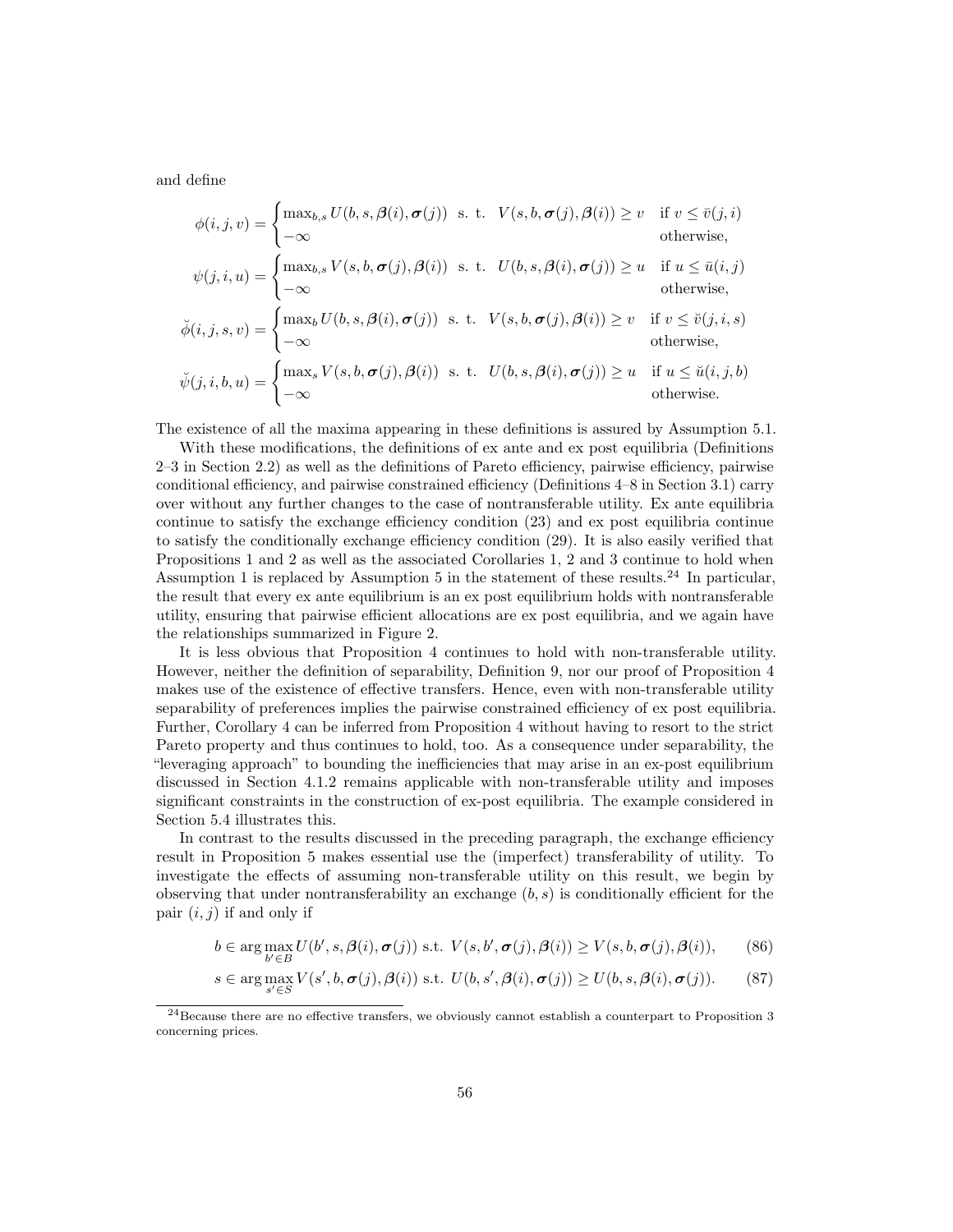The implications of  $(86)$ – $(87)$  are most easily understood when investments are unidimensional and utility functions satisfy an additional monotonicity property. We thus strengthen Assumption 4 to:

#### Assumption 6.

[6.1] The sets  $\mathfrak{B}, \mathfrak{S}, B$ , and S are subsets of  $\mathbb{R}$ .

[6.2] The functions  $\beta$  and  $\sigma$  are strictly increasing.

[6.3] The function  $U(b, s, \beta, \sigma)$  is strictly increasing in s and  $V(s, b, \sigma, \beta)$  is strictly increasing in b.

Assumption 6 states that, as in the model considered in Peters and Siow (2002), each agent in a matched pair strictly prefers that his or her partner chooses a higher investment level. As a consequence, the constraint appearing in (86) reduces to  $b' \geq b$  and the constraint in (87) reduces to  $s' \geq s$ . It follows that every exchange  $(b, s)$  with the property that neither the buyer nor the seller strictly prefers a unilateral increase in his or her own investment is conditionally efficient for the pair under consideration. The following result, which imposes the counterparts to the differentiability and convexity requirements from Proposition 5, is then immediate. As before, we use subscripts to denote partial derivatives.

**Proposition 9.** Let Assumptions 5–6 hold, let  $B = [b, \overline{b}]$  and  $S = [s, \overline{s}]$ , and U and V quasiconcave and differentiable in  $(b, s)$ . Then an exchange  $(b, s)$  is conditionally efficient for the pair  $(i, j)$  if and only if

$$
U_b(b, s, \boldsymbol{\beta}(i), \boldsymbol{\sigma}(j)) \cdot (\overline{b} - b) \le 0,
$$
  
\n
$$
V_s(s, b, \boldsymbol{\sigma}(j), \boldsymbol{\beta}(i)) \cdot (\overline{s} - s) \le 0.
$$

Proposition 9 indicates that the only exchanges excluded by conditional efficiency are ones in which the buyer (for example, with a similar statement for the seller) underinvests to such an extent that the buyer could increase his own utility by increasing his investment for the given investment of the seller. Even with the quasiconcavity conditions of Proposition 5, pairwise conditional efficiency thus does not preclude exchanges in which both agents underinvest (in the sense that both agents' utilities could be increased by an increase in both investments). Similarly, pairwise conditional efficiency does not preclude cases in which both agents overinvest (in the sense that both agents' utilities could be increased by a decrease in both investments).

Ex post equilibria with underinvestment can be interpreted as reflecting a hold-up problem, arising from the fact that in the absence of effective transfers the gain from increasing an investment is completely captured by the agent on the other side in the market. Overinvestment can be interpreted in terms of an investment arms race, in which agents chose wastefully high investments because they cannot use transfers to provide the agent on the other side of the market with an appropriate utility level.

#### 5.3 Matching in Ex Post Equilibrium

It is immediate that Proposition 6 continues to hold with nontransferable utility, providing conditions under which all ex post equilibria are fully matched. Here we establish conditions ensuring that fully matched ex post equilibria are payoff equivalent to positive assortative allocations.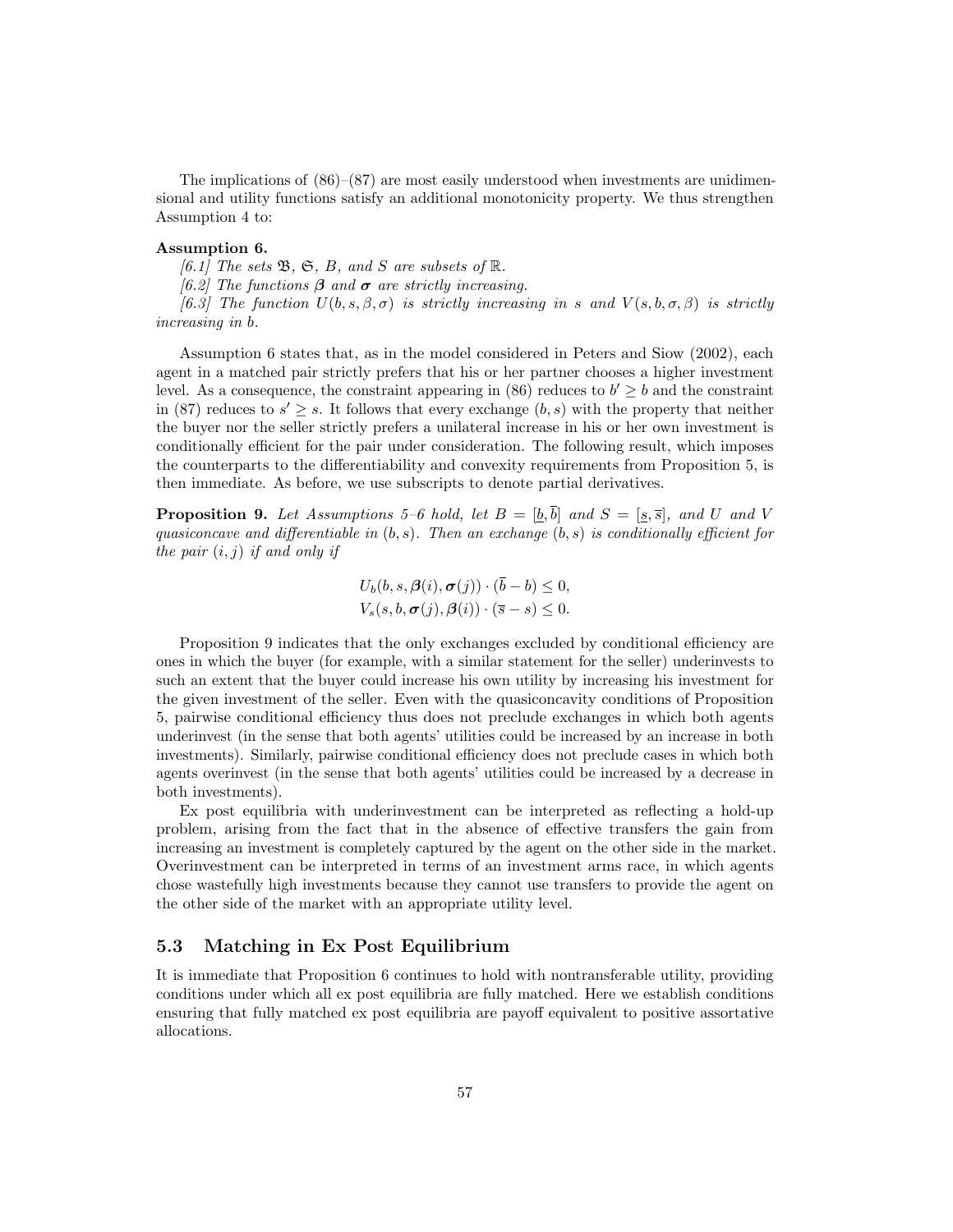Section 5.1 noted that the strict Pareto property fails under nontransferable utility. In the absence of the strict Pareto property, Lemma 1 does not hold. Rather than seeking a counterpart to Proposition 7, the proof of which relied on Lemma 1, we provide sufficient conditions for positive assortment by giving a direct proof for a counterpart to Corollary 5.

In the following result we consider the case of separable preferences (cf. Definition 9), so that utility functions are given by

$$
\begin{aligned} U(b,s,\beta,\sigma) &= \hat{U}(\hat{f}(b,s),b,\beta)\\ V(s,b,\sigma,\beta) &= \hat{V}(\hat{g}(s,b),s,\sigma) \end{aligned}
$$

for functions  $\hat{U}$  and  $\hat{V}$  that are strictly increasing in their first arguments. We say that preferences satisfy strict outer single crossing if the inequalities in the consequents of conditions  $(80)$ – $(81)$  from Section 4.3.2 hold strictly. The proof of the following is in Appendix I.

Proposition 10. Let Assumptions 3 and 5–6 hold, let preferences be separable and satisfy strict outer single crossing. Then every fully matched ex post equilibrium is payoff equivalent to a positive assortative ex post equilibrium.

There are two key differences between the conditions appearing in the statement of Corollary 5 and Proposition 10. First, there is no counterpart to the requirement that the functions f and  $\hat{q}$  satisfy a single crossing condition in the statement of Proposition 10. The role of this single crossing requirement in the proof of Corollary 5 is to ensure that the matching of investments induced by a matching of agents can be taken to be positive assortative. In the absence of transfers, the requirement in Assumption 6 that  $U$  and  $V$ are strictly increasing in the partner's investment suffices for this step of the argument. Second, in Proposition 10 strict outer single crossing rather than (weak) outer single crossing is imposed. In the absence of effective transfers, this strengthening of the single crossing condition is required to ensure that investments are increasing in names.

Proposition 10 isolates exchange inefficiency as the key stumbling block in extending our efficiency result in Proposition 8 for the case of (imperfectly) transferable utility to the case of nontransferable utility.

#### 5.4 Example

To illustrate our results, we consider an example patterned after the model in Peters and Siow (2002).<sup>25</sup> The set of names, types, and investments are compact intervals in  $\mathbb R$  with  $N = \mathfrak{B} = \mathfrak{S} = [0, 1]$  and  $B = S = [0, \overline{x}]$  with  $\overline{x} > 4$ . The functions  $\beta$  and  $\sigma$  are the identity functions. Utility functions are given by

$$
U(b, s, \beta, \sigma) = b + s - \frac{b^2}{2(\beta + 1)}, \quad \underline{U}(b, \beta) = b - \frac{b^2}{2(\beta + 1)},
$$

$$
V(s, b, \sigma, \beta) = b + s - \frac{s^2}{2(\sigma + 1)}, \quad \underline{V}(s, \sigma) = s - \frac{s^2}{2(\sigma + 1)}.
$$

<sup>25</sup>The main difference between this example and the scenario considered in Peters and Siow (2002) is that the set of feasible investments in Peters and Siow (2002) is type dependent. Our model and results can be extended to cover this possibility, but for the sake of clarity we prefer not to do so here.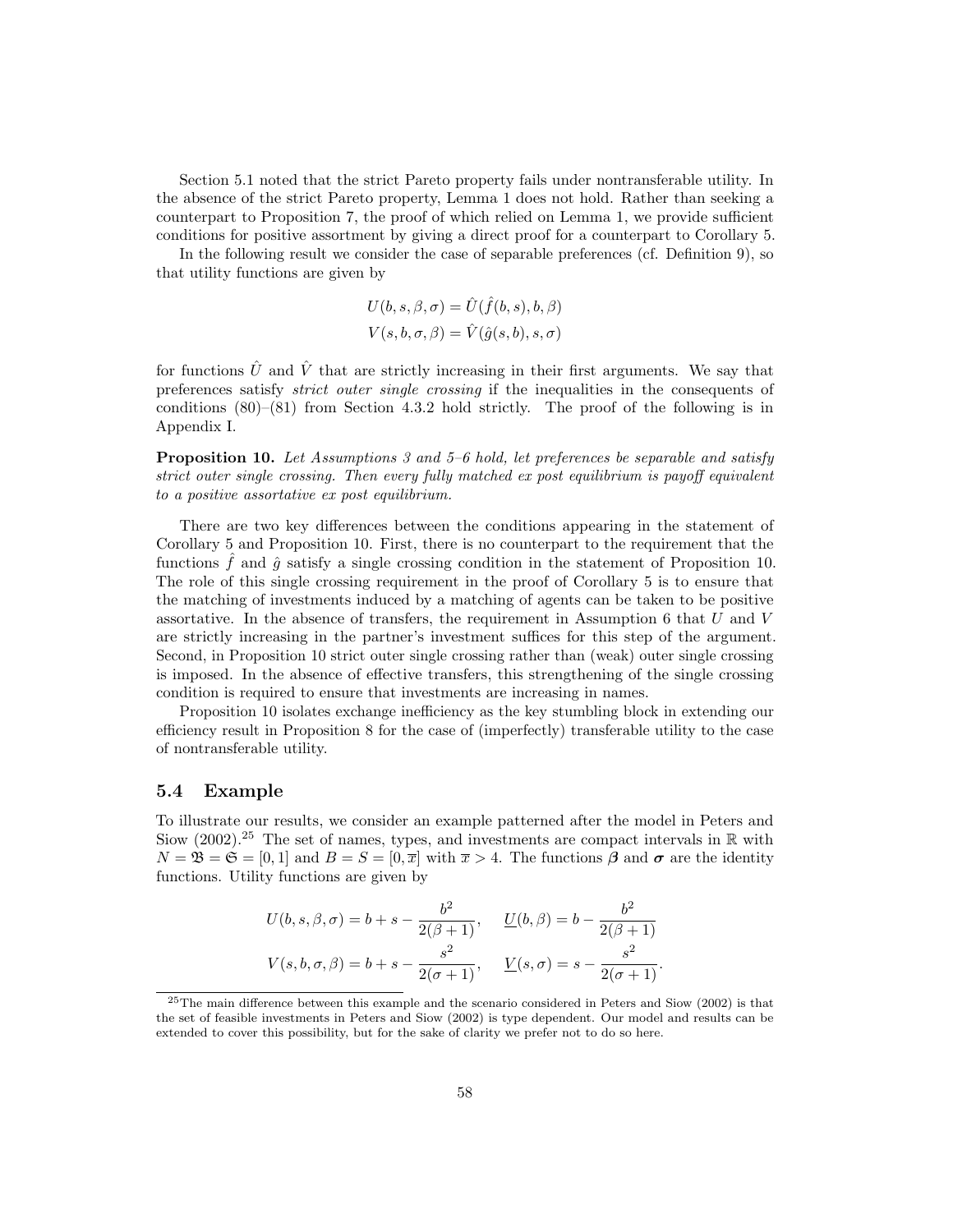These utility functions represent additively separable preferences with  $\hat{f}(b, s) = \hat{g}(s, b) = b + s$ ,  $f(b) = \hat{f}(b, 0), g(s) = \hat{g}(s, 0),$  and

$$
\hat{U}(y, b, \beta) = y - \frac{b^2}{2(\beta + 1)}
$$
 and  $\hat{V}(y, s, \sigma) = y - \frac{s^2}{2(\sigma + 1)}$ .

The autarchy investments  $\underline{b}(i)$  and  $\underline{s}(j)$  chosen by unmatched agents are given by the solution to the first order conditions  $\underline{U}_b(b, i) = 0$  and  $\underline{V}_s(s, j) = 0$ , implying

$$
\underline{b}(i) = 1 + i > 0
$$
 and  $\underline{s}(j) = 1 + j > 0$ ,

resulting in the outside options

$$
\underline{u}(i) = \frac{i+1}{2} \quad \text{and} \quad \underline{v}(j) = \frac{j+1}{2}.
$$

Because autarchy investments are strictly positive, condition (77) holds with strict inequalities, ensuring that all ex post equilibria are fully matched. Because Assumptions 3–6 hold and  $\hat{U}$  and  $\hat{V}$  satisfy strict single crossing, Proposition 10 implies that every ex post equilibrium is payoff equivalent to an allocation with positive assortative matching. We thus restrict attention to positive assortative allocations in the following. Further, we simplify the exposition by considering symmetric allocations in which matched agents choose identical investments, that is,  $i = j$  implies  $\mathbf{b}(i) = \mathbf{s}(j)$ . Notice, however, that asymmetric ex ante and ex post equilibria also exist, despite the symmetry of the model.

The investment functions in the symmetric ex ante equilibrium are given by

$$
\mathbf{b}^*(i) = 2(i+1) \quad \text{and} \quad \mathbf{s}^*(j) = 2(j+1),
$$

resulting in equilibrium utility levels

$$
u^*(i) = 2(i+1)
$$
 and  $v^*(j) = 2(j+1)$ .

The corresponding allocation with positive assortative matching is also an ex post equilibrium. In the following we exhibit additional ex post equilibria failing exchange (and hence pairwise and Pareto) efficiency, thus illustrating the scope of possible inefficiencies indicated by Proposition 9.

First we construct an underinvestment equilibrium. Consider the investment functions  $\boldsymbol{b}$ and s given by  $\mathbf{b}(i) = \mathbf{s}(j) = 2$  for all i and j. In this allocation almost all agents underinvest relative to the symmetric ex ante equilibrium. The resulting utility levels in the corresponding allocation with positive assortative matching are

$$
u(i) = 4 - \frac{2}{(i+1)} \ge \underline{u}(i)
$$
 and  $v(j) = 4 - \frac{2}{(j+1)} \ge \underline{v}(j)$ ,

ensuring that the individual rationality constraints are satisfied. As the conditions from Proposition 9 are satisfied, this allocation is an ex post equilibrium. Every agent fares strictly better in this equilibrium than under autarchy except for agents  $i = j = 1$ , who are choosing investments (and earning utilities) just equal to their autarchy levels. The latter equality implies that we could not construct a similar equilibrium with an investment level lower than 2.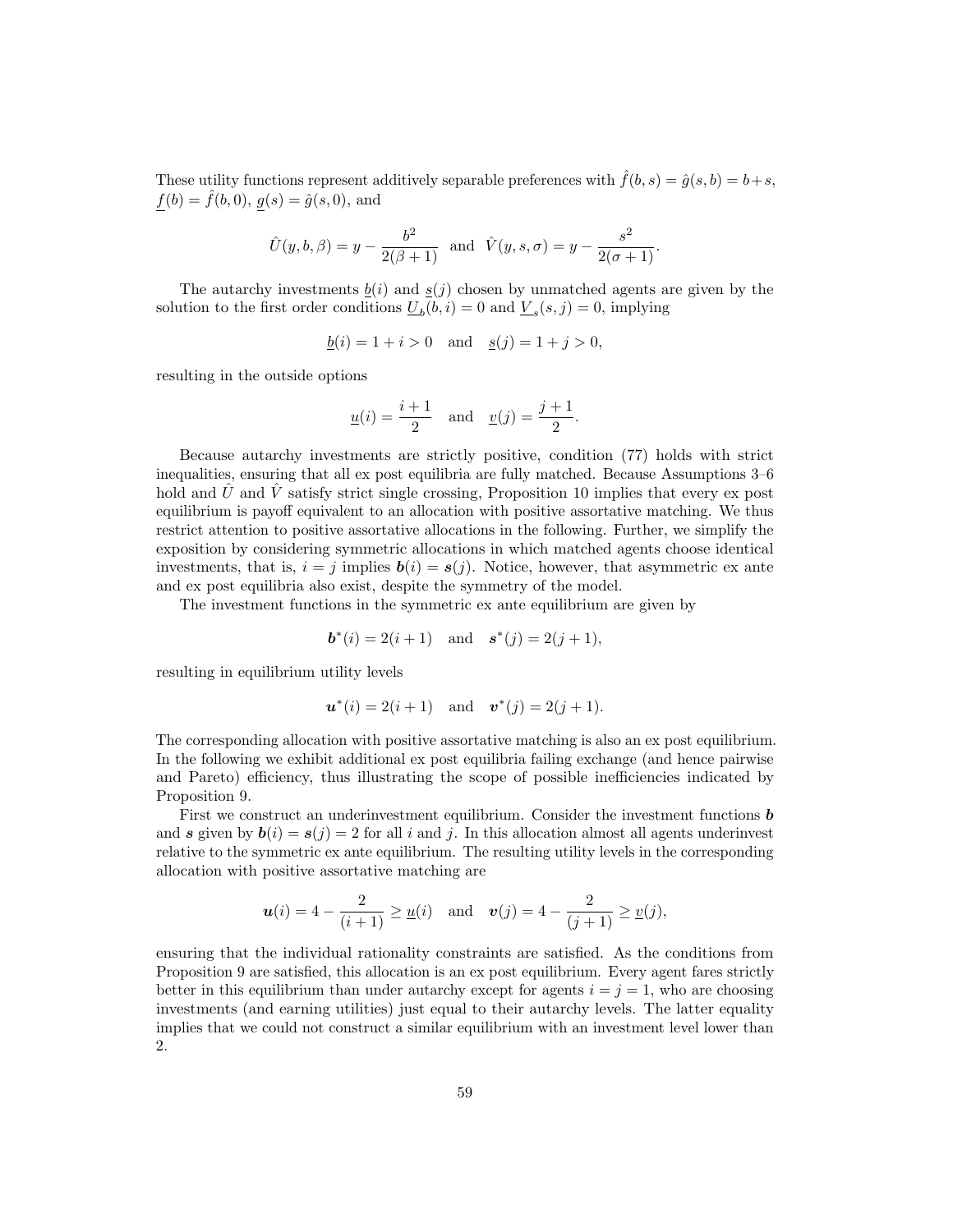Next we consider an overinvestment equilibrium. Consider the investment functions  $\boldsymbol{b}$ and s given by

$$
\mathbf{b}(i) = \begin{cases} 3 & \text{if } i < 1/2 \\ \mathbf{b}^*(i) & \text{otherwise} \end{cases}
$$
\n
$$
\mathbf{s}(j) = \begin{cases} 3 & \text{if } j < 1/2 \\ \mathbf{s}^*(j) & \text{otherwise.} \end{cases}
$$

Relative to the symmetric ex ante equilibrium this allocation features overinvestment for all agents  $i < 1/2$  and  $j < 1/2$ . Given positive assortative matching, the resulting utility levels are

$$
\mathbf{u}(i) = \begin{cases} 6 - \frac{9}{2(i+1)} & \text{if } i < 1/2 \\ \mathbf{u}^*(i) & \text{otherwise} \end{cases}
$$
\n
$$
\mathbf{v}(j) = \begin{cases} 6 - \frac{9}{2(j+1)} & \text{if } j < 1/2 \\ \mathbf{u}^*(j) & \text{otherwise.} \end{cases}
$$

The allocation is individually rational and is conditionally exchange efficiency. To show that it is an ex post equilibrium, we show that it is pairwise constrained efficient. We show that (46) holds for buyers (with (47) for sellers being analogous). For any pair  $(i, j)$ , we have

$$
\breve{\phi}(i,j,{\boldsymbol{s}}(j),{\boldsymbol{v}}(j))=2{\boldsymbol{s}}(j)-\frac{({\boldsymbol{s}}(j))^2}{2(\beta+1)},
$$

which follows from noting that (i) agent i can match with j and provide j with utility  $\mathbf{b}(j)$ only if  $b > b(I(j)) = s(j)$ , and (ii) agent i will then choose  $b = s(j)$ , since  $s(j)$  exceeds agent i's autarchy investment. We then need only note that  $2s - (s^2)/(2(\beta + 1))$  is concave and maximized by  $s = 2(\beta + 1)$ , ensuring that no agent i can do better than to match with agent  $j=1$ .

Remark 12. The existence of ex post equilibria failing Pareto efficiency in this example appears to be in conflict with the results of Peters and Siow (2002), who also examine a nontransferable utility model in which matches are arranged after investments are sunk, but conclude that all of the equilibria in this model are efficient.

This conflict is only apparent, as the equilibrium notion employed by Peters and Siow  $(2002)$  is more demanding than our notion of ex post equilibrium.<sup>26</sup> Peters and Siow  $(2002)$ define a "return function," identifying for each buyer investment  $b$  the seller investment  $s$ with which a buyer who chooses b would be matched (note that preferences are separable), with the inverse of this function similarly identifying a buyer investment  $b$  to be matched with each value of s chosen by a seller. Their equilibrium concept requires that every agent chooses a utility-maximizing investment, subject to the matching possibilities specified by the return function, and the resulting demand-for-investment functions clear the market.

The return function in Peters and Siow (2002) is the functional equivalent of a complete set of prices in our model. Their argument that the resulting equilibria are efficient is analogous

<sup>26</sup>Bhaskar and Hopkins (2011) apply a counterpart of the ex post equilibrium concept to the model in Peters and Siow (2002), finding inefficient equilibria resembling the ones we describe above.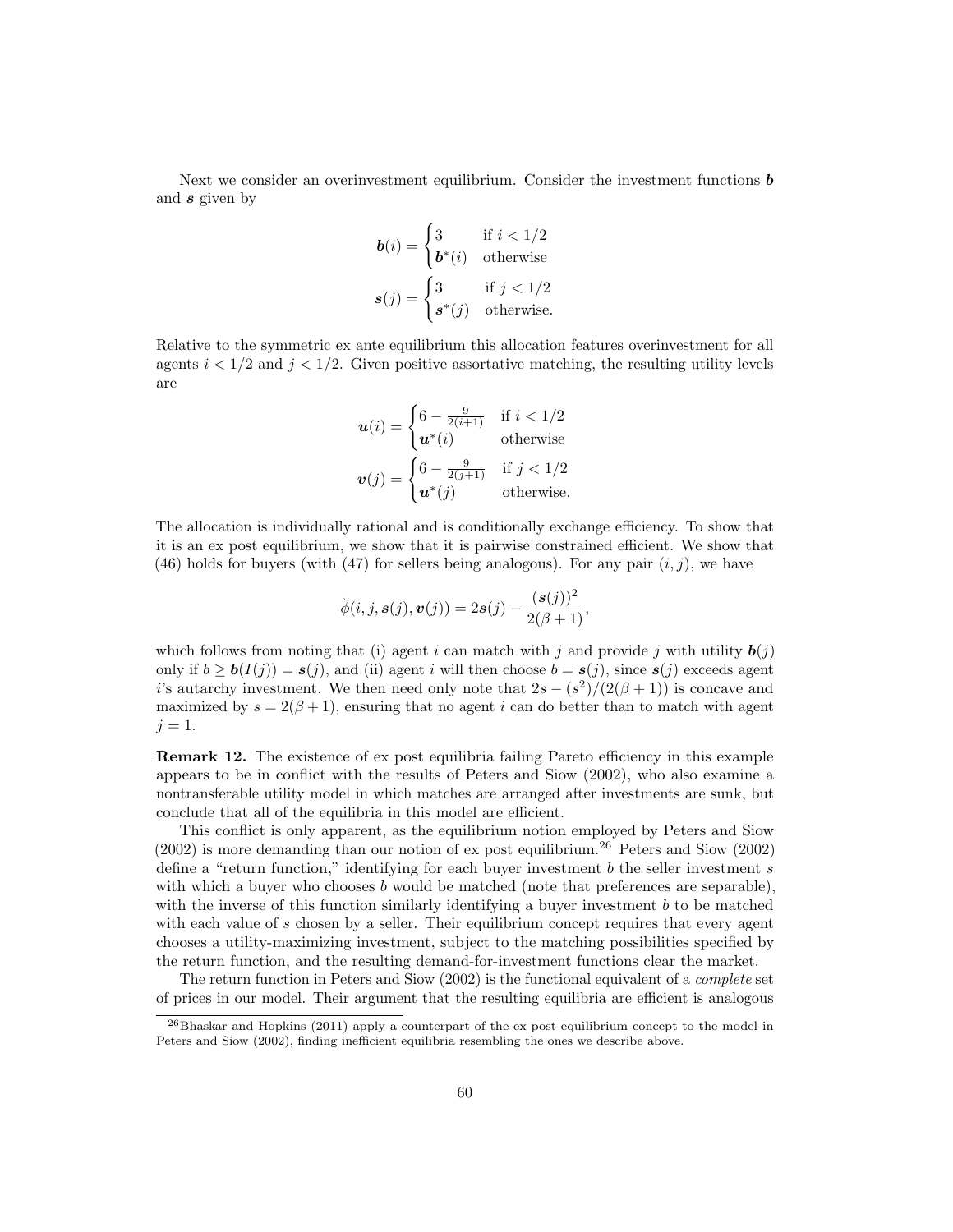to the argument used to establish our Proposition 3, showing that ex post equilibria supported by complete prices are pairwise efficient. The complete prices in our model and the return function in Peters and Siow (2002) each solve the coordination problems that can give rise to inefficient ex post equilibria. We are not sanguine that such coordination problems are easily solved in markets where matches are formed only after investments are sunk, and so we have not built such a solution to the coordination problem into our ex post equilibrium concept.

Remark 13. Bhaskar and Hopkins (2011) examine a variant of the model with separable preferences and nontransferable utility in which agents first choose their expenditure on investment, then receive a realization of a random investment level drawn from a distribution whose specification depends on the cost devoted to investment, and then match after realized investments are drawn. In this model, Bhaskar and Hopkins (2011) find that, except for knife-edge cases, (their counterpart to) ex post equilibria are inefficient. Their interpretation is that one should be cautious in interpreting Peters and Siow (2002)'s observation that equilibria are efficient, since this efficiency breaks down once one moves beyond the case of deterministic investments.<sup>27</sup>

The presence of stochastic investments in Bhaskar and Hopkins (2011) implies that one of the key results in our paper (and the papers discussed in Section 2.1.4) does not hold, namely that any ex ante equilibrium is also an ex post equilibrium. Bhaskar and Hopkins (2011) focus exclusively on the case in which markets are available only ex post, i. e., matches are determined only after investments are sunk. The preceding statement can be made precise only upon extending their model to also encompass ex ante markets, i.e., markets that allow investments and matches to be simultaneously determined. However, we can readily identify the source of difficulty without going too deeply into details.

Define an allocation as specifying, for each agent, an expenditure on investment, a probability distribution over the partner with whom the agent matches, and a probability distribution over the accompanying pairs of realized investments. Suppose we have a model in which all buyers are the same type (and similarly all sellers are of the same type) and suppose first that markets are available ex ante. Consider a candidate equilibrium in which all buyers (and similarly sellers) choose the same expenditure on investment and hence induce the same distribution over realized investments. The equilibrium matching will then be arbitrary, and the distribution over the pair of investments that a buyer will realize in his match is the product of the buyer's and seller's investment distribution. Now suppose, in contrast, that markets are only available ex post, and so matching occurs after investments are realized, and suppose that a supermodular function translates investments into payoffs. Then the ex post market will match investments positive assortatively, introducing correlation into the realized distribution of investments that a buyer will realize in his match, an impossibility in the ex ante case. Hence, the two settings give rise to different sets of feasible allocations. One then cannot simply argue that ex ante equilibria are also ex post equilibria, and it is less surprising that investment levels might differ across the two cases. We would expect the result that ex ante equilibria are also ex post equilibria to hold if, under ex post markets, matching takes place after expenditures on investments have been made, but before realized

<sup>27</sup>One interpretation offered by Bhaskar and Hopkins (2011) for their interest in stochastic investments is that the latter serve as a perturbed model which can be used to choose between the multiple ex post equilibria that appear in the model with deterministic investments. They leave open the question of whether, as the perturbation become small, the equilibrium converges to a (pairwise efficient) allocation satisfying Peters and Siow (2002)'s equilibrium definition.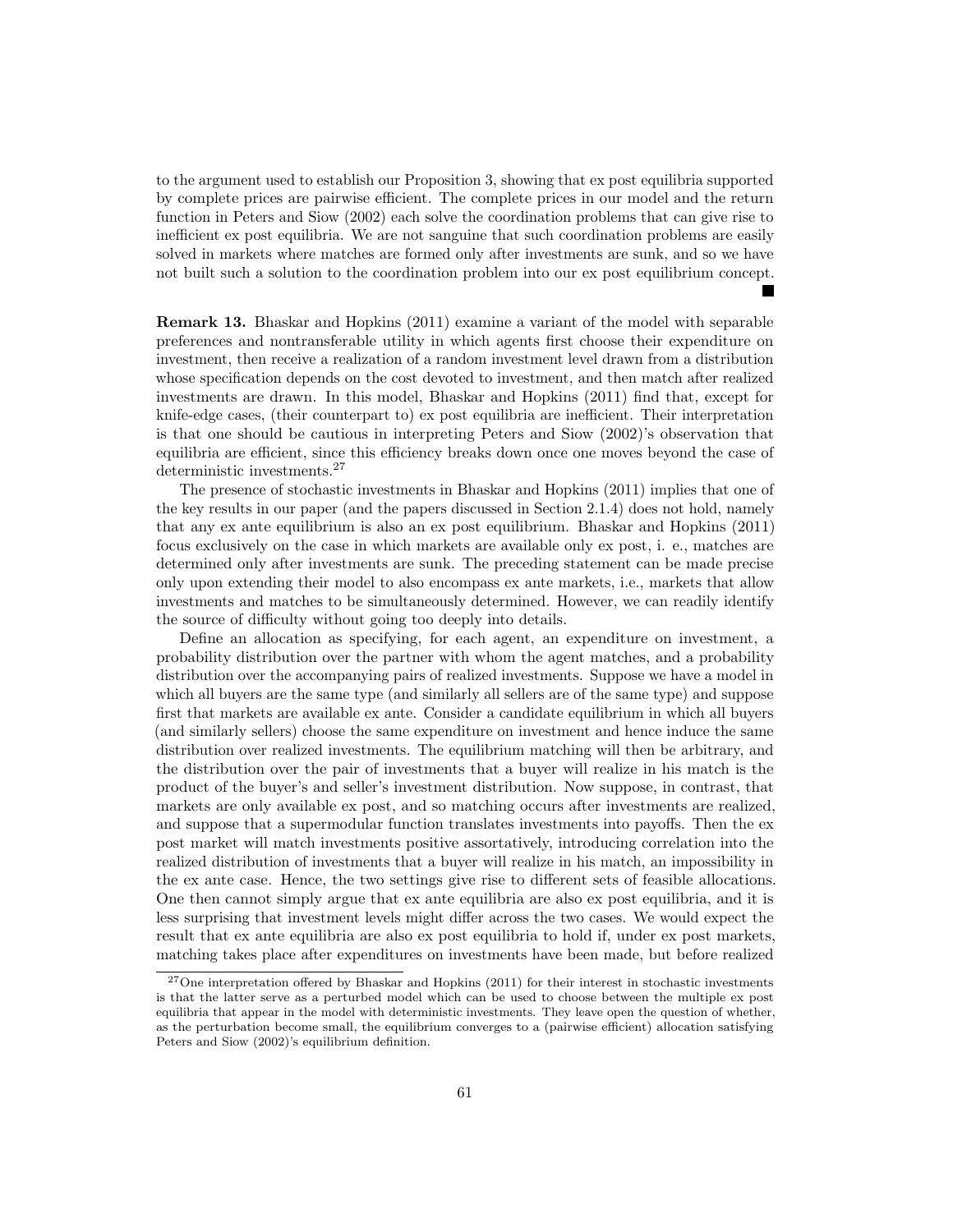investments are drawn.

Once investment realizations are stochastic, another problem of missing markets appears even when ex ante markets are available, since the agents are exposed to uninsurable risk. This poses no difficulty in Bhaskar and Hopkins (2011) because the agent's utilities are linear in their investment realizations, ensuring that the investigation of ex ante equilibrium can proceed just as it does in the case of deterministic investments, with expected investments replacing investments in the agents' payoff functions. In general, however, the presence of uninsurable risk will introduce inefficiencies that could be mitigated by a complete set of markets.

### 6 Discussion

#### 6.1 Existence of Equilibrium

The existence of ex post equilibria is implied by the existence of ex ante equilibria (Corollary 1), but we have not addressed the question of when the latter exist. As we have noted, the pairwise efficiency conditions characterizing ex ante equilibria are equivalent to the stability conditions from the literature on matching and assignment models, which contains a number of existence results. As long as the functions  $\phi$  and  $\psi$  emerging from our investment-choice problem satisfy the conditions from these results, we can apply them to infer existence of ex ante equilibria in our model.

In the finite case, our Assumption 1 ensures that the continuity and monotonicity assumptions of Alkan and Gale (1990, Theorem 1) are met (cf. our Lemma 1). As long as the agents' outside options are feasible within each match (i.e., the full matching condition (76) holds), this suffices for the existence of an ex ante equilibrium in our model. With nontransferable utility, existence of ex ante equilibria is implied by Gale and Shapley (1962) even without the additional condition on outside options.

With an infinite number of agents, the case most commonly considered in the literature is that in which types are continuously distributed and utility is perfectly transferable. Conditions ensuring the existence of pairwise efficient allocations are provided by Chiappori, McCann, and Nesheim (2010) and Ekeland (2010b)). These results allow for multidimensional types, but require restrictions on utility functions reminiscent of the supermodularity conditions in Cole, Mailath, and Postlewaite (2001b), who prove existence for their unidimensional model. Legros and Newman (2007a) study matching models with imperfectly transferable utility and a continuum of types under assumptions akin to the ones we impose in Section 4.3. They identify conditions (including the continuous differentiability of  $\phi$  and  $\psi$ , which we could obtain from an appropriate strengthening of Assumption 2) under which the existence of equilibrium follows from the existence of the solution to a differential equation.

The literature has obtained more general existence results for models with an infinite number of agents than the ones cited above, but these results use a notion of feasibility different from the one we employ. Kaneko and Wooders (1996) present a general existence result for stable allocations in a model with either perfectly or imperfectly transferable utility, but their notion of an f-core considers any allocation to be feasible which lies in the closure of our set of feasible allocations. To make their result applicable to our setting would then require the identification of additional conditions ensuring feasibility of a stable outcome. That this is a non-trivial task becomes clear when considering the case of perfectly transferable utility in which stable allocations coincide with the solutions of an optimal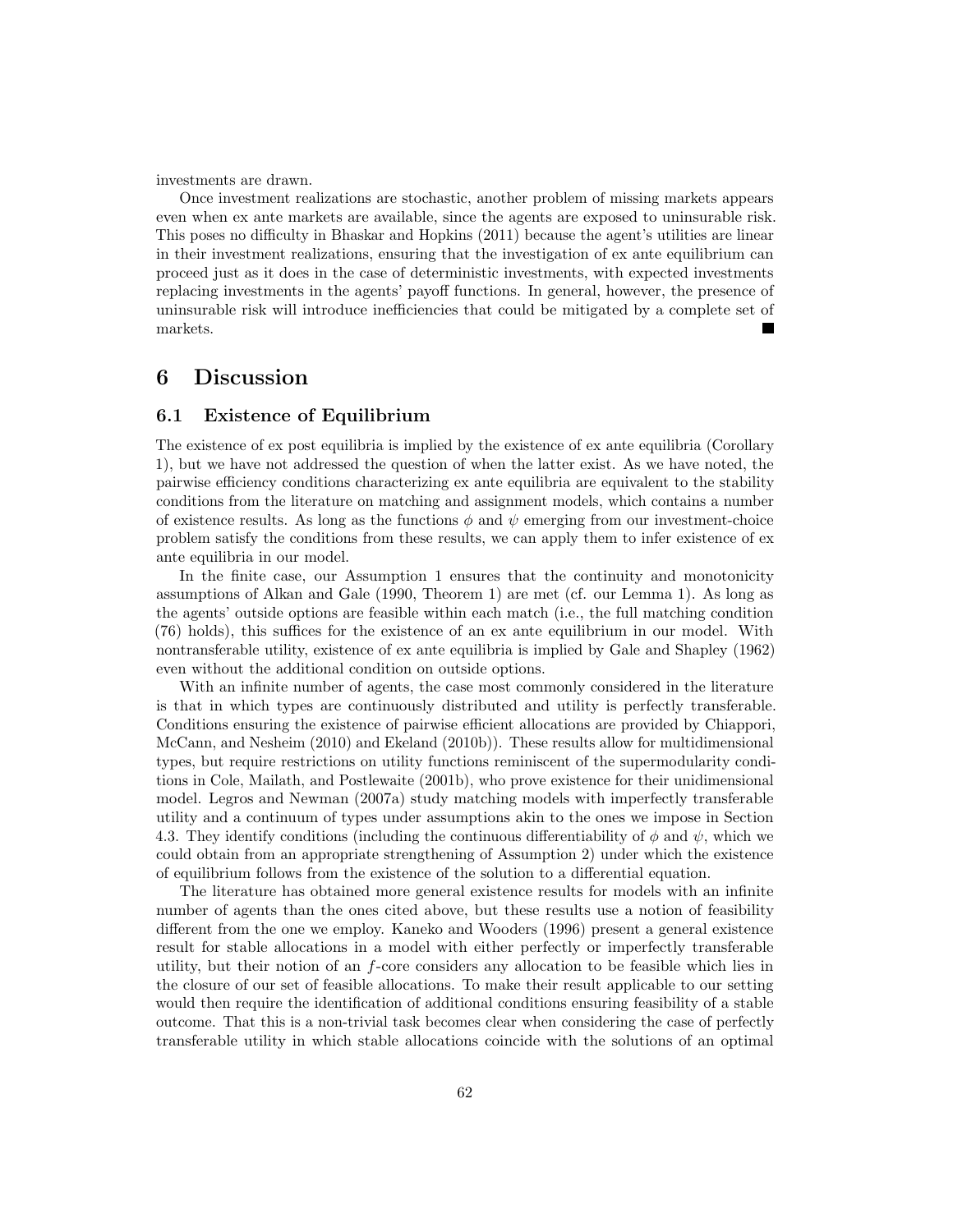transport problem (e.g. Gretsky, Ostroy, and Zame, 1992; Ekeland, 2010b). In particular, our existence problem is analogous to the existence of solutions to the so-called Monge problem, which is a notoriously difficult problem, whereas general existence results have been obtained for the so-called Kantorovich problem which considers an enlarged set of feasible allocations (Villani, 2009).<sup>28</sup>

#### 6.2 Foundations for Competitive Matching

We have focussed on investment decisions in competitive matching environments by building the assumption that agents behave competitively into our equilibrium notions. In particular all agents solve a maximization problem that takes prices (whether in monetary or utility terms) as fixed at the candidate equilibrium level. Cole, Mailath, and Postlewaite (2001b), Dizdar (2012) and Peters and Siow (2002) adopt a similar approach. The advantage of this approach is that it takes the hold-up problem and positional externalities off the table, allowing us to isolate the role of coordination problems.

Makowski (2004, pp. 19-20), building on work by Gretsky, Ostroy, and Zame (1992, 1999), argues that one should be leery of simply assuming the matching market to be competitive, even when dealing with a continuum of agents, because by "accepting this point of view, one runs the danger of making continuum analysis totally unconnected with the analysis of large but finite economies....."<sup>29</sup> Cole, Mailath, and Postlewaite (2001a) show that allocations in a finite model satisfying a "double overlap" condition will satisfy a constrained efficiency condition analogous to the constrained efficiency condition that characterizes ex post equilibria (when preferences are separable) in our model. It would be important to investigate similar conditions in our setting. Bhaskar and Hopkins (2011, Appendix B) show that their competitive matching market, with a continuum of agents, is the limit of a sequence of models with finite numbers of agents. Hadfield (1999) also offers such a limiting analysis. However, Peters (2007, 2011) examines models whose equilibria do not exhibit convergence to competitive equilibrium as the number of agents grows arbitrarily large. Investigating the conditions under which matching markets with a large numbers of agents will be competitive remains an important area for further work.

<sup>28</sup>The problem of finding a solution to the pairwise efficiency conditions in our model is a Monge problem because we specify a matching as a map from names on one side of the market into names on the other side. In the Kantorovich problem the set of feasible matchings is identified with a joint probability measure over  $N \times N$ , with the constraint that the induced marginal distributions, over the sets of buyers and sellers, match the distributions of buyer and seller names. The interpretation is that the probability attached to any subset of  $N \times N$  as the probability that agents from this subset are drawn to match. Again, see Villani (2009).

<sup>&</sup>lt;sup>29</sup>Makowski (2004) defines the post-investment matching market as being perfectly competitive if the equilibrium price vector is a continuous function of the measures describing the investments present in the ex post market, so that an investment deviation by a small group of agents can have only a small effect on equilibrium prices. An individual member of the continuum is then "viewed as the limit of a small group of individuals," and may or may not have market power.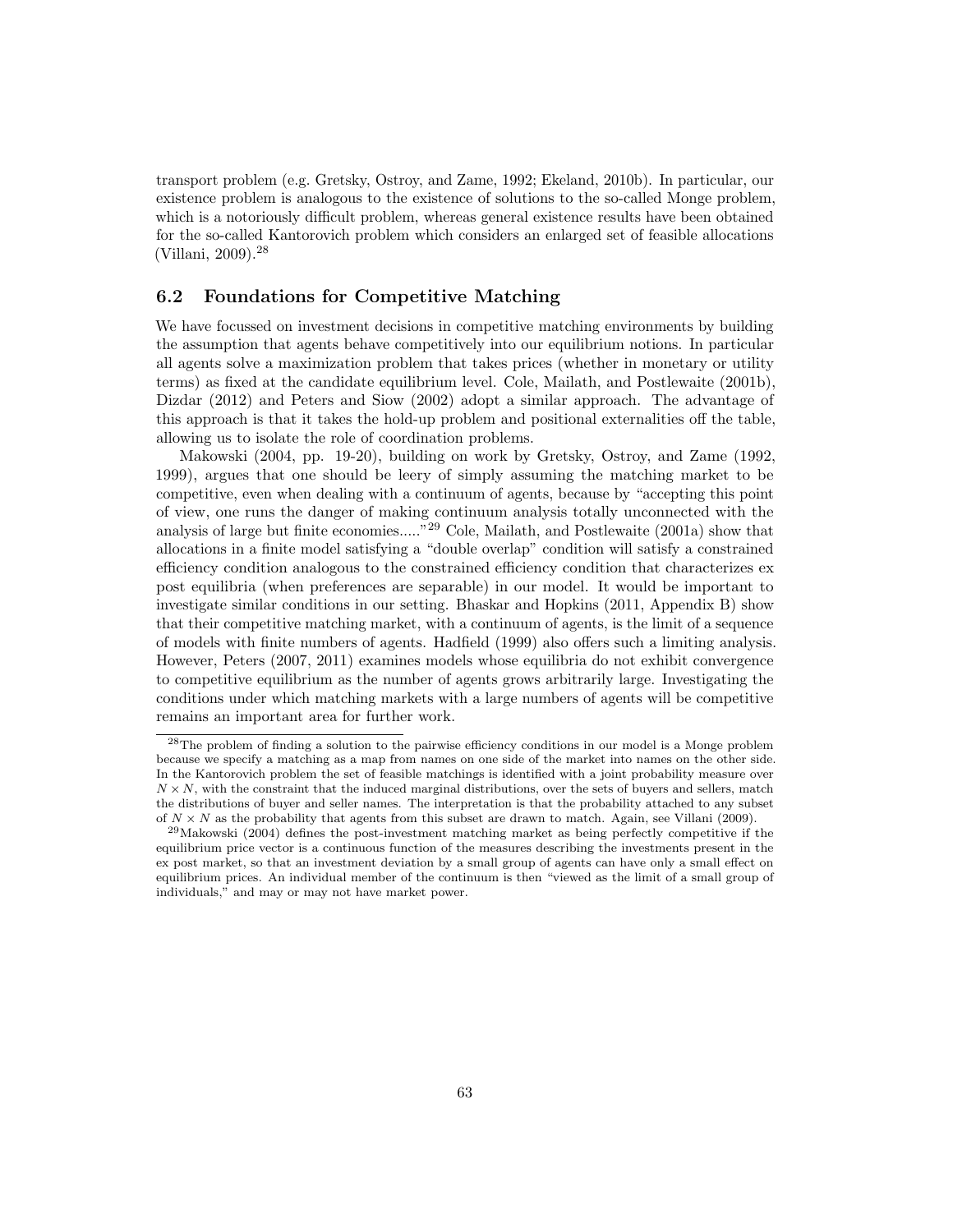# Appendices

# A Proof of Lemma 1 (Section 2.2.1)

We first confirm that  $\phi$  (and similarly  $\psi$ ) is well defined on  $N \times N \times \mathbb{R}$ . Fix a pair  $(i, j) \in N \times N$ . Then for any  $v \in \mathbb{R}$ , we can fix a pair  $(b, s)$  and then use Assumption 1.3 to infer that there is some t for which  $V(s, b, \sigma(j), \beta(i), t) \geq v$ . This ensures that the maximization problem in (17) is feasible, and the existence of the maximum then follows from the continuity assumed in Assumption 1.1, the fact that  $B$  and  $S$  are compact, and the fact that  $U$  and  $V$  move in opposite dictions in  $t$  (Assumptions 1.2–1.3).

[Lemma 1.1] We provide the proof for the function  $\phi$ , with the case of  $\psi$  being similar. It is immediate from (17) that  $\phi$  is weakly decreasing in v. To see that it is strictly decreasing, fix  $(i, j)$  and let  $\overline{v} > \underline{v}$ . Then there exists an exchange  $(\overline{b}, \overline{s}, \overline{t})$  with  $\phi(i, j, \overline{v}) = U(\overline{b}, \overline{s}, \mathcal{B}(i), \sigma(j), \overline{t})$ and  $V(\bar{s}, \bar{b}, \sigma(j), \beta(i), \bar{t}) \geq \bar{v}$ . By Assumptions 1.1 and Assumption 1.3, there exists  $\varepsilon > 0$ such that  $V(\overline{s}, \overline{b}, \sigma(j), \beta(i), \overline{t} - \varepsilon) \geq \underline{v}$ . Using Assumption 1.2, we then have  $\phi(i, j, \underline{v}) \geq$  $U(\overline{b}, \overline{s}, \beta(i), \sigma(j), \overline{t} - \varepsilon) > U(\overline{b}, \overline{s}, \beta(i), \sigma(j), \overline{t}) = \phi(i, j, \overline{v})$ , giving the result.

[Lemma 1.2] We establish that  $u = \phi(i, j, \psi(j, i, u))$ . Fix  $(i, j) \in N \times N$  and  $u \in \mathbb{R}$ . Then  $\psi(j, i, u)$  exists (as established in our opening remarks) and we can let  $v := \psi(j, i, u)$ . The definition of  $\psi$  (cf. (18)) ensures that there exist b, s and t such that

$$
U(b, s, \boldsymbol{\beta}(i), \boldsymbol{\sigma}(j), t) \ge u
$$
  

$$
V(s, b, \boldsymbol{\sigma}(j), \boldsymbol{\beta}(i), t) = v.
$$

This implies that  $\phi(i, j, v) \geq u$ . To complete the argument by showing that this is in fact an equality, suppose  $\phi(i, j, v) > u$ . Then there exists b, s and t with

$$
U(b, s, \beta(i), \sigma(j), t) > u
$$
  
 
$$
V(s, b, \sigma(j), \beta(i), t) \ge v.
$$

From the strict Pareto property (cf.  $(1)$ – $(2)$ ) this in turn ensures that there exists t' for which

$$
U(b, s, \beta(i), \sigma(j), t') > u
$$
  

$$
V(s, b, \sigma(j), \beta(i), t') > v,
$$

contradicting the definition  $v := \psi(j, i, u)$ .

[Lemma 1.3] As an implication of Lemma 1.2,  $\phi$  has full range as a function of v and, from Lemma 1.1, is strictly decreasing in v. Hence,  $\phi$  is continuous in v. The same argument gives continuity of  $\psi$  in u. I.

# B Pareto Efficiency (Section 3.1.1)

We present an example motivating the restriction to finite Pareto improvements in our definition of Pareto efficiency.

Let  $N = \mathfrak{B} = \mathfrak{S} = [0,1]$ , let the sets  $B = \{b\}$  and  $S = \{s\}$  be singletons, and let  $\beta$  and  $\sigma$  be identity functions. Utility is perfectly transferable, with

$$
U(b, s, \beta, \sigma, t) = 1 + \beta + \sigma - t
$$

$$
V(s, b, \sigma, \beta, t) = t,
$$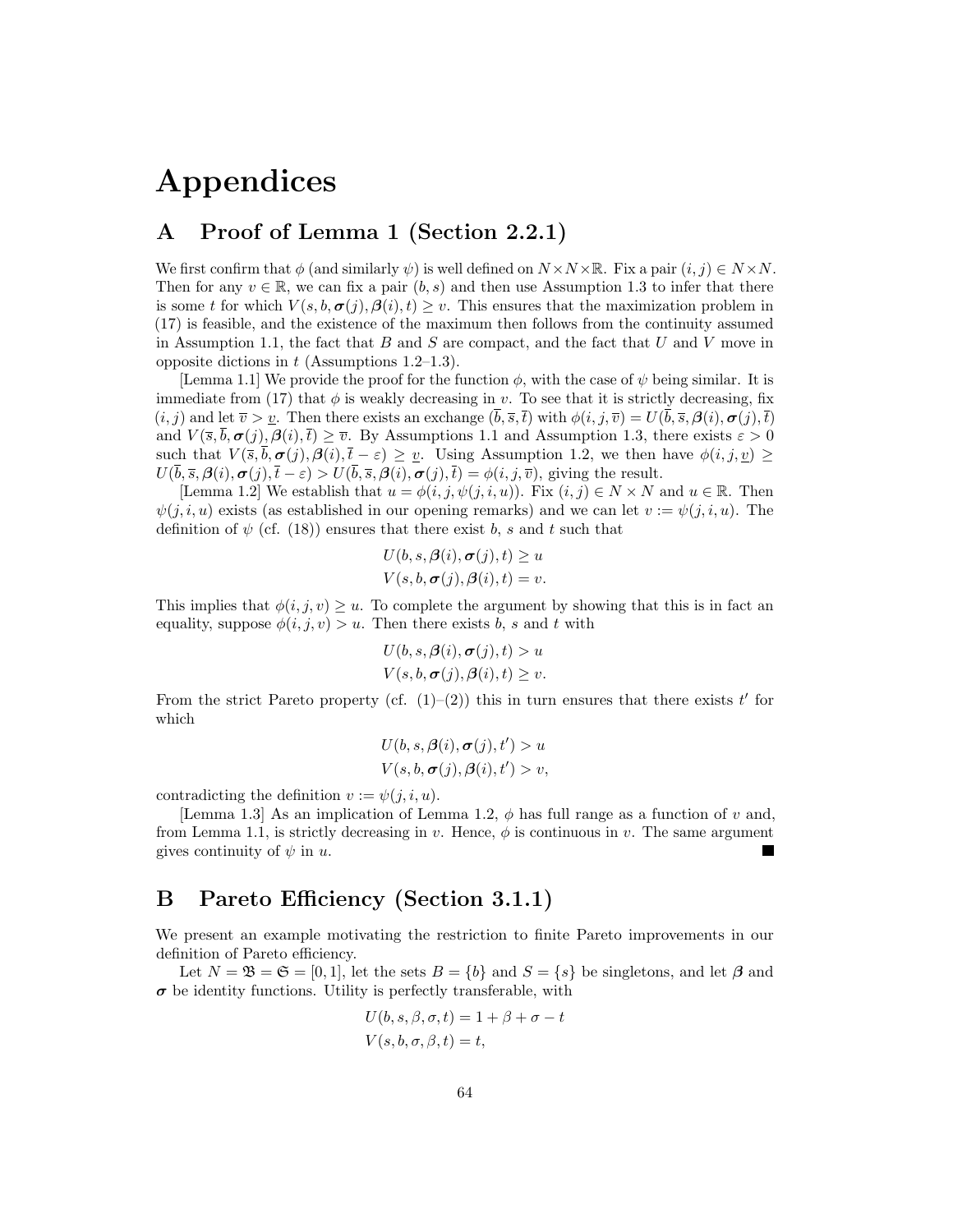and with  $U$  and  $V$  being identically zero. Now consider a fully matched allocation in which J and I are identity functions and payoffs are given by

$$
u(i) = 2i + \frac{1}{2}
$$
 and  $v(j) = \frac{1}{2}$ .

This allocation is feasible and is easily seen to be Pareto efficient in the sense of Definition 4. However, we can construct a Pareto improvement by changing the allocation for a countable set of agents. Let

$$
Z = \{\ldots, \frac{1}{2} - \frac{15}{32}, \frac{1}{2} - \frac{7}{16}, \frac{1}{2} - \frac{3}{8}, \frac{1}{2} - \frac{1}{4}, \frac{1}{2}, \frac{1}{2} + \frac{1}{4}, \frac{1}{2} + \frac{3}{8}, \frac{1}{2} + \frac{7}{16}, \frac{1}{2} + \frac{15}{32}, \ldots\}.
$$

All agents whose name does not fall in the set Z are matched with their current partners. In the set  $Z$ , the matching is as follows:



We again set  $\mathbf{v}(i) = 1/2$  for all j. Then every buyer in the set Z has been moved up to a match with a higher seller, with the seller commanding no higher a payoff, and hence every buyer in  $Z$  is strictly better off, whereas every seller and every buyer not in the set  $Z$  receives the same utility as before.

# C Calculations for Example 2 (Section 3.1.4)

#### C.1 Supermodularity of the Surplus Function

We verify that the function

$$
z(b, s) = \max\{2\sqrt{bs}, bs\}
$$

is supermodular, which implies the corresponding result for any value of k. Because  $2\sqrt{bs}$  and bs are both supermodular and  $bs \geq 2\sqrt{bs}$  holds if and only if  $bs \geq 4$ , it suffices to show that at  $b = 4/s$  the partial derivative of bs with respect to s is larger than the partial derivative at  $b = 4/s$  the partial derivative of bs with respect to s is larger than the partial derivative of  $2\sqrt{bs}$  with respect to s. As these partial derivatives are  $4/s$  and  $2/s$ , the result follows.

#### C.2 Underinvestment Equilibrium

We consider a candidate equilibrium in which the allocation splits the value equally between any two agents in a match. Our calculations for the economy in which only the low investment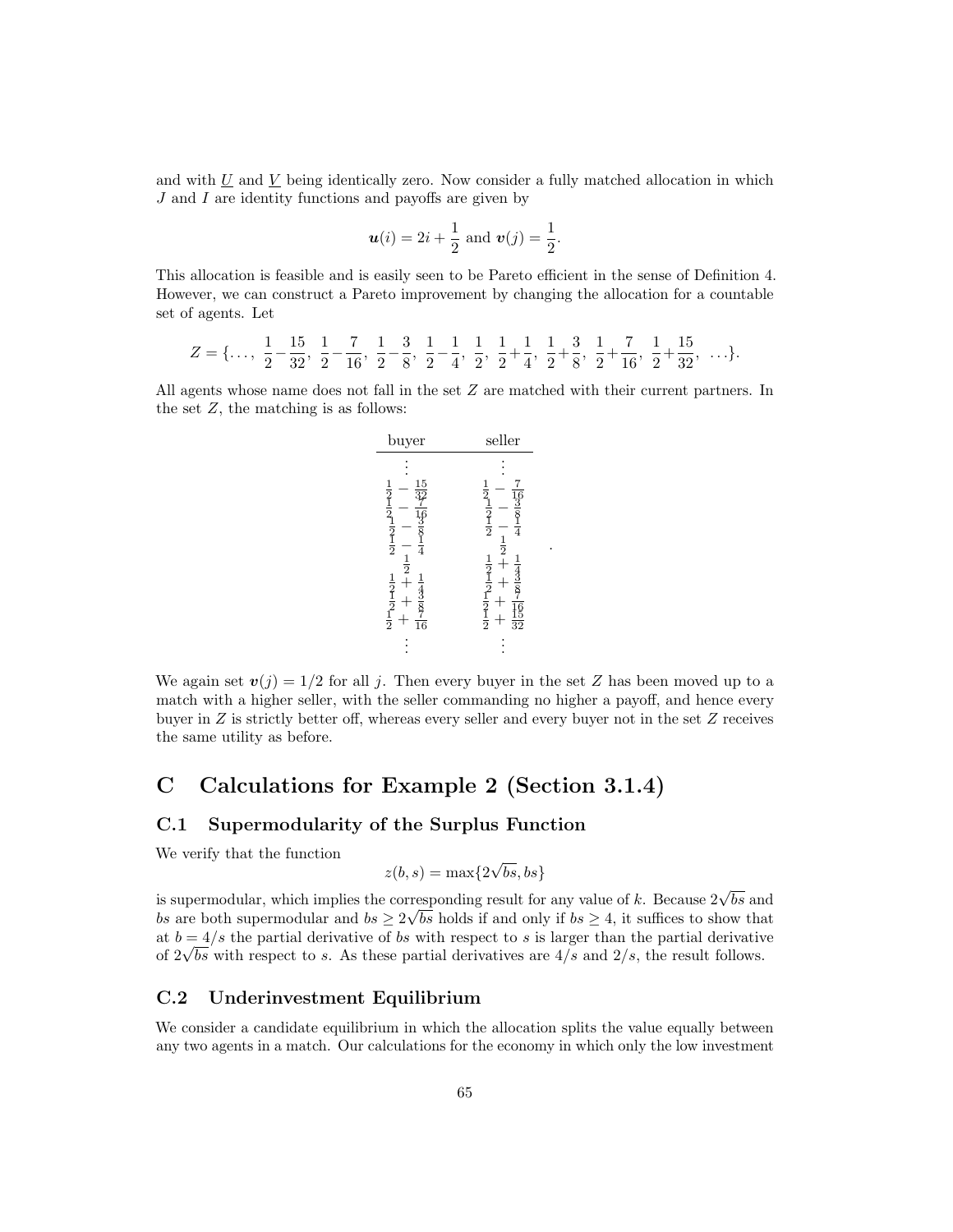is available confirm some of the ex post equilibrium incentive constraints for this allocation. In particular, it is clear that these investments are optimal if only the low technology is available, and clear that the presence of the high technology does not obviate this optimality for agents with  $\beta(i) < \beta^*$  and  $\sigma(j) < \beta^*$ .

Completing the argument that this allocation is an ex post equilibrium requires confirming that no buyer or seller whose type is above  $\beta^*$  would prefer to increase their investment and make use of the high technology. It will be unprofitable for a buyer of type  $\beta$  (the case of a seller is analogous) to match with some seller of type  $\sigma$  and hence investment  $\sigma^{\frac{1}{4}}$ , and choose an investment b large enough that the high technology is applicable, if

$$
\max_{b,\beta,\sigma} b \sigma^{\frac{1}{4}} - \frac{b^5}{5\beta} - \frac{\sigma^{\frac{5}{4}}}{5\sigma} - \frac{4}{5} \beta^{\frac{1}{4}} - \frac{4}{5} \sigma^{\frac{1}{4}} < 0.
$$

The first three terms in this expression are the value produced by the deviating buyer and seller, given that the buyer can choose investment  $b$  and the seller is fixed at her equilibrium investment  $\sigma^{\frac{1}{4}}$ , while the final two terms are the equilibrium payoffs of the buyer and seller. Taking a derivative of this expression with respect to  $\sigma$  gives

$$
\frac{1}{4}b\sigma^{-\frac{3}{4}} - \frac{1}{4}\sigma^{-\frac{3}{4}},
$$

which is positive as long as  $b > 1$ , which we can assume without loss of generality.<sup>30</sup> We can accordingly maximize the left side by setting  $\sigma = \beta(1) = \overline{\beta}$  and write the problem as

$$
\max_{b,\beta} b \overline{\beta}^{\frac{1}{4}} - \frac{b^5}{5\beta} - \frac{4}{5}\beta^{\frac{1}{4}} - \overline{\beta}^{\frac{1}{4}}.
$$

The first order conditions for an interior solution for b and  $\beta$  are now

$$
\overline{\beta}^{\frac{1}{4}} - \frac{b^4}{\beta} = 0
$$

$$
\frac{b^5}{5\beta^2} - \frac{1}{5}\beta^{-\frac{3}{4}} = 0.
$$

Given that  $\bar{\beta} = 12$ , the first of these implies that  $b > \beta^{\frac{1}{4}}$ , which in turn implies that the second of these derivatives is positive for every value of  $\beta$ . We can thus also set  $\beta = \beta$  and solve for  $b = \overline{\beta}^{\frac{5}{16}}$ . The inequality we need to establish is then

$$
\overline{\beta}^{\frac{5}{16}}\overline{\beta}^{\frac{1}{4}}-\frac{\overline{\beta}^{\frac{25}{16}}}{5\overline{\beta}}-\frac{4}{5}\overline{\beta}^{\frac{1}{4}}-\overline{\beta}^{\frac{1}{4}}<0.
$$

This is equivalent to  $\overline{\beta}^{\frac{5}{16}} < 9/4$ , which holds for all values of  $\overline{\beta}$  below approximately 13.40.

#### C.3 Overinvestment Equilibrium

We examine a candidate equilibrium in which the allocation splits the value equally between any two agents in a match. Our calculations for the economy in which only the high

<sup>&</sup>lt;sup>30</sup>Given that  $s_2(j)$  is maximized by  $s_2(1) = 12^{\frac{1}{4}} \approx 1.86$ , we can have  $bs > 2\sqrt{bs}$  only if  $b > 1$ .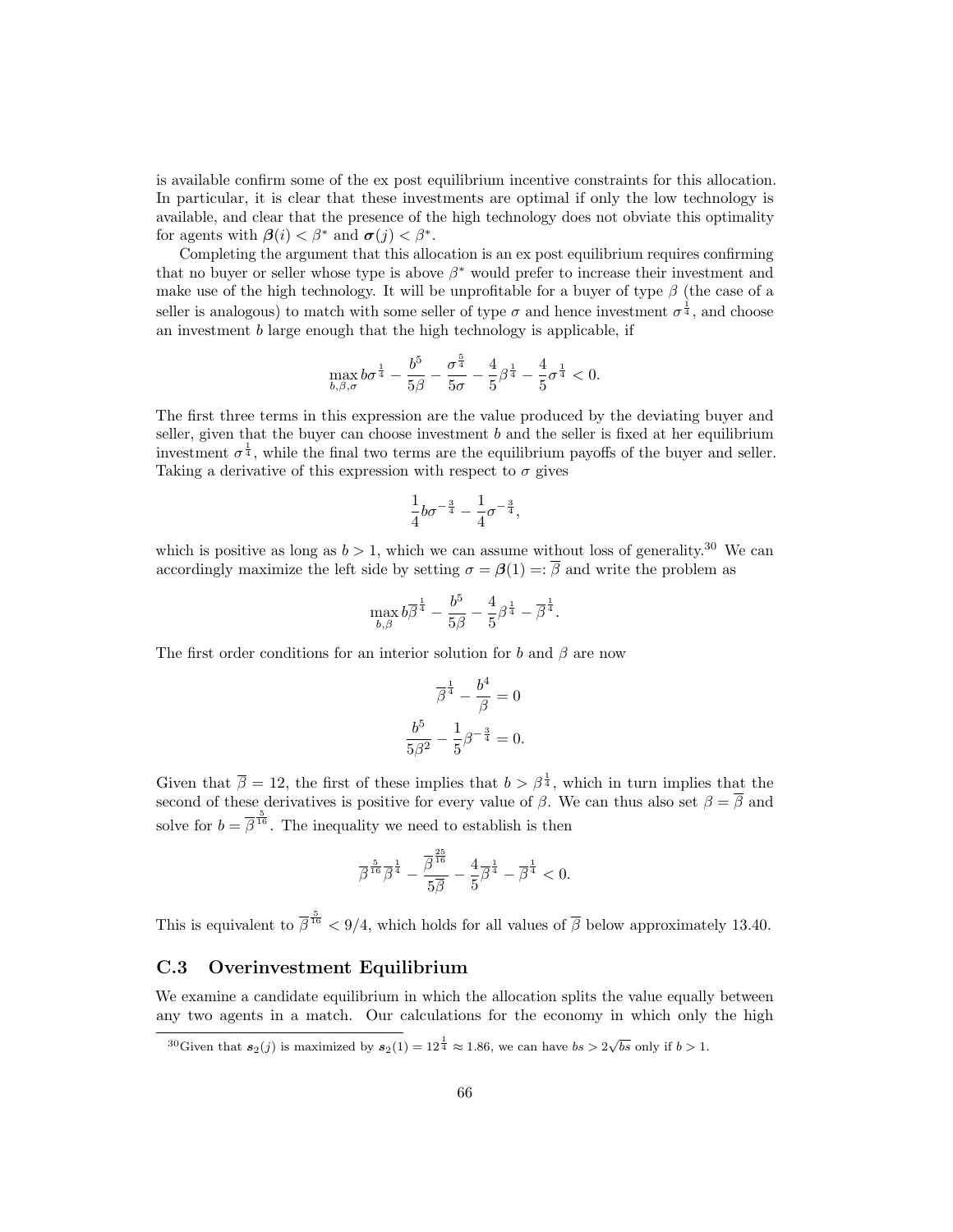investment is available confirm some of the ex post equilibrium incentive constraints for this allocation. In particular, it is clear that these investments are optimal if only the high technology is available, and clear that the presence of the low technology does not obviate this optimality for agents with  $\beta(i) > \beta^*$  and  $\sigma(j) > \beta^*$ .

Completing the argument that this allocation is an ex post equilibrium requires confirming that no buyer or seller whose type is below  $\beta^*$  would prefer to decrease their investment and make use of the low technology. It will be unprofitable for a buyer of type  $\beta$  (the case of a seller is analogous) to match with some seller of type  $\sigma$  and hence investment  $\sigma^{\frac{1}{3}}$ , and choose an investment  $b$  small enough that the low technology is applicable, if

$$
\max_{b,\beta,\sigma} 2\sqrt{b\sigma^{\frac{1}{3}}}-\frac{b^5}{5\beta}-\frac{\sigma^{\frac{5}{3}}}{5\sigma}-\frac{3}{10}\beta^{\frac{2}{3}}-\frac{3}{10}\sigma^{\frac{2}{3}}<0.
$$

Taking a derivative with respect to  $\sigma$  gives

$$
\frac{2}{6}b^{\frac{1}{2}}\sigma^{-\frac{5}{6}}-\frac{2}{6}\sigma^{-\frac{1}{3}}=\frac{\sigma^{-\frac{1}{3}}}{3}\left[\frac{b^{\frac{1}{2}}}{\sigma^{\frac{1}{2}}}-1\right]<0,
$$

where the inequality follows from the fact that values of  $b \geq \sigma$  (and hence  $b \geq 9$ ) will be so expensive as to obviously be suboptimal. Hence, we can maximize the left side by setting  $\sigma = \beta(0) =: \underline{\beta}$ . We thus have the inequality

$$
\max_{b,\beta} 2\sqrt{b\underline{\beta}^{\frac{1}{3}}}-\frac{b^5}{5\beta}-\frac{3}{10}\beta^{\frac{2}{3}}-\frac{1}{2}\underline{\beta}^{\frac{2}{3}}<0,
$$

which we can differentiate in b to find the first-order condition  $b^{-\frac{1}{2}}\underline{\beta}^{\frac{1}{6}} - \frac{b^4}{\beta} = 0$ , and then solve for  $b = \beta^{\frac{1}{27}} \beta^{\frac{2}{9}}$  and insert into the desired inequality to obtain

$$
\max_{\beta} 2\sqrt{\underline{\beta}^{\frac{1}{27}}\beta^{\frac{2}{9}}\underline{\beta}^{\frac{1}{3}}}-\frac{1}{5}\underline{\beta}^{\frac{5}{27}}\beta^{\frac{1}{9}}-\frac{3}{10}\beta^{\frac{2}{3}}-\frac{1}{2}\underline{\beta}^{\frac{2}{3}}<0.
$$

A derivative in  $\beta$  gives

$$
\frac{2}{9}\beta^{-\frac{8}{9}}\underline{\beta}^{\frac{5}{27}}-\frac{1}{45}\underline{\beta}^{\frac{5}{27}}\beta^{-\frac{8}{9}}-\frac{2}{10}\beta^{-\frac{1}{3}}
$$

which is negative if

$$
10\beta^{-\frac{8}{9}}\underline{\beta}^{\frac{5}{27}} - \underline{\beta}^{\frac{5}{27}}\beta^{-\frac{8}{9}} - 9\beta^{-\frac{1}{3}} < 0,
$$

which is  $\beta^{\frac{1}{3}} < \beta$ , which is obvious. Hence we can set  $\beta = \beta$  and our inequality becomes

$$
2\underline{\beta}^{\frac{1}{9}}\underline{\beta}^{\frac{5}{27}}-\frac{1}{5}\underline{\beta}^{\frac{5}{27}}\underline{\beta}^{\frac{1}{9}}-\frac{3}{10}\underline{\beta}^{\frac{2}{3}}-\frac{1}{2}\underline{\beta}^{\frac{2}{3}}<0
$$

and hence

$$
\underline{\beta} > \left(\frac{9}{4}\right)^{\frac{27}{10}} \approx 8.93.
$$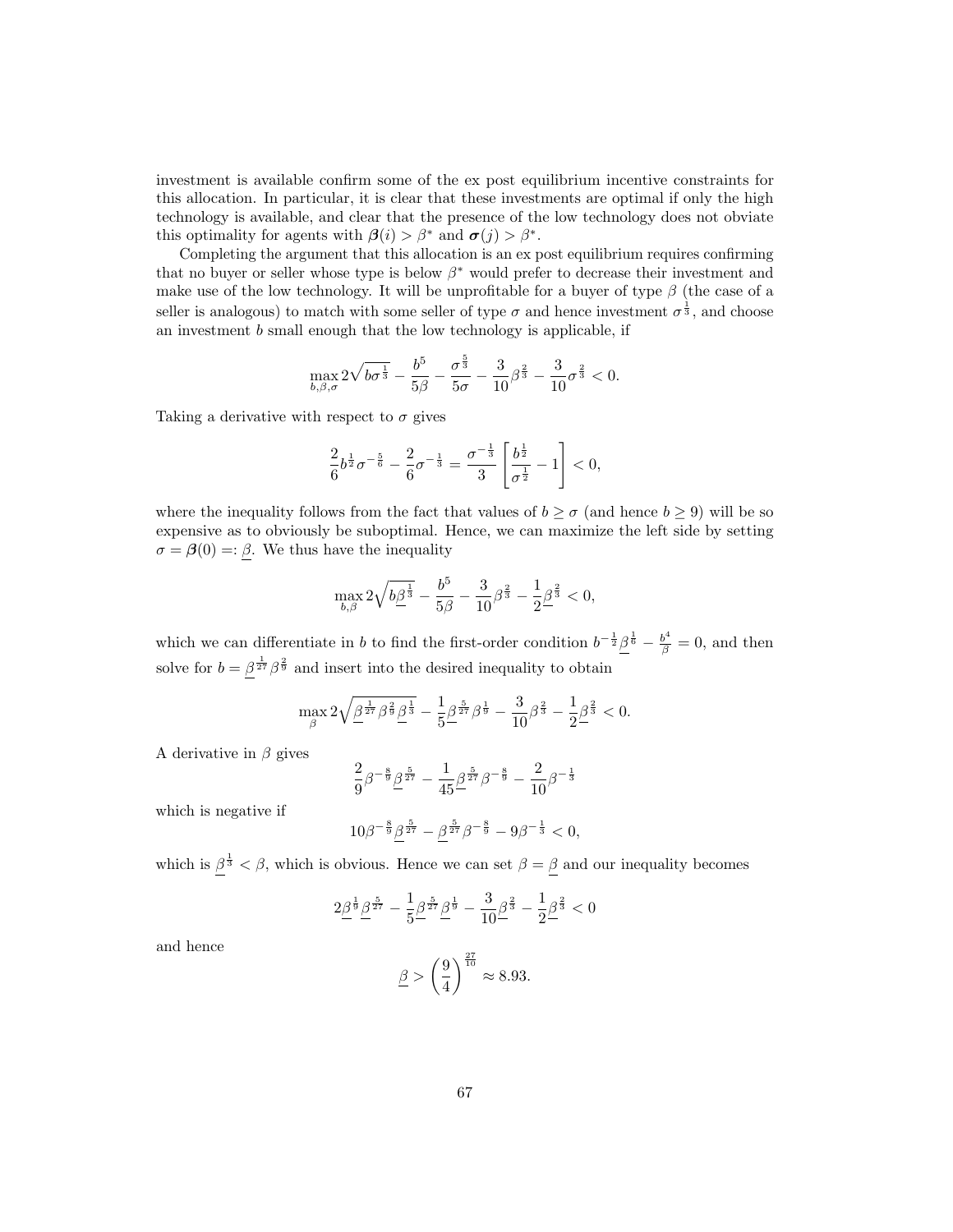### D Calculations for Example 3 (Section 3.2.1)

We have to confirm that in the candidate equilibrium, no buyer  $i \in [0, 1/2)$  would prefer to match with some seller  $j \in (i, 1/2]$ . Such a match will be undesirable if

$$
\frac{1}{2}i(e^i - c) > i(e^j - c) - \frac{1}{2}j(e^j - c).
$$

The left side is buyer i's equilibrium payoff. The first term on the right is the total value produced when buyer i matches with seller j, in the process choosing the investment  $e^{j} - c$ that is optimal for such a match. The final term on the right is seller  $j$ 's equilibrium payoff, consisting of half the value produced in seller j's equilibrium match. This expression holds as an equality when  $i = j$ , so it suffices to show that the derivative of the right side with respect to  $j$  is negative, or (multiplying the result by 2)

$$
0 > (2i - j)e^j - e^j + c.
$$

The term  $2i - j$  can be no larger than j, so (substituting j for  $2i - j$ , inserting the value of c, and rearranging) it suffices to show that  $(1 - j)e^{j} > e^{\frac{1}{2}} - 1$ . Because  $2 > e^{\frac{1}{2}}$  this inequality hold for  $j = 0$  and  $j = 1/2$ . As  $(1 - j)e^{j}$  is concave, the argument is complete.

## E The Leveraging Approach (Section 4.1.2)

This appendix continues the discussion of the leveraging approach to exchange efficiency with an example patterned after the ones considered in Cole, Mailath, and Postlewaite (2001b). In particular, as in Examples 1, 2, and 7 names, types, and investments are unidimensional, utility is perfectly transferable, preferences are separable, value functions are supermodular, and types are continuously distributed.

In both of the following examples the autarchy allocation, which is trivially exchange efficient, is an ex post equilibrium. Our focus is on the remaining ex post equilibria, which, by arguments similar to the ones discussed in Examples 1, 2, and 7, are positive assortative, feature strictly positive investments for all types, and have continuous equilibrium utility schedules. These properties are taken for granted.

Example 11. We consider the same specification as in Example 1, but with the surplus function now given by

$$
z(b,s) = \max \{ bs - k, 2(bs)^2 - k \}.
$$

Cole, Mailath, and Postlewaite (2001b) have studied the resulting supermodular value function,

$$
Z(b, s, \beta, \sigma) = \max \{bs - k, 2(bs)^{2} - k\} - \frac{b^{5}}{5\beta} - \frac{s^{5}}{5\sigma}
$$

for the case  $k = 0$ . We assume that k is strictly positive, but sufficiently small for all allocations considered in the following to satisfy the individual rationality constraints. Using the terminology introduced in Example 2, we refer to  $z_1(b, s) = bs - k$  as the low technology and to  $z_2(b, s) = 2(bs)^2 - k$  as the high technology. Recall that the functions assigning types to names are assumed to be given by  $\beta(i) = \gamma + \alpha i$  and  $\sigma(j) = \gamma + \alpha j$  with  $\alpha > 0$  and  $\gamma > 0$ .

If only the low technology is available, then exchange efficiency calls for the investments

$$
\mathbf{b}_1(i) = (\boldsymbol{\beta}(i))^{\frac{1}{3}}, \qquad \mathbf{s}_1(j) = (\boldsymbol{\sigma}(j))^{\frac{1}{3}}.
$$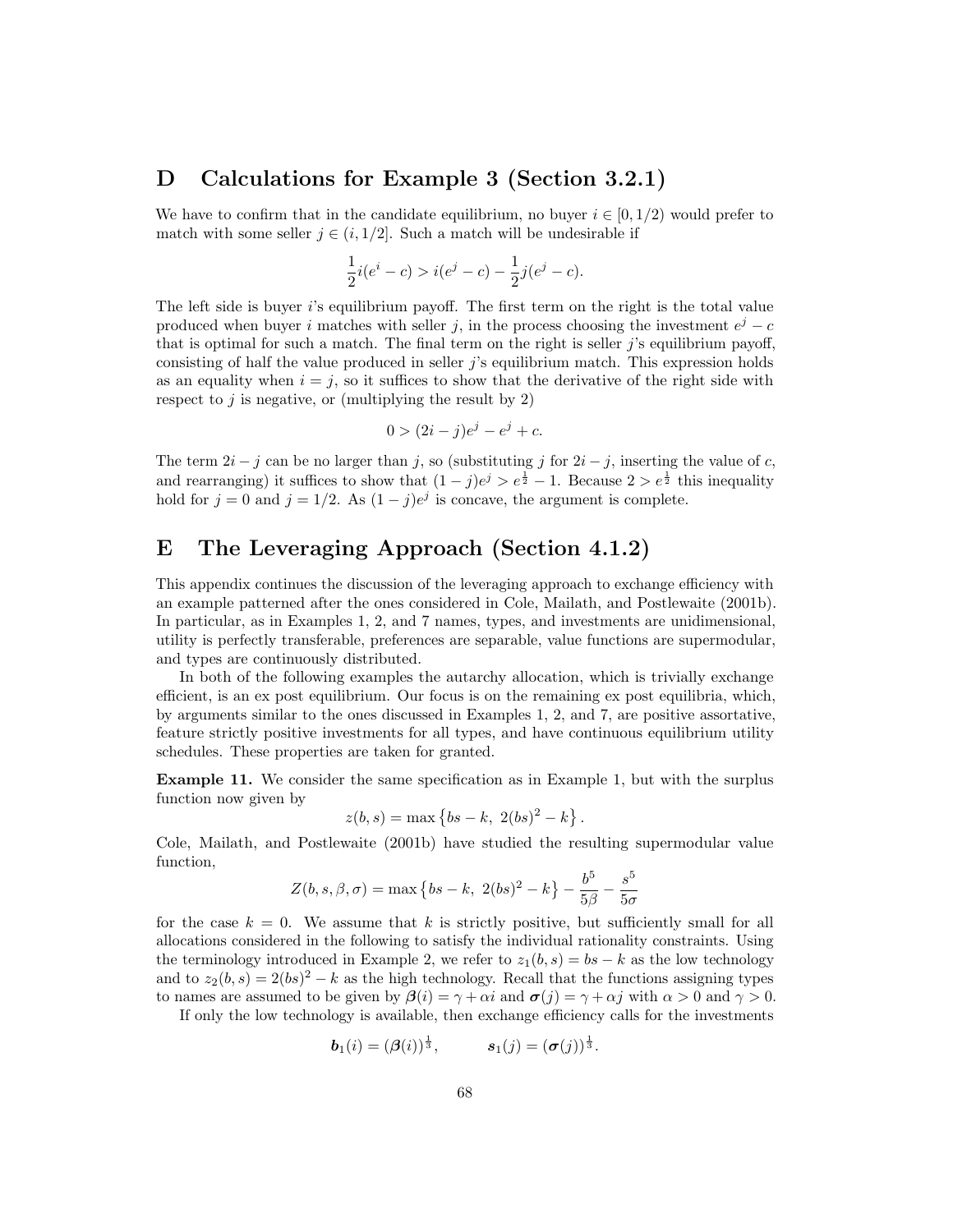In the case of the high technology, the exchange efficient investments are

$$
\mathbf{b}_2(i) = 4\boldsymbol{\beta}(i), \qquad \mathbf{s}_2(j) = 4\boldsymbol{\sigma}(j).
$$

When both technologies are available, exchange efficiency calls for all agents with types below  $\beta^* = \sigma^* = (3/2^9)^{\frac{3}{10}} \approx .21$  to use the low technology with investments  $\mathbf{b}_1(i)$  and  $\mathbf{s}_1(j)$ , while those above this type choose the high technology with investments  $\mathbf{b}_2(i)$  and  $\mathbf{s}_2(j)$ . When  $\gamma < \beta^* < \gamma + \alpha$ , as we assume throughout the following, the efficient investments take a jump at type  $\beta^*$ .

As in Examples 2 and 7 there are two candidates for exchange inefficient ex post equilibria, namely one in which all buyers choose the investments specified by  $b_1$  and all sellers choose the investments specified by  $s_1$  and another one in which agents choose the investments specified by  $s_2$  and  $b_2$ . Straightforward but tedious calculations show that there are values  $\beta$ and  $\overline{\beta}$ , satisfying  $0 < \beta < \beta^* < \overline{\beta} \approx .71$ , such that for matched pairs  $(i, i)$  with types below  $\beta$ conditional exchange efficiency dictates that they choose investments  $\mathbf{b}_1(i) = \mathbf{s}_1(i)$ , whereas for matched pairs  $(i, i)$  with types above  $\overline{\beta}$  conditional exchange efficiency dictates that they choose investments  $\mathbf{b}_2(i) = \mathbf{s}_2(i)$ . For  $\gamma < \beta < \overline{\beta} < \gamma + \alpha$  this provides the counterpart to the first step in Example 7. By a continuity argument analogous to the one given in the second step of Example 7, this ensures the exchange efficiency of ex post equilibria.

But what if  $\gamma < \beta$  but  $\gamma + \alpha = 0.7 < \overline{\beta}$ ? Then the efficient investments for the low technology are conditionally exchange efficient for all agents and the argument in the first step of Example 7 is no longer applicable to provide a starting point for the subsequent leveraging step. However, we can now use the pairwise constrained efficiency of ex post equilibria to obtain the result from the first step in Example 7. In particular, consider a pair of agents  $i = j$  whose types are just above the cutoff  $\beta^*$ . Exchange efficiency calls for these agents to choose investments slightly above 0.81 and operate the high technology (see Figure 7). These investments are in the market, currently chosen by agents with types near 0.7. It then follows from Corollary 4 that there are no ex post equilibria in which these agents inefficiently choose the low-technology investments. From this point on, the exchange efficiency of ex post equilibria follows exactly as in the case  $\overline{\beta} < \gamma + \alpha$ .

The leveraging approach here exploits forces analogous to those in Example 4. In contrast, suppose that the sets of types in Example 7 does not contain the counterpart to the value  $\beta$ applicable in that example, which Appendix C.2 calculates as approximately 13.40. Then the market contains none of investments that would be exchange efficient for any pair of agents for whom exchange efficiency calls for the high technology, and the type of argument developed in this example does not apply.

On the basis of Examples 11, one might reason as follows. Suppose we have two technologies, one requiring rather low and one rather high investments. Suppose the optimal investments conditional on using either of the technologies is strictly increasing in type. Suppose further that pairwise efficiency requires some agents to use the low technology and some to use the high technology. Then if the set of types is sufficiently diverse, it should be impossible to support an exchange inefficient equilibrium in which either every agent chooses the low technology or every agent chooses the high technology. The key would be to consider a candidate equilibrium in which all agents use (say) the low technology. If the set of types is sufficiently rich, some of these agents must then be choosing investments that others would use to operate the high technology in the pairwise efficient allocation, at which point Corollary 4 gives us a contradiction.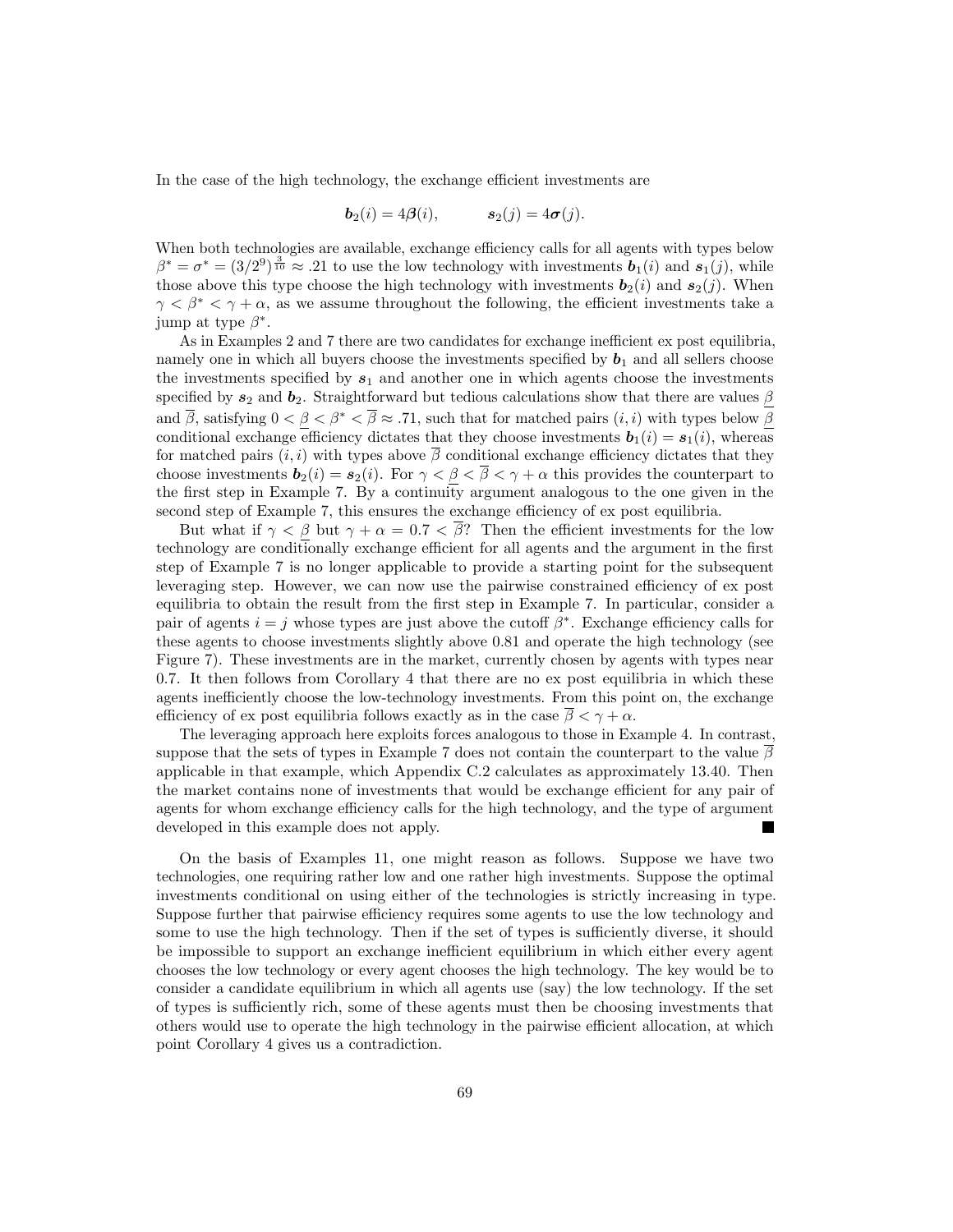

Figure 7: Illustration of the leveraging argument for Example 11. The heavy (red) line illustrates the pairwise efficient equilibrium investments. We are interested in a candidate inefficient equilibrium in which every pair of agents chooses the low-technology investment, given by  $\beta^{\frac{1}{3}}$ . Corollary 4 ensures that this is not an equilibrium. Instead, pairwise conditional efficiency fails for agents with types just above  $\beta^*$ . A pair of matched such agents could both increase their payoffs by choosing (exchange efficient) investments slightly above 0.81 and operating the high technology, and these investments are in the market, currently chosen by agents with types near 0.7. Corollary 4 then ensures that the allocation is not an ex post equilibrium.

Two issues arise in pursuing this argument (in addition to a collection of details that have to be filled in to make it precise). First, for this argument to be compelling, investments must be malleable, in the sense that an investment chosen for use in the low technology can be used in the high technology. We have been content to take malleability for granted throughout, but become more cautious as malleability becomes a critical ingredient rather than a convenience. Second, we present an example, modeled after a similar example from Dizdar  $(2012)$ , showing that there is no obvious extension of this argument to cases in which are there more than two technologies.

Example 12. We consider the same specification as in Example 11, but with the surplus function now given by

$$
z(b,s) = \max\left\{2\sqrt{bs},\;bs,\;2(bs)^2 - k\right\}.
$$

We now think of there being three technologies, the low technology  $z_1(b, s) = 2\sqrt{bs}$ , the medium technology  $z_2(b, s) = bs$ , and the high technology  $z_3(b, s) = 2(bs)^2 - k$ . The value function Z is supermodular.

Example 2 calculated that the low technology generates a higher value than the medium technology, conditional on matching positive assortatively and choosing exchange efficient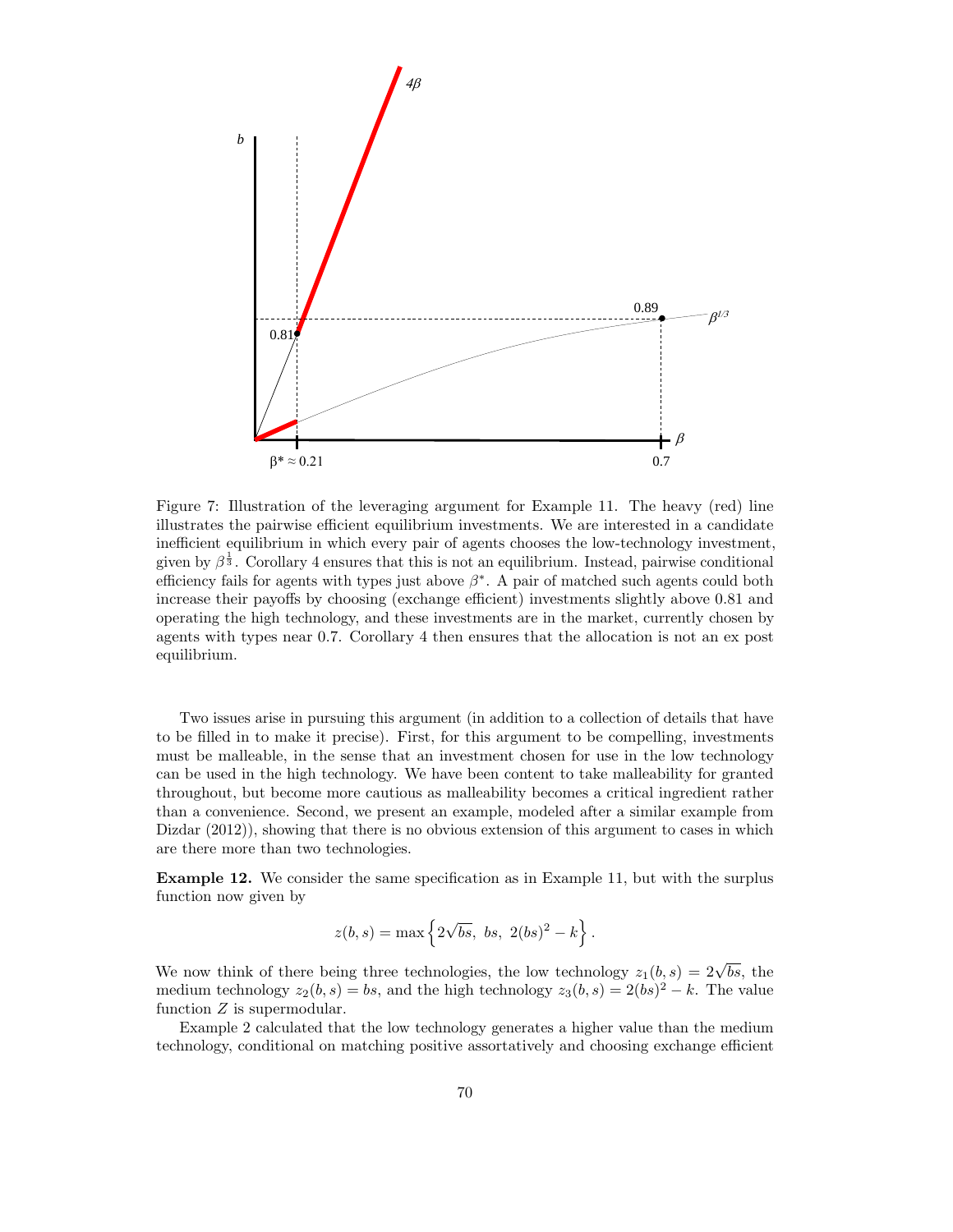investments, for types  $\beta < \beta^* \approx 10.53$ . We can calculate that for a pair of matched agents with  $\beta(i) = \sigma(j)$ , the high technology gives equilibrium payoffs  $(307.2)\beta(i)^4 - k$ . Let k solve  $(307.2)12<sup>4</sup> - k = \frac{8}{5}12^{\frac{1}{4}}$ . Then the low and the high technologies provide equal values at  $\beta = \sigma = 12$  (cf. (53)). Let  $\beta^{**}$ , slightly larger than 12, be the value of  $\beta = \sigma$  at which the medium and high technologies give the same value.

Let the set of types be [8, 14]. Then pairwise efficiency calls for agents in  $(8, \beta^*)$  to use the low technology and choose investments given by  $(52)$ , for agents in  $(\beta^*, \beta^{**})$  to use the medium technology and choose investments given by  $(50)$ , and for agents in  $(\beta^{**}, 14]$  to use the high technology and choose investments  $\mathbf{b}(i) = 4\boldsymbol{\beta}(i)$  and  $\mathbf{s}(j) = 4\boldsymbol{\sigma}(j)$ . However, there is an ex post equilibrium in which all agents in  $[8, 12)$  use the low technology (and investments (52)) and agents in (12, 14) use the high technology (and investments  $(b(i) = 4\beta(i)$  and  $s(j) = 4\sigma(j)$ . Notice that investments take a jump at 12, while equilibrium utility is continuous. Figure 8 illustrates.

This equilibrium fails exchange efficiency, as agents in  $(\beta^*, 12)$  are inefficiently using the low rather than medium technology, and agents in  $(12, \beta^{**})$  are inefficiently using the high rather medium technology. However, the leveraging argument does not preclude this equilibrium, and will not do so no matter how the interval  $[8, 14]$  of types is enlarged. The difficulty is that equilibrium investments take a jump from about 1.86 to 48 as agents switch from the low to the high technology at type 12. The investments needed to make deviations to the medium technology profitable lie within this interval. Making the interval of types larger will bring more low investments into the market as well as more high investments, but will never fill in the required middle interval.

## F Proof of Lemma 2 (Section 4.2.2)

[Lemma 2.1] We show that  $\dot{\phi}$  is continuous. Because S is compact this implies the continuity of  $\phi(i, j, v) = \max_{s \in S} \check{\phi}(i, j, s, v)$ . The argument for the continuity of  $\check{\psi}$  and  $\psi$  is analogous.

Define the function  $\tau : S \times B \times \mathfrak{S} \times \mathfrak{V} \times \mathbb{R} \to \mathbb{R}$  by

$$
V(s, b, \sigma, \beta, \tau(s, b, \sigma, \beta, v)) = v.
$$

To confirm that the function  $\tau$  is well defined, we note that for each  $(s, b, \sigma, \beta)$ , the function V has R as its range (Assumption 1.3), ensuring that there exists a value t satisfying  $V(s, b, \sigma, \beta, t) = v$ , and the fact that V is strictly increasing in t ensures that this value is unique. Moreover, because V is continuous and strictly increasing in its last argument,  $\tau$  is continuous. Now define

$$
\overline{\tau}(i,j,s,v) = \max_{b \in B} \tau(s,b,\boldsymbol{\sigma}(i),\boldsymbol{\beta}(j),v)
$$

$$
\underline{\tau}(i,j,s,v) = \min_{b \in B} \tau(s,b,\boldsymbol{\sigma}(i),\boldsymbol{\beta}(j),v).
$$

Berge's maximum theorem (Ok, 2007, p. 306) ensures that  $\bar{\tau}$  and  $\tau$  are continuous. Then we have

$$
\check{\phi}(i,j,s,v) = \max_{(b,t) \in B \times [\underline{\tau}(i,j,s,v),\overline{\tau}(i,j,s,v)]} U(b,s,\boldsymbol{\beta}(i),\boldsymbol{\sigma}(j),t) \quad s.t. \quad V(s,b,\boldsymbol{\sigma}(j),\boldsymbol{\beta}(i),t) \geq v.
$$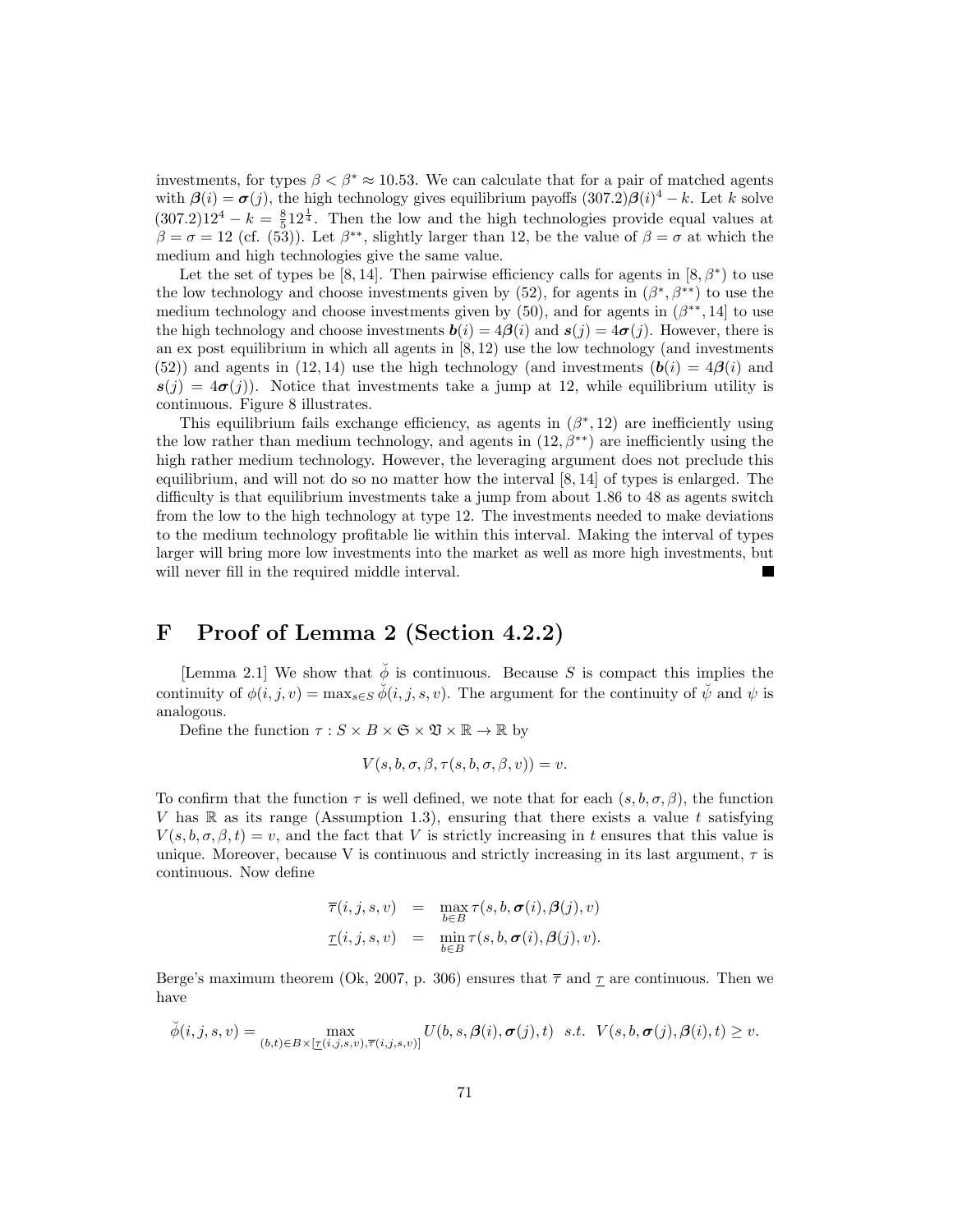

Figure 8: Illustration of the ex post equilibrium failing pairwise efficient in Example 12. The top panel shows the buyer's investment as a function of  $\beta$  (with the seller's investment being analogous) for the low technology  $(\beta^{1/4})$ , medium technology  $(\beta^{1/3})$  and high technology  $(4\beta)$  (not drawn to scale). The ex post equilibrium investments follow the heavy (red) line in the top panel, using only the low and high technology, while pairwise efficiency calls for investments to be given by the dashed red line, using the medium technology, for  $\beta \in (\beta^*, \beta^{**})$ . The bottom panel shows the value  $Z$  generated by a pair of matched agents of identical type, as a function of  $\beta$ . The values realized by the ex post equilibrium matches are given by the heavy (red) line, while the dashed line indicates the value realized for  $\beta \in (\beta^*, \beta^{**})$  under the pairwise efficient allocation.

This maximization problem again satisfies the conditions of Berge's maximum theorem, giving the result.

[Lemma 2.2] Suppose  $(J, I, b, s, u, v)$  is a fully matched ex post equilibrium and u is not continuous (the case of v is similar). Then there exists a value  $\delta > 0$  and sequences  $\{i_n\}_{n=1}^{\infty}$ and  $\{\bar{i}_n\}_{n=1}^{\infty}$  such that

$$
\mathbf{u}(\bar{i}_n) - \delta > \mathbf{u}(\underline{i}_n)
$$

$$
|\bar{i}_n - \underline{i}_n| < \frac{1}{n}.
$$

The conditional exchange efficiency condition (29) for  $\bar{i}_n$  gives us

$$
\boldsymbol{u}(\bar{i}_n)=\breve{\phi}(\bar{i}_n, J(\bar{i}_n), \boldsymbol{s}(J(\bar{i}_n)), \boldsymbol{v}(J(\bar{i}_n)).
$$

The fact that  $\check{\phi}(i, j, s, v)$  is continuous in i on the compact set N (and hence uniformly continuous) then enures that for sufficiently large  $n$ ,

$$
\boldsymbol{u}(\underline{i}_n) < \boldsymbol{u}(\overline{i}_n) - \delta = \breve{\phi}(\overline{i}_n, J(\overline{i}_n), \boldsymbol{s}(J(\overline{i}_n)), \boldsymbol{v}(J(\overline{i}_n))) - \delta < \left[\breve{\phi}(\underline{i}_n, J(\overline{i}_n), \boldsymbol{s}(J(\overline{i}_n)), \boldsymbol{v}(J(\overline{i}_n))) + \frac{\delta}{2}\right] - \delta,
$$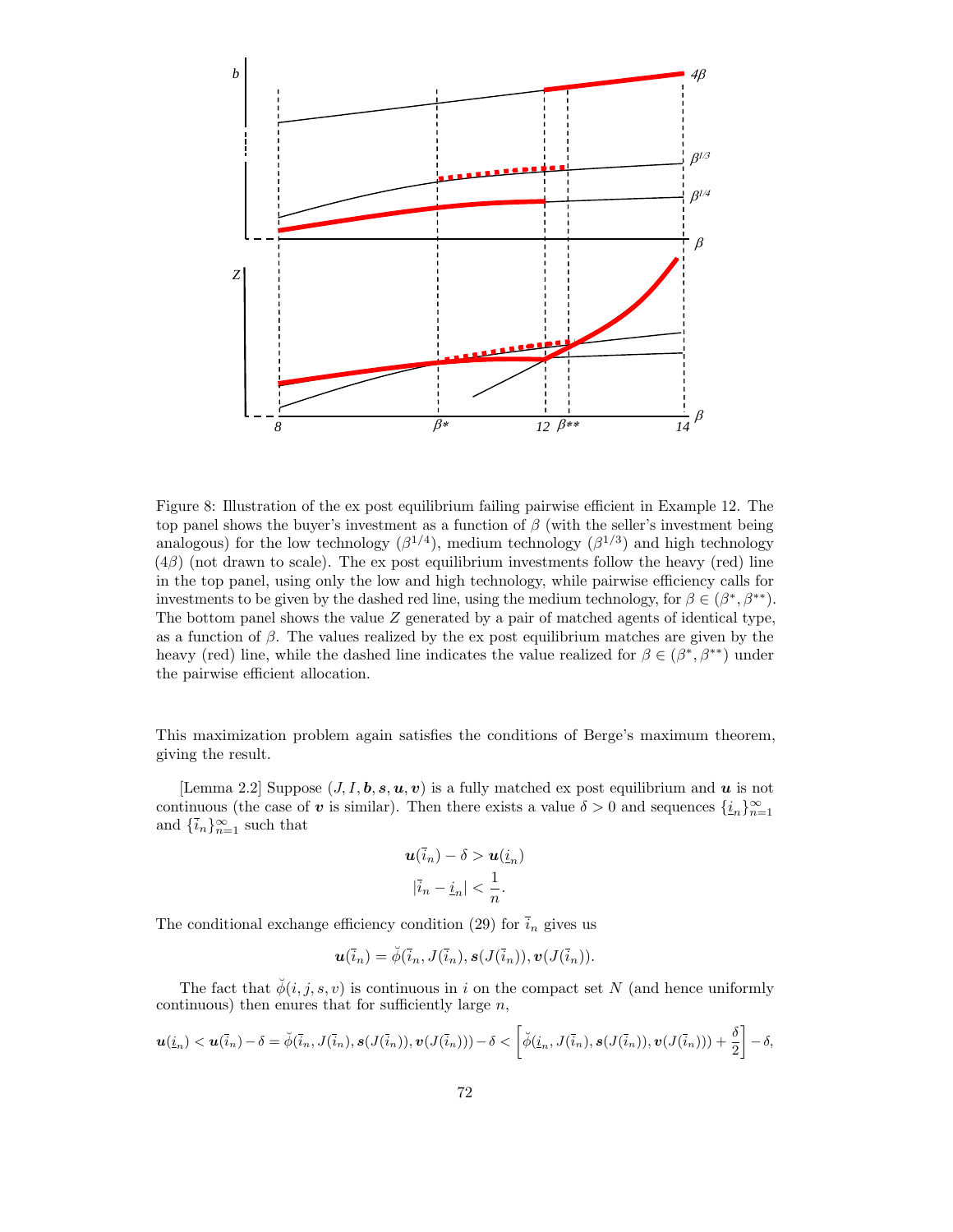with the outside two terms then giving

$$
\boldsymbol{u}(\underline{i}_n) < \check{\phi}(\underline{i}_n, J(\overline{i}_n), \boldsymbol{s}(J(\overline{i}_n)), \boldsymbol{v}(J(\overline{i}_n))) - \frac{\delta}{2},
$$

contradicting the incentive constraint (27) for  $\underline{i}_n$ .

## G Appendix for Section 4.3.1

Section G.1 provides simple necessary and sufficient conditions for (strict) single crossing of  $\phi_{\tilde{B}, \tilde{S}}$  and  $\psi_{\tilde{S}, \tilde{B}}$ , stated as Lemma 5. A similar result appears in Legros and Newman (2007b). Building on Lemma 5, Section G.2 gives the proof of Lemma 4. Lemma 5 is also used in the proof of Corollary 5 in Appendix H.

#### G.1 Cross Matched Agents

Let Assumption 1 hold. The functions  $\phi_{\tilde{B}, \tilde{S}}$  and  $\psi_{\tilde{S}, \tilde{B}}$  then satisfy the properties noted in Lemma 1 for any choice of nonempty closed sets  $\tilde{B} \subset B$  and  $\tilde{S} \subset S$ . As the following argument only uses these properties, we may then simplify notation by considering the case  $\phi = \phi_{B,S}$  and  $\psi = \psi_{S,B}$ .

Let  $i \leq \bar{i} \in N$  and  $j < \bar{j} \in N$ . If there exists utility levels  $\underline{u}, \overline{u}, \underline{v}, \overline{v} \in \mathbb{R}$  such that

$$
\underline{u} = \phi(\underline{i}, \overline{j}, \overline{v}) \ge \phi(\underline{i}, \underline{j}, \underline{v}) \tag{88}
$$

I.

$$
\overline{u} = \phi(\overline{i}, \underline{j}, \underline{v}) \ge \phi(\overline{i}, \overline{j}, \overline{v}) \tag{89}
$$

then we say that the pairs  $(i, \overline{j})$  and  $(\overline{i}, j)$  are a *cross match*. We may apply the inverse and monotonicity relationships in Lemma 1 to obtain that  $(i, \overline{j})$  and  $(\overline{i}, j)$  are a cross match if and only if there exists utility levels  $\underline{u}, \overline{u}, \underline{u}, \overline{u} \in \mathbb{R}$  such that

$$
\underline{v} = \psi(j, \overline{i}, \overline{u}) \ge \psi(j, \underline{i}, \underline{u}) \tag{90}
$$

$$
\overline{v} = \psi(\overline{j}, \underline{i}, \underline{u}) \ge \psi(\overline{j}, \overline{i}, \overline{u}). \tag{91}
$$

To motivate the terminology of a cross match observe, first, that the equalities in the above conditions indicate that the utility levels are chosen in such a way that they are consistent with the agents in the pairs  $(i, \overline{j})$  and  $(\overline{i}, j)$  matching with each other and choosing exchange efficient exchanges. Second, the inequalities indicate that if the agents under consideration were matched in this way, then no agent has an incentive to switch partners.

We say that a cross match can be *uncrossed* if the inequalities in  $(88)$ – $(89)$  (or, equivalently, the inequalities in  $(90)$ – $(91)$ ) can only hold as equalities, indicating that the agents in the cross match can be reassigned to form matches  $(i, j)$  and  $(\overline{i}, \overline{j})$  without changing their payoffs. If a cross match cannot be uncrossed, then the strict Pareto property (or, more formally, Lemma 1) implies that the pairs  $(i, \overline{j})$  and  $(\overline{i}, j)$  are a *strict cross match*, meaning that  $u_1$ ,  $u_2, v_1, v_2$  can be chosen such that the inequalities in  $(88)$ – $(91)$  hold strictly.

**Lemma 5.** Let Assumption 1 hold. Then the functions  $\phi$  and  $\psi$  satisfy strict single crossing if and only if there exist no cross matches. They satisfy single crossing if and only if every cross match can be uncrossed.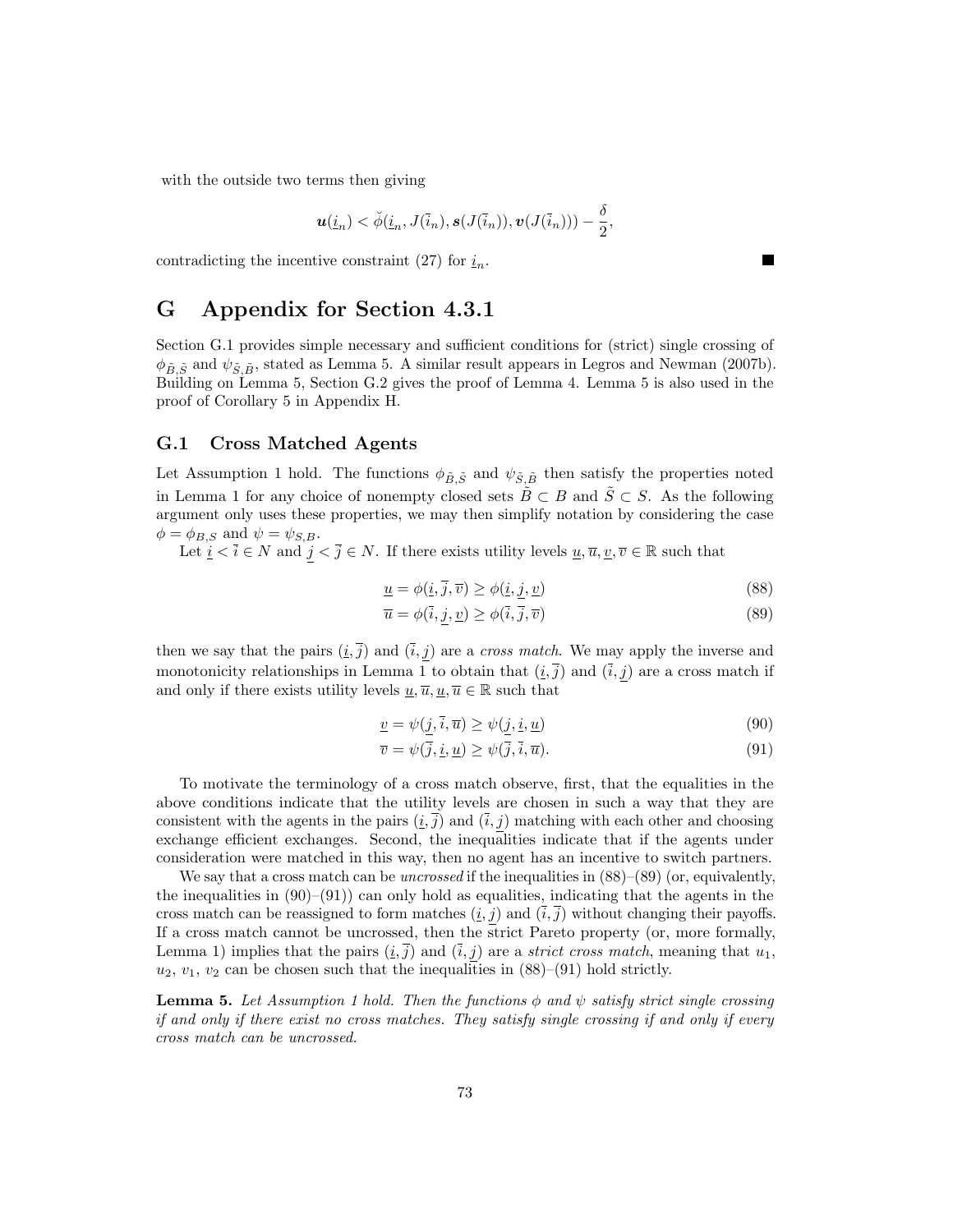**Proof.** The result for strict single crossing is immediate from the definitions.

Suppose there exists a cross match that cannot be uncrossed. Then, as noted above, there exists a strict cross match  $(\underline{i}, \overline{j})$  and  $(\overline{i}, j)$  with

$$
\begin{aligned}\n\phi(\underline{i}, \overline{j}, \overline{v}) > \phi(\underline{i}, \underline{j}, \underline{v}) \\
\phi(\overline{i}, \underline{j}, \underline{v}) > \phi(\overline{i}, \overline{j}, \overline{v}),\n\end{aligned}
$$

contradicting the single crossing condition (78). Hence, if single crossing holds, then every cross match can be uncrossed. To prove the reverse implication, suppose the single crossing condition (78) fails. Then there exist  $i \leq \overline{i}$ ,  $j < \overline{j}$  and  $\underline{v}$ ,  $\overline{v}$  such that

$$
\begin{aligned}\n\phi(\underline{i}, \overline{j}, \overline{v}) &\ge \phi(\underline{i}, \underline{j}, \underline{v}) \\
\phi(\overline{i}, \overline{j}, \overline{v}) < \phi(\overline{i}, \underline{j}, \underline{v}).\n\end{aligned}
$$

Upon setting  $\underline{u} = \phi(\underline{i}, \overline{j}, \overline{v})$  and  $\overline{u} = \phi(\overline{i}, j, \underline{v})$  we then have a cross match that cannot be uncrossed.

### G.2 Proof of Lemma 4

Let  $(J, I, b, s, u, v)$  be a fully matched ex ante equilibrium. Suppose J is strictly increasing. Because  $J$  is a measure preserving bijection this implies that  $J$  is the identity function, ensuring that  $(J, I, b, s, u, v)$  is positive assortative.

We may thus suppose that  $J$  is not strictly increasing or, equivalently, that there exists  $i \leq \bar{i}$  and  $j \leq \bar{j}$  such that  $(i, \bar{j}) \in M$  and  $(\bar{i}, j) \in M$  hold. Using the incentive constraints (21) every such pair of matches satisfies

$$
\boldsymbol{u}(\underline{i}) = \phi(\underline{i}, \overline{j}, \boldsymbol{v}(\overline{j})) \geq \phi(\underline{i}, \underline{j}, \boldsymbol{v}(\underline{j})) \tag{92}
$$

$$
\mathbf{u}(\overline{i}) = \phi(\overline{i}, j, \mathbf{v}(j)) \geq \phi(\overline{i}, \overline{j}, \mathbf{v}(\overline{j})), \tag{93}
$$

so that  $(i, \overline{j})$  and  $\overline{i}, j$  are a cross match. We refer to a cross match in which  $(92) - (93)$  holds as an equilibrium cross match.

From Lemma 5 the existence of an equilibrium cross match contradicts strict single crossing. Hence, if strict single crossing holds  $(J, I, b, s, u, v)$  is positive assortative and the proof of the strict single crossing result in Lemma 4 is finished.

Suppose  $N$  is finite. Then the conclusion of Lemma 4 is immediate from the ability to uncross any given cross match asserted in Lemma 5: We can start with the lowest buyer-seller pair and proceed upward until we find a pair that is not matched to each other. This pair must then be part of an equilibrium cross match, which we can uncross. We can repeat this exercise, doing so at most finitely many times, until arriving at a payoff-equivalent ex ante equilibrium featuring the identity matching.

To finish the proof, it remains to consider the case in which  $N$  is an interval and show that  $(J, I, b, s, u, v)$  is payoff equivalent to a positive assortative allocation when single crossing holds. Without loss of generality we let  $N = [0, 1]$ . The incentive constraints  $(21)$ – $(22)$  imply

$$
\mathbf{u}(i) \geq \phi(i, i, \mathbf{v}(i))
$$
  

$$
\mathbf{v}(j) \geq \psi(j, j, \mathbf{u}(j))
$$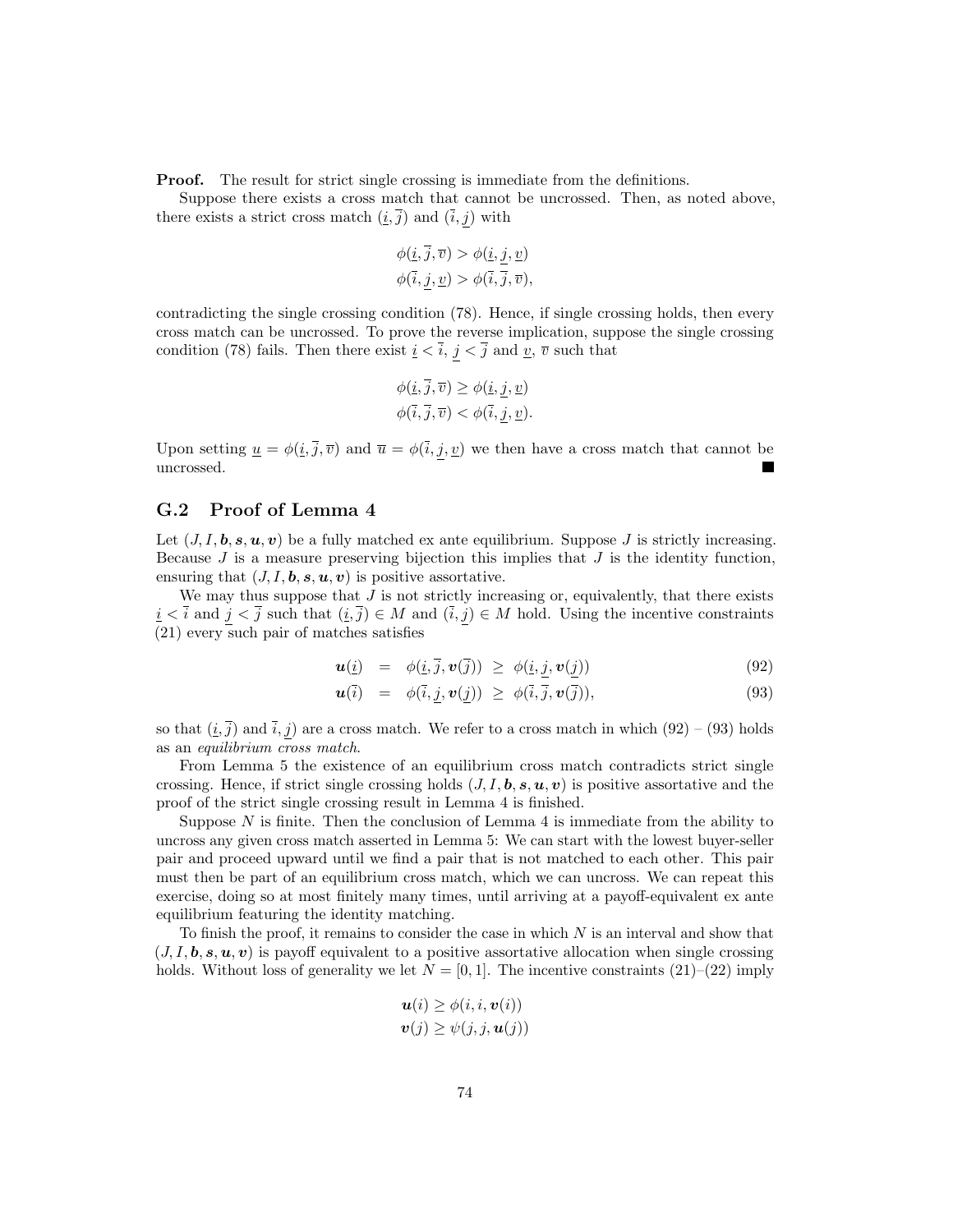

Figure 9: Illustration for the proof of Lemma 4 when  $N = [0, 1]$ . We hypothesize the existence of a buyer i matched with seller  $J(i) < i$ , and suppose that buyer i and seller i cannot achieve their equilibrium payoffs when matched with one another. We first invoke the cross match argument of Section G.1 to conclude that every buyer  $i' < i$  is matched with a seller  $J(i') < i$ , and hence feasibility requires that (almost) all sellers  $j < i$  must be matched with buyers less than i. This allows us to consider a sequence  $\{j_n\}$  of sellers whose types converge to i. Each such seller must be matched with a buyer less than i. We use these converging sequences of matched pairs and the continuity of  $\phi$  to derive a contradiction.

for all i and j. If all these inequalities hold as equalities, then it is clear that the equilibrium is payoff equivalent to an equilibrium satisfying positive assortative matching. We accordingly suppose there exists  $i \in [0,1]$  such that buyer i and seller i cannot achieve their equilibrium payoffs when matched to each other, that is

$$
\mathbf{u}(i) > \phi(i, i, \mathbf{v}(i)).\tag{94}
$$

We show that this leads to a contradiction.

The inequality in (94) implies  $J(i) \neq i$  and  $I(i) \neq i$ . If i were part of an equilibrium cross match, then Lemma 5 implies that this cross match could be uncrossed, contradicting (94). Hence, we must either have  $J(i) < i < I(i)$  or the reverse chain of inequalities. We focus on the first of these cases throughout the following (with the case  $I(i) < i < J(i)$  following from an analogous argument, swapping the roles of buyers and sellers throughout the following). This gives us the configuration illustrated in Figure 9.

If  $J(i') > i$  holds for some  $i' < i$ , then, because  $i > J(i)$  holds, we have an equilibrium cross match with pairs  $(i,\overline{j}) = (i',J(i'))$  and  $(\overline{i},j) = (i,J(i))$ . We can uncross to match i with  $J(i')$  while preserving payoffs. This gives us an equilibrium cross match with pairs  $(i,\overline{j}) = (i, J(i'))$  and  $(\overline{i}, j) = (I(i), i)$  which we can uncross to obtain a contradiction to (94). Hence, we have that  $i' \leq i$  implies  $J(i') < i$ .

As the equilibrium matching is measure preserving,  $J(i') < i$  for all  $i' < i$  implies that  $I(j) < i$  holds for almost all sellers  $j < i$ . We can thus choose a sequence  $\{j_n\}_{n=1}^{\infty}$  of sellers with  $j_n > J(i)$  and  $j_n \nearrow i$  and  $i_n = I(j_n) \leq i$  for all n. As  $(i_n, j_n)$  are matched, the equilibrium feasibility conditions  $(23)$  and the incentive constraints  $(21)–(22)$  imply

$$
\boldsymbol{u}(i_n)=\phi(i_n,j_n,\boldsymbol{v}(j_n))\geq \phi(i_n,J(i),\boldsymbol{v}(J(i))).
$$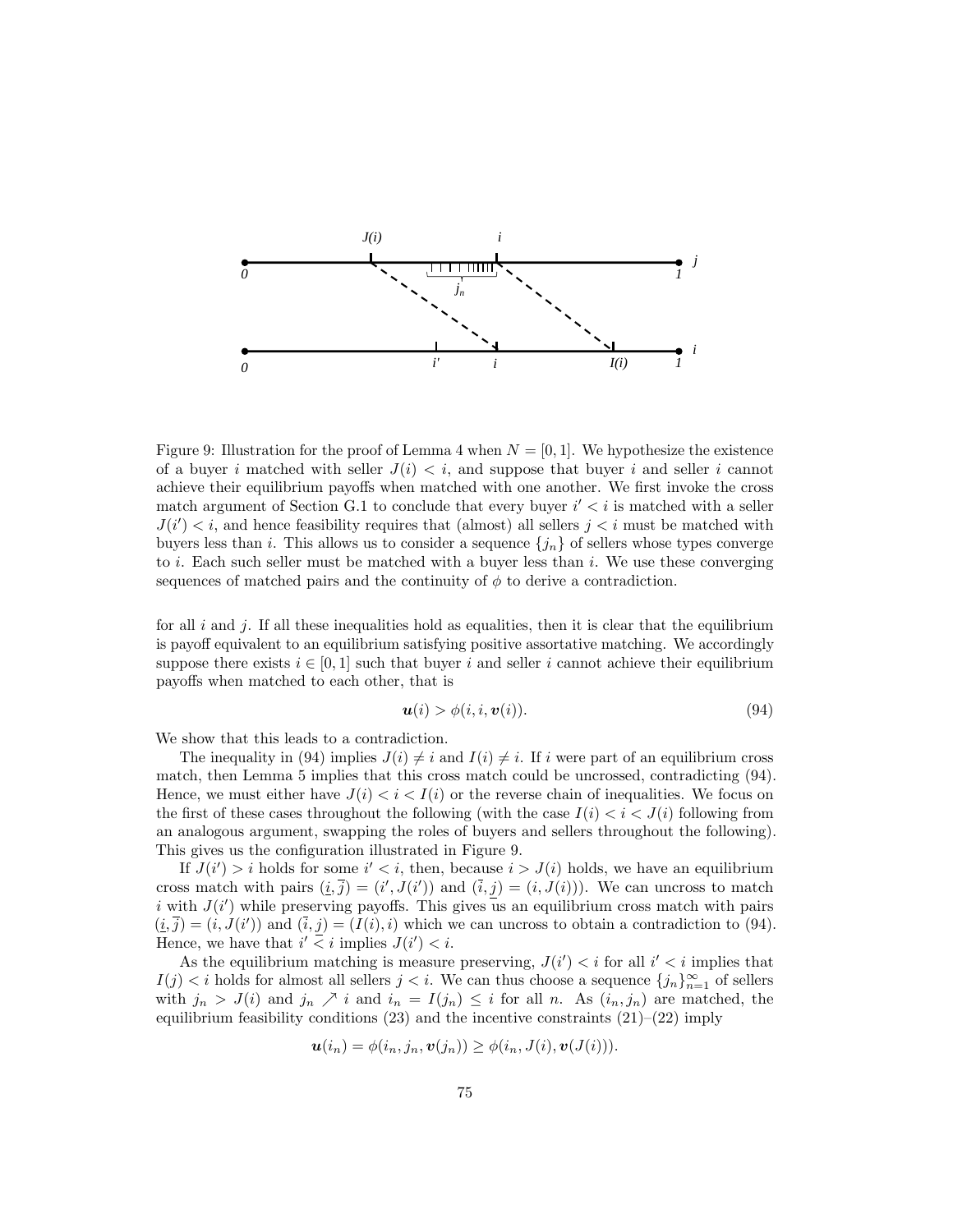Because  $i \geq i_n$ , and  $j_n > J(i)$  holds, the single crossing property (78) implies that the above weak inequality also holds for i. We can then use  $u(i) = \phi(i, J(i), v(J(i)))$  to obtain  $u(i) \leq \phi(i, j_n, v(j_n))$ , and the equilibrium incentive constraints then imply

$$
\boldsymbol{u}(i) = \phi(i, j_n, \boldsymbol{v}(j_n))
$$

for all n. The continuity of  $\phi$  and v, established in Lemma 2, along with  $j_n \nearrow i$ , then ensures

$$
\lim_{n\to\infty}\phi(i,j_n,\boldsymbol{v}(j_n))=\phi(i,i,\boldsymbol{v}(i))=\boldsymbol{u}(i).
$$

The second of these equalities contradicts (94), finishing the proof.

 $\blacksquare$ 

#### G.3 Mismatch Example

In the following example utility is perfectly transferable and preferences are separable. All ex post equilibria are fully matched. Assumptions 1–3 hold and the frontiers  $\phi$  and  $\psi$  satisfy single crossing. Lemma 4 thus ensures that all ex ante equilibria are payoff equivalent to positive assortative allocations. Nevertheless, there exists an ex post equilibria that is negative assortative and not payoff equivalent to a positive assortative allocation. This shows that the requirement in Proposition 7 that single crossing not only holds for B and S but for all closed subsets of these cannot be simply discarded.

A related example is given in Dizdar (2012, Section 5.3). Dizdar exploits multidimensional investments in a setting similar to that examined by Cole, Mailath, and Postlewaite (2001b) to construct value functions that have different single crossing properties when restricted to different subsets of investments. As in our example, this opens the possibility for ex post equilibria featuring matchings distinct from the ones that obtain in all ex ante equilibria.

**Example 13.** Let  $N = \{0, 1\}$ ,  $\mathfrak{B} = \{\beta_1, \beta_2\}$ ,  $\mathfrak{S} = \{\underline{\sigma}, \overline{\sigma}\}$  and  $B = S = \{L, H_1, H_2\}$ . Buyer types are given by  $\beta(0) = \beta_1 < \beta_2 = \beta(1)$ . Seller types are given by  $\sigma(0) = \sigma \leq \overline{\sigma} = \sigma(1)$ . Utility is perfectly transferable and preferences are additively separable (cf.  $(14)–(15)$ ). The cost functions f and g are given by

|                                    | L | $H_1$  | $H_2$ |  |
|------------------------------------|---|--------|-------|--|
|                                    | 0 | 12     | 12    |  |
| $\frac{\sigma}{\overline{\sigma}}$ |   |        |       |  |
|                                    |   |        | 12    |  |
| $\frac{\beta_1}{\beta_2}$          |   | ا (° ا |       |  |
|                                    |   |        |       |  |

The surplus function is  $z(b, s)$  is symmetric and given by

|       | $\,H_1$ | $\,H_2$ |  |
|-------|---------|---------|--|
| L     |         |         |  |
| $H_1$ |         |         |  |
| $H_2$ |         |         |  |

As the notation suggests, we think of  $L$  as a low investment and  $H_1$  and  $H_2$  as alternative types of high investments, with  $H_1$  being more productive. Seller 0 with type  $\sigma$  has L as a dominant strategy in the full appropriation game, while there are circumstances under which seller 1 with type  $\bar{\sigma}$  will find it advantageous to choose  $H_1$  or  $H_2$ . The buyer with type  $\beta_i$ has a cost advantage in choosing investments  $H_i$ .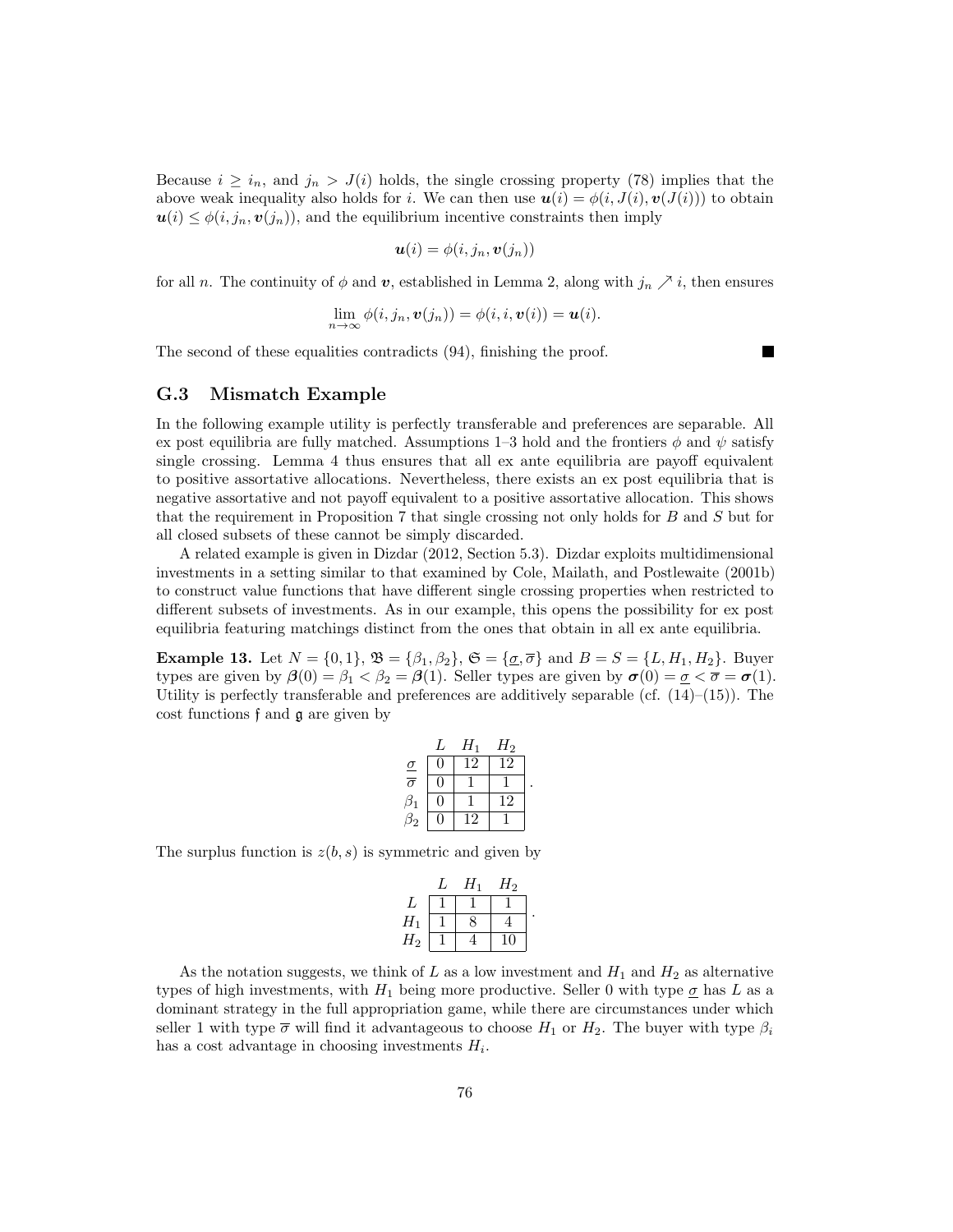We assume that autarchy investments are  $L$  and outside options are zero, ensuring that all ex post equilibria are fully matched (cf. Proposition 6).

It is clear that the above specification satisfies Assumptions 1–3. The maximal value  $W(i, j)$  that can be obtained in a match between a buyer with type i and a seller with type  $j$  is given by

$$
W(1,1) = 8, \quad W(0,1) = 6, \quad W(1,0) = W(0,0) = 1,
$$

which is a strictly supermodular function, implying that  $\phi$  and  $\psi$  satisfy the strict single crossing property. Consequently, Lemma 4 implies that every pairwise efficient allocation is positive assortative. Indeed, it is easy to check that in any such allocation buyer 0 (with type  $\beta_1$ ) matches with seller 0 (with type  $\sigma$ ), choosing investments  $(L, L)$  and sharing a value of 1, while buyer 1 (with type  $\beta_2$ ) matches with seller 1 (with type  $\overline{\sigma}$ ), choosing investments  $(H_2, H_2)$  and sharing a value of 8.

However, there is also a negative assortative ex post equilibrium in which buyer 1 matches with seller 0, choosing investments  $(L, L)$  and sharing a value of 1 equally, while buyer 0 matches with seller 1, choosing investments  $(H_1, H_1)$  and sharing a value of 6 equally. To see that such an allocation is an ex post equilibrium it suffices to note that the investment choices are equilibria in the relevant full appropriation games and that the only potentially profitable deviation involves matching buyer 1 with seller 1 for a value of 8. Alas, to achieve this value both buyer 1 and seller 1 would have to change their investments. We can relate the existence of this equilibrium to a failure of single crossing by considering the maximal values  $W(i, j)$  that can be realized in the various matches given the sets  $\mathbf{B} = \{L, H_1\}$  and  $S = \{L, H_1\}$  of investments that are in the market. These values are

$$
\breve{W}(1,1) = 1
$$
,  $\breve{W}(0,1) = 6$ ,  $\breve{W}(1,0) = \breve{W}(0,0) = 1$ ,

which is strictly submodular rather than supermodular, as would be required for the frontiers  $\phi_{\mathbf{B},\mathbf{S}}$  and  $\psi_{\mathbf{S},\mathbf{B}}$  to satisfy single crossing.

# H Appendix for Section 4.3.2

We begin by stating the counterpart to Lemma G.1 for the functions  $\rho$  and  $\sigma$  and then turn to the proofs of Corollaries 5 and 6.

#### H.1 Cross Matched Investments

Let Assumption 1 hold and let preferences be separable. Then the functions  $\rho$  and  $\sigma$  appearing in (82)–(83) satisfy the counterparts to the properties established for  $\phi$  and  $\psi$  in Lemma 1.

We define a *cross match in investments* in analogy to the cross matches introduced in Appendix G.1, namely as a pair of investment choices  $(\underline{b}, \overline{s})$  and  $(\overline{b}, \underline{s})$  with  $\underline{b} < \overline{b}$  and  $\underline{s} < \overline{s}$ such that there exists  $f, \overline{f}, g, \overline{g} \in \mathbb{R}$  satisfying

$$
\underline{f} = \rho(\underline{b}, \overline{s}, \overline{g}) \ge \rho(\underline{b}, \underline{s}, \underline{g}) \tag{95}
$$

$$
\overline{f} = \rho(\overline{b}, \underline{s}, g) \ge \rho(\overline{b}, \overline{s}, \overline{g}). \tag{96}
$$

As in Appendix G.1 we say that a cross match in investments can be uncrossed if the inequalities in (95)–(96) can only hold as equalities and observe that a cross match in investments cannot be uncrossed if and only if it is strict, that is, there exists  $f, \overline{f}, g$ , and  $\overline{f}$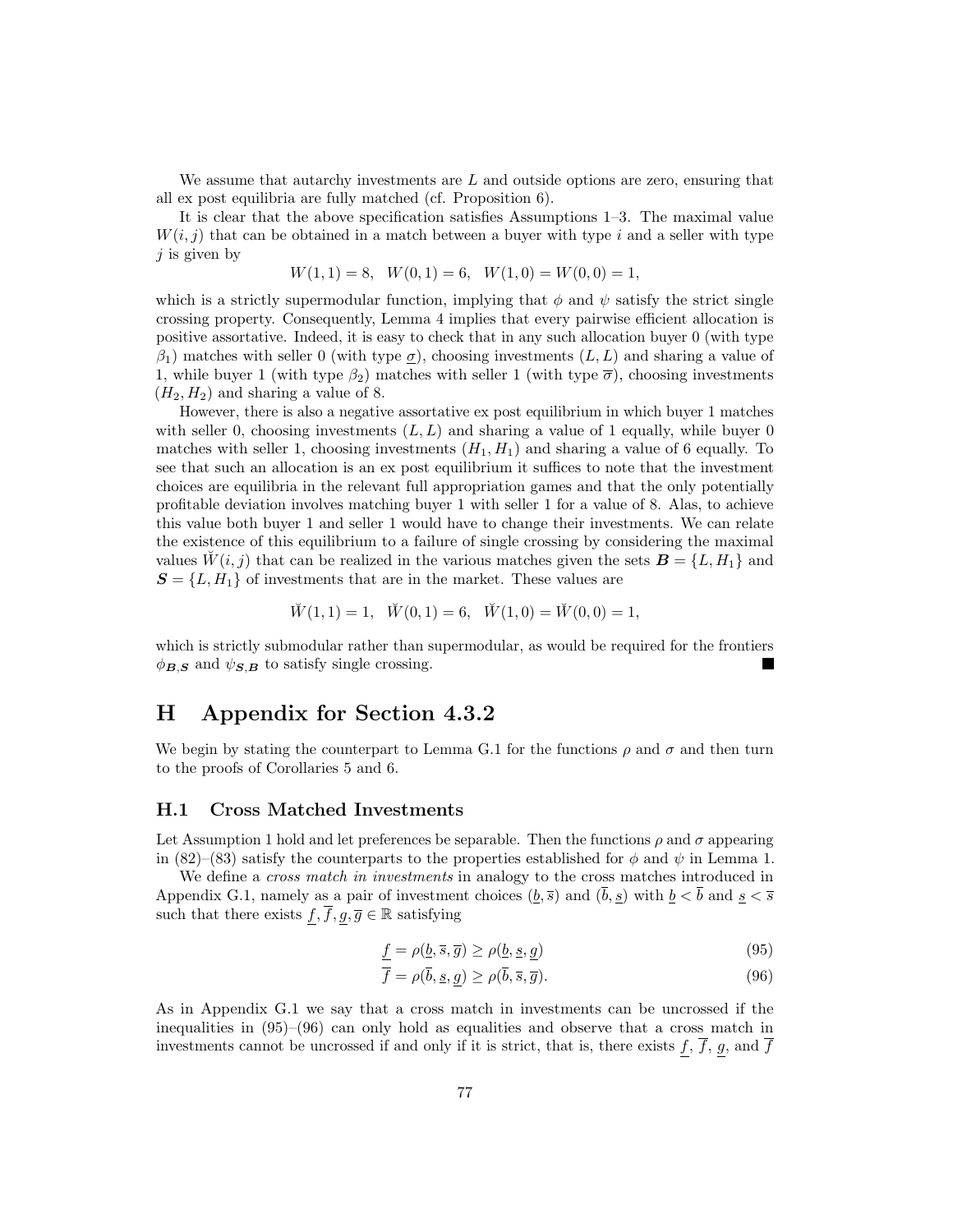such that both inequalities in  $(95)$ – $(96)$  hold strictly. As the proof of Lemma 5 relied solely on Lemma 1 the following is then immediate:

Lemma 6. Let Assumption 1 hold and let preferences be separable. Then preferences satisfy inner single crossing if and only if every cross match in investments can be uncrossed.

### H.2 Proof of Corollary 5

We fix a pair of nonempty closed sets  $\tilde{B} \subset B$  and  $\tilde{S} \subset S$  and, to simplify notation, let  $\phi = \phi_{\tilde{B}, \tilde{S}}$  and  $\psi = \psi_{\tilde{B}, \tilde{S}}$ . From Lemma 5 in Appendix G.1 it suffices to show that for these utility frontiers every cross match can be uncrossed or, equivalently, that the existence of a strict cross match leads to a contradiction.

Suppose that the pairs  $(i, \overline{j})$  and  $(\overline{i}, j)$  with  $i < \overline{i}$  and  $j < \overline{j}$  are a strict cross match. That is, there exists  $u, \overline{u}, \underline{v}, \overline{v} \in \mathbb{R}$  such that

$$
\underline{u} = \phi(\underline{i}, \overline{j}, \overline{v}) > \phi(\underline{i}, j, \underline{v}) \tag{97}
$$

$$
\overline{u} = \phi(\overline{i}, j, \underline{v}) > \phi(\overline{i}, \overline{j}, \overline{v}). \tag{98}
$$

Let  $\beta = \beta(i)$ ,  $\overline{\beta} = \beta(i)$ ,  $\underline{\sigma} = \sigma(j)$ , and  $\overline{\sigma} = \sigma(j)$ . From Assumption 4.2, we have  $\beta < \overline{\beta}$  and  $\sigma < \overline{\sigma}$ . Consider any pair of exchanges  $(b, \overline{s}, t_1)$  and  $(\overline{b}, \underline{s}, t_2)$  such that

$$
\underline{u} = \hat{U}(\hat{f}(\underline{b}, \overline{s}, t_1), \underline{b}, \underline{\beta}), \quad \overline{u} = \hat{U}(\hat{f}(\overline{b}, \underline{s}, t_2), \overline{b}, \overline{\beta})
$$
  

$$
\underline{v} = \hat{V}(\hat{g}(\underline{s}, \overline{b}, t_2), \underline{s}, \underline{\sigma}), \quad \overline{v} = \hat{V}(\hat{g}(\overline{s}, \underline{b}, t_1), \overline{s}, \overline{\sigma})
$$

hold (the existence of such exchanges is assured by the definition of  $\phi$ ). Let  $f = f(\underline{b}, \overline{s}, t_1)$ ,  $\overline{f} = \hat{f}(\underline{b}, \overline{s}, t_2), \underline{g} = \hat{g}(\underline{s}, \overline{b}, t_2), \text{ and } \overline{g} = \hat{g}(\overline{s}, \underline{b}, t_1).$  By definition of  $\rho$ , we have

$$
\underline{f} = \rho(\underline{b}, \overline{s}, \overline{g})
$$
 and  $\overline{f} = \rho(\overline{b}, \underline{s}, \underline{g}).$ 

Using separability of the sellers' preferences we have the inequalities

$$
\phi(\underline{i}, j, \underline{v}) \ge \hat{U}(\rho(\overline{b}, \underline{s}, g), \overline{b}, \beta) \tag{99}
$$

$$
\phi(\bar{i}, \bar{j}, \bar{v}) \ge \hat{U}(\rho(\underline{b}, \bar{s}, \bar{g}), \bar{b}, \bar{\beta}) \tag{100}
$$

$$
\phi(\underline{i}, \underline{j}, \underline{v}) \ge \hat{U}(\rho(\underline{b}, \underline{s}, \underline{g}), \underline{b}, \underline{\beta}) \tag{101}
$$

$$
\phi(\overline{i}, \overline{j}, \overline{v}) \ge \hat{U}(\rho(\overline{b}, \overline{s}, \overline{g}), \overline{b}, \overline{\beta}). \tag{102}
$$

Combining the strict inequalities in  $(97)$ – $(98)$  with  $(99)$ – $(100)$  we obtain

$$
\hat{U}(\underline{f}, \underline{b}, \underline{\beta}) > \hat{U}(\overline{f}, \overline{b}, \underline{\beta}) \n\hat{U}(\overline{f}, \overline{b}, \overline{\beta}) > \hat{U}(\underline{f}, \underline{b}, \overline{\beta}),
$$

so that the outer single crossing property (80) implies  $b \leq \bar{b}$ . Because  $\hat{U}$  is strictly increasing in its first argument,  $b = \overline{b}$  is inconsistent with the above two inequalities holding simultaneously. We thus have  $b < \overline{b}$ . We can repeat this argument using the equivalent restatement of (97)– (98) for  $\psi$  and the outer single crossing condition (81) for the seller to obtain the inequality  $\underline{s} < \overline{s}$ .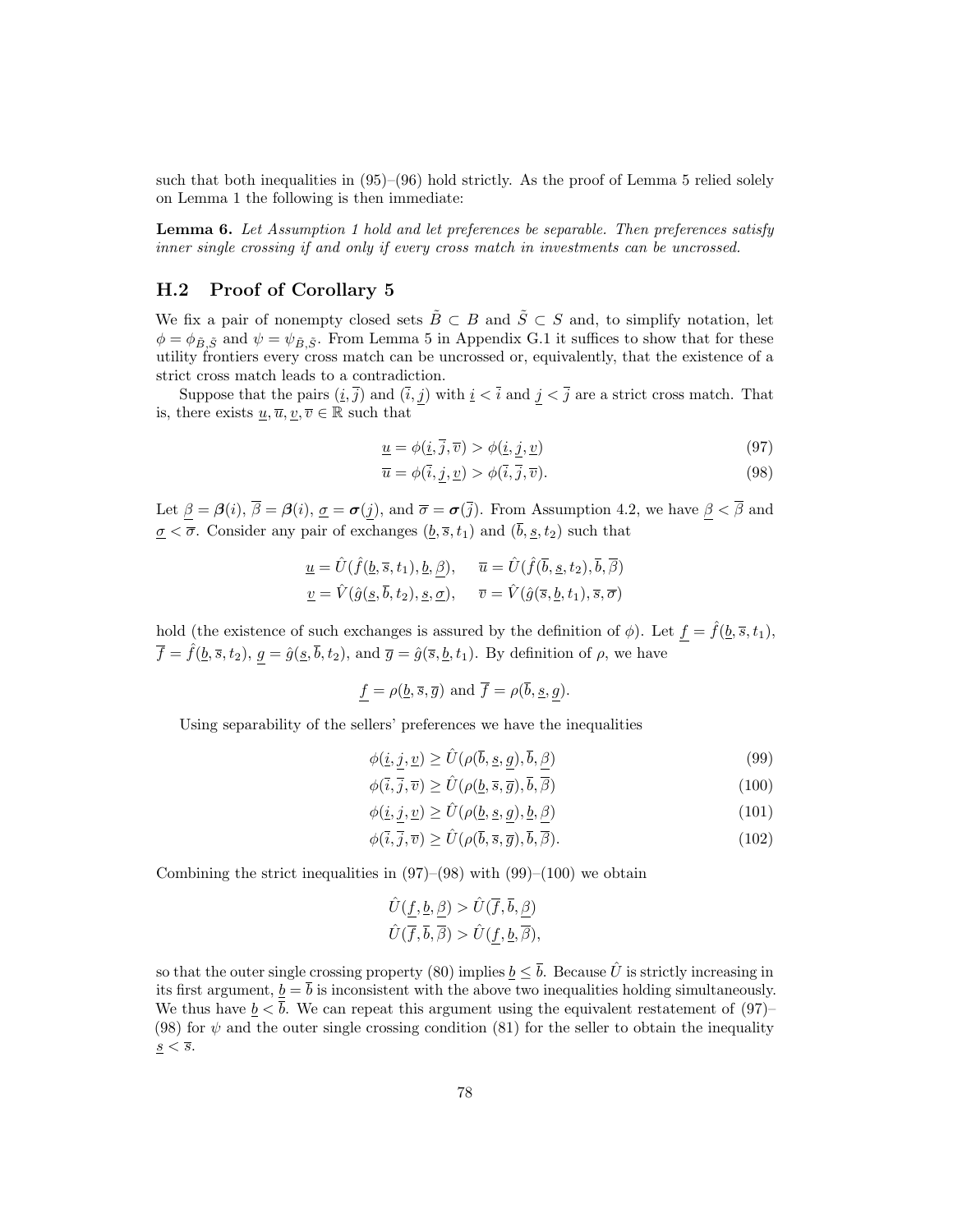Combining the strict inequalities in  $(97)$ – $(98)$  with  $(101)$ – $(102)$  we obtain

$$
\hat{U}(\rho(\underline{b},\overline{s},\overline{g}),\underline{b},\underline{\beta}) > \hat{U}(\rho(\underline{b},\underline{s},\underline{g}),\underline{b},\underline{\beta}) \n\hat{U}(\rho(\overline{b},\underline{s},g),\overline{b},\overline{\beta}) > \hat{U}(\rho(\overline{b},\overline{s},\overline{g}),\overline{b},\overline{\beta}).
$$

Because  $\hat{U}$  is strictly increasing in its first argument this implies

$$
\rho(\underline{b}, \overline{s}, \overline{g}) > \rho(\underline{b}, \underline{s}, \underline{g})
$$

$$
\rho(\overline{b}, \underline{s}, \underline{g}) > \rho(\overline{b}, \overline{s}, \overline{g}).
$$

Hence,  $(\underline{s}, \overline{b})$  and  $(\overline{b}, \underline{s})$  are a strict cross match in investments. From Lemma 6 this contradicts the inner single crossing condition (82).

#### H.3 Proof of Corollary 6

It suffices to show that the inner single crossing condition (83) holds. As single crossing is an ordinal property and  $F$  and  $G$  are strictly increasing, we may assume that  $F$  and  $G$  are the identity functions. We then have

$$
\sigma(s, b, x) = g(s, b) + h(f(b, s) - x).
$$

Let  $\underline{s} < \overline{s}, \underline{b} < \overline{b}$ , and  $x_1, x_2 \in \mathbb{R}$  satisfy

$$
g(\underline{s}, \overline{b}) + h(f(\overline{b}, \underline{s}) - x_1) = g(\underline{s}, \underline{b}) + h(f(\underline{b}, \underline{s}) - x_2). \tag{103}
$$

We show that this implies

$$
g(\overline{s}, \overline{b}) + h(f(\overline{b}, \overline{s}) - x_1) \ge g(\overline{s}, \underline{b}) + h(f(\underline{b}, \overline{s}) - x_2),
$$
\n(104)

which (because of continuity and monotonicity in x) suffices for  $\sigma$  as given above to satisfy the inner single crossing condition (83).

From (103) we have

$$
g(\underline{s}, \overline{b}) - g(\underline{s}, \underline{b}) = h(f(\underline{b}, \underline{s}) - x_2) - h(f(\overline{b}, \underline{s}) - x_1) \ge 0,
$$
\n(105)

 $\overline{\phantom{a}}$ 

where the inequality holds because  $g$  is increasing in  $b$ . As  $h$  is increasing this implies

$$
f(\underline{b},\underline{s}) - x_2 \geq f(\overline{b},\underline{s}) - x_1.
$$

Because  $f$  is supermodular, we have

$$
[f(\underline{b},\underline{s}) - x_2] - [f(\overline{b},\underline{s}) - x_1] \geq [f(\underline{b},\overline{s}) - x_2] - [f(\overline{b},\overline{s}) - x_1]
$$

and because  $f$  is increasing in  $s$  we have

$$
f(\overline{b}, \overline{s}) - x_1 \ge f(\overline{b}, \underline{s}) - x_1
$$
  

$$
f(\underline{b}, \overline{s}) - x_2 \ge f(\underline{b}, \underline{s}) - x_2.
$$

From the concavity of  $h$  these inequalities imply

$$
h(f(\underline{b}, \underline{s}) - x_2) - h(f(\overline{b}, \underline{s}) - x_1) \ge h(f(\underline{b}, \overline{s}) - x_2) - h(f(\overline{b}, \overline{s}) - x_1)
$$

Using supermodularity of  $g$  and (105) this suffices to give (104), finishing the proof.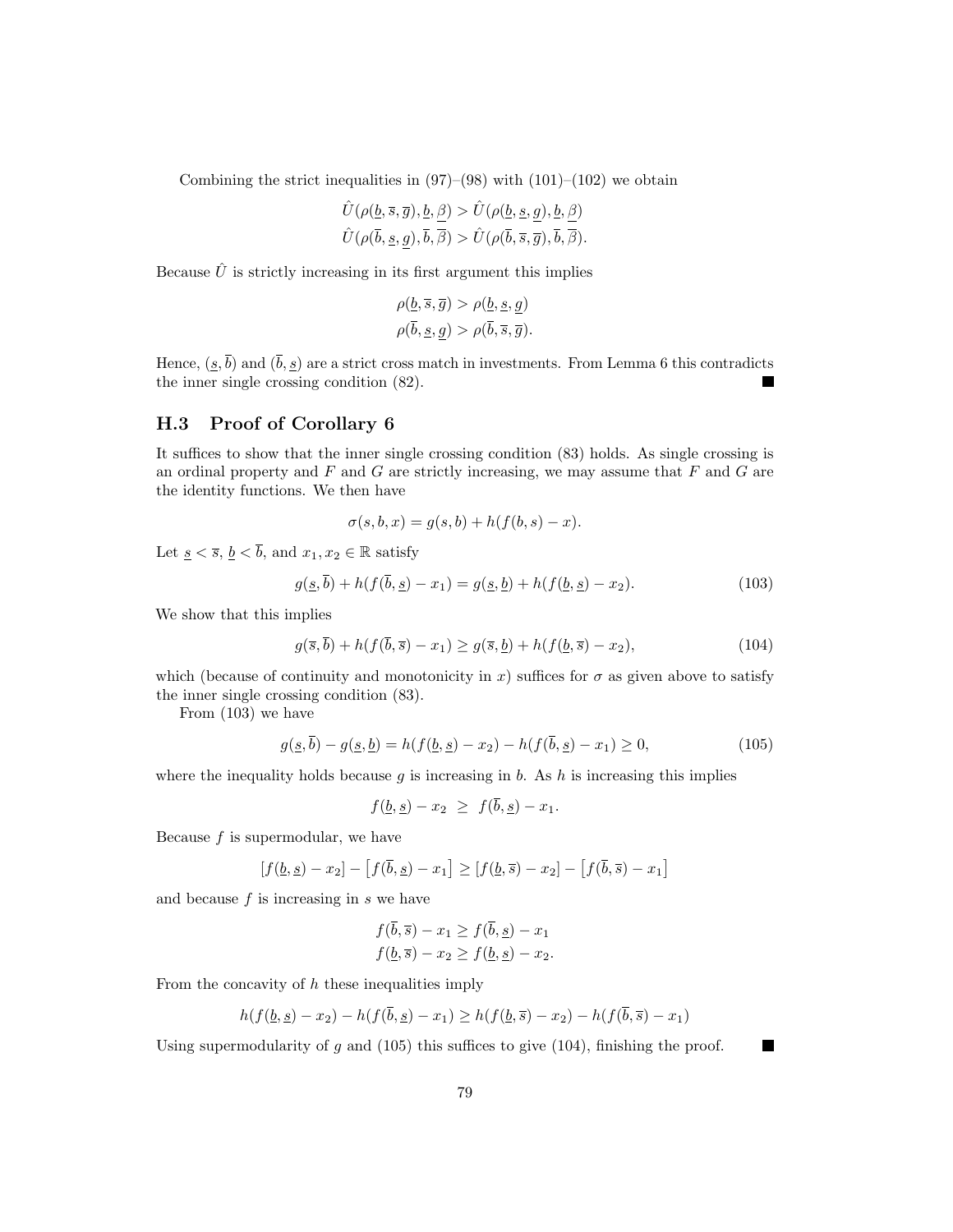## I Proof of Proposition 10 (Section 5.3)

In the absence of effective transfers, the strict Pareto property fails and Lemma 2 does not hold. Thus, we cannot apply Lemmas 5 and 6 or the arguments from the end of the proof of Lemma 4 to infer monotonicity properties of the equilibrium, and instead we offer a direct proof.

Let  $(J, I, b, s, u, v)$  be a fully matched ex post equilibrium. We first show that **b** and **s** are increasing.

Consider  $\boldsymbol{b}$  and suppose it is not increasing (the argument for  $\boldsymbol{s}$  is analogous). Then there exist buyers  $i < \bar{i}$  with types  $\beta = \beta(i)$  and  $\overline{\beta} = \beta(\overline{i})$  choosing investments  $\underline{b} = b(i)$  and  $\bar{b} = \bm{b}(\bar{i})$  such that  $\beta < \bar{\beta}$  and  $\underline{b} > \bar{b}$  holds (where the first of these two inequalities is from Assumption 6.2). Let  $\underline{s} = \mathbf{s}(J(\underline{i}))$  and  $\overline{s} = \mathbf{s}(J(\overline{i}))$ . We must have

$$
\hat{U}(\hat{f}(\underline{b},\underline{s}),\underline{b},\beta) \ge \hat{U}(\hat{f}(\overline{b},\overline{s})),\overline{b},\beta),
$$

because otherwise i would prefer to match with  $J(\bar{i})$  with investments  $(\bar{b}, \bar{s})$  and, by separability this option is available to i. Applying strict single crossing of  $\hat{U}$  to the previous inequality implies

$$
\hat{U}(\hat{f}(\underline{b},\underline{s}),\underline{b},\overline{\beta}) > \hat{U}(\hat{f}(\overline{b},\overline{s})),\overline{b},\overline{\beta}).
$$

Using separability, this contradicts the hypothesis that  $\bar{b}$  is the equilibrium investment of  $\bar{i}$ . Hence **b** and **s** are increasing.<sup>31</sup>

If  $(J, I, b, s, u, v)$  has no equilibrium cross match, then J is increasing and  $(J, I, b, s, u, v)$ is positive assortative (cf. the first paragraph of Appendix G.2).

Let  $(i, \overline{j})$  and  $(\overline{i}, j)$  with  $i < \overline{i}$  and  $j < \overline{j}$  be an equilibrium cross match. Let  $\beta < \overline{\beta}$  and  $\sigma < \overline{\sigma}$  denote the types of the agents in such a cross match, where the strict inequalities are from Assumption 6.2. Similarly, let  $b, \overline{b}, s, \overline{s}$  denote their investments. We show

$$
\underline{b} = b \text{ and } \underline{s} = \overline{s} \tag{106}
$$

which, from separability, implies

$$
\mathbf{u}(i) = \breve{\phi}(i, j, \mathbf{s}(j), \mathbf{v}(j)) = \breve{\phi}(i, \overline{j}, \mathbf{s}(\overline{j}), \mathbf{v}(\overline{j})) \tag{107}
$$

$$
\boldsymbol{v}(j) = \breve{\psi}(j, \underline{i}, \boldsymbol{b}(\underline{i}), \boldsymbol{u}(\underline{i})) = \breve{\psi}(j, \overline{i}, \boldsymbol{b}(\overline{i}), \boldsymbol{u}(\overline{i})) \tag{108}
$$

for  $i \in \{\underline{i}, \overline{i}\}\$ and  $j \in \{\underline{j}, \overline{j}\}.$ 

Because **b** and **s** are increasing, we have  $\overline{b} \geq \underline{b}$  and  $\overline{s} \geq \underline{s}$ . Assuming that one of these inequalities holds as an equality but that the other one is strict, results in an immediate contradiction because in that case (using Assumption 6.3 and separability) the two agents choosing the same investment would both strictly prefer to match with the higher of the two agents on the other side of the market. It thus remains to exclude the possibility that  $\bar{b} > b$ and  $\bar{s} > s$  hold. If this were the case, separability and Assumption 6.3 imply that agents  $\bar{i}$ and  $\overline{j}$  would both strictly prefer to match with each other rather than with their assigned partner. Hence, (106)–(108) hold in all cross matches.

<sup>&</sup>lt;sup>31</sup>Notice that we need the strict single crossing of  $\hat{U}$  for this, since otherwise we could have a range of values of  $\beta$  that are indifferent over a range of values of b, and hence could not so readily conclude that **b** and  $s$  are increasing.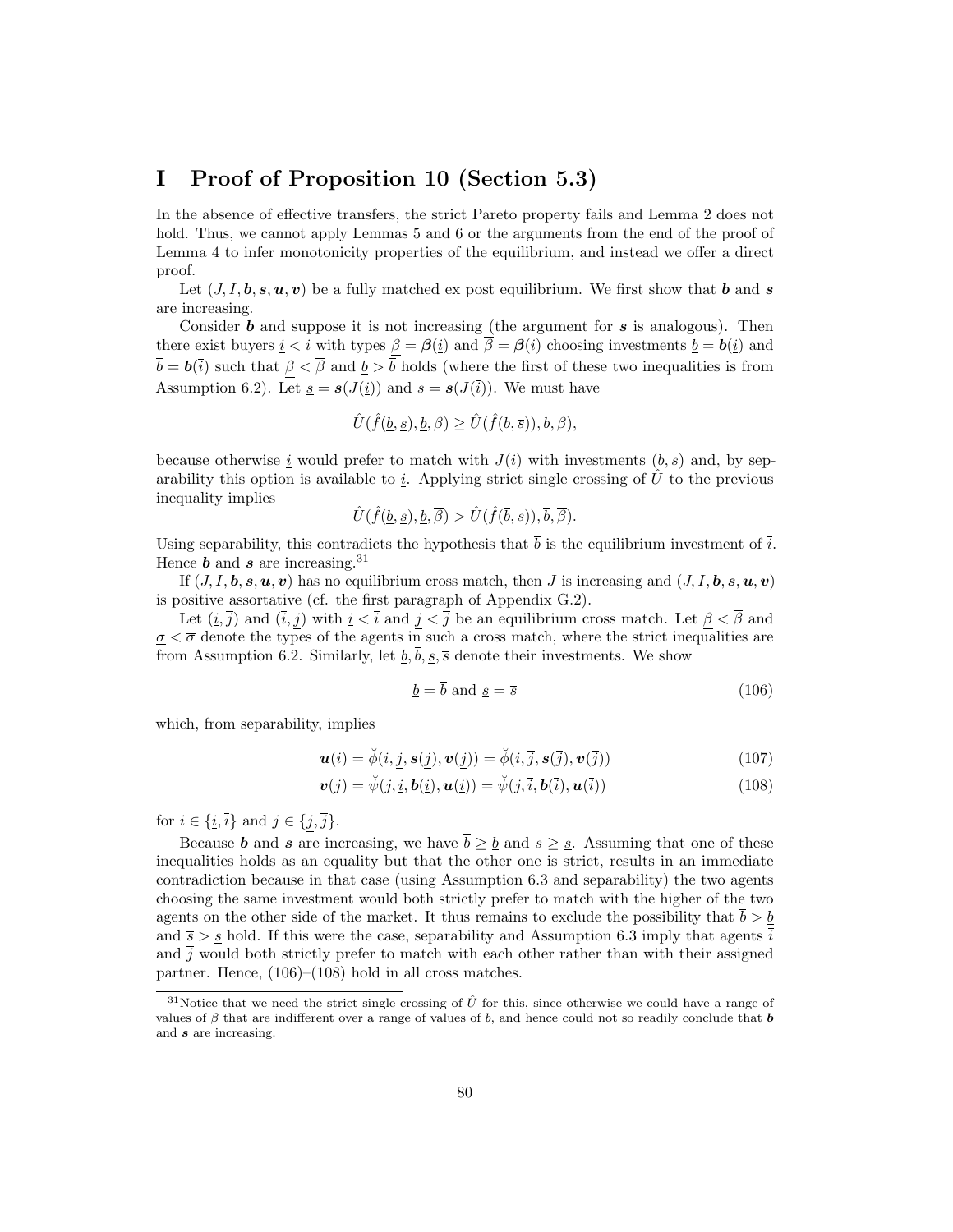As in the proof of Lemma 4 in Appendix G.2, conditions (107)-(108) imply that any equilibrium cross match can be uncrossed by matching the pair  $(i, j)$  and the pair  $(i, \overline{j})$ without changing their investments or utility levels, resulting in an ex post equilibrium payoff equivalent to  $(J, I, b, s, u, v)$ . When N is finite, an induction argument, again as in Appendix G.2, then shows that every fully matched ex post equilibrium is payoff equivalent to a positive assortative ex post equilibrium.

By Assumption 3, it remains to consider the case in which  $N$  is an interval. If

$$
\mathbf{u}(i) = \breve{\phi}(i, i, \mathbf{s}(i), \mathbf{v}(i))
$$

$$
\mathbf{v}(j) = \breve{\psi}(j, j, \mathbf{b}(j), \mathbf{u}(j))
$$

holds for all  $i, j \in N$ , then it is clear that changing J and I to the identity functions, while leaving  $b, s, u$ , and v unchanged, results in an ex post equilibrium payoff equivalent to  $(J, I, b, s, u, v)$ . Suppose then that there exists  $i^* \in N$  such that

$$
\mathbf{u}(i^*) > \breve{\phi}(i^*, i^*, \mathbf{s}(i^*), \mathbf{v}(i^*)) \tag{109}
$$

holds (with the case in which the corresponding inequality for some  $j^* \in N$  holds being analogous). We show that this results in a contradiction.

Inequality (109) implies  $J(i^*) \neq i^*$  and, thus,  $I(i^*) \neq i^*$ . We assume  $J(i^*) < i^*$  with the case  $J(i^*) > i^*$  being analogous. We then have  $J(i^*) < i^* < I(i^*)$ : otherwise the pairs  $(I(i^*), i^*)$  and  $(i^*, J(i^*))$  form a cross match, with (109) then contradicting (107).

Throughout the following, let  $b^* = b(i^*), s^* = s(J(i^*)), \tilde{b} = b(I(i^*))$  and  $\tilde{s} = s(i^*)$ . Because **b** and **s** are increasing, we must have  $\tilde{b} > b^*$  and  $\tilde{s} > s^*$  as the equalities  $\tilde{b} = b^*$  and  $\tilde{s} = \tilde{s}^*$ , which must hold otherwise, imply a violation of (109).

Suppose there exists  $i' < i^*$  such that  $J(i') > i^*$ . We then have a cross-match with  $\underline{i} = i' \overline{i} = i^*, j = J(i^*)$  and  $\overline{j} = J(i')$ . From (106) this implies  $s(J(i')) = s^*$ . Because s is increasing, this implies  $s(i^*) = s^*$ , a contradiction. We thus have that  $J(i') < i^*$  holds for all buyers  $i' < i^*$ . Because the equilibrium matching is measure preserving, it follows that  $I(j) < i^*$  holds for almost all sellers  $j < i^*$ . We can thus choose a sequence  $\{j_n\}_{n=1}^{\infty}$ of sellers with  $j_n > J(i^*)$  and  $j_n \nearrow i^*$ , with  $i_n = I(j_n) < i^*$  for all n. Observe that all the matchings  $(i_n, j_n)$  generate a cross-match with the matching  $(i^*, J(i^*))$ . From (106) this implies  $s(j) = s^*$  for all  $j \in [J(i), i^*$ . Using continuity of  $\hat{V}$  and  $\hat{g}$  and separability of preferences, it follows that

$$
\hat{V}(g(\tilde{s},\tilde{b}),\tilde{s},\sigma(i^*)) = \hat{V}(g(s^*,b^*),s^*,\sigma(i^*))
$$
\n(110)

holds.

By an analogous argument we can construct a sequence of cross matches, involving buyers  $i_n \searrow i^*$  matched with sellers  $j_n > j$ , leading to the conclusion that

$$
\hat{U}(f(b^*,s^*),b^*,\beta(i^*)) = \hat{U}(f(\tilde{b},\tilde{s}),\tilde{b},\beta(i^*))
$$
\n(111)

holds.

Because  $\mathbf{u}(i^*) = \hat{U}(f(b^*, s^*), b^*, \boldsymbol{\beta}(i^*))$  and  $\mathbf{v}(i^*) = \hat{V}(g(\tilde{s}, \tilde{b}), \tilde{s}, \boldsymbol{\sigma}(i^*))$  and  $\tilde{s} = \mathbf{s}(i^*)$  hold, the equalities in  $(110)–(111)$  then imply

$$
\bm{u}(i^*) \leq \breve{\phi}(i^*,i^*,(i^*),\bm{v}(i^*)),
$$

contradicting (109) and thus finishing the proof.

 $\overline{\phantom{a}}$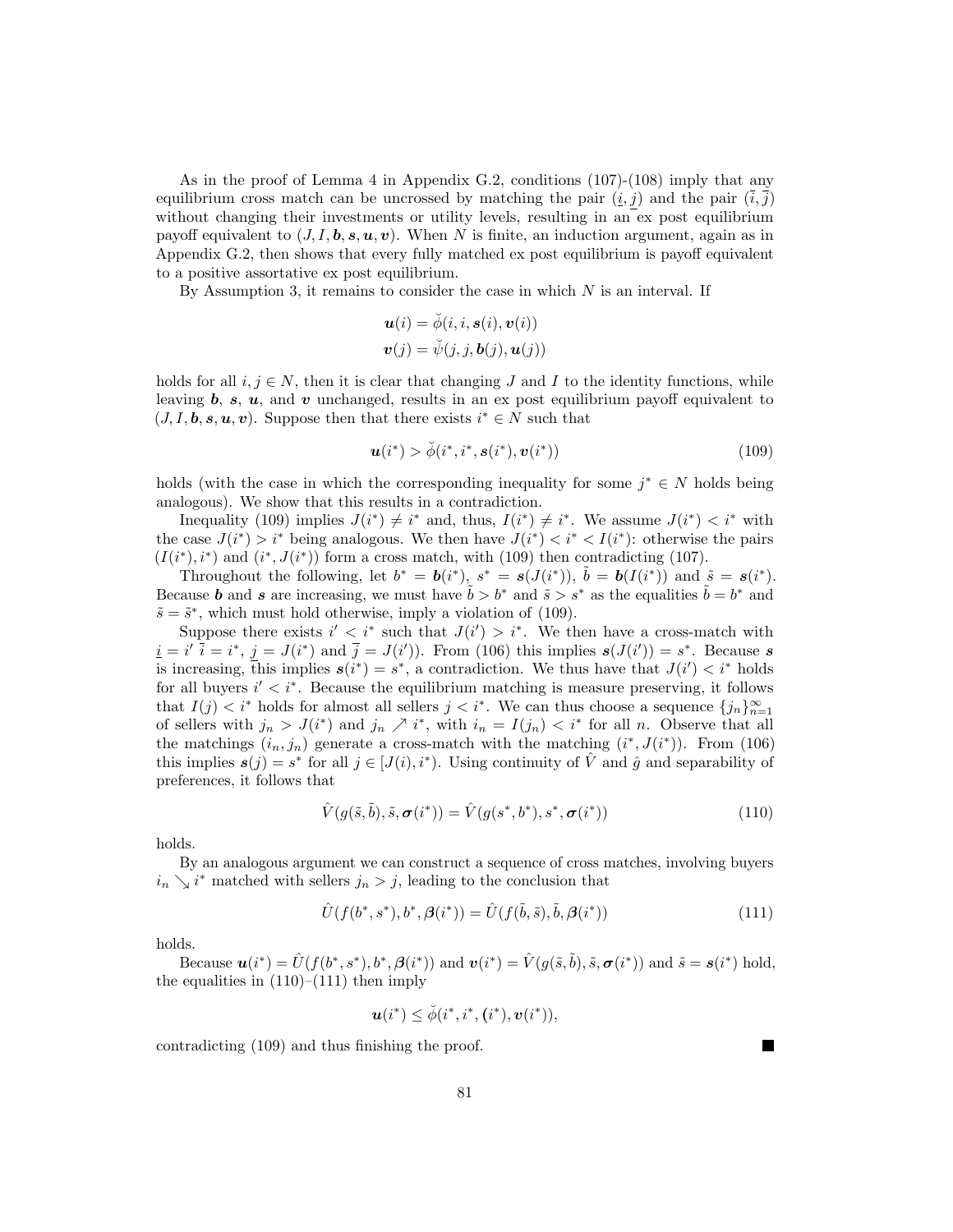### References

- Acemoglu, D. (1996): "A Microfoundation for Social Increasing Returns in Human Capital Accumulation," Quarterly Journal of Economics, 111(3), 779–804.
- Acemoglu, D., and R. Shimer (1999): "Holdups and Efficiency with Search Frictions," International Economic Review, 40(4), 827–849.
- ALKAN, A., AND D. GALE (1990): "The Core of the Matching Game," Games and Economic Behavior, 2(3), 203–212.
- Arrow, K. J., and A. C. Enthoven (1961): "Quasi-Concave Programming," Econometrica, 29(4), 779–800.
- Aumann, R. J. (1964): "Markets with a Continuum of Traders," Econometrica, 32(1/2), 39–50.
- BECKER, G. S. (1965): "A Theory of the Allocation of Time," *Economic Journal*, 75(299), 493–517.

 $\hspace{1.5cm}$  (1973): "A Theory of Marriage: Part I," Journal of Political Economy, 81(4), 813–846.

- Bhaskar, V., and E. Hopkins (2011): "Marriage as a Rat Race: Noisy Pre-Marital Investments with Assortative Matching," ESE Discussion Paper 210, Edinburgh School of Economics, University of Edinburgh.
- Bidner, C. (2010): "Pre-Match Investment wtih Frictions," Game and Economic Behavior, 68(1), 23–34.
- BURDETT, K., AND M. G. COLES (2001): "Transplants and Implants: The Economics of Self-Improvement," International Economic Review, 42(3), 597–616.
- Chiappori, P.-A., M. Iyigun, and Y. Weiss (2009): "Investment in Schooling and the Marriage Market," American Economic Review, 99(5), 1689–1713.
- Chiappori, P.-A., R. J. McCann, and L. P. Nesheim (2010): "Hedonic Price Equilibria, Stable Matching, and Optimal Transport: Equivalence, Topology, and Uniqueness," Economic Theory, 42(2), 317–354.
- Cole, H. L., G. J. Mailath, and A. Postlewaite (1995): "Incorporating Concern for Relative Wealth into Economic Models," Quarterly Review, 19(3), 12–21.
- (2001a): "Efficient Non-Contractible Investments in Finite Economies," Advances in Theoretical Economics, 1(1), Article 2.
- (2001b): "Efficient Non-Contractible Investments in Large Economies," Journal of Economic Theory, 101(2), 333–373.
- de Meza, D., and B. Lockwood (2010): "Too Much Investment? A Problem of Endogenous Outside Options," Games and Economic Behavior, 69(2), 503–511.
- DIZDAR, D. (2012): "Two-Sided Investments and Matching with Multi-Dimensional Attributes," Working paper, University of Bonn.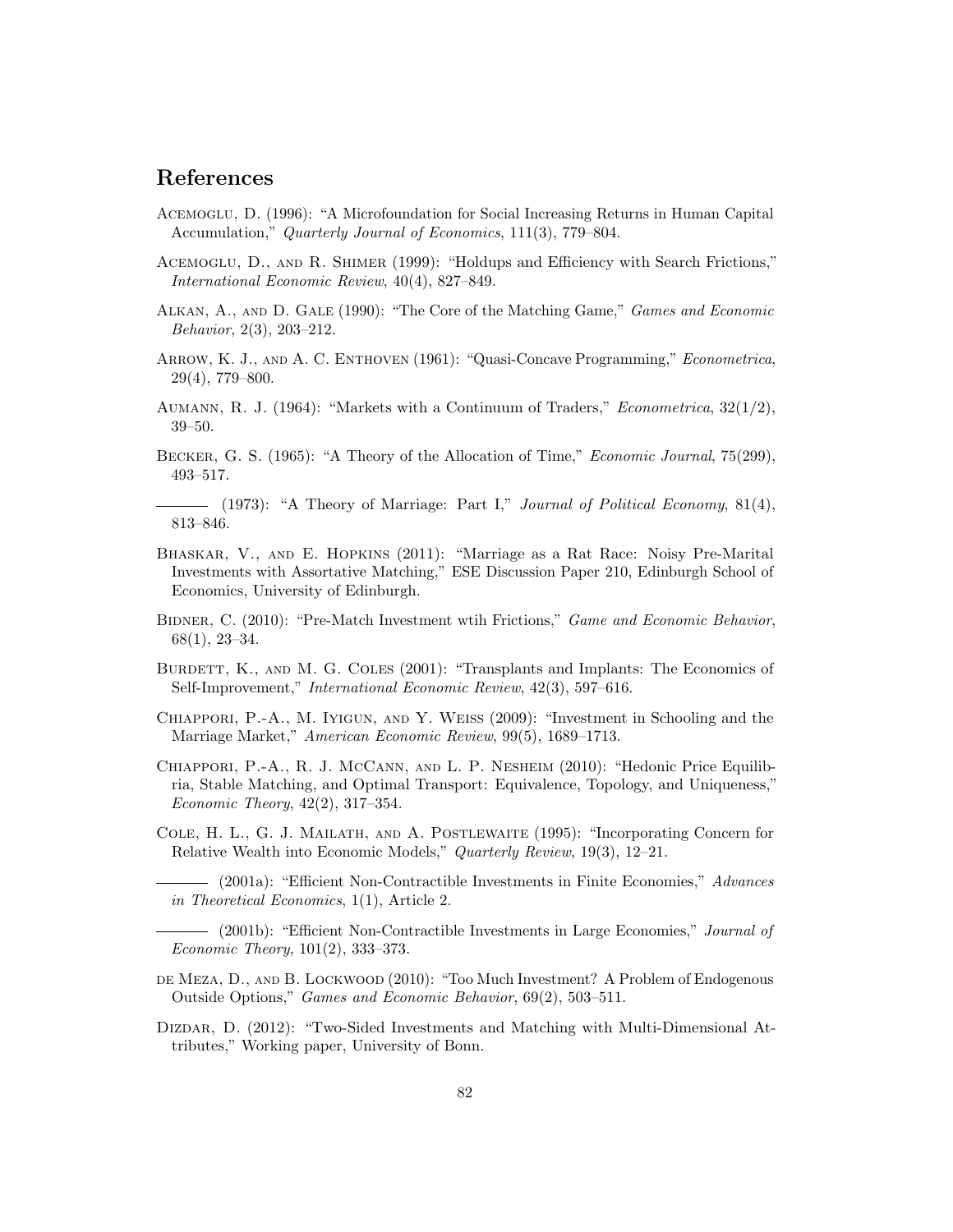Ekeland, I. (2010a): "Existence, Uniqueness and Efficiency of Equilibrium in Hedonic Markets with Multidimensional Types," Economic Theory, 42(2), 275–315.

 $-$  (2010b): "Notes on Optimal Transportation," *Economic Theory*, 42(2), 437-459.

- FELLI, L., AND K. ROBERTS (2012): "Does Competition Solve the Hold-up Problem?," CEPR Discussion Paper 3635, Centre for Economic Policy Research, London.
- GALE, D., AND L. S. SHAPLEY (1962): "College Admissions and the Stability of Marriage," American Mathematical Monthly, 69(1), 9–15.
- GOLDMAN, S. M., AND R. M. STARR (1982): "Pairwise, t-Wise, and Pareto Optimalities," Econometrica, 50(3), 593–606.
- GRETSKY, N. E., J. M. OSTROY, AND W. R. ZAME (1992): "The Nonatomic Assignment Model," Economic Theory, 2(1), 103–127.
- GRETSKY, N. E., J. M. OSTROY, AND W. R. ZAME (1999): "Perfect Competition in the Continuous Assignment Model," Journal of Economic Theory, 88(1), 60–118.
- Grossman, S. J., and O. Hart (1986): "The Cost and Benefits of Ownership: A Theory of Vertical and Lateral Integration," Journal of Political Economy, 94(4), 691–719.
- HADFIELD, G. K. (1999): "A Coordination Model of the Sexual Division of Labor," Journal of Economic Behavior and Organization, 40(2), 125–153.
- Han, S. (2002): "Pre-Contractual Investment Competition in a Large Matching Market," Mimeo, University of Toronto.
- Hopkins, E. (2012): "Job Market Signaling of Relative Position, or Becker Married to Spence," Journal of the European Economic Association, 10(2), 290–322.
- HOPPE, H. C., B. MOLDOVANU, AND A. SELA (2009): "The Theory of Assortative Matching Based on Costly Signals," Review of Economic Studies, 76(1), 253–281.
- HOUTHAKKER, H. S. (1952): "Compensated Changes in Quantities and Qualities Consumed," Review of Economic Studies, 19(3), 155–164.
- Iyigun, M., and R. P. Walsh (2007): "Building the Family Nest: Premarital Investments, Marriage Markets, and Spousal Allocations," Review of Economic Studies, 74(2), 507–535.
- Kaneko, M., and M. H. Wooders (1996): "The Nonemptiness of the f-core of a Game without Side Payments," *International Journal of Game Theory*, 25(2), 245–258.
- Lancaster, K. J. (1966): "A New Approach to Consumer Theory," Journal of Political Economy, 74(3), 132–157.
- Legros, P., and A. F. Newman (2007a): "Assortative Matching in Two-Sided Continuum Economies," Mimeo, ECARES Universite Libre de Bruxelles and Boston University.
- Legros, P., and A. F. Newman (2007b): "Beauty is a Beast, Frog is a Prince: Assortative Matching with Nontransferabilities," *Econometrica*, 75(4), 1073–1102.